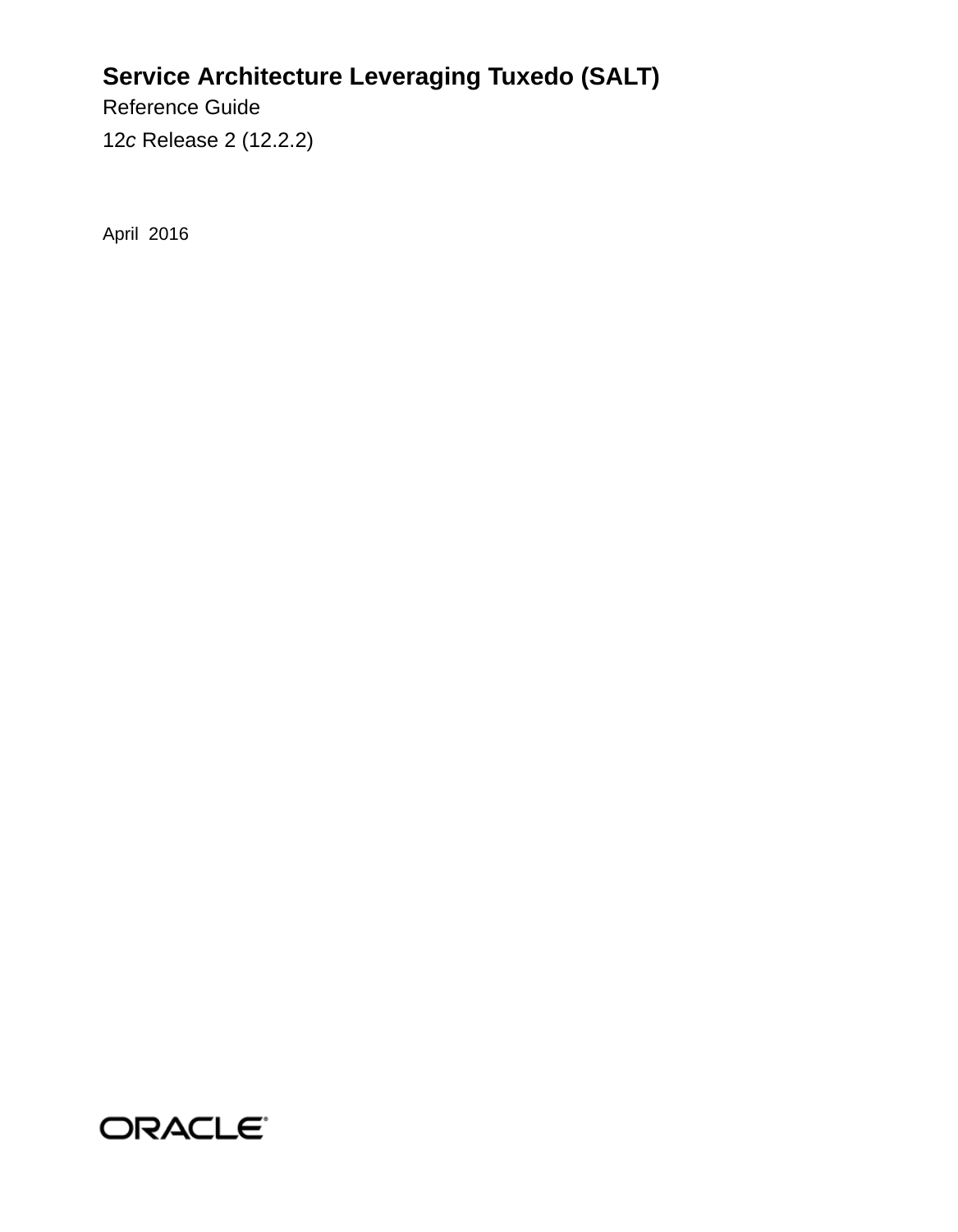Oracle Service Architecture Leveraging Tuxedo (SALT) Reference Guide, 12*c* Release 2 (12.2.2)

Copyright © 2006, 2016 Oracle and/or its affiliates. All rights reserved.

This software and related documentation are provided under a license agreement containing restrictions on use and disclosure and are protected by intellectual property laws. Except as expressly permitted in your license agreement or allowed by law, you may not use, copy, reproduce, translate, broadcast, modify, license, transmit, distribute, exhibit, perform, publish, or display any part, in any form, or by any means. Reverse engineering, disassembly, or decompilation of this software, unless required by law for interoperability, is prohibited.

The information contained herein is subject to change without notice and is not warranted to be error-free. If you find any errors, please report them to us in writing.

If this is software or related documentation that is delivered to the U.S. Government or anyone licensing it on behalf of the U.S. Government, the following notice is applicable:

U.S. GOVERNMENT END USERS: Oracle programs, including any operating system, integrated software, any programs installed on the hardware, and/or documentation, delivered to U.S. Government end users are "commercial computer software" pursuant to the applicable Federal Acquisition Regulation and agency-specific supplemental regulations. As such, use, duplication, disclosure, modification, and adaptation of the programs, including any operating system, integrated software, any programs installed on the hardware, and/or documentation, shall be subject to license terms and license restrictions applicable to the programs. No other rights are granted to the U.S. Government.

This software or hardware is developed for general use in a variety of information management applications. It is not developed or intended for use in any inherently dangerous applications, including applications that may create a risk of personal injury. If you use this software or hardware in dangerous applications, then you shall be responsible to take all appropriate fail-safe, backup, redundancy, and other measures to ensure its safe use. Oracle Corporation and its affiliates disclaim any liability for any damages caused by use of this software or hardware in dangerous applications.

Oracle and Java are registered trademarks of Oracle and/or its affiliates. Other names may be trademarks of their respective owners.

This software or hardware and documentation may provide access to or information on content, products, and services from third parties. Oracle Corporation and its affiliates are not responsible for and expressly disclaim all warranties of any kind with respect to third-party content, products, and services. Oracle Corporation and its affiliates will not be responsible for any loss, costs, or damages incurred due to your access to or use of third-party content, products, or services.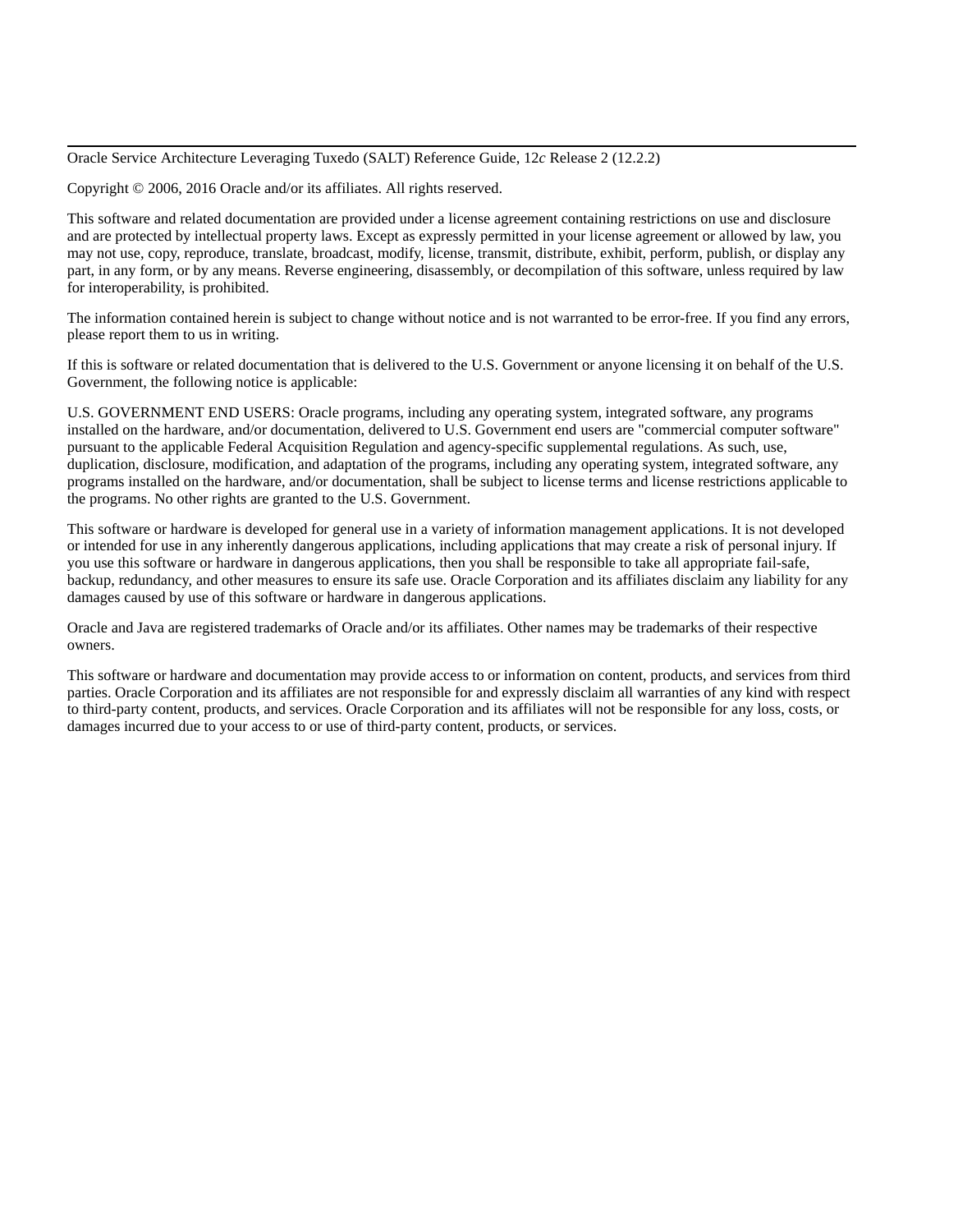## **SALT Command Reference**

## SALT Web Service Definition File Reference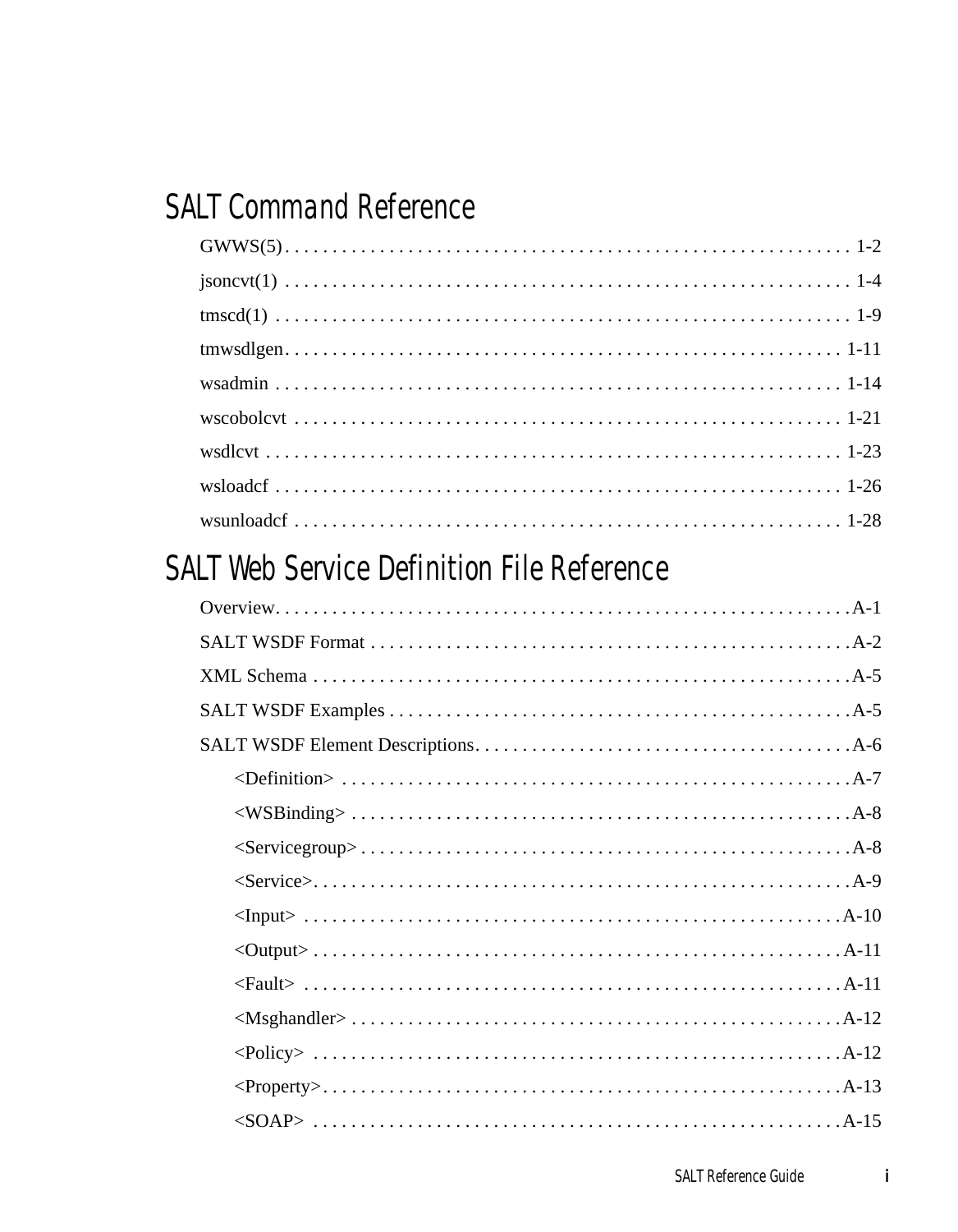## [SALT Deployment File Reference](#page-50-0)

## [SALT WS-AT Assertion Reference](#page-66-0)

## [SALT WS-ReliableMessaging Policy Assertion Reference](#page-68-0)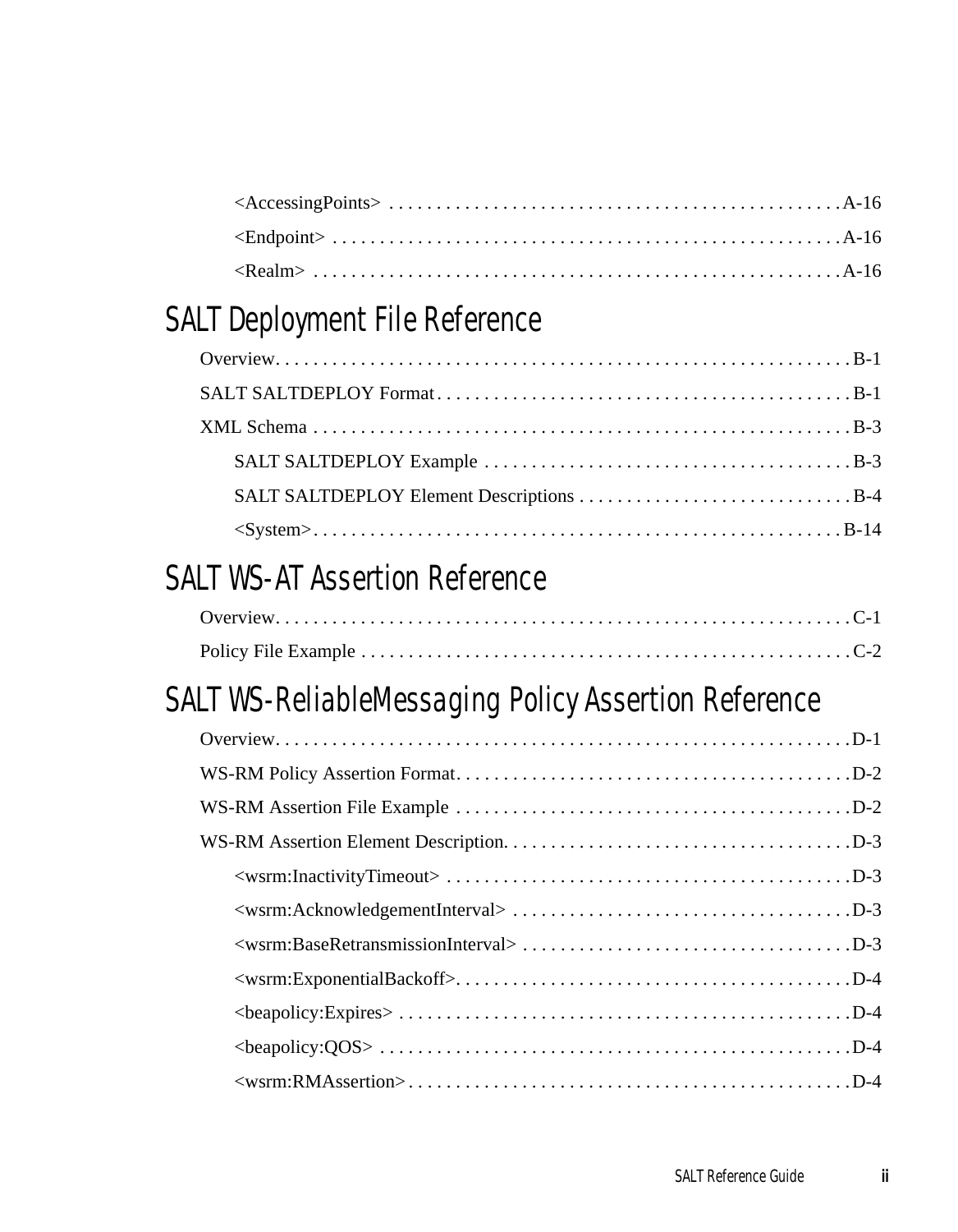## [SALT WS-SecurityPolicy Assertion 1.2 Reference](#page-72-0)

## [SALT WS-SecurityPolicy Assertion 1.0 Reference](#page-84-0)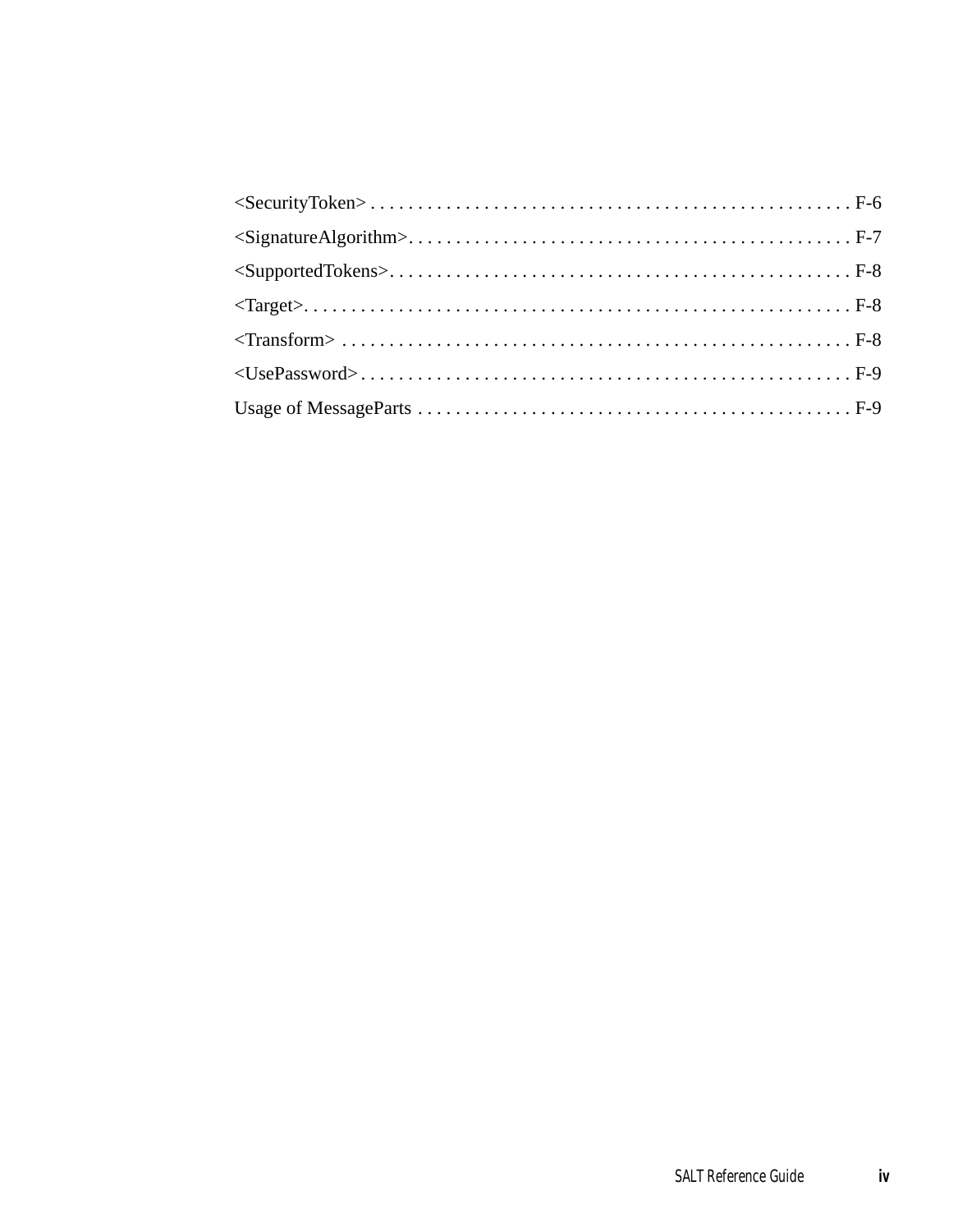# <span id="page-6-0"></span>SALT Command Reference

The SALT Command Reference describes system processes and commands delivered with the SALT software.

[Table](#page-6-1) 1 lists SALT commands and functions.

| <b>Name</b> | <b>Description</b>                                                                           |
|-------------|----------------------------------------------------------------------------------------------|
| GWWS(5)     | Web service gateway server.                                                                  |
| isonct(1)   | JSON object to service metadata converter.                                                   |
| tmscd(1)    | Command line utility used to activate and deactivate service<br>contract discovery.          |
| tmwsdlgen   | WSDL document generator.                                                                     |
| wsadmin     | SALT administration command interpreter.                                                     |
| wscobolcvt  | Generates SALT artifacts from COBOL copybook for<br>exposing COBOL service as a web service. |
| wsdlcvt     | WSDL document converter.                                                                     |

<span id="page-6-1"></span>**Table 1 SALT Commands and Functions**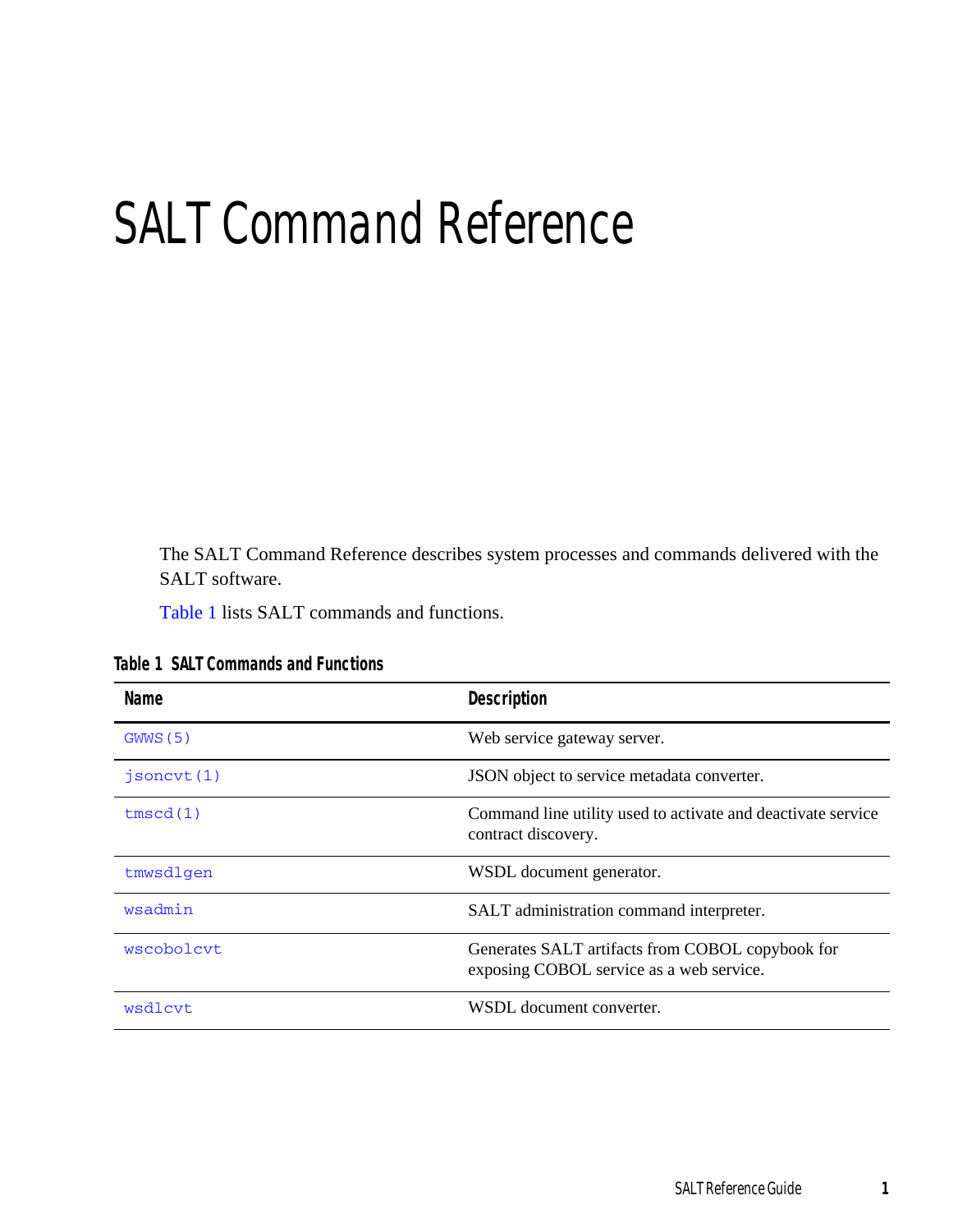#### **Table 1 SALT Commands and Functions**

| Name       | Description                                                                                                                    |
|------------|--------------------------------------------------------------------------------------------------------------------------------|
| wsloadcf   | Reads SALT Deployment file and other referenced<br>artifacts. Loads a binary SALTCONFIG file.                                  |
| wsunloadcf | Reads a binary SALTCONFIG file, creates a SALT<br>deployment file and other referenced files (WSDF files,<br>WS-Policy files). |

## <span id="page-7-0"></span>**GWWS(5)**

### Name

GWWS – Web service gateway server.

### Synopsis

```
GWWS SRVGRP="identifier" SRVID=number [other_parms]
CLOPT="-A -- –i InstanceID [-a <scheme>://<host>:<port>]"
```
### **Description**

The GWWS server is the Web service gateway for Tuxedo applications, the core component of SALT. The GWWS gateway server provides communication with Web service programs via SOAP 1.1/1.2 protocols. The GWWS server has bi-directional (inbound/outbound) capability. It can accept SOAP requests from Web service applications and passes Tuxedo native calls to Tuxedo services (inbound). It also accepts Tuxedo ATMI requests and passes SOAP calls to Web service applications (outbound). GWWS servers are used as Tuxedo system processes and are described in the \*SERVERS section of the [UBBCONFIG](../../../tuxedo/docs1222/rf5/rf5.html) file.

The CLOPT option is a string of command-line options passed to the GWWS server when it is booted. The GWWS server accepts the following CLOPT options:

-i InstanceID

Specifies the GWWS instance unique ID. It is used to distinguish multiple GWWS instances provided in the same Tuxedo domain. This value *must* be unique among multiple GWWS items within the UBBCONFIG file.

**Note:** The InstanceID value must be pre-defined in the <WSGateway> section of the SALT Deployment File.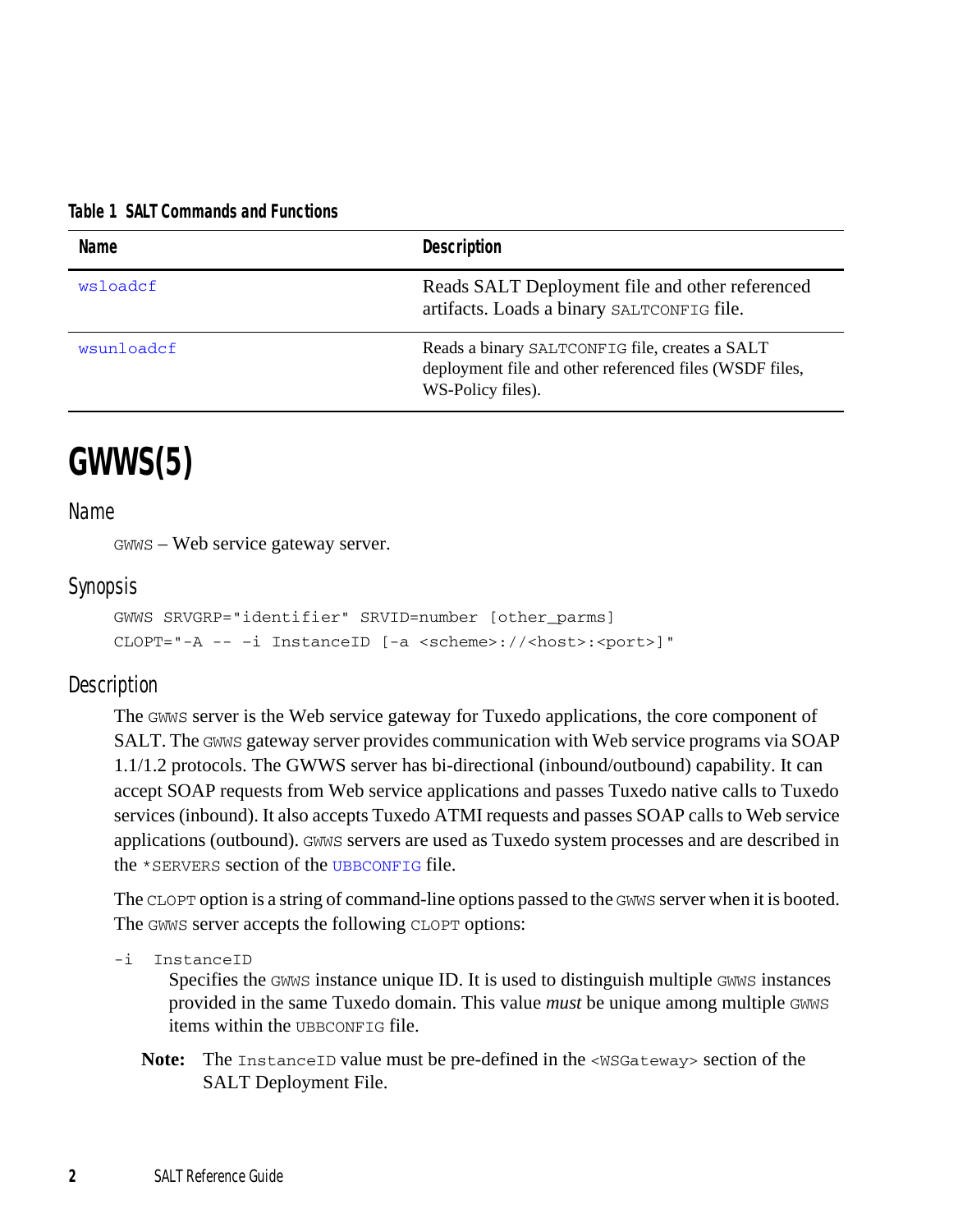-a <scheme>://<host>:<port>

Web administration is disabled by default. In order to enable admin capabilities, the GWWS server must be configured in the UBBCONFIG file using the  $-a$  option as follows: -a <scheme>://<host>:<port>.

**Note:** Use the following URL to access the Web Admin Console: <scheme>://<host>:<port>/admin

<scheme>

Can be 'http' or 'https'. If using 'https', GWWS must be configured for SSL capabilities by adding private-key and certificates in the same manner as securing application Web Services with SSL.

<host>

The name or IP address of the admin URL listening endpoint.

 $\text{short}$ 

The port value of the admin URL listening endpoint.

#### Environment Variables

The SALTCONFIG environment variable must be set before the GWWS server is booted. [Accesslog\(5\)](../../../tuxedo/docs1222/rf5/rf5.html) can be enabled by setting environment variable TMENABLEALOG=y.

Note: Windows platforms: Add \\tapp{YUXDIR\\bin\ssllibs to PATH.

#### Deprecation

The following SALT 1.1 GWWS parameter is deprecated in the current release.

```
-c Config_file
```
Specifies the SALT 1.1 configuration file.

**Note:** Starting with the SALT 2.0 release, the GWWS server loads the SALT configuration from the binary SALTCONFIG file instead of the XML-based configuration file. The configuration file is no longer a GWWS server input parameter. The SALTCONFIG file must be generated using [wsloadcf](#page-31-0) before booting GWWS servers.

#### Diagnostics

For inbound call, if an error occurs during SOAP message processing, the error is logged. The error is also translated into appropriate SOAP fault and/or HTTP error status code and returned to the Web service client.

For outbound call, if an error occurs during processing, the error is logged. The error is also translated into appropriate Tuxedo system error code (tperrno) and returned to the Tuxedo client.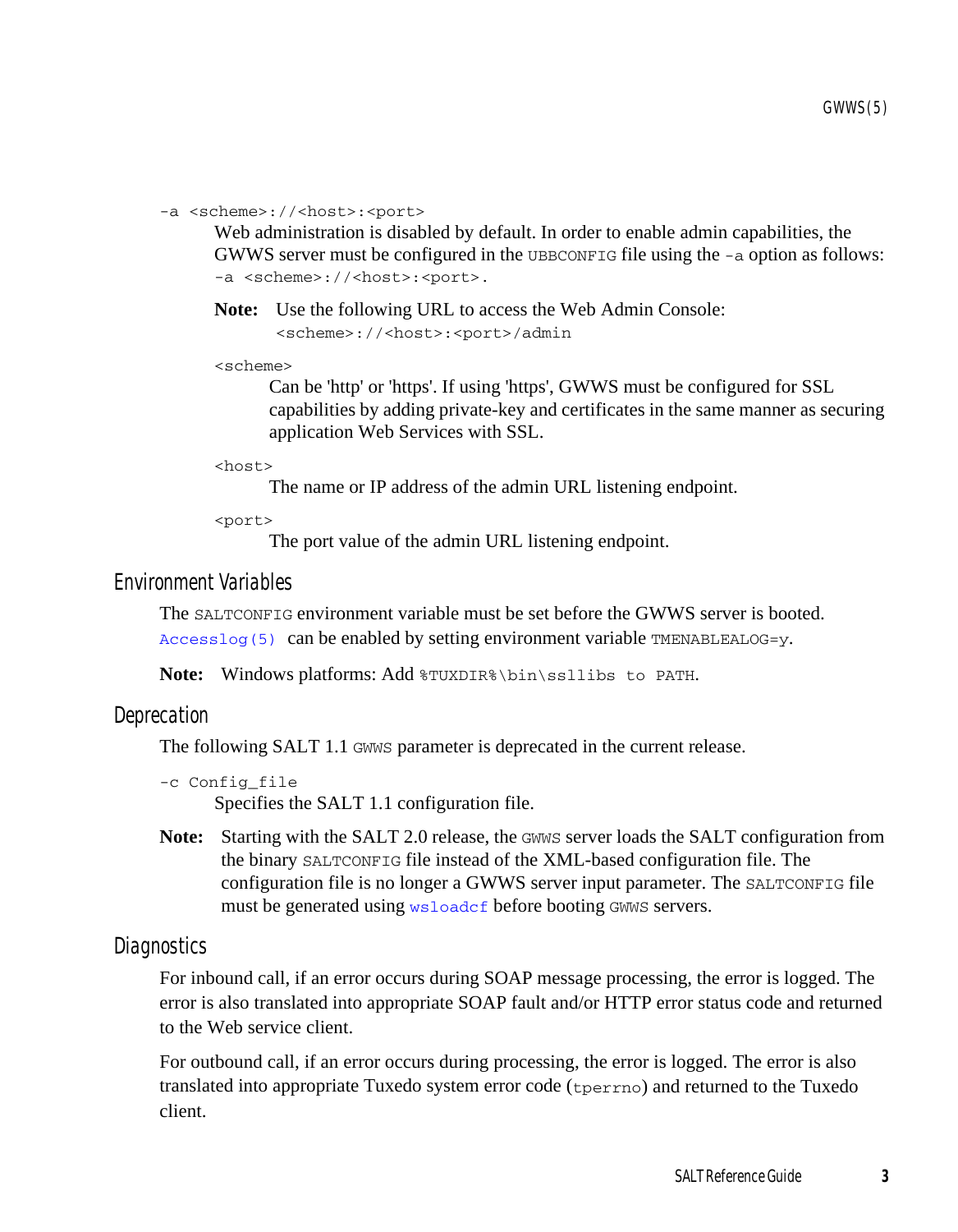## Example(s)

| Listing 1 GWWS Description in the UBBCONFIG File |  |  |
|--------------------------------------------------|--|--|
|                                                  |  |  |

```
*SERVERS
GWWS SRVGRP=GROUP1 SRVID=10
      CLOPT="A -- -i GW1"GWWS SRVGRP=GROUP1 SRVID=11
     CLOPT="A -- -i GW2"GWWS SRVGRP=GROUP2 SRVID=20
     CLOPT="A -- -i GW3"
```
## See Also

[UBBCONFIG\(5\)](../../../tuxedo/docs1222/rf5/rf5.html) [tmwsdlgen](../ref/index.html) [SALT Deployment File Reference](../ref/deploy.html) [SALT Web Service Definition File Reference](../ref/wsdf.html)

## <span id="page-9-0"></span>**jsoncvt(1)**

## Name

jsoncvt – JSON object to service metadata converter.

## Synopsis

```
jsconcvt [-f inout.json [-f inout2.json ...]] [-i input.json [-i input2.json 
...]] [-o output.json [-o output2.json ...]] -s servicename -m(POST / GET / 
PUT / DELETE) -a serviceaddres
```
## Description

The jsconcvt command generates service metadata from JSON content, which can be used to construct service interfaces for easier application development. The command also generates fml32 tables and SALT deployment service definitions.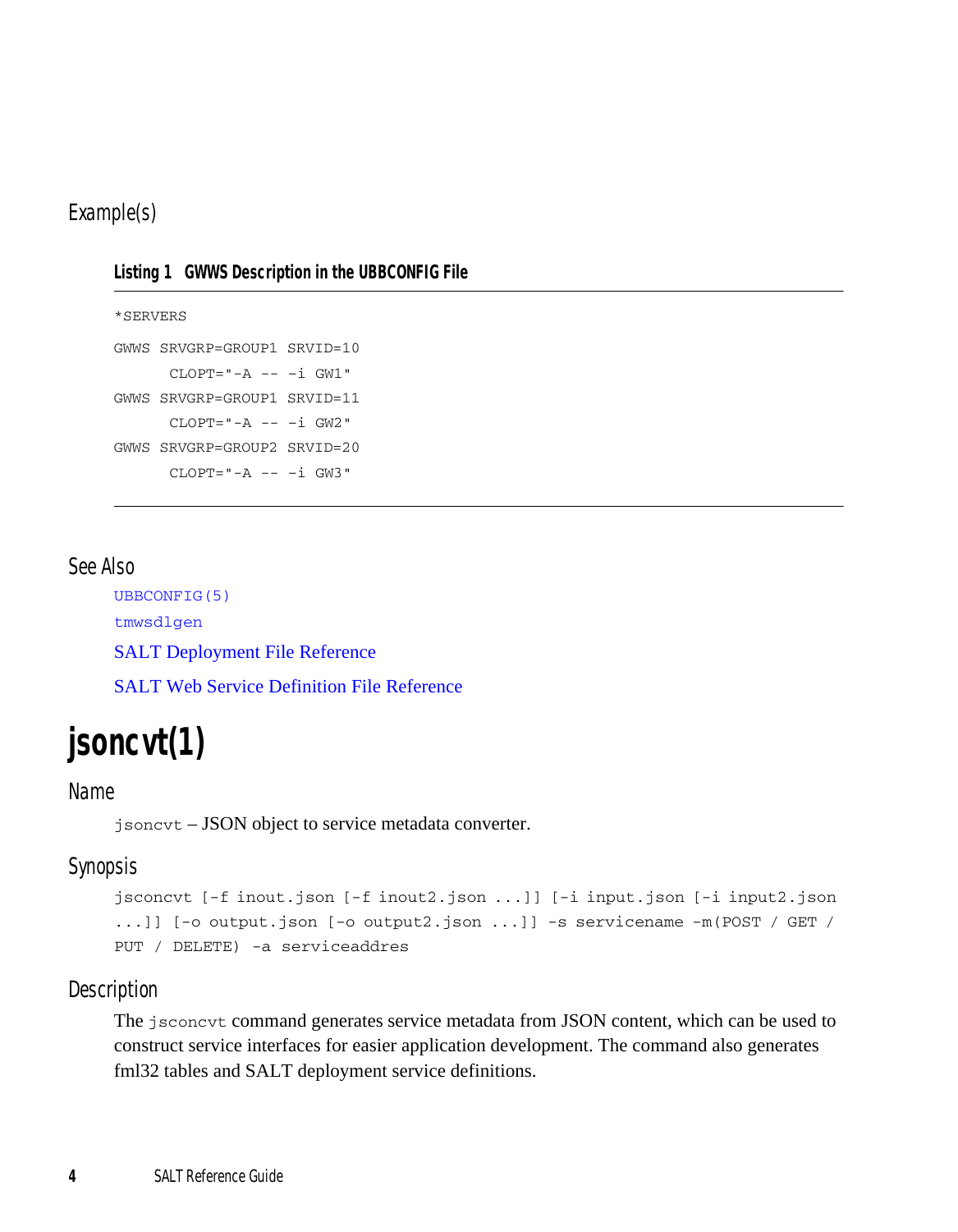It is possible to mention more than 1 of each input and output payload samples by either separating the file names with spaces and enclosing the list in double-quotes, or specifying "-i" or "-o" multiple times.The corresponding definitions are concatenated in the metadata and fml32. This is to accommodate services that may return or accept data in different formats.

Input and output are optional, although specifying neither is not accepted. The metadata and fml32 files are generated using the service name as the base name. For example, a switch of "-s service1" generates files with names "service1.mif" and "service1.fml32".

Note: *jsoncvt* does not support long double value.

### Parameters/Options

 $-*f*$ 

Sample input and output json content. -jsoncvt uses this to generate a metadata service structure for the data received and returned by this service.

-i

Sample input json content. -jsoncyt uses this to generate a metadata service structure for the data received by this service.

 $-\Omega$ 

Sample output json content - jsoncvt uses this to generate a metadata service structure for the data returned by this service.

 $-\leq$ 

Name of the service generated. Specified in metadata and SALT deploy file.

-m

Method for the service. Can be one of the following: POST, GET, PUT, or DELETE.

-a

Address of the external service.

## **Diagnostics**

Error, warning or information messages are output to standard output.

## Environment Variables

The TUXDIR and LANG environment variables must be set correctly.

### Examples

Given the following JSON examples.

• [Input/Output](#page-11-0)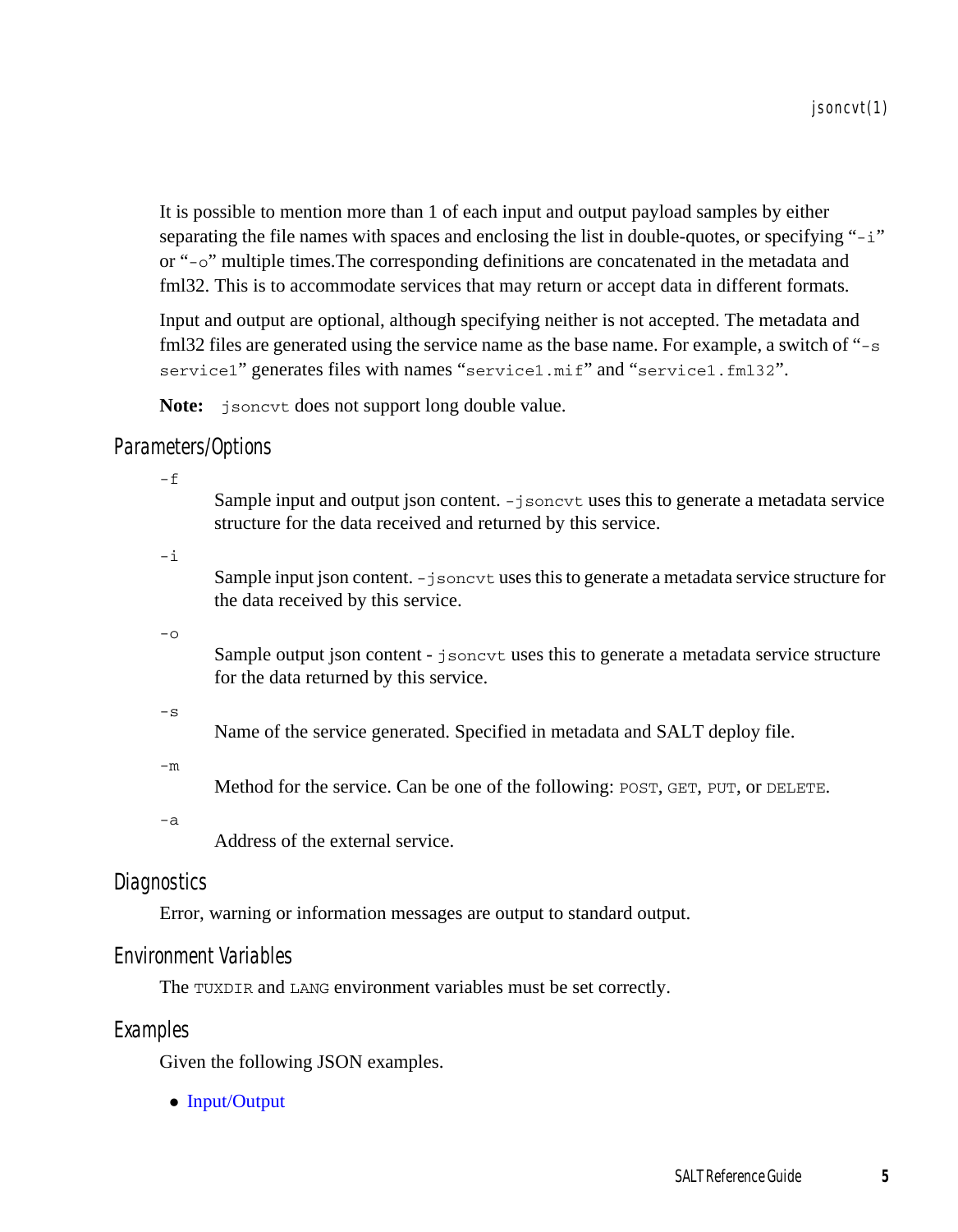- [Running the Command](#page-12-0)
- [Results](#page-12-1)

### <span id="page-11-0"></span>**Input/Output**

Input and output file examples are shown in [Listing](#page-11-1) 2 and [Listing](#page-11-2) 3.

<span id="page-11-1"></span>**Listing 2 Input**

```
$ cat balance.json
{
       "account":5563909,
       "location":"US"
}
```
### <span id="page-11-2"></span>**Listing 3 Output**

```
$ cat result.json
{
       "account":5563909,
       "location":"US",
       "accounts": [
               {
                      "type":"savings",
                      "currency":"US Dollars",
                      "balance":35000.34
               },
               {
                      "type":"checking",
                      "currency":"US Dollars",
                      "balance":500.15
               }
       \, \, \,}
```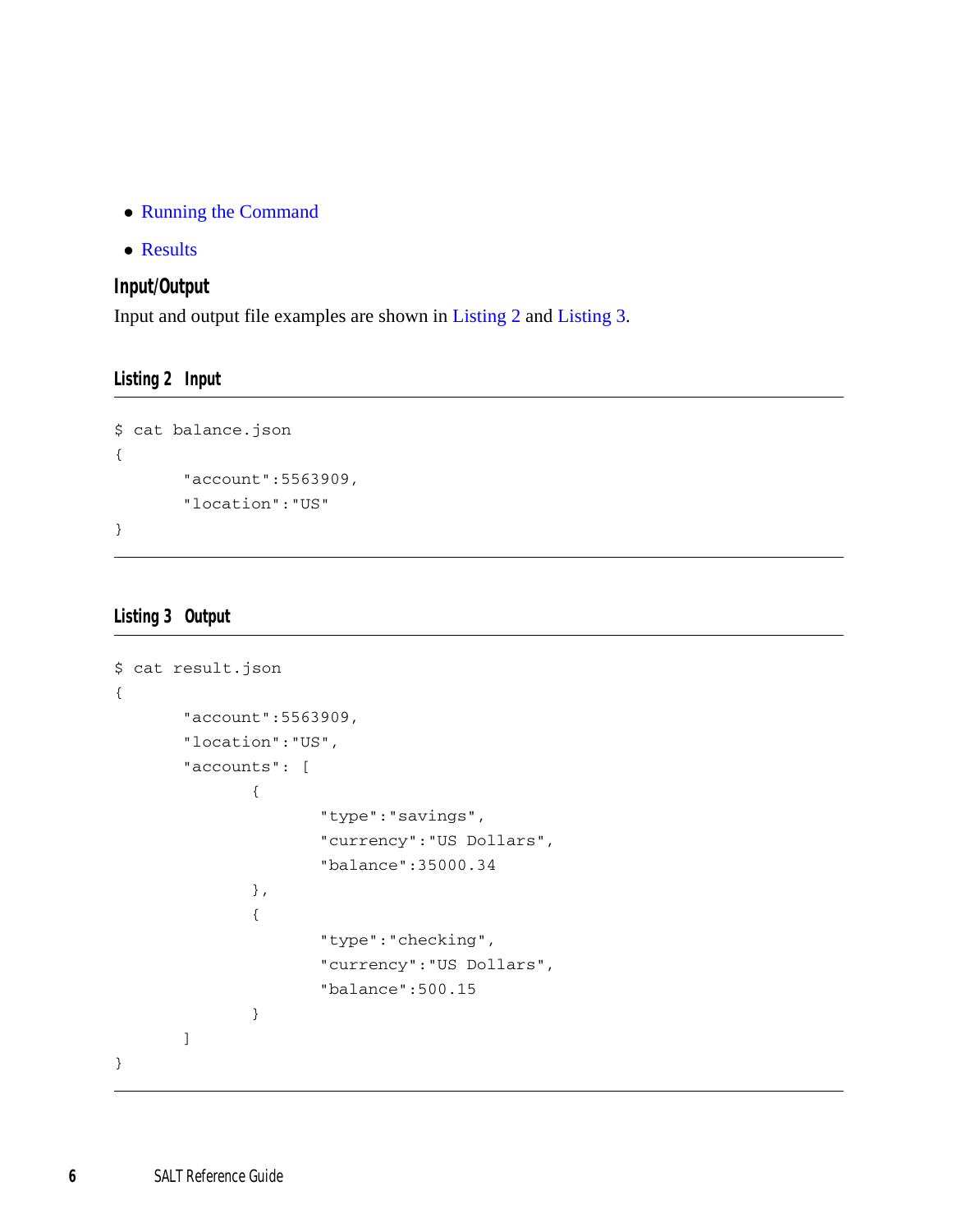jsoncvt(1)

## <span id="page-12-0"></span>**Running the Command**

An example of running the comand is shown in [Listing](#page-12-2) 4.

#### <span id="page-12-2"></span>**Listing 4 Running the command**

\$ jsoncvt -i balance.json -o result.json -s balance -m POST -a http://bank.com:4434/online\_banking Files balance.mif, balance.fml32 and balance.dep generated. Please add the generated service definition – balance.dep – to the SALT deploy configuration file.

#### <span id="page-12-1"></span>**Results**

The end results are shown in [Listing](#page-12-3) 5, [Listing](#page-13-0) 6, and [Listing](#page-14-1) 7.

#### <span id="page-12-3"></span>**Listing 5 MIF**

```
service=balance
tuxservice=balance
export=y
servicetype=service
servicemode=webservice
inbuf=FML32
outbuf=FML32
param=account
access=in
type=long
param=location
access=in
type=string
param=account
access=out
```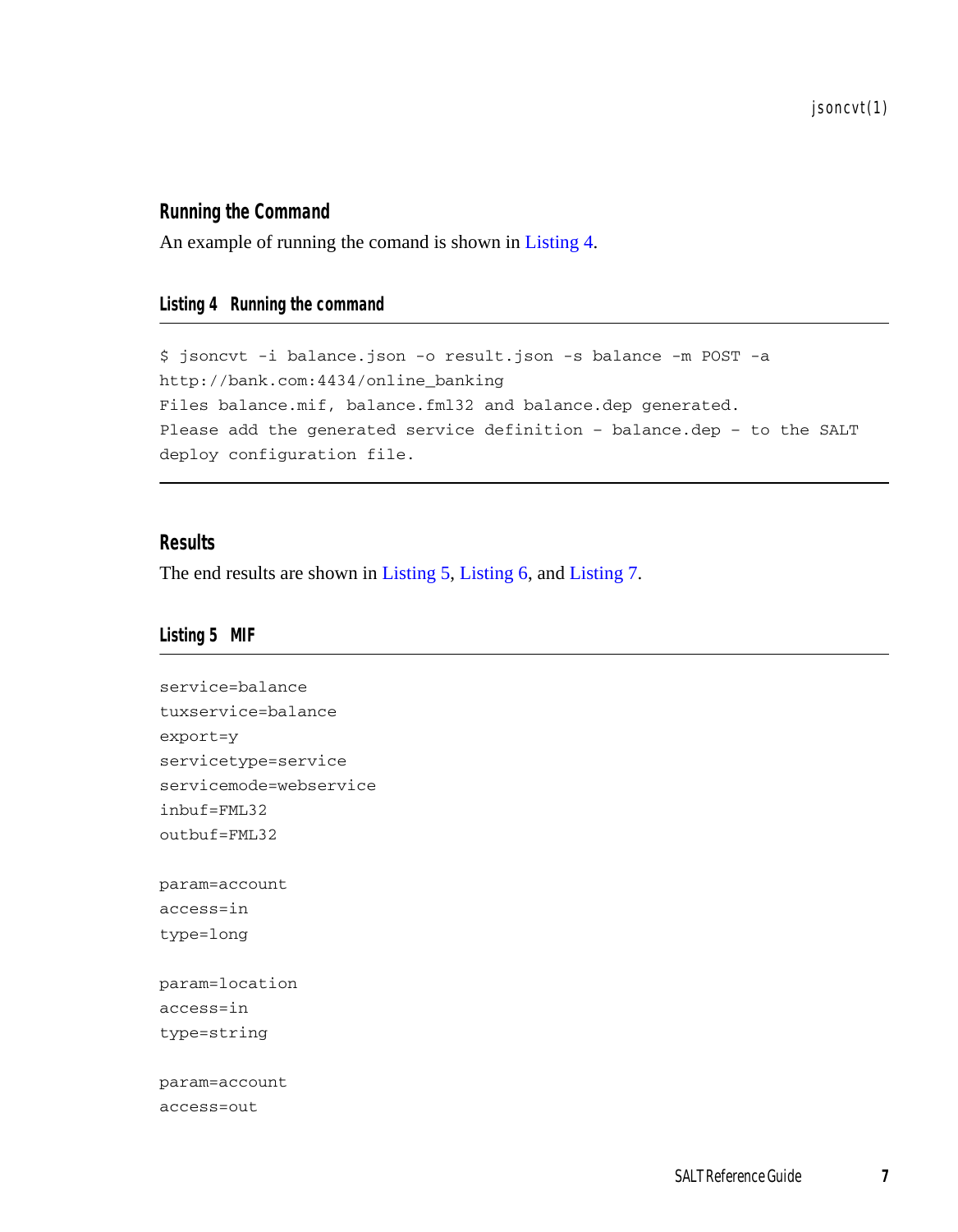```
type=long
param=location
access=out
type=string
param=accounts
access=out
type=fml32
(
      param=type
       access=out
       type=string
      param=currency
       access=out
       type=string
       param=balance
       access=out
       type=double
```
## <span id="page-13-0"></span>**Listing 6 fml32 Table**

|          | # FML32 JSON Mapping Generated by jsoncyt |                |                                                   |
|----------|-------------------------------------------|----------------|---------------------------------------------------|
|          |                                           |                | *base 30000 # Customize base number if necessary. |
|          | #name rel-number type flags comment       |                |                                                   |
|          |                                           |                |                                                   |
|          | account 1                                 | long - param   |                                                   |
|          | location 2                                | string - param |                                                   |
| options  | $\overline{\mathbf{3}}$                   | string - param |                                                   |
| accounts | $\overline{4}$                            |                | fm132 - structured parameter                      |
| type     | $5^{\circ}$                               | string - param |                                                   |
| currency |                                           | 6 string -     | param                                             |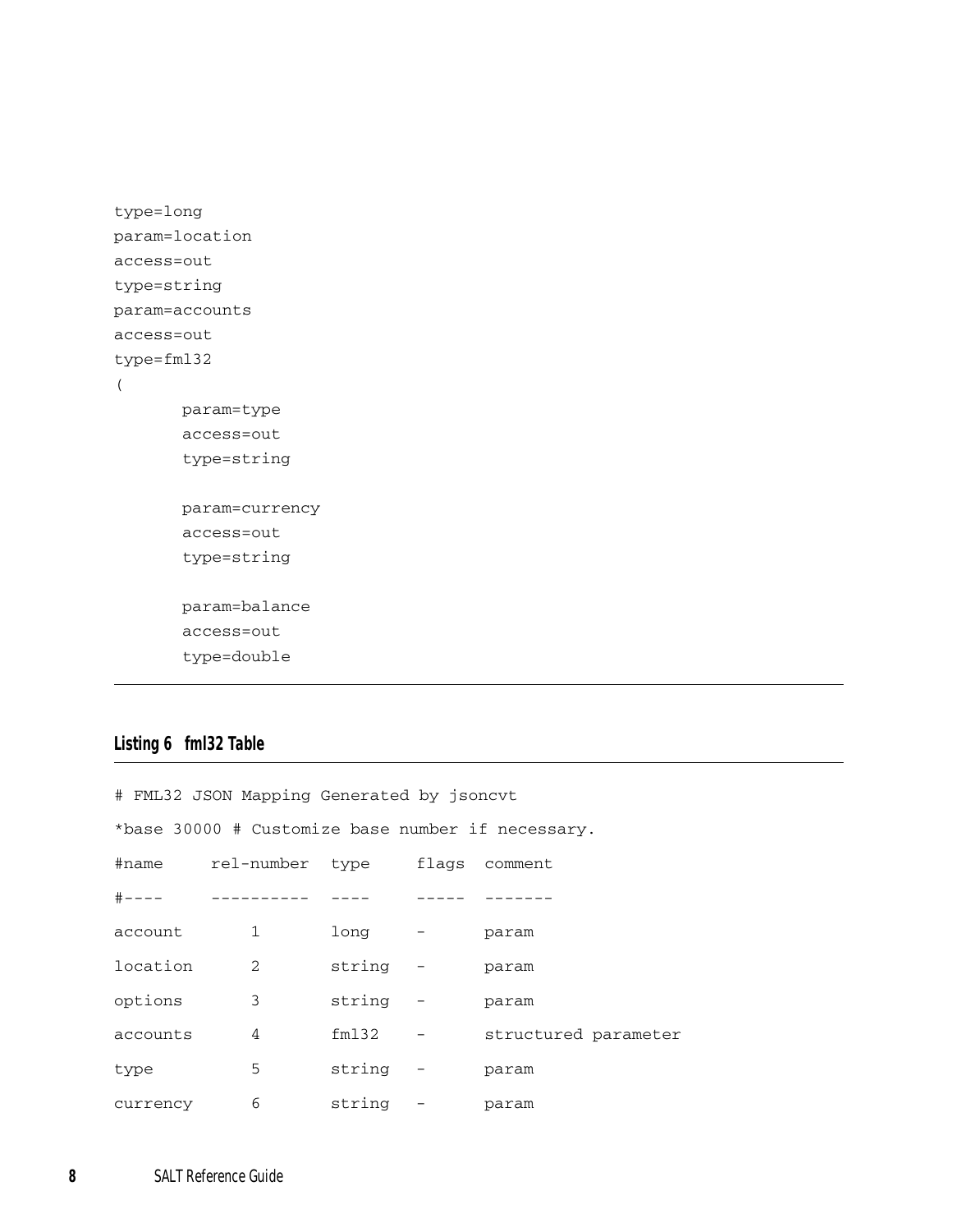balance 7 long - param

#### <span id="page-14-1"></span>**Listing 7 SALT Deploy Definition**

```
<service name=balance
       content-type="JSON" output-buffer="FML32"
      address="http://bank.com:4434/online_banking"/>
```
## See Also

[Creating the Oracle Tuxedo Service Metadata Repository](../../../tuxedo/docs1222/ads/admrp.html) [field\\_tables\(5\)](http://docs.oracle.com/cd/E53645_01/tuxedo/docs12cr2/rf5/rf5.html) [SALT Web Service Definition File Reference](http://docs.oracle.com/cd/E53645_01/salt/docs12cr2/ref/wsdf.html)

## <span id="page-14-0"></span>**tmscd(1)**

### Name

 $t$ mscd $(1)$  – Activates and deactivates service contract discovery.

## Synopsis

tmscd start|stop|status [-e] [-f <file>][id1 [ id2 [ ...]]]

### **Description**

The tmscd command line utility is used to activate and deactivate service contract discovery.

### Parameters and Options

tmscd accepts following parameters and options:

#### **start|stop|status**

Required. Starts, stops, or displays service contract dictionary settings for specific services, or all services if none are specified. A start or stop request for a service that has already activated or deactivated contract discovery is ignored. Effective service information is displayed when handling the requests.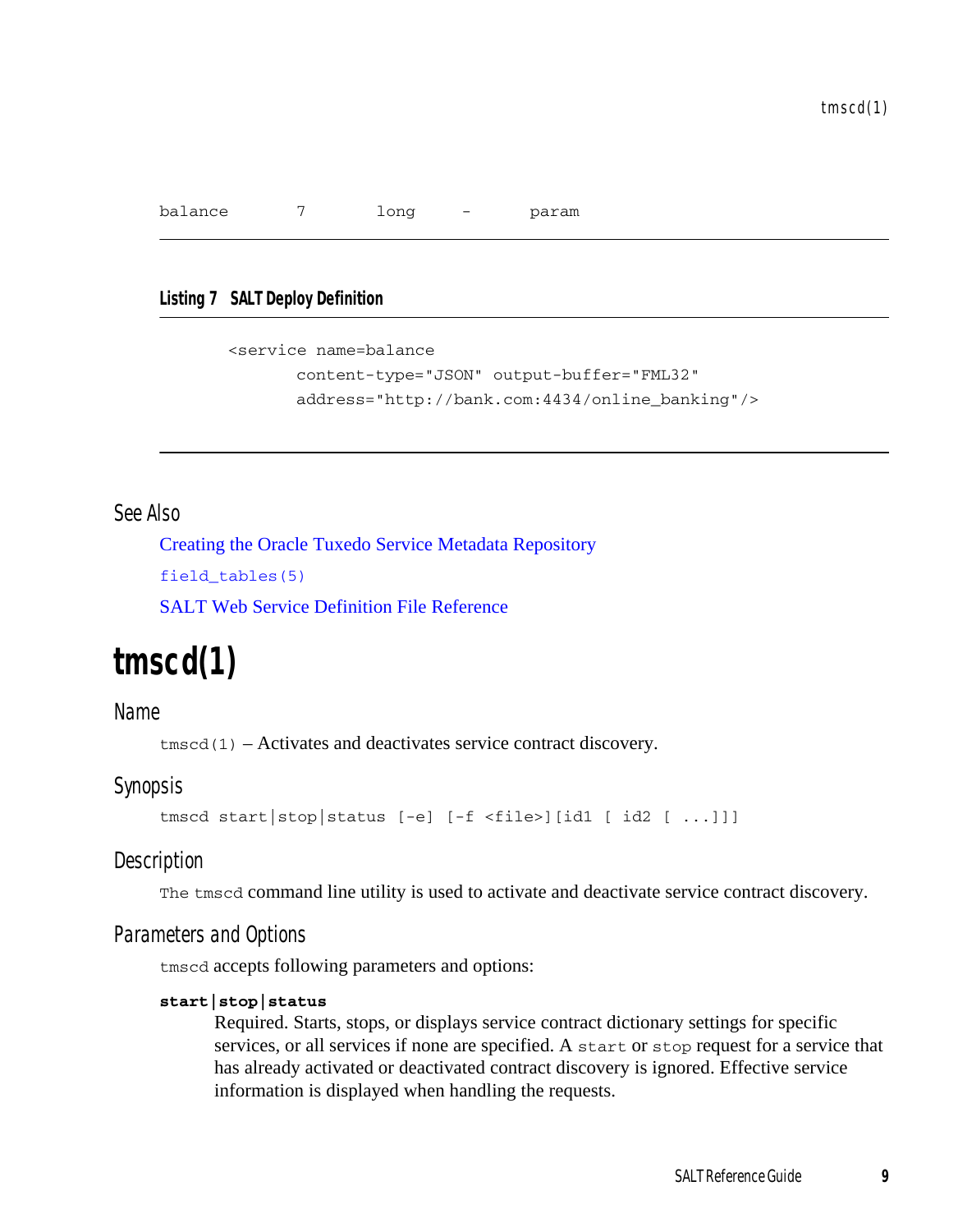**Note:** start | stop | status must occur after  $-e$  and  $-f$ , if either of those options are specified.

#### **[-e]**

Specifies the service scope as a regular expression.

#### **[-f <file>]**

The service scope is defined in the given  $\le$  files. The file may contain sections to group related definitions together. All entries for a section must be written together line-by-line.

Empty lines or lines starting with '#' are ignored. Lines starting with '\*' are section lines. Other lines are "id=content" definitions.

#### **id1 id2 ...**

Indicates one or more services. If -e is specified, a regular expression is used to match the service name. If -e is not specified, the service name is matched exactly.

#### Example(s)

Example 1 - start discovery for TOUPPER, TOLOWER:

tmscd start TOUPPER TOLOWER

Example 2 - start discovery for services started with TO and BR:

tmscd -e start TO.\* BR.\*

Example 3 - same request as example 1 but via file:

tmscd -f svcfile start id1 id2

**Note:** The first found definition is used if section is not provided:

Example 4 - same request as example 2 but via file:

```
tmscd -e -f svcfile start case4.svcs
```
[Listing](#page-15-0) 8 shows content of the file named "svcfile".

#### <span id="page-15-0"></span>**Listing 8 svcfile Content**

```
# file: svcfile
*case3
id1 = TOUPPER
id2 = TOLOWER
```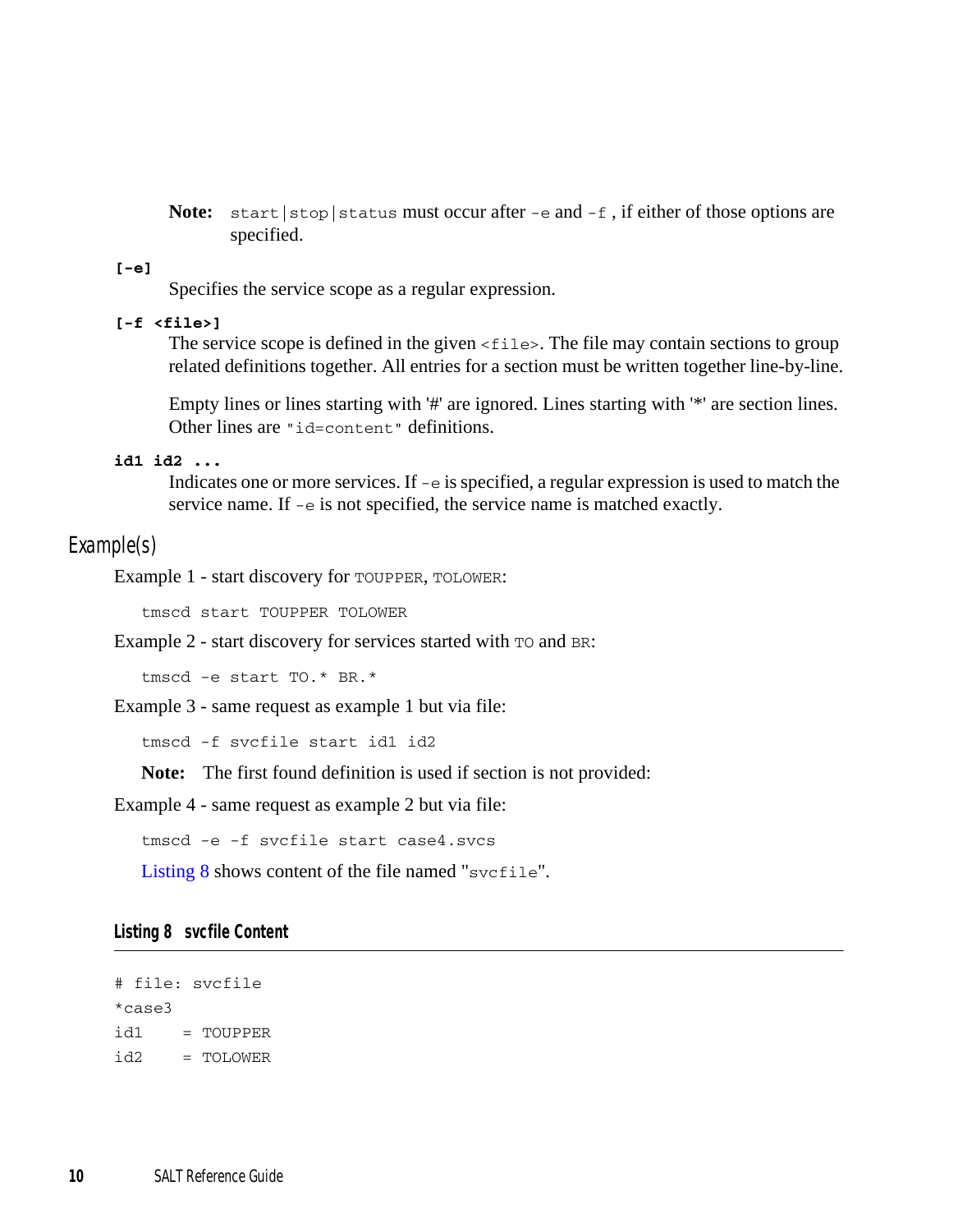```
*case4
svcs = TO.*|BR.*
```
## **Diagnostics**

tmscd fails if TMMETADATA is not booted or booted using the  $-r$  (readonly) option without the  $-0$ option.

## See Also

```
TMMETADATA(5)
```
[Configuring Service Contract Discovery](../config/config.html) in the SALT *Configuration Guide*

[SALT Web Service Definition File Reference](../ref/wsdf.html)

## <span id="page-16-1"></span><span id="page-16-0"></span>**tmwsdlgen**

### Name

tmwsdlgen – WSDL document generator.

## Synopsis

```
tmwsdlgen –c wsdf_file [-y] [-o wsdl_file] [-m {pack|raw|mtom}] [-t
{wls|axis}]
```
## Description

tmwsdlgen generates a WSDL document file from a Tuxedo native Web Service Definition File (WSDF). The generated WSDL document is WSDL 1.1 specification compliant, and represents both the service contracts and policies. tmwsdlgen collects Tuxedo service contract information throughout the Tuxedo Service Metadata Repository management (TMMETADATA)process. tmwsdlgen works as a Tuxedo native client and requires the following:

- the TUXCONFIG environment variable must be set correctly
- the relevant Tuxedo application using TMMETADATA must be booted prior to executing tmwsdlgen.
- **WARNING:** The given WSDF must be a Tuxedo native WSDF. *Do not* use a wsdlcvt converted non-native WSDF file as input.

tmwsdlgen accepts the following parameters: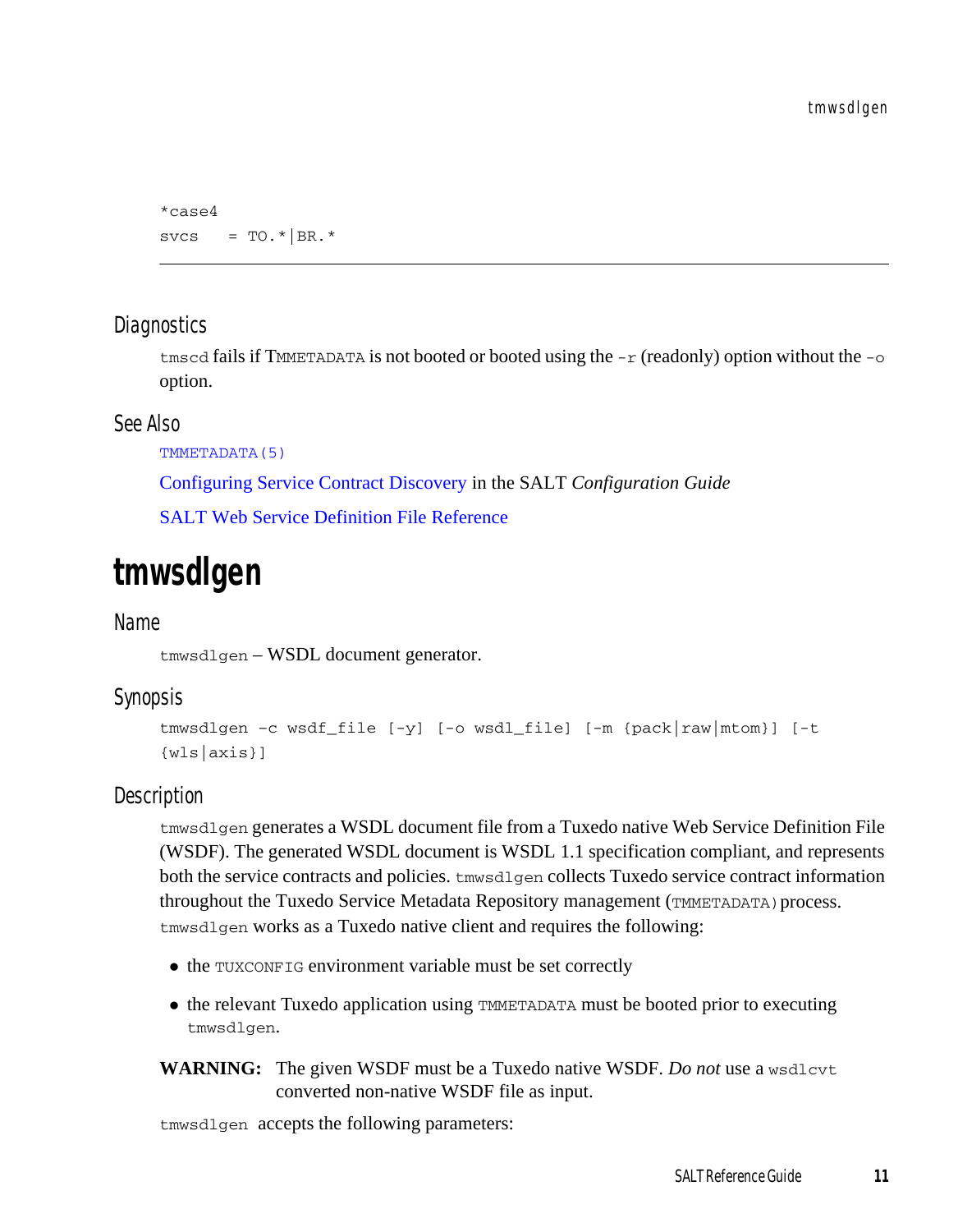#### **-c wsdf\_file**

Mandatory. Used to specify the SALT WSDF local path.

tmwsdlgen accepts the following optional parameters:

#### **-o wsdl\_file**

Used to specify the output WSDL document file path. If the option is not present, the default file, tuxedo.wsdl, is created in the *current directory*. If the specified WSDL document file already exists, then a prompt displays to confirm to overwriting the existing file.

#### **-y**

Overwrites the existing WSDL document file without prompting.

#### **-m**

Used to specify the WSDL data mapping policy for certain Tuxedo typed buffers. Currently, it applies to the Tuxedo CARRAY buffer type. If raw mode is specified, CARRAY is represented to the MIME attachment. If pack mode is specified, xsd:base64Binary is used to represent CARRAY. The default value is pack mode.

**Note:** raw mode cannot be used for .Net clients. The .Net Framework does not support MIME attachments.

If mtom is specified, CARRAY is mapped to the MTOM SOAP message.

**-t**

This option takes effect only when the  $-m$  option is specified in raw mode. It accepts two options, wls or axis:

- $\bullet$  wls indicates tmwsdlgen generates the WSDL document file in compliance with WebLogic 9.x. The default is wls.
- axis indicates the WSDL document file format can be recognized by the Apache Axis toolkit.

### **Deprecation**

The following SALT 1.1 tmwsdlgen parameters are deprecated in the current release.

#### **-c Config\_file**

Mandatory. Used to specify the SALT Configuration File path.

**Note:** In the current SALT release, the SALT 1.1 configuration file is specified as the tmwsdlgen input using the following optional parameters: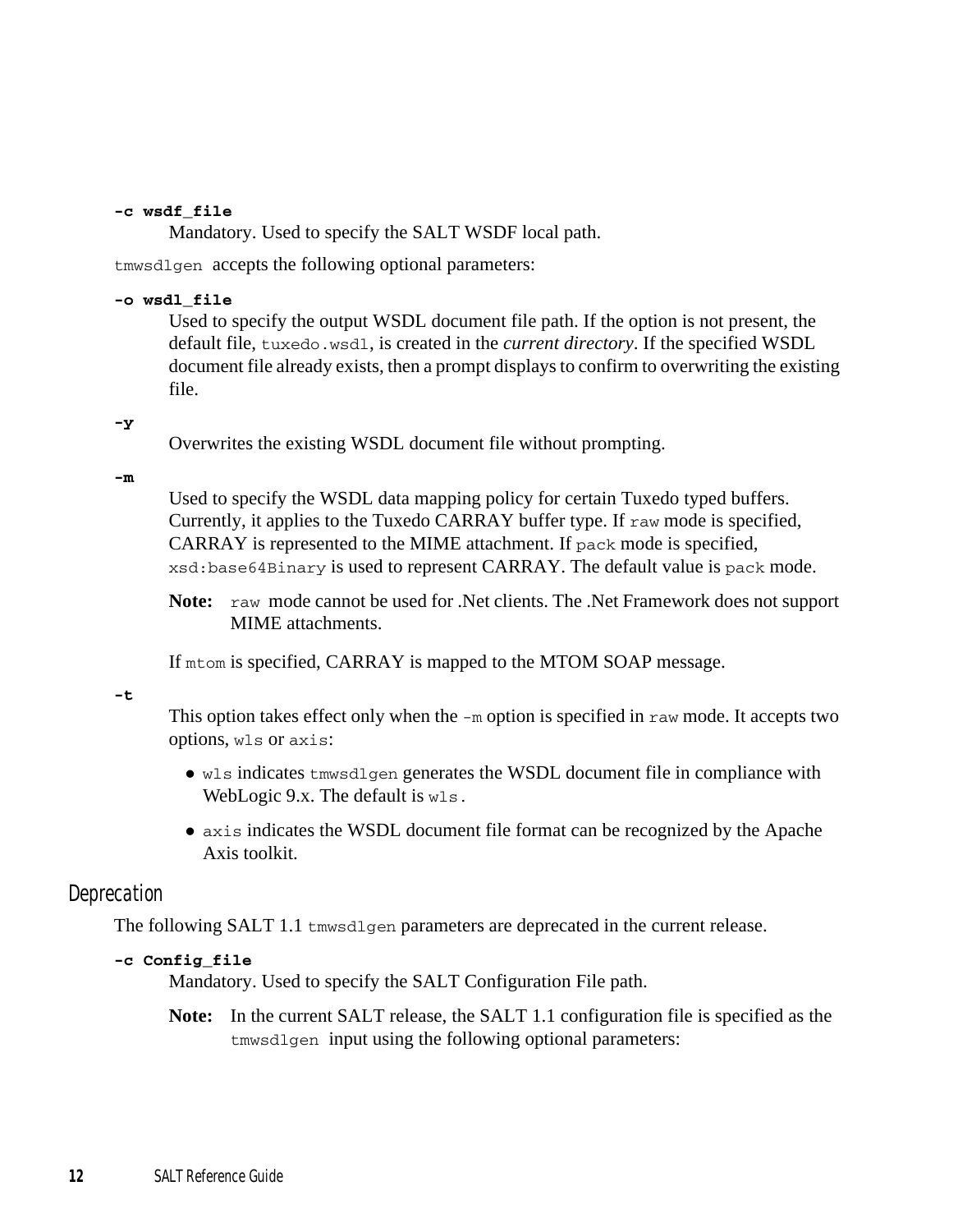**-s** 

Used to specify the encoding style used for Web service SOAP messages. Specifies rpc for RPC/encoded style and doc for Doc/literal encoded style. If this option is not present or the specified value is invalid, Doc is the default style.

**-v** 

Used to specify the SOAP protocol version that the WSDL file supports. Specify 1.1 for SOAP 1.1 protocol and 1.2 for SOAP 1.2 protocol. If this option is not present or the specified value is invalid, SOAP 1.1 is used as the default.

**Note:** In the current SALT release, the SOAP version and message style attribute are specified in the SALT WSDF.

## **Diagnostics**

If a syntax error is detected in the given WSDF, an "ERROR" or "FATAL" message indicating that problem is printed to the standard error, and no WSDL file is generated and tmwsdlgen exits with exit code 1.

A "WARN" message is printed to the console if:

- 1. WSDF content may result in a potential run-time risk, or
- 2. default values are used because they are not specified in the WSDF. "WARN" messages do not interrupt tmwsdlgen execution.

Upon successful completion, tmwsdlgen exits with exit code 0.

Example(s)

The following command generates a WSDL document file, Salt.wsdl, from the specified SALT WSDF, tux.wsdf.

tmwsdlgen –c tux.wsdf –o Salt.wsdl

The following command generates a default WSDL document file with SOAP w/Attachment capability from the specified SALT WSDF, app\_wsdf.xml.

tmwsdlgen –c app\_wsdf.xml –m raw

### SEE ALSO

[GWWS\(5\)](#page-7-0)

[wsdlcvt](#page-28-0)

[SALT Web Service Definition File Reference](../ref/wsdf.html)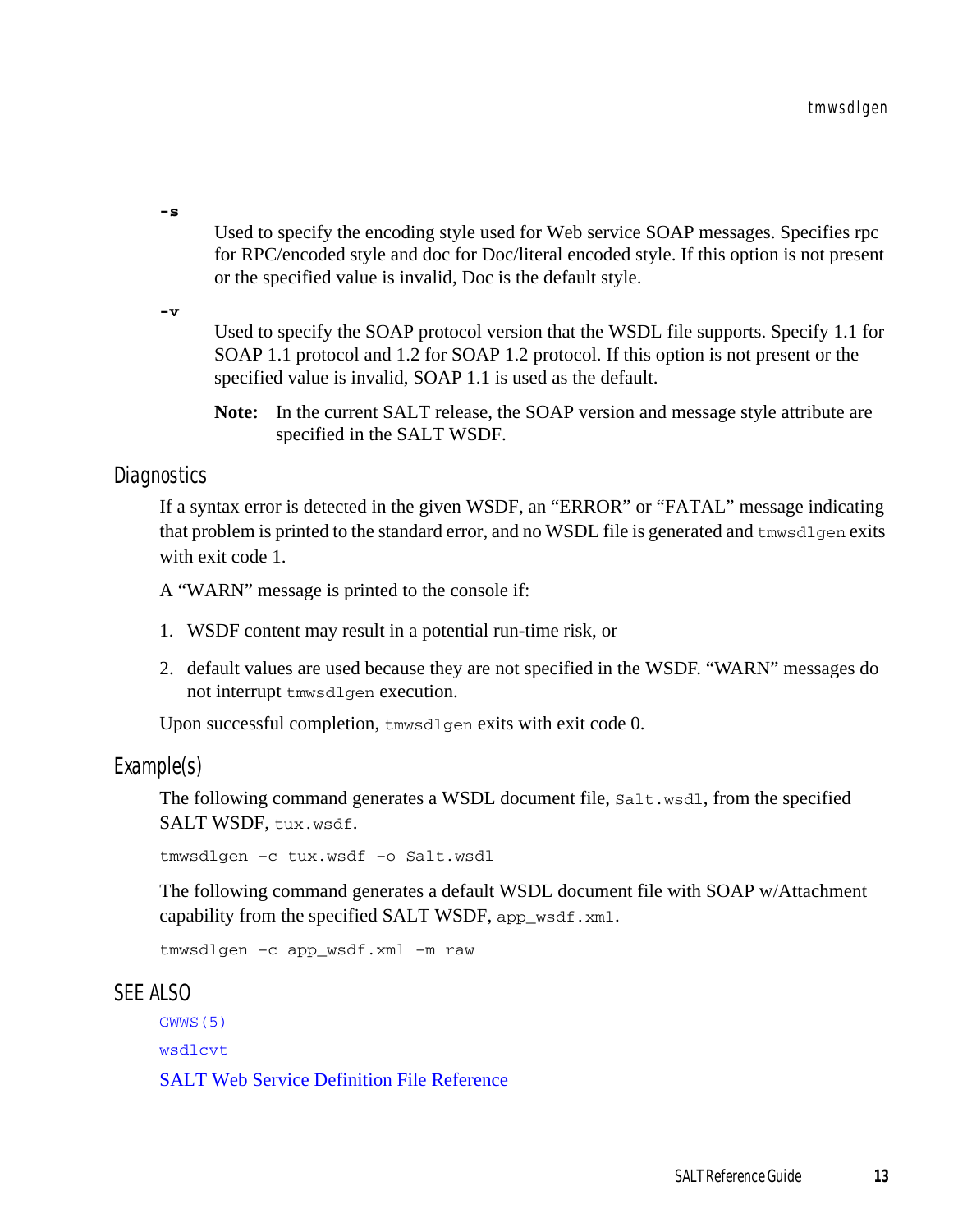## <span id="page-19-0"></span>**wsadmin**

### Name

wsadmin – SALT administration command interpreter.

## Synopsis

wsadmin [-v]

## **Description**

wsadmin uses specific commands to monitor and administrate active GWWS processes in the specified Tuxedo domain. The TUXCONFIG environment variable is used to determine the location where the Tuxedo configuration file is loaded. wsadmin is used in the same manner as tmadmin(1) or dmadmin(1).

wsadmin accepts below optional parameter:

**-v** 

Causes wsadmin to display the SALT version number, SALT Patch Level and license information. wsadmin exits after print out.

## wsadmin Commands

Commands may be entered using either their full name or their abbreviation (as given in parentheses), followed by any appropriate arguments. Arguments appearing in brackets [ ], are optional; arguments in braces, {}, indicate a selection from mutually exclusive options.

**Note:** Command line options that are not in brackets do not need to appear in the command line if the corresponding default has been set via the default command.

wsadmin supports the following commands:

#### **reload (reload) -i gwws\_instance\_id**

Reload configuration for the specified GWWS gateway instance. The configuration file may have previously been modified using wsloadcf, this command is used to make the changes active.

#### **configstats(cstat) -i gwws\_instance\_id**

Displays the current configuration status for the specified GWWS process. The  $-i$ parameter must be specified.

#### **default(d) [-i gwws\_instance\_id]**

Sets the corresponding argument to the default GWWS Instance ID. The defaults can be changed by specifying \* as an argument. If the default command is entered without arguments, the current defaults are printed.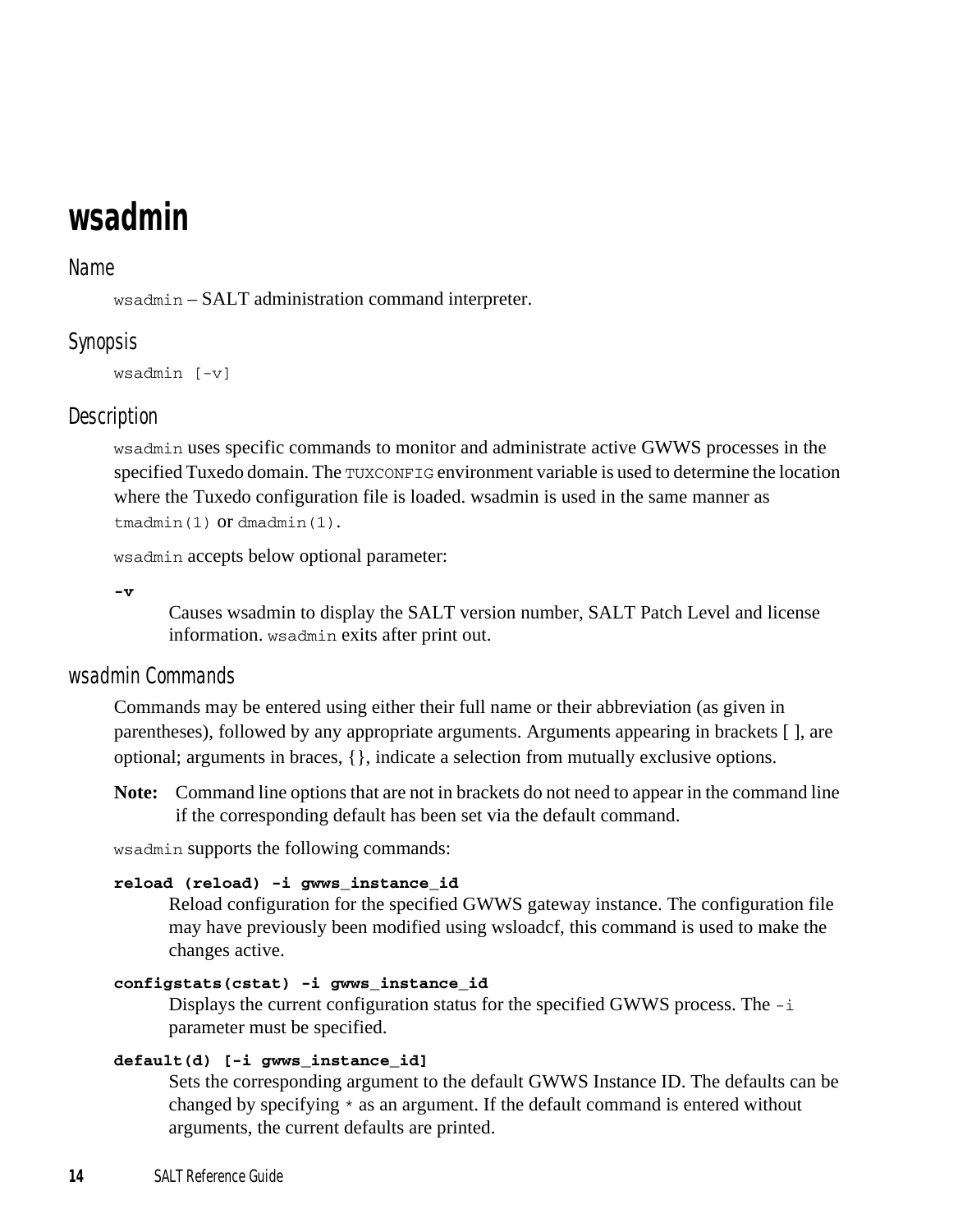#### **echo(e) [{off | on}]**

Repeats input command lines when set to on. If no option is given, the current setting is toggled, and the new setting is printed. The initial setting is off.

#### **forgettrans (ft) -i gateway\_instance\_id [-c Coord\_context]**

Forgets one or all heuristic log records for the named GWWS instance. If the transaction identifier tran\_id or coord\_context coordination context is specified, only the heuristic log record for that transaction is forgotten. The coordination context (coord\_context) can be obtained from the printtrans command or from the ULOG file.

#### **help (h) [command]**

Prints help messages. If command is specified, the abbreviation, arguments, and description for that command are printed.

Omitting all arguments causes the syntax of all commands to be displayed.

#### **gwstats(gws) -i gwws\_instance\_id [-s serviceName]**

Displays global level run time statistics information for the specified GWWS processes including fail, success, pending number for both inbound and outbound call, average processing time, active thread number, etc. If -s serviceName specified, the service-level information is displayed.

**-i** is mandatory. **-s** is optional.

#### **paginate(page) [{off | on}]**

Paginates output. If no option is given, the current setting is toggled, and the new setting is printed. The initial setting is on, unless either standard input or standard output is a non-tty device. Pagination may be turned on only when both standard input and standard output are tty devices.

The default paging command is indigenous to the native operating system environment. In a UNIX operating system environment, for example, the default paging command is  $pq$ . The shell environment variable PAGER may be used to override the default command used for paging output.

#### **printtrans (pt) -i gateway\_instance\_id**

Prints transaction information for the named GWWS instance. The output for each transaction record contains the following colon-delimited string fields:

```
process ID:GWWS instance id:service name:local GTRID:remote 
coordination context ID:record type:timestamp.
```
**quit (q)**

Terminates the session.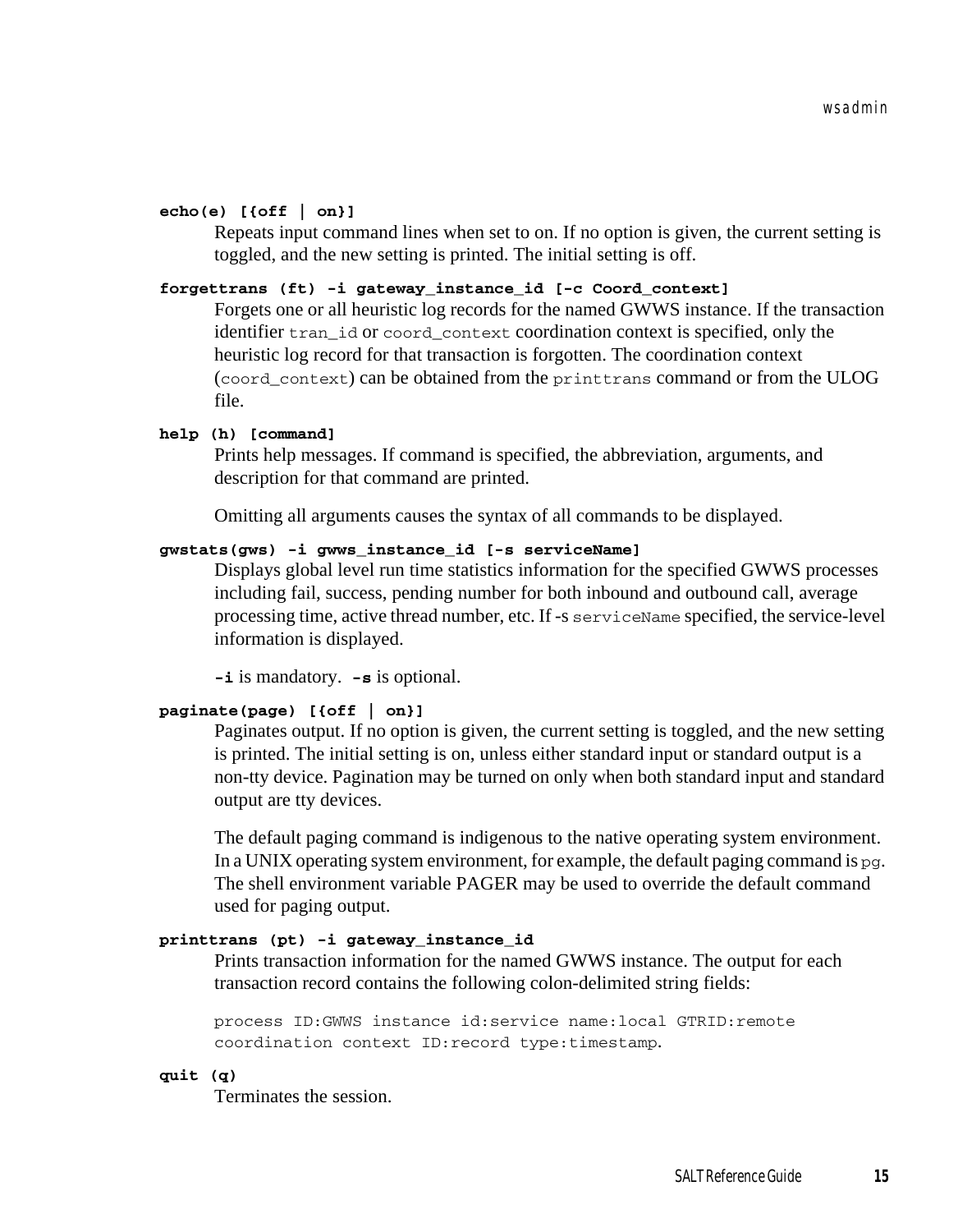#### **saml create [-p password]**

"saml create" is used to create a key file with the name "saml\_key\_meta" in the current working directory.

-p password

"saml create" command will use this as password to protect the key file. This tool will prompt user to enter password if this option is not given as part of command line argument.

The password option must be given whether to create the key file or in other operation to update the key file. The "password" is an administrative password for this key file. All the operations targeted at a key file must given the same password when the key file was first created.

#### **Example(s)**:

Here is an example to create a key metadata file protected by password "password".

saml create -p password

#### **saml add {-g -s shared\_secret |-i -n issuer\_name [ -l issuer\_local\_id]{[-c] [-s shared\_secret]}} [-p password]**

"saml add" can be used to add an entry to an existing GWWS key file. The key file must have the name "saml\_key\_meta" in the current working directory. Either one of the "-g" and "-i" option must be given.

**-g**

Add an entry for GWWS to the key file. If the GWWS record already exists then this operation will fail. When "-g" option is given then "-n", "-l" and "-c" options are not allowed, if anyone of them is given the operation will fail.

**-i**

Add an entry for trusted SAML issuer. When this option is specified then "-n" option for SAML issuer name must also be specified.

**-n**

The trusted SAML issuer name as it appears in the "issuer" subelement or attribute of a SAML assertion.

**-l**

The local reference id of the trusted issuer. It is a short-hand name for easier reference.

**-s**

The shared secret. It is the symmetric key used by issuer to sign the assertion.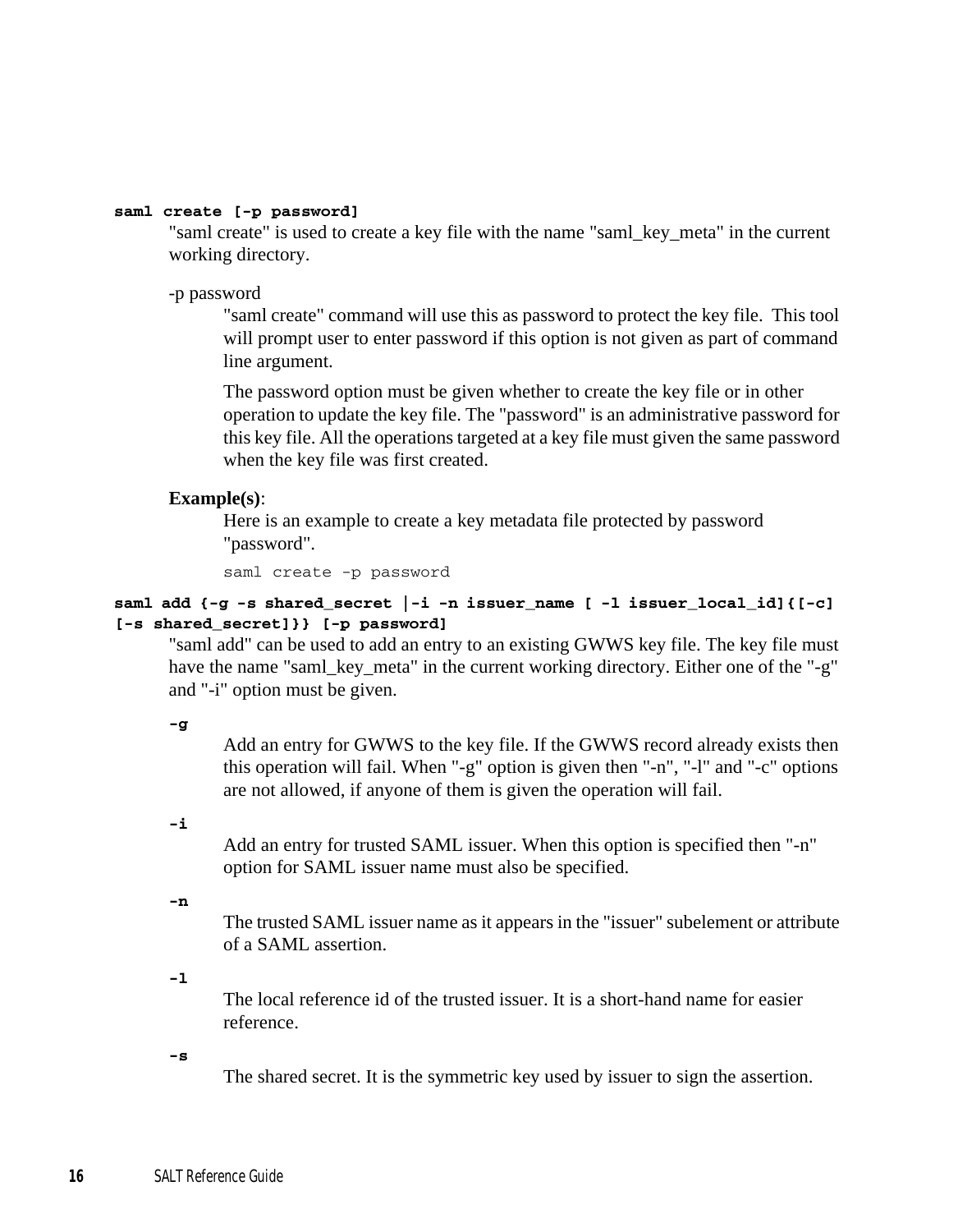**-c**

This indicate that the public key certificate for trusted SAML issuer is installed. If this is not specified in the command line then GWWS will not be able to use public key to verify the signature if such signing is done if binary security token is not attached to the SOAP message.

**-p**

The password for accessing the key file. This is not optional and must be the same password given when this key file is created. This tool will prompt user to enter password if it is not given as part of command line argument.

#### **Example(s):**

Here is an example to add a GWWS record to a key file that is protected by password "password".

saml add -g -s mysecret -p password

The following is an example to add a trusted issuer record to a key file that is protected by password "password". The trusted issuer is configured with both public key certificate and a shared secret.

tSaml add -i -n saml.abc.com -l abc -s accessabc -c -p password

If the add operation target is trusted issuer and "-l" option is not given then the operation will use issuer name as local reference name by default. Also in this case either "-c" or "-s" must be given; if both are given then both information will be stored in the key file as part of trusted issuer record.

Both "-n" and "-l" option must be unique in the key file this means that no other trusted issuer has the same issuer name or local reference name. If a record with the same issuer name or same local reference exists then the operation will fail.

#### **saml modify {-g -s shared\_secret |-i {[-n issuer\_name ][ -l issuer\_local\_id]}{[-c][-s shared\_secret]} [-p password]**

"saml modify" can be used to modify an entry to an existing GWWS key file; the entry can be either GWWS entry or trusted issuer entry. The key file must have the name "saml\_key\_meta" in the current working directory. Either one of the "-g" and "-i" option must be given.

**-g**

Modify the GWWS entry in the key file. If the GWWS record does not exists then this operation will fail. When "-g" option is given then "-n", "-l" and "-c" options are not allowed, if anyone of them if given the operation will fail.

**-i**

Modify the trusted SAML issuer entry in the key file. When this option is specified then either "-n" or "-l" option for the issuer name must also be specified. If both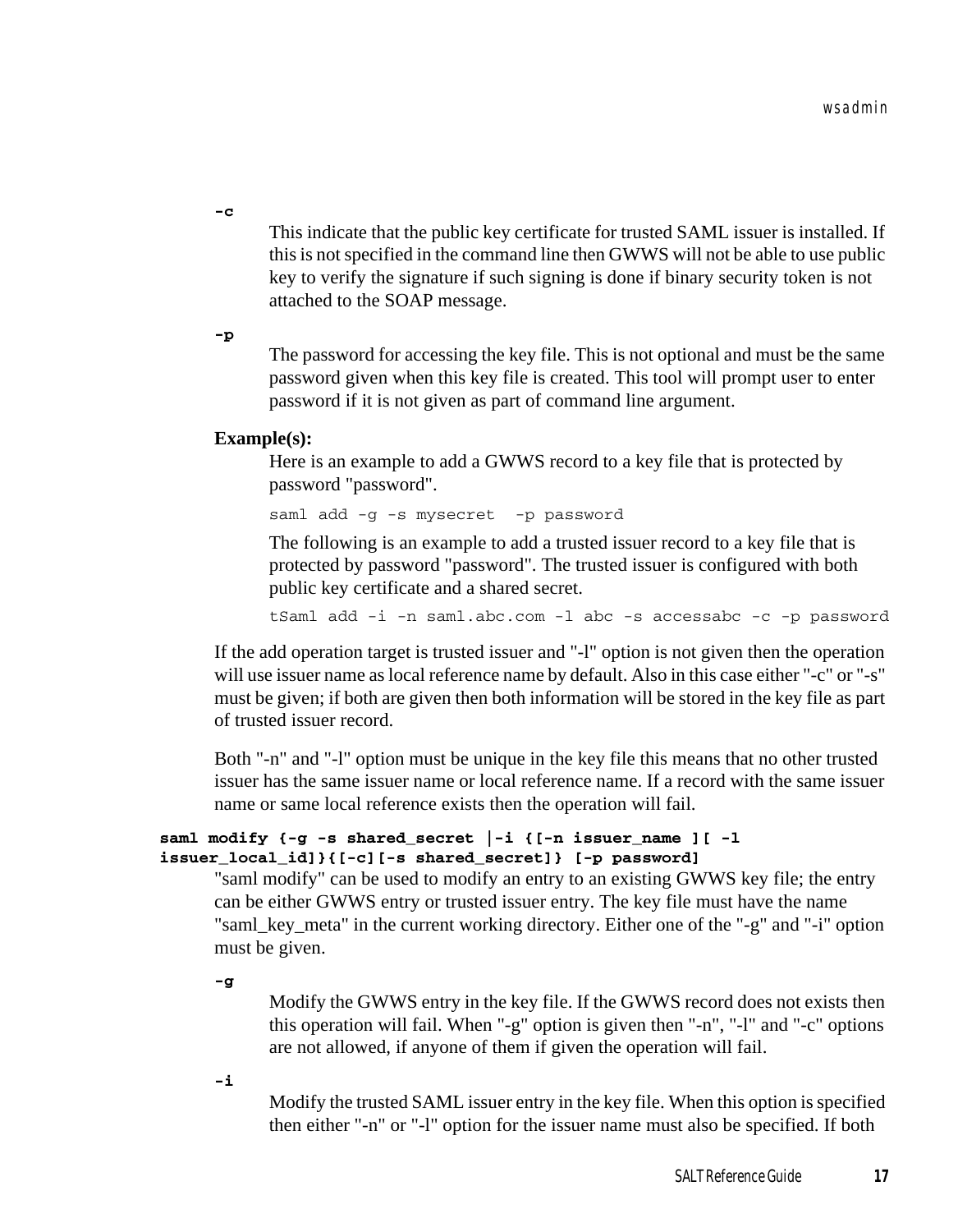"-n" and "-l" options are specified and there is no record matches both search criteria then the operation will fail.

#### **-n**

The trusted SAML issuer name as it appears in the "issuer" subelement or attribute of a SAML assertion.

**-l**

The local reference id of the trusted issuer. It is a short-hand name for easier reference.

**-s**

The shared secret. It is the symmetric key used by issuer to sign the assertion.

**-c**

This indicate that the public key certificate for trusted SAML issuer is installed. If this is not specified in the command line then GWWS will not be able to use public key to verify the signature if such signing is done if the binary security token is not attached to the SOAP message.

**-p**

The password for accessing the key file. This is not optional and must be the same password given when this key file is created. This tool will prompt user to enter the password if this option is not given as part of command line argument.

#### **Example(s):**

Here is an example to add a shared secret to the GWWS record in the key file that is protected by password "password".

saml modify -g -s mysecret -p password

The following is an example to add or modify a shared secret to a trusted issuer record in the key file that is protected by password "password".

saml modify -i -l abc -s accessabc -p password

The following is an example to remove a shared secret from a trusted issuer in the key file that is protected by password "password".

saml modify -i -l abc -s -p password

If the modify operation target is trusted issuer then only one of the "-n" and "-l" options is needed because both issuer name and local reference must be unique in the key file. If both "-n" and "-l" options are given then the record must match both; if no record matches both criteria then the operation will fail. If issuer is the target, i.e. "-i" option is given, and "-c" is not given then it will remove the certificate information from the record. If issuer is the target and "-c" is given then it will add the certificate information if it is not in the record originally.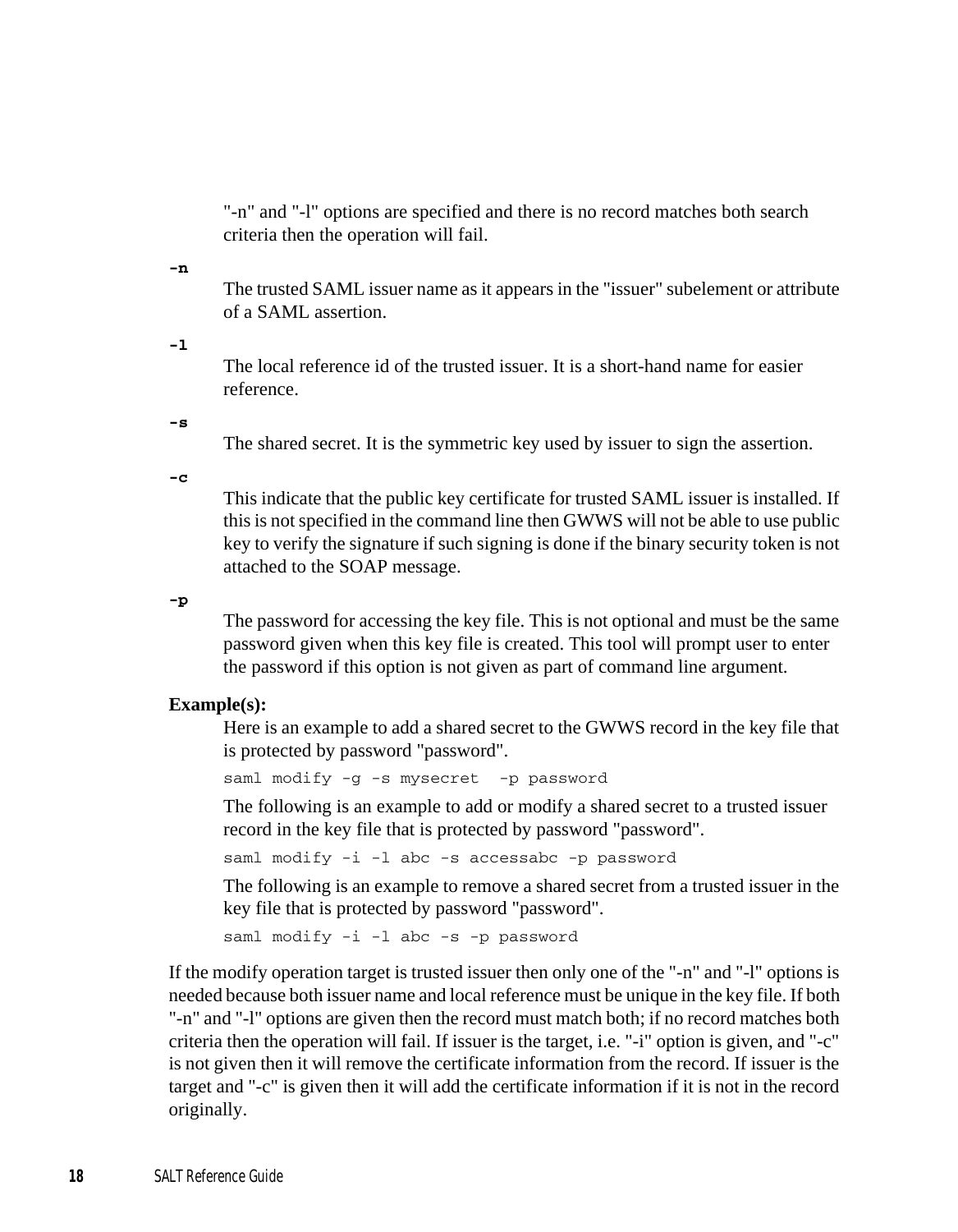If the "-s" option is given and the existing record already contains shared secret then the new shared secret will replace the old one. The "-s" option must be given with shared secret value specified. When the "-s" option is given with shared secret and the existing record does not have shared secret, then shared secret will be added to the record.

**saml delete {-g|-i {-n issuer\_name | -l issuer\_local\_id}} [-p password]** "saml delete" is used to delete an entry from an existing GWWS key file. The key file must have the name "saml\_key\_meta" in the current working directory. The entry can be either the GWWS entry or trusted issuer entry. Either "-g" or "-i" option must be given.

#### **-g**

Delete a GWWS entry from the key file. If the GWWS record does not exists then no operation will be performed. When this option is given then "-n" and "-l" options are not allowed.

#### **-i**

Delete a trusted SAML issuer entry from key file. When this option is specified then either "-n" or "-l" option for SAML issuer name must also be specified.

#### **-n**

The trusted SAML issuer name as it appears in the "issuer" subelement or attribute of a SAML assertion.

#### **-l**

The local reference id of the trusted issuer. It is a short-hand name for easier reference.

#### **-p**

The password for accessing the key file. This is not optional and must be the same password given when this key file is created. This tool will prompt user to enter password if this option is not part of command line argument.

#### **Example(s):**

Here is an example to delete a GWWS record from a key file that is protected by password "password".

saml delete -g -p password

The following is an example to delete a trusted issuer record from a key file that is protected by password "password".

Saml add -i -l abc -p password

#### **verbose (v) [{off | on}]**

Produces output in verbose mode. If no option is given, the current setting is toggled, and the new setting is printed. The initial setting is off.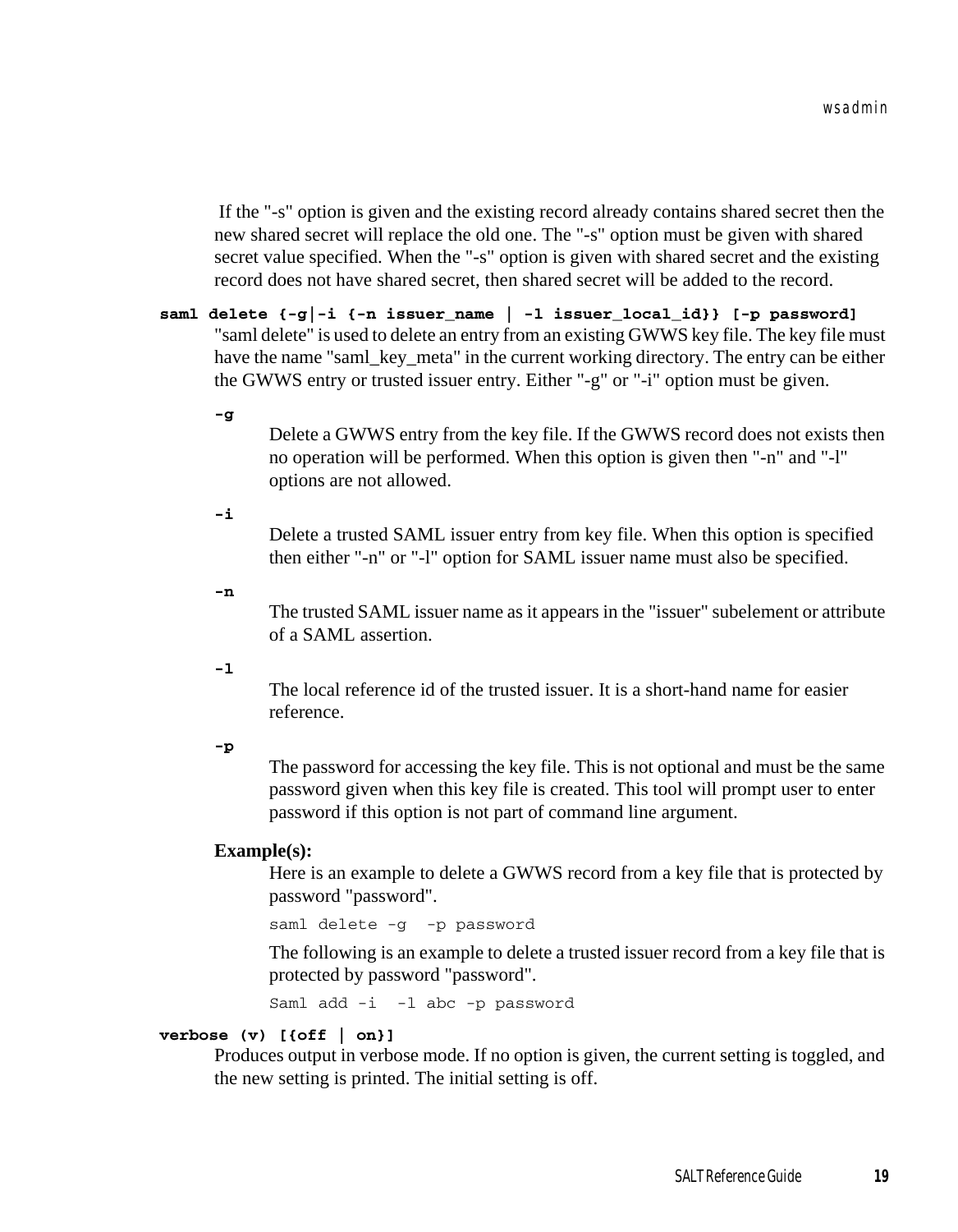#### **! shellcommand**

Escapes to the shell and executes shell command.

**! !**

Repeats previous shell command.

#### **# [text]**

Specifies comments. Lines beginning with # are ignored.

**<CR>**

Repeats the last command.

## Example(s)

1. The following command inspects run time statistics for both inbound and outbound service on GW2:

```
wsadmin
> gws -i GW2
GWWS Instance : GW2
Inboud Statistics :
---------------------------------
Request Response Succ : 3359
Request Response Fail: 0
            Oneway Succ : 0
            Oneway Fail: 0
             Total Succ : 3359
            Total Fail : 0
Avg. Processing Time : 192.746 (ms)
---------------------------------
Outboud Statistics :
---------------------------------
Request Response Succ : 4129
Request Response Fail: 0
            Oneway Succ : 0
             Oneway Fail: 0
```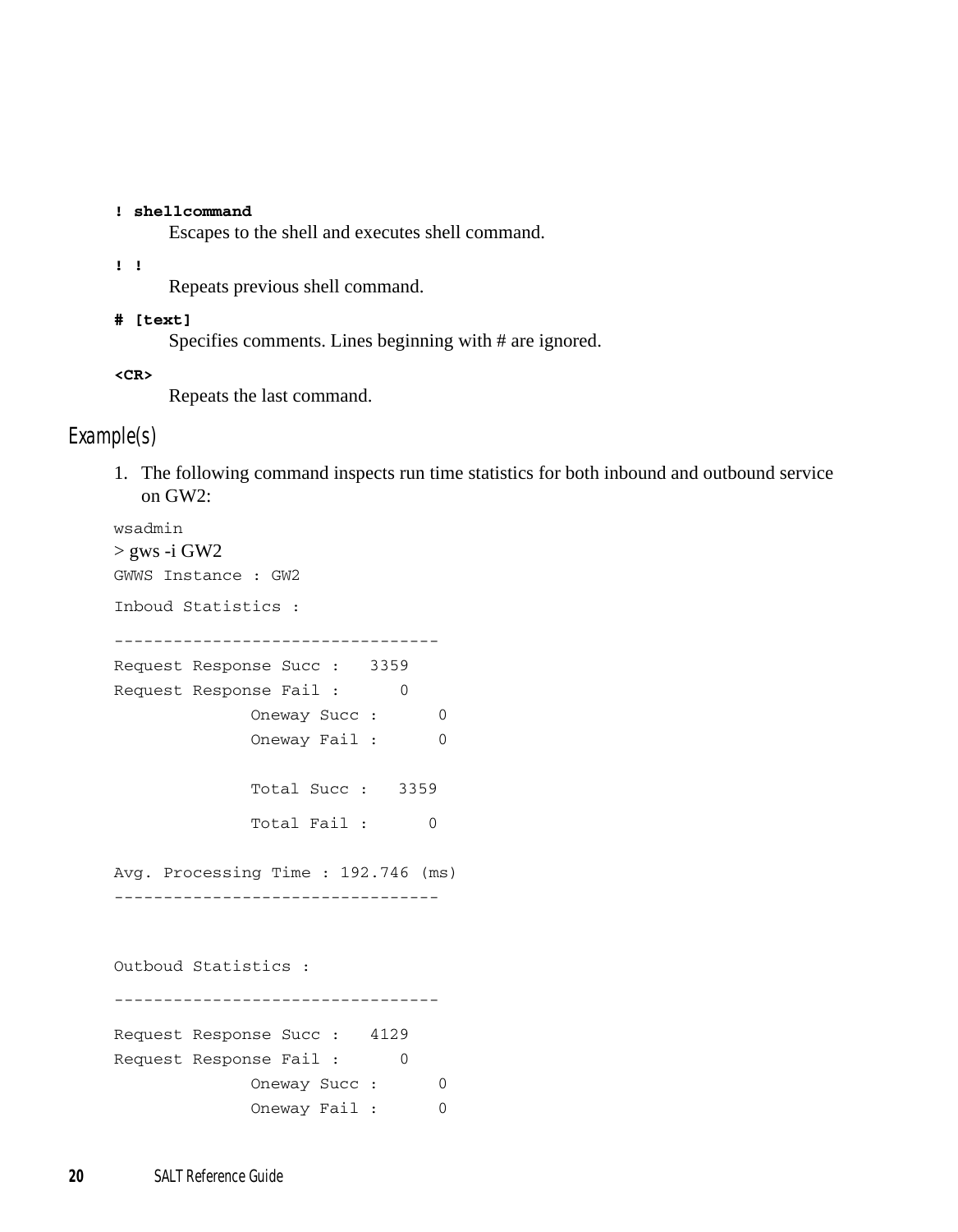Total Succ : 4129 Total Fail : 0 Avg. Processing Time : 546.497 (ms) ----------------------------------- Total request Pending : 36 Outbound request Pending : 0 Active Thread Number : 141

2. The following command inspects run time statistics for the ToUpperWS service on GW1 and gets output in verbose mode.

```
wsadmin
> > verbose
Verbose now on.
> gws -i GW1 -s ToUpperWS
GWWS Instance : GW1
Service : ToUpperWS
Outboud Statistics :
----------------------------------
            Oneway Succ : 0
            Oneway Fail : 0
---------------------------------
 Avg. Processing Time : 0.000 (ms)
```
## See Also

[GWWS\(5\)](#page-7-0)

[SALT Administration Guide](../admin/index.html)

## <span id="page-26-0"></span>**wscobolcvt**

#### Name

wscobolcvt – Generates SALT artifacts from COBOL copybook for exposing COBOL service as a web service.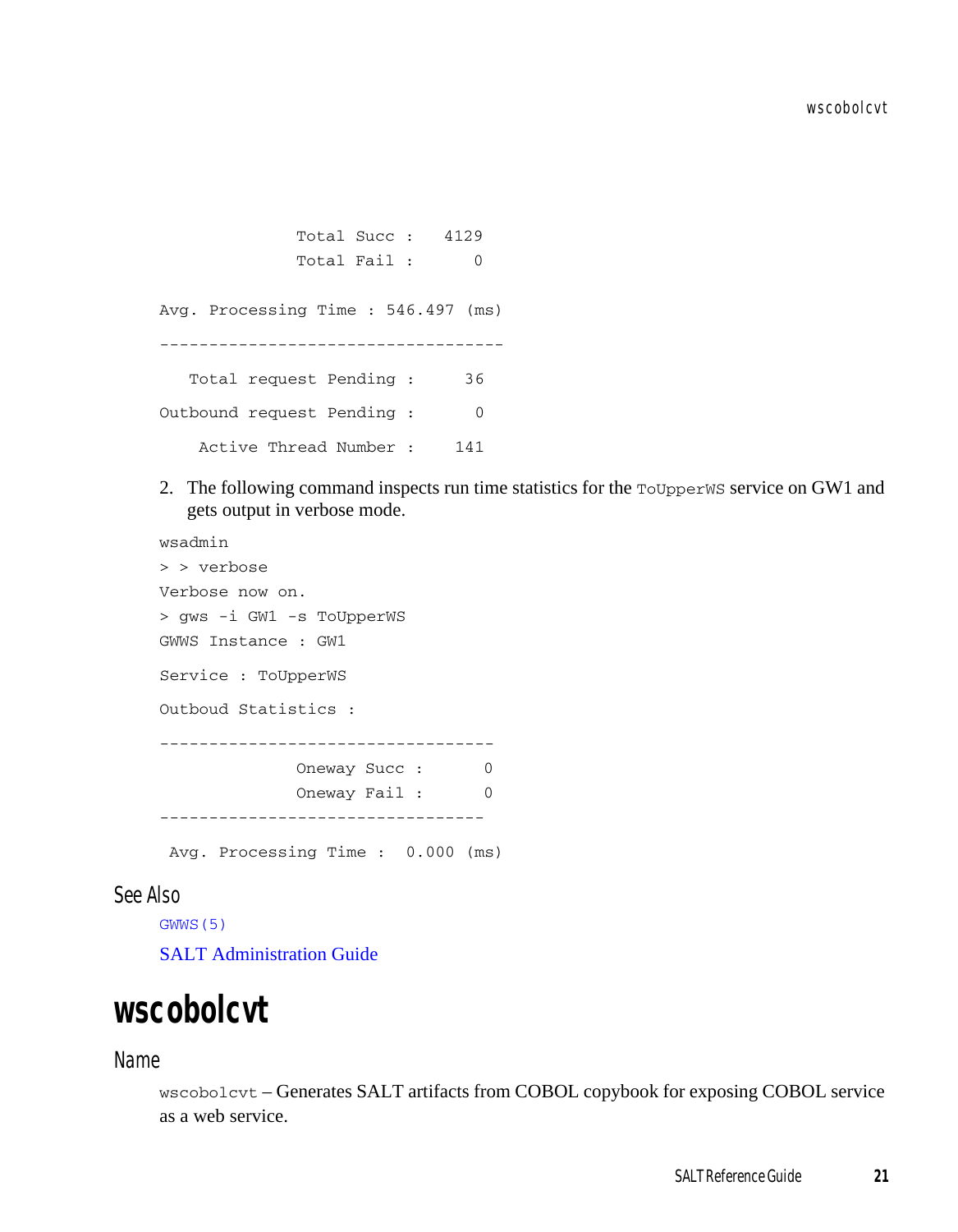## Synopsis

wscobolcvt -c <copybook> -s <mainframe svc name> -r <metadata.repos> -S <MIF web service name> [-L <local domain name:group> -R <remote domain name> -A <CRM address>]

## **Description**

wscobolcvt parses a COBOL copybook file to generate service metadata that reflects the structure of the COBOL record present in the file.

It also optionally adds TMA configuration in the form of local and remote domain definitions, as well as SNACRM definitions to the /Domains configuration.

## **Parameters**

wscobolcvt uses the following options:

```
-c[ioe] <copybook>
```
Specifies the copybook file to parse. The optional [ioe] suboptions are used to specify different copybooks for input, output and error respectively. Suboptions can be combined, i.e., use -cioe <copybook> to use the same copybook for all instances, -cio for using the same copybook for input or output (no error buffer generated),  $-c$ ,  $-ci$  or  $-co$  used alone defaults to the same copybook being used for both input and output. Valid  $-c$  [ioe] combinations are:

- $-c$ ,  $-ci$ ,  $-co$  or  $cio \leq copybook$ : Copybook used for input and output buffers, no error buffer.
- -ce, -cie or -coe <copybook>: Copybook used for input, output and error buffers. -ci <copybook1> -co <copybook2> [-ce <copybook3>]: copybook1 used for input and copybook2 used for output, optionally copybook3 used for error.

```
-s <mainframe service name>
```
Specifies the mainframe service name.

```
-r <metadata repository file>
```
Specifies the name of the Tuxedo service repository file.

-S <MIF web service name>

Specifies the name of the web service that will be generated.

- -L <local domain name:group> Optional. Specifies a local domain ID to be added to DMCONFIG, including UBBCONFIG group to which it will belong.
- -R <remote domain name> Optional. Specifies a remote domain ID to be added to DMCONFIG.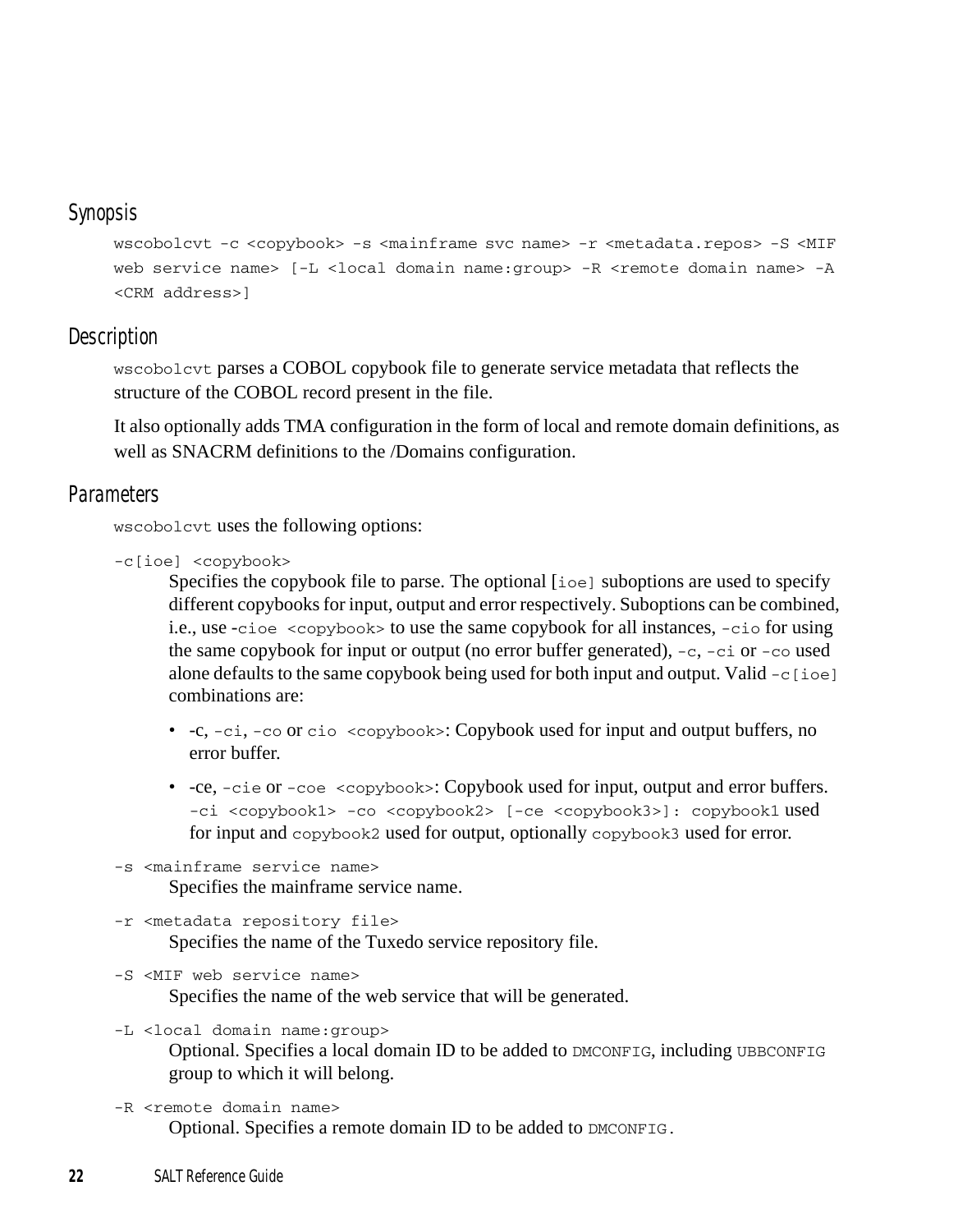-A <CRM address>

Optional. Specifies the address of the SNA CRM.

**Note:** You must be an Oracle Tuxedo administrator in order to perform /Domains automatic configuration.

## Examples

The following example is a COBOL copybook record:

#### **Listing 9**

```
* customer.cpy
```
01 CUSTOMER.

| 0.5 | name    | PIC $X(10)$ .     |
|-----|---------|-------------------|
| 05  | balance | PIC S9(9) COMP-5. |
| 05  | address | PIC $X(80)$ .     |

The following example generates Tuxedo service metadata from a COBOL copybook file:

```
$ wscobolcvt -c customer.cpy -s CUST -r meta.repos -S wsCUST
```
See Also

*SALT Mainframe Transaction Publisher* in [Configuring a SALT Application](../config/config.html)

## <span id="page-28-1"></span><span id="page-28-0"></span>**wsdlcvt**

#### Name

wsdlcvt – WSDL document converter.

#### Synopsis

```
wsdlcvt -i WSDL_URL -o output_basename [-f] [-m] [-v] [-y] [-w][-sh] [-sp] 
[-C][-D]
```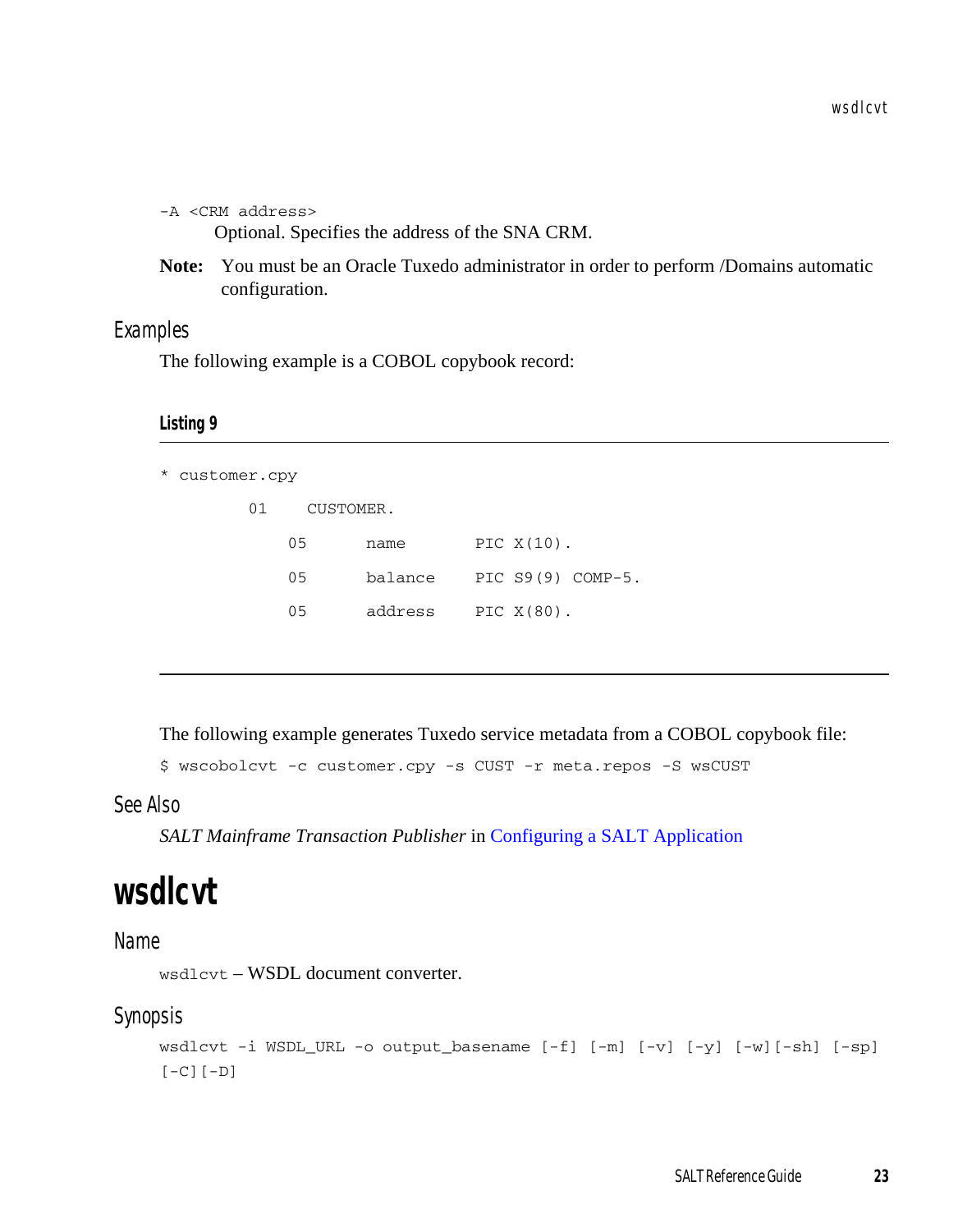## Description

wsdlcvt is used to convert an existing WSDL 1.1 document to a Metadata Input File, FML32 mapping File and SALT Web Service Definition File (WSDF). It is a wrapper script for wsdl2mif.xsl, wsdl2fml32\*.xsl and wsdl2wsdf.xsl for Xalan. Apache Xalan 2.7 libraries are bundled with SALT product.

JRE 1.5 or higher is required to run wsdlcvt.

### **Parameters**

wsdlcvt accepts the following parameters:

**-i** 

Specifies the URL of the input WSDL document. The URL can be a local file path or a downloadable HTTP URL link.

#### **-o**

Specifies the output files basename. The following suffixes are appended after the basename:

| Table 2 wsdlcyt-Created File Suffixes |  |
|---------------------------------------|--|
|---------------------------------------|--|

| Suffix  | <b>Output File</b>                         |
|---------|--------------------------------------------|
| .mif    | Tuxedo Service Metadata Input File         |
| . fm132 | <b>FML32 Field Table Definition File</b>   |
| .wsdf   | <b>SALT Web Service Definition File</b>    |
| bzx.    | The WSDL Document embedded XML Schema File |

wsdlcvt accepts the following optional parameters:

**-f**

Forces generation of service metadata information necessary for the conversion of Oracle Tuxedo fields into/from XML attributes (which is not done by default).

-y

Specifies that all the output destination files are overwritten without prompting if they exist. If this parameter is not specified, a prompt message is output.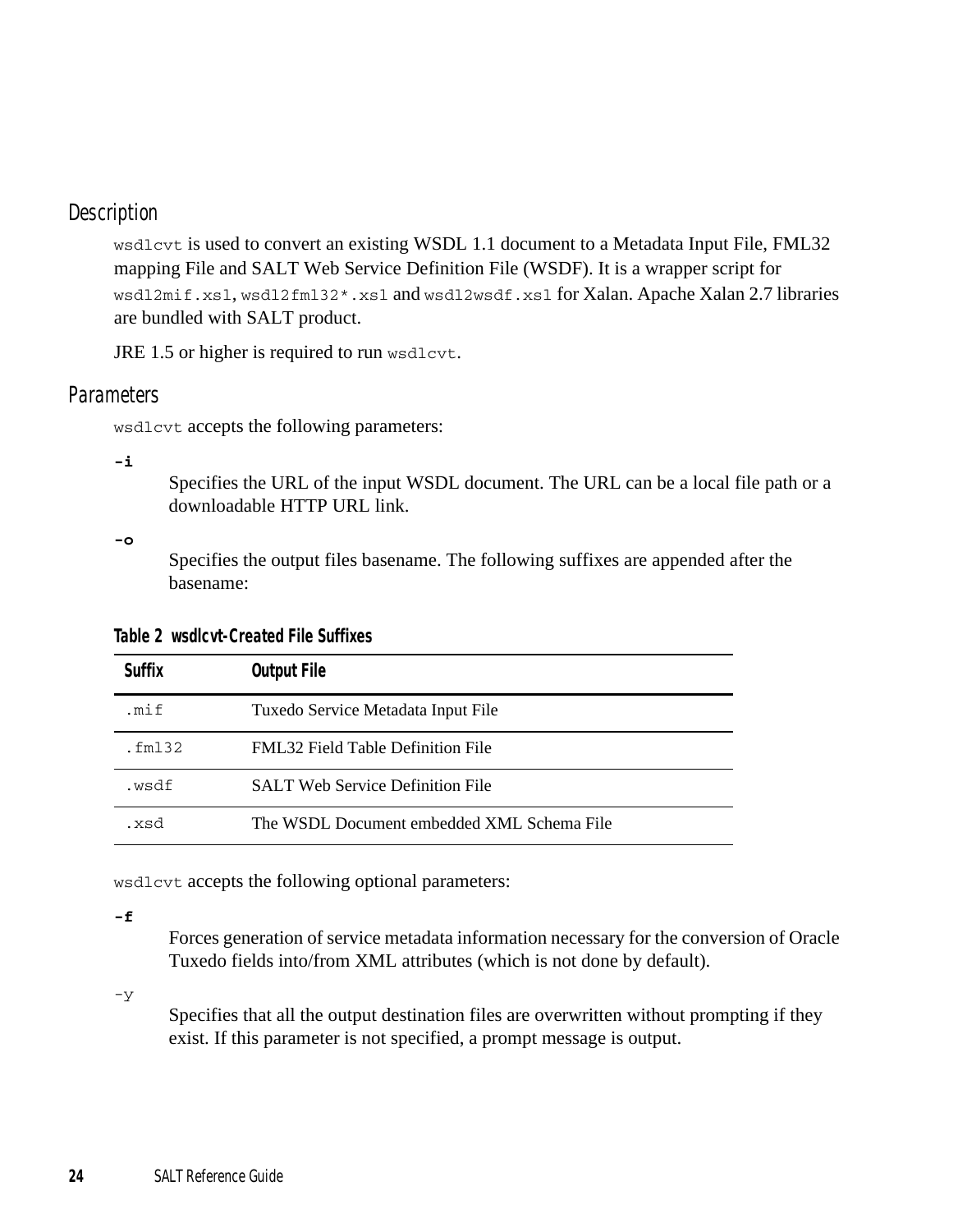-m

Specifies that the "xsd:string" data type is mapped to an FML32 typed buffer Tuxedo FLD\_MBSTRING data type. If this parameter is not specified, Tuxedo FLD\_STRING data type is mapped by default.

 $-\nabla$ 

Specifies that wsdlcvt works in verbose mode. In particular, it shows context information in the message and output context as FML32 field comments.

 $-VV$ 

If the given WSDL document is published using Microsoft .NET WCF, and it includes the wsdl: import tag, this parameter is specified to ensure that it is correctly handled by wsdlcvt.

**-**sh

Specifies the SOCKS proxy host name to use when a network connection needs to be established (for instance to download the WSDL document from a remote host). This can be a hostname or an IP address. If the proxy name is incorrect and a connection can not be established, wsdlcvt will attempt to connect directly.

-sp

Specifies the SOCKS proxy host port number to use if necessary in conjunction with the -sh option. The default value is 1080.

**-**C

Indicates that COBOL copybooks are generated from the processed WSDL. One record (i.e., lowest level structure), is generated per direction of message in a single file name <output\_basename>.cpy.

Optionally (and only if -C is used), users with Oracle Tuxedo administrator permissions are also able to add /Domains configuration in the form of the following arguments:

```
-L <local domain name:group>
```
Optional. Specifies a local domain ID to be added to DMCONFIG, including UBBCONFIG group to which it will belong

```
-R <remote domain name>
```
Optional. Specifies a remote domain ID to be added to DMCONFIG

```
-A <CRM address>
```
Optional. Specifies the address of the SNA CRM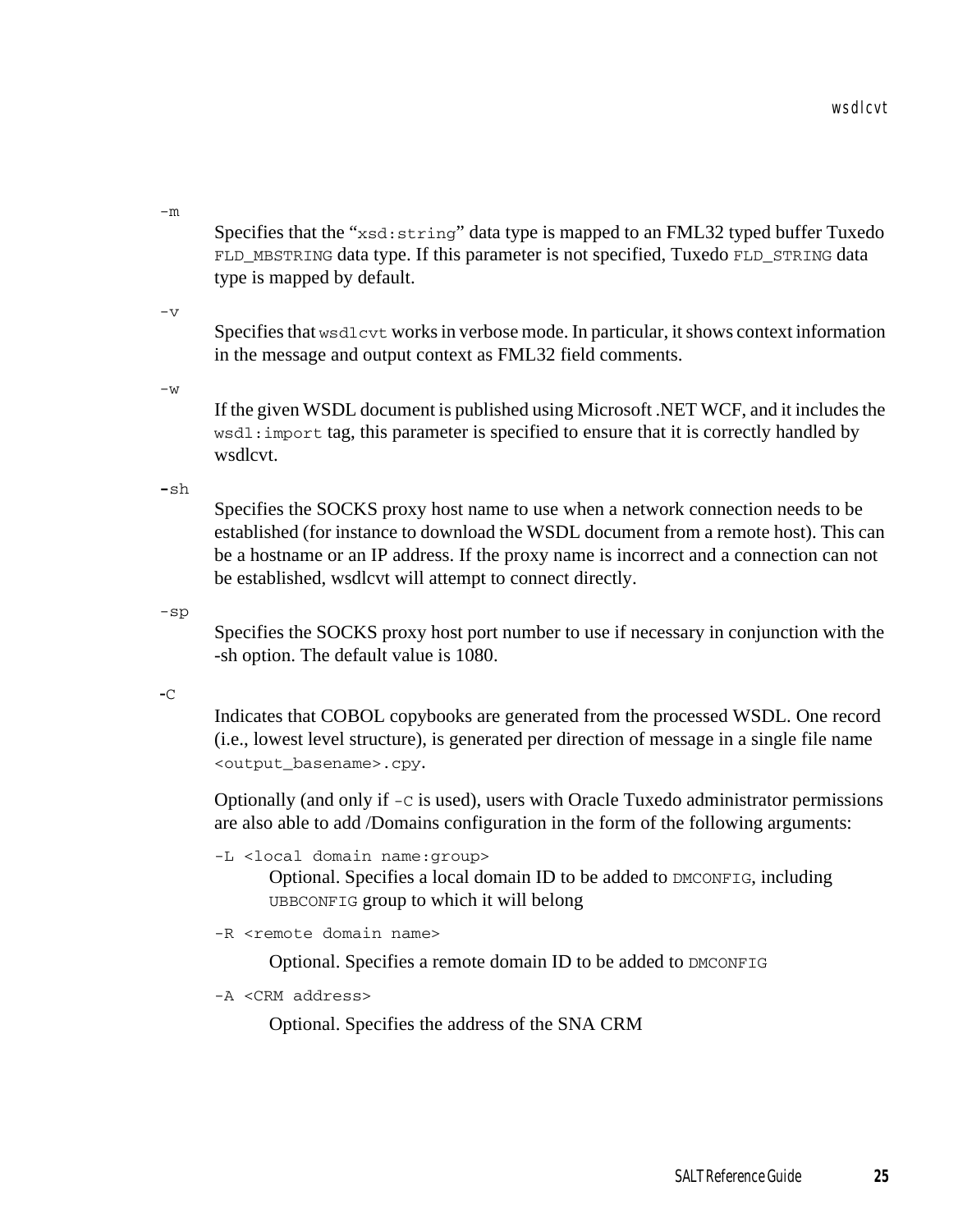**-**D

Default COBOL char maxlength. When xsd:string types are not size-constrained, they are generated with a default of 256 (PIC  $X(256)$ ) if -D is not specified, or the value specified by this option. Value is a positive integer between  $1 - 2$  147 483 647.

## Environment Variable(s)

The TUXDIR and LANG environment variables must be set correctly.

The PATH environment variable must be set appropriately to execute "java".

## Diagnostics

Error, warning or information messages are output to standard output.

## Example(s)

The following command converts the local WSDL file, sample.wsdl.

wsdlcvt -i sample.wsdl -o sample

The following command converts a WSDL document from a HTTP URL link. The "xsd: string" data type is mapped to the Tuxedo FLD\_MBSTRING field type.

wsdlcvt -i http://api.google.com/GoogleSearch.wsdl -o GSearch -m

## See Also

[Creating the Oracle Tuxedo Service Metadata Repository](../../../tuxedo/docs1222/ads/admrp.html)

field  $tables(5)$ 

[SALT Web Service Definition File Reference](../ref/wsdf.html)

## <span id="page-31-0"></span>**wsloadcf**

## Name

wsloadcf – Reads SALT Deployment file and other referenced artifacts. Loads a binary SALTCONFIG file.

## Synopsis

```
Usage 1: wsloadcf [-n][-y][-D loglevel] saltdeploy_file
Usage 2: wsloadcf [-n][-y][-D loglevel] -1 [-s rpc|doc]
[-v 1.1|1.2] salt_1.1_config
```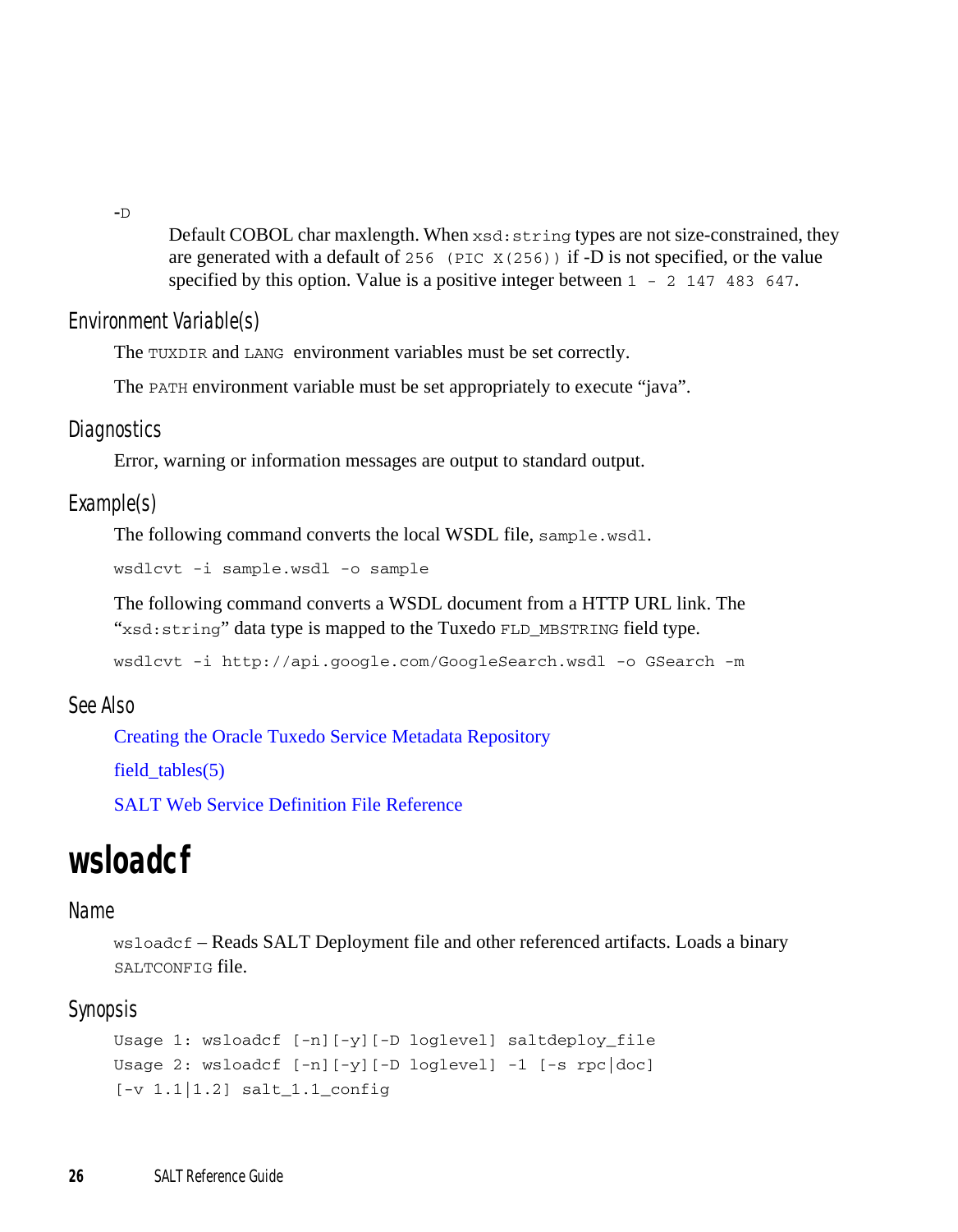## **Description**

wsloadcf reads a SALT deployment file and other referenced files (WSDF files, WS-Policy files), checks the syntax, and optionally loads a binary SALTCONFIG file. The SALTCONFIG environment variable points to the SALTCONFIG file where the information should be stored. The generated SALTCONFIG file is necessary to boot GWWS servers.

wsloadcf accepts the following optional parameters:

**-n** 

Do validation only *without* generating the SALTCONFIG file.

**-y** 

After checking the syntax, tmloadcf checks whether: (a) the file referenced by SALTCONFIG exists; (b) it is a valid Oracle Tuxedo system file system; and (c) it contains SALTCONFIG tables. If these conditions are not true, wsloadcf prompts you to indicate whether you want the command to create and initialize SALTCONFIG. Initialize SALTCONFIG file: path [y, q]? Prompting is suppressed if the -y option is specified on the command line.

**-D**

Used to specify the configuration parsing log level.

For SALT 1.1 backward compatibility, wsloadef can also read a SALT 1.1 configuration file. Besides generating the SALTCONFIG binary file, wsloadcf also generates one SALT Web Service Definition File (WSDF) and one SALT Deployment file according to the given SALT 1.1 configuration file.

**-1**

Turns on the SALT 1.1 compatible mode. To pass the SALT 1.1 configuration file to wsloadcf, you must specify this flag first.

**-v**

Only takes effect when a SALT 1.1 configuration file is used. This option is used to specify which SOAP version is applied to the generated WSDF file.

**-s**

Only takes effect when a SALT 1.1 configuration file is used. This option is used to specify which SOAP message style is applied to the generated WSDF file.

## Environment Variables

The SALTCONFIG environment variable must be set before executing wsloadcf.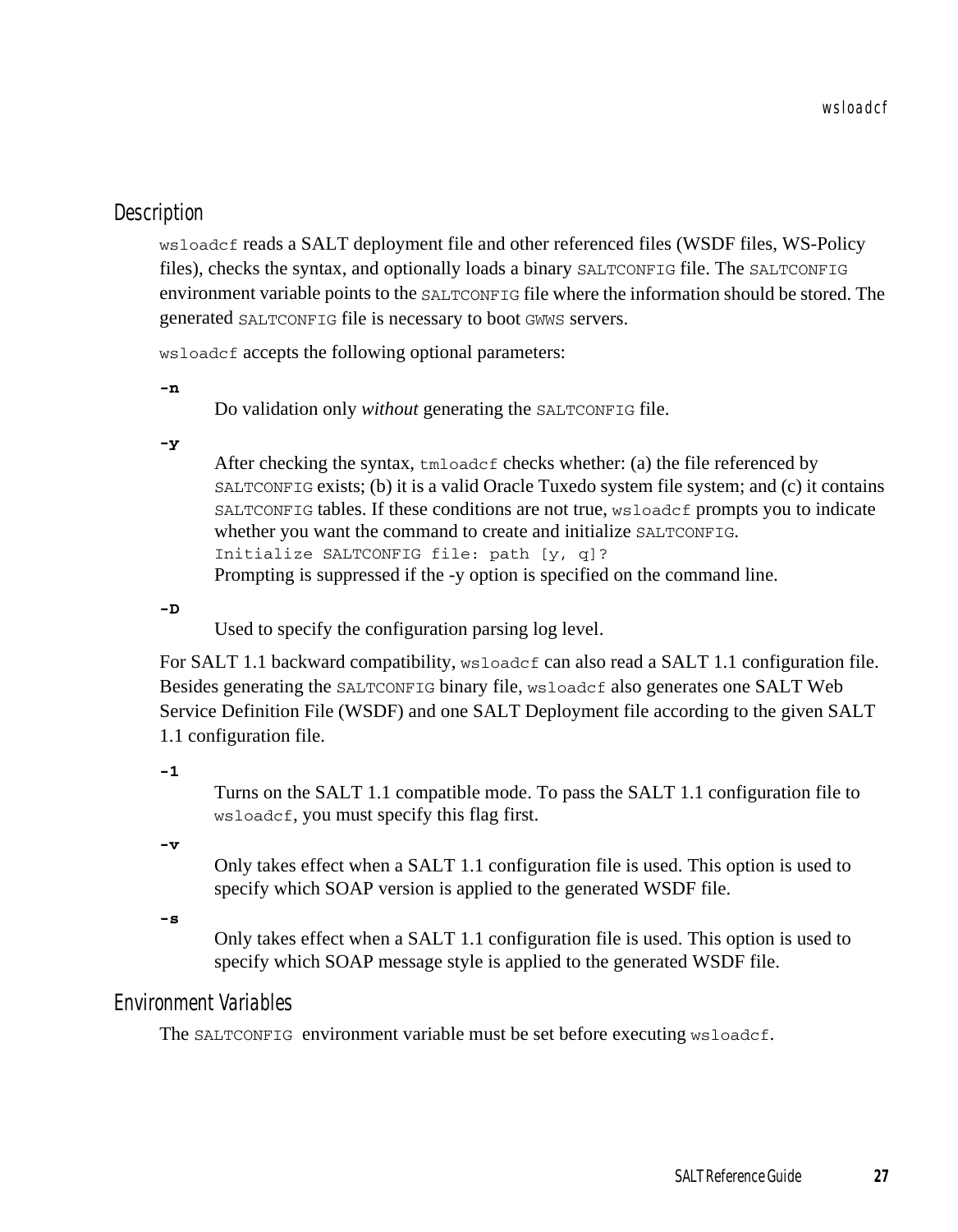## **Diagnostics**

If a syntax error is detected in the given configuration files, an "ERROR" or "FATAL" message indicating that problem is printed to the console, and no information is updated in the SALTCONFIG file. wsloadcf exits with exit code 1.

A "WARN" message is printed to the console if: (1) configuration files may result in a potential run-time risk or (2) default values are used because they are not specified in the configuration files. "WARN" messages do not interrupt wsloadcf execution.

Upon successful completion, wsloadcf exits with exit code 0. If the SALTCONFIG file is updated, a userlog message is generated.

## See Also

[SALT Web Service Definition File Reference](../ref/wsdf.html)

[SALT Deployment File Reference](../ref/deploy.html)

## <span id="page-33-0"></span>**wsunloadcf**

## Name

wsunloadcf – Reads a binary SALTCONFIG file, creates a SALT deployment file and other referenced files (WSDF files, WS-Policy files).

## Synopsis

Usage: wsunloadcf

## Description

wsunloadcf reads a binary SALTCONFIG file, creates a SALT deployment file and other referenced files (WSDF files, WS-Policy files). The SALTCONFIG environment variable points to the SALTCONFIG file where the information should be stored.

## Environment Variables

The SALTCONFIG environment variable must be set before executing wsunloadcf.

See Also

[SALT Web Service Definition File Reference](../ref/wsdf.html)

[SALT Deployment File Reference](../ref/deploy.html)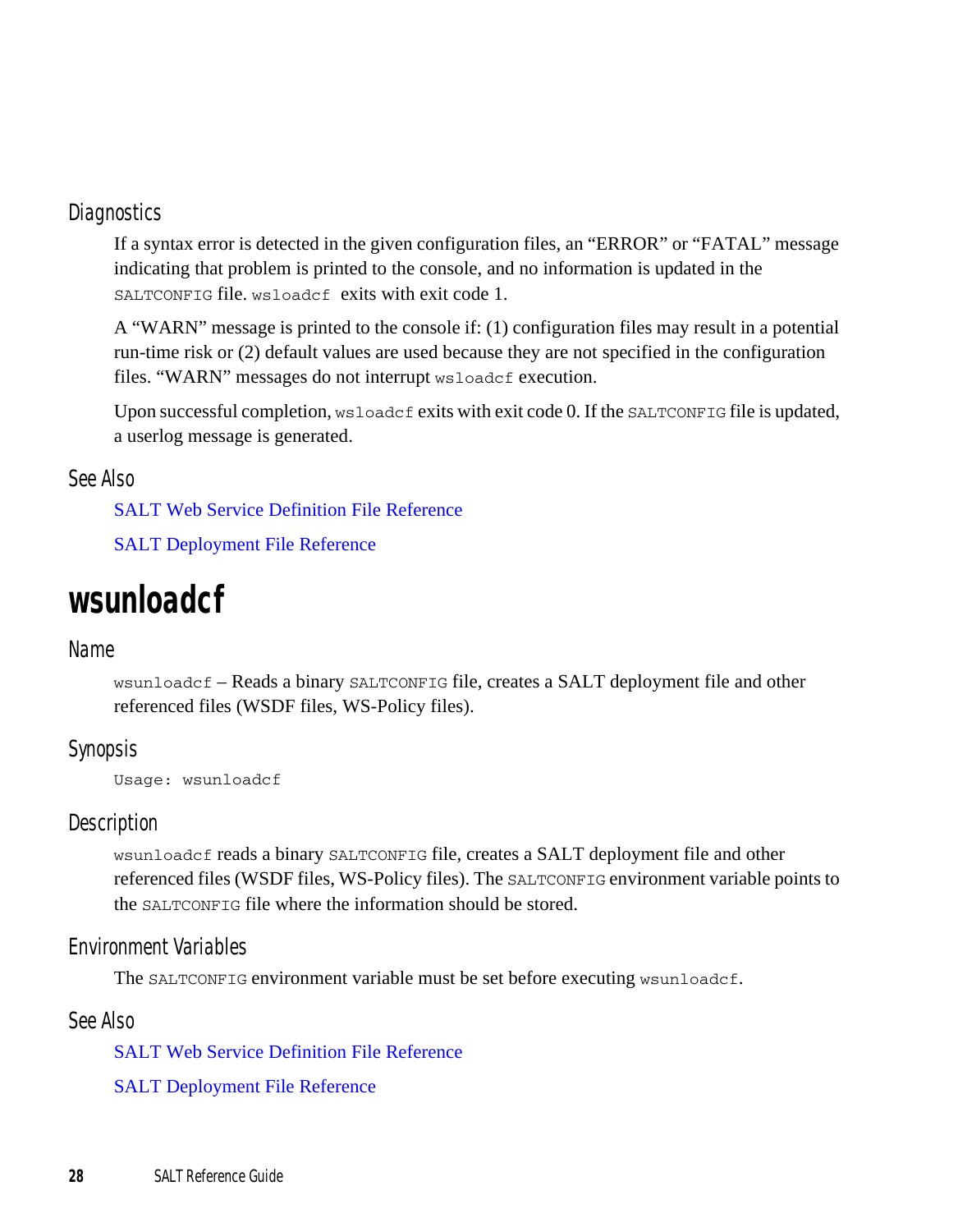

# <span id="page-34-0"></span>SALT Web Service Definition File Reference

The following sections provide SALT Web Service Definition File (WSDF) reference information:

- [Overview](#page-34-1)
- [SALT WSDF Format](#page-35-0)
- [XML Schema](#page-38-0)
- [SALT WSDF Examples](#page-38-1)
- [SALT WSDF Element Descriptions](#page-39-0)

## <span id="page-34-1"></span>**Overview**

The SALT Web Service Definition File (WSDF) is an XML-based file used to define SALT Web service components (for example, Web Service Bindings, Web Service Operations, Web Service Policies, and so on). WSDF is a SALT specific representation of the Web Service Definition Language data model. There are two WSDF types:

• Native WSDF (Tuxedo generated)

A native WSDF is composed manually. You must define a set of Tuxedo services and how they are exposed as Web services in a native WSDF. The native WSDF is similar to the SALT 1.1 configuration file.

**Note:** A native WSDF is the input file used by the SALT WSDL generator (tmwsdlgen).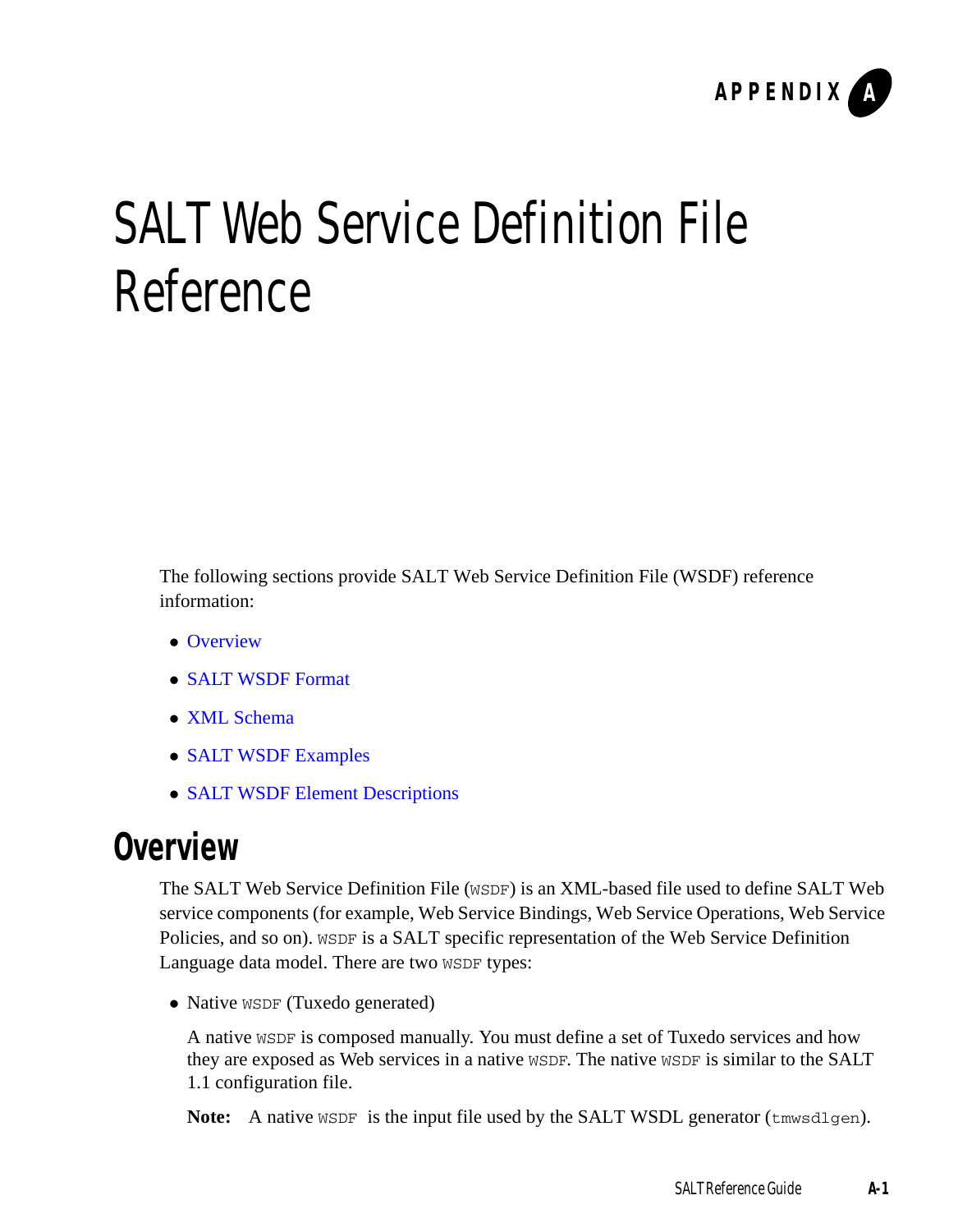SALT Web Service Definition File Reference

• Non-native WSDF (Externally generated)

A non-native WSDF is generated from an external WSDL file via the SALT WSDL converter (wsdlcvt). In most cases, you do not need to change the generated WSDF except for configuring advanced features.

For more information, see [tmwsdlgen](#page-16-1) and [wsdlcvt](#page-28-1) in the SALT *Command Referenc*e.

## <span id="page-35-0"></span>**SALT WSDF Format**

[Figure](#page-36-0) A-1 shows a graphical representation of the WSDF format.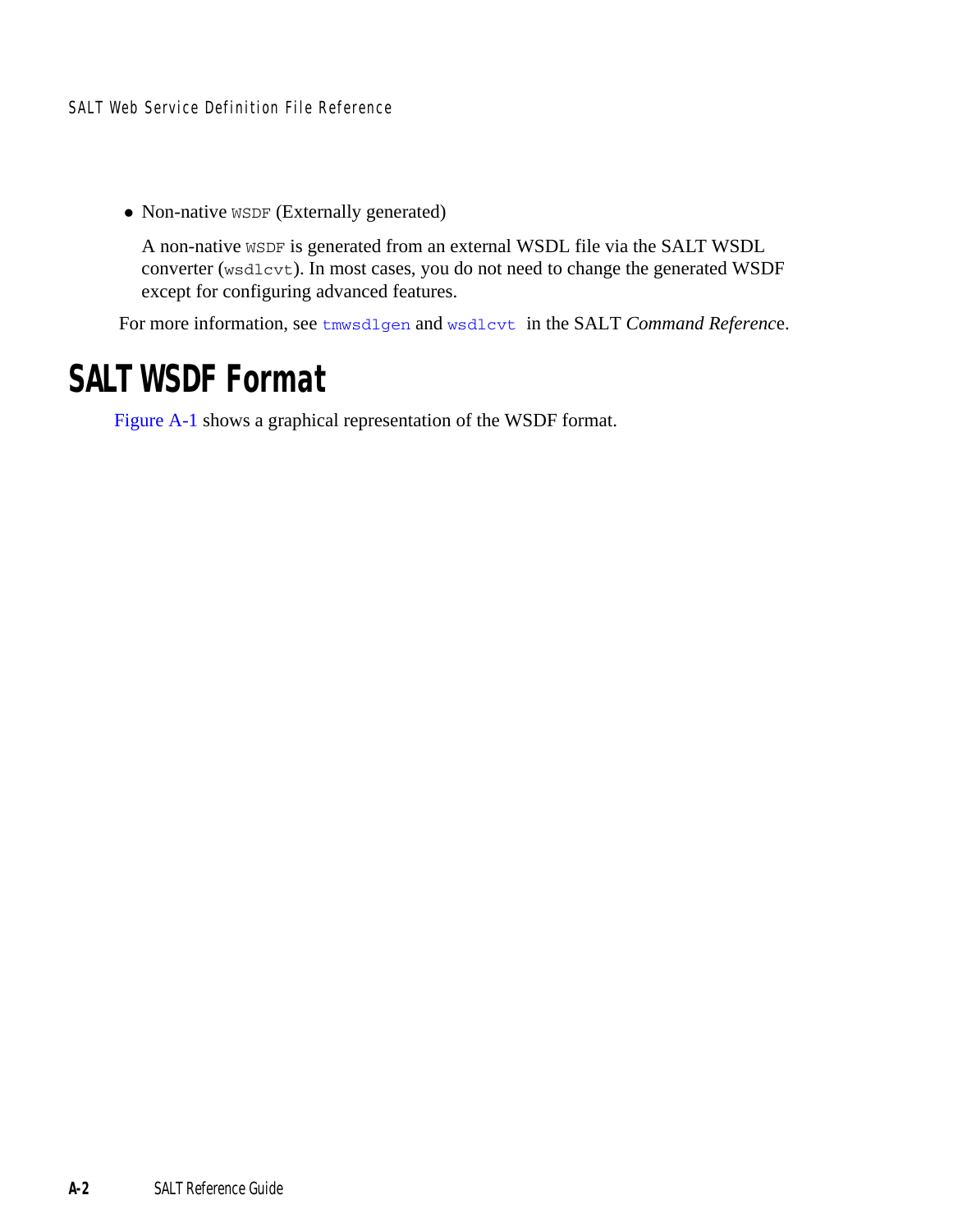**Figure A-1 SALT Web Service Definition File Format**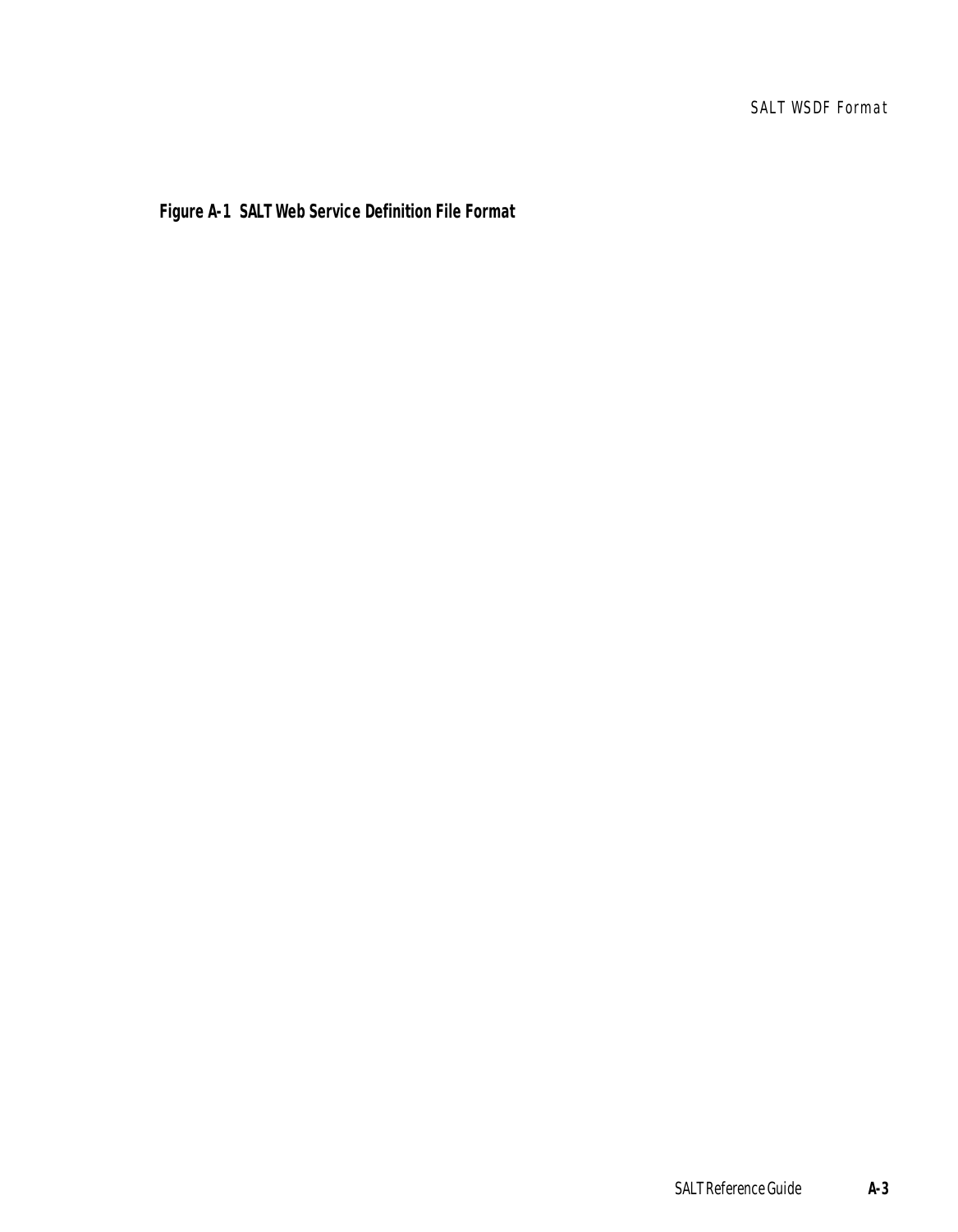SALT Web Service Definition File Reference

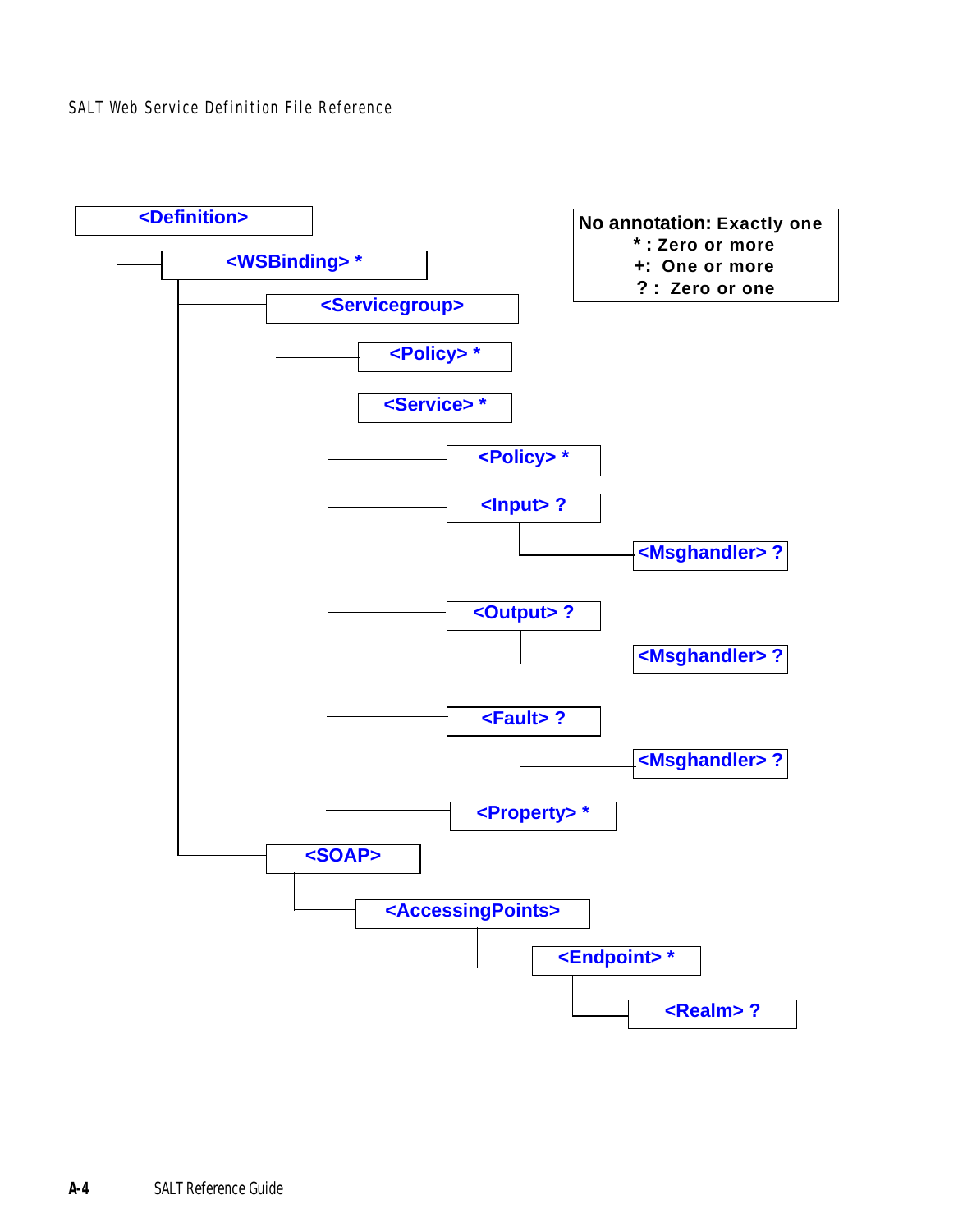## **XML Schema**

An XML Schema is associated with the WSDF. The XML Schema file that describes the WSDF format is located in the following directory: \$TUXDIR/udataobj/salt/wsdf.xsd.

# **SALT WSDF Examples**

[Listing](#page-38-0) A-1 and [Listing](#page-38-1) A-2 show native and non-native WSDF examples.

```
Listing A-1 Native WSDF (Composed Manually)
```

```
<Definition name="bankapp" 
 xmlns=http://www.bea.com/Tuxedo/WSDF/2007 >
 <WSBinding id="bankapp_binding" >
    <Servicegroup id="bankapp">
      <Policy location="/home/user/rm.xml" />
      <Service name="inquiry" />
      <Service name="deposit" />
    </Servicegroup>
    <SOAP><AccessingPoints>
        <Endpoint id="HTTP1" address="http://myhost:7001" />
        <Endpoint id="HTTPS1" address="https://myhost:7002/bankapp" />
      </AccessingPoints>
    </SOAP>
 </ WSBinding >
</Definition>
```
#### <span id="page-38-1"></span>**Listing A-2 Non-Native WSDF (Generated from an External WSDL Document)**

```
<Definition name="myWebservice"
 wsdlNamespace="http://www.example.org/myWebservice"
 xmlns=http://www.bea.com/Tuxedo/WSDF/2007 >
 <WSBinding id="A_binding">
   <Servicegroup id="portType">
      <Service name="operation_1" soapAction="op1" />
```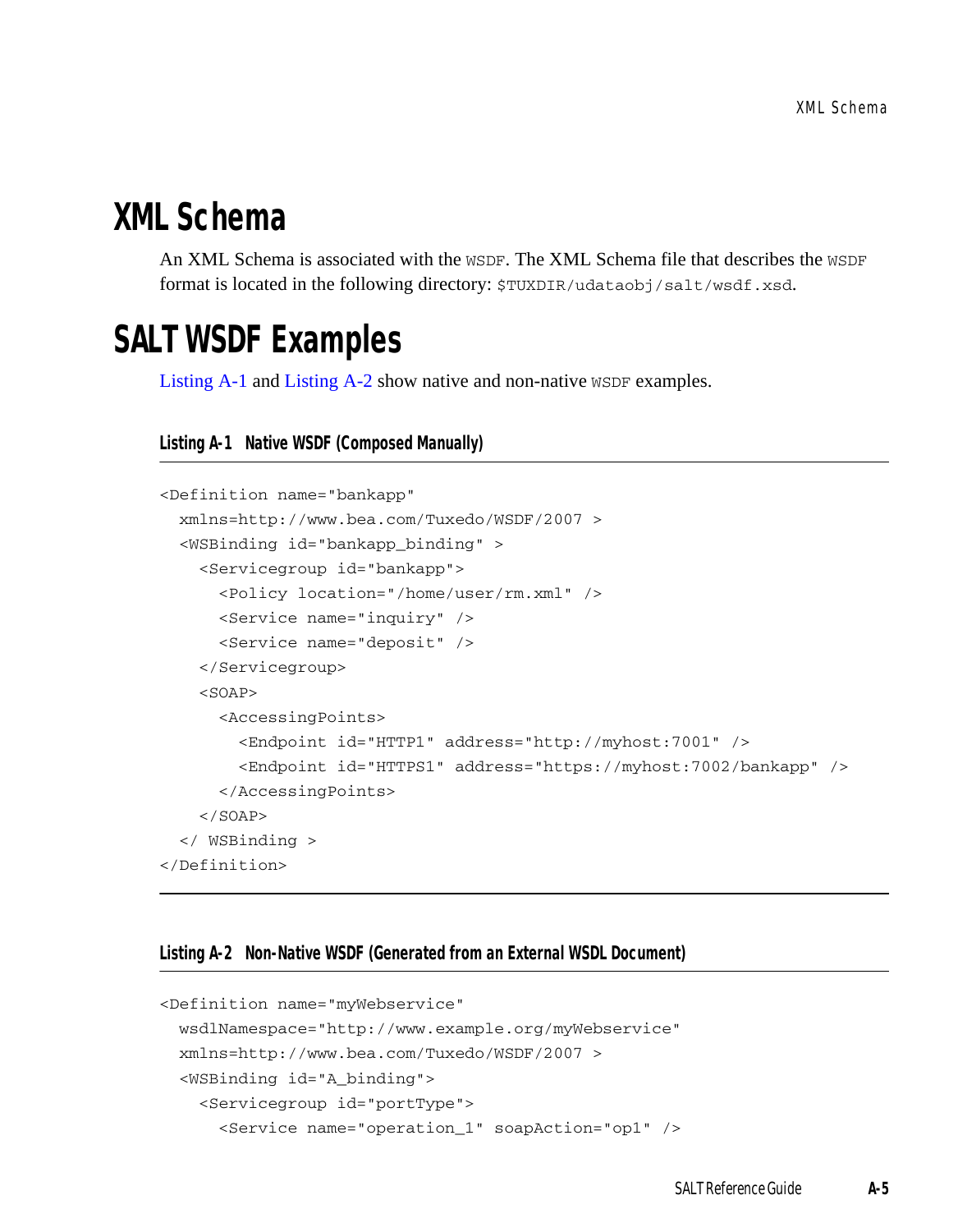SALT Web Service Definition File Reference

```
<Service name="operation_2" soapAction="op2" />
    </Servicegroup>
    <SOAP version="1.1" style="rpc" use="encoded">
      <AccessingPoints>
        <Endpoint id="example_http_port"
                  address="http://www.example.org/abc" />
        <Endpoint id="example_https_port"
                  address="https://www.example.org/abcssl" />
      </AccessingPoints>
    </SOAP>
  </WSBinding>
  <WSBinding id="B_binding">
    <Servicegroup id="portType">
      <Service name="operation_3" soapAction="op3" />
      <Service name="operation_4" soapAction="op4" />
    </Servicegroup>
    <SOAP version="1.2">
     <AccessingPoints>
        <Endpoint id="another_http_port"
                  address="http://www.example.org/def" />
      </AccessingPoints>
    </SOAP>
 </WSBinding>
</Definition>
```
## **SALT WSDF Element Descriptions**

WSDF format elements and their attributes are listed and described in the following section.

- [<Definition>](#page-40-0)
- $\bullet$  [<WSBinding>](#page-41-0)
- [<Servicegroup>](#page-41-1)
- [<Service>](#page-42-0)
- [<Input>](#page-43-0)
- [<Output>](#page-44-0)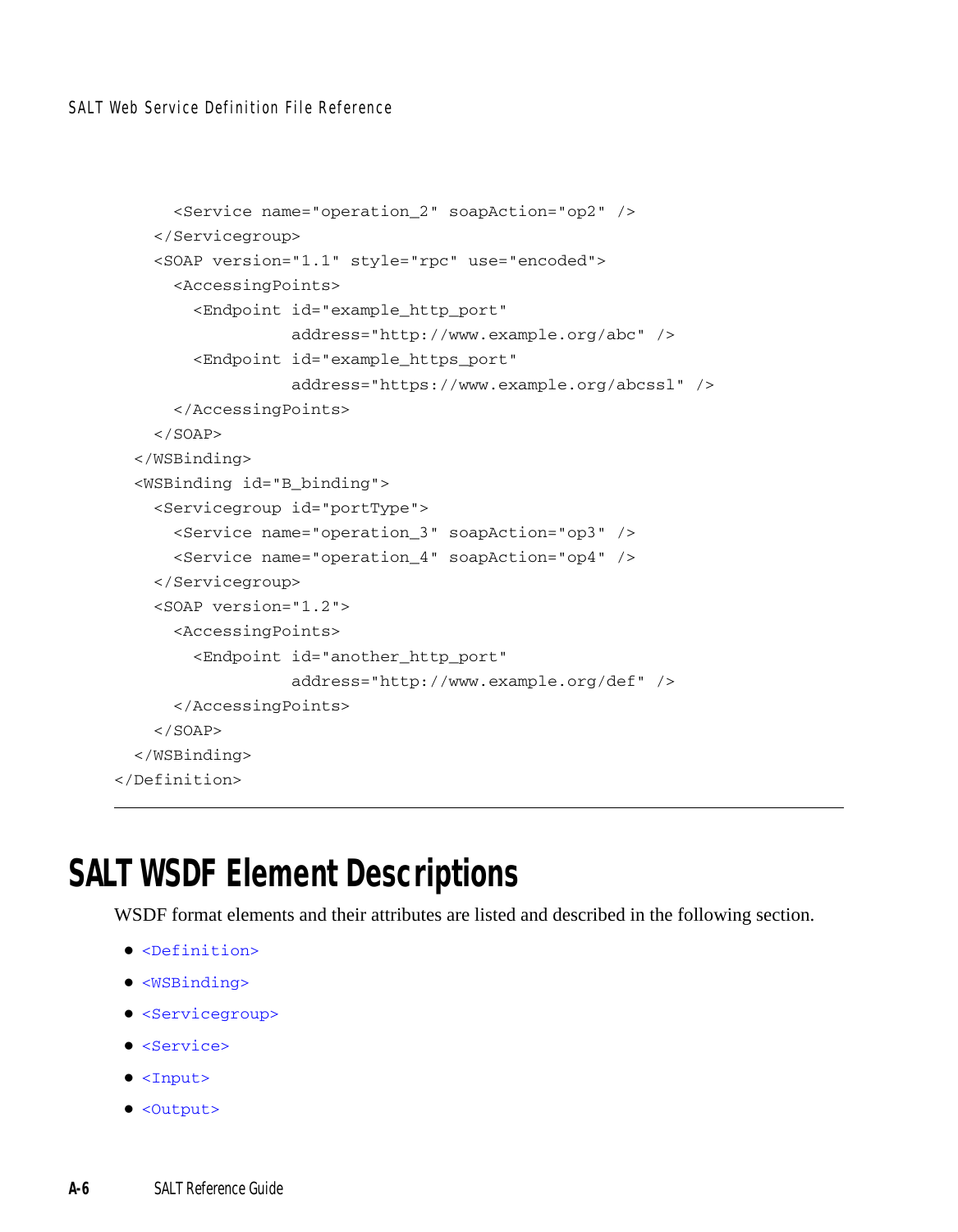- $\bullet$  [<Fault>](#page-44-1)
- $\bullet$  [<Msghandler>](#page-45-1)
- [<Policy>](#page-45-0)
- [<Property>](#page-46-0)
- $\bullet$  [<SOAP>](#page-48-0)
- [<AccessingPoints>](#page-49-0)
- [<Endpoint>](#page-49-1)
- [<Realm>](#page-49-2)

# <span id="page-40-0"></span>**<Definition>**

The WSDF file root element.

| Attribute     | Description                                                                                                                                                                                                                                                                                                                                                       | Required       |
|---------------|-------------------------------------------------------------------------------------------------------------------------------------------------------------------------------------------------------------------------------------------------------------------------------------------------------------------------------------------------------------------|----------------|
| name          | The WSDF name. This attribute value may contain a maximum of 30<br>characters (excluding the terminating NULL character).                                                                                                                                                                                                                                         | <b>Yes</b>     |
|               | Native WSDF: you must manually provide a distinct application<br>name.                                                                                                                                                                                                                                                                                            |                |
|               | Non-native $WSDF$ : this value is the same as the WSDL converter<br>(wsdlcvt) command line input parameter "output_basename.                                                                                                                                                                                                                                      |                |
| wsdlNamespace | The corresponding WSDL document target namespace for the<br>WSDF.                                                                                                                                                                                                                                                                                                 | N <sub>0</sub> |
|               | Native WSDF: you can optionally specify a distinct URI string so<br>that the generated WSDL can use this as the target namespace. If not<br>specified, the default WSDL target namespace is as follows:<br>"urn: <wsdf_name>.wsd1". For example, if the WSDF name is<br/>"simpapp", then the default WSDL target namespace is<br/>"urn:simpapp.wsdl".</wsdf_name> |                |
|               | Non-native WSDF: the value is the WSDL target namespace of the<br>external WSDL document.                                                                                                                                                                                                                                                                         |                |

#### **Table A-1 <Definition> Attributes**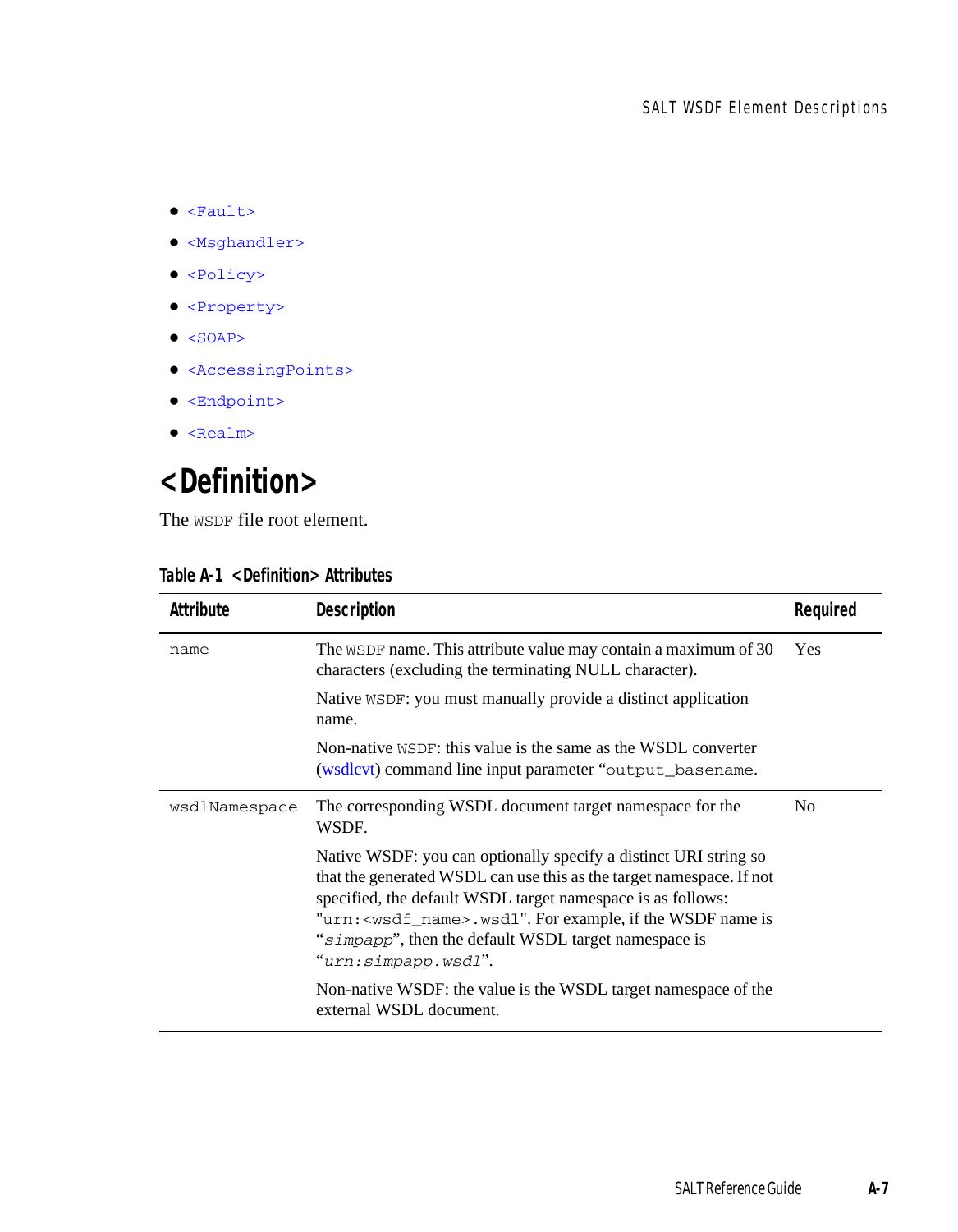## <span id="page-41-0"></span>**<WSBinding>**

Defines concrete protocol binding information. Zero or more WSBinding objects can be specified in one WSDF file.

Native WSDF: you can set SOAP version, encoding style, several endpoints for Web Service Client connection through sub element [<SOAP>](#page-48-0) and a set of Tuxedo services to be exposed for invocation through sub element [<Servicegroup>.](#page-41-1)

Non-native WSDF: each SOAP binding object (i.e., wsdl:binding object with soap:binding extension) in the external WSDL document is translated into one WSBinding object.

| Attribute | Description                                                                                                                                                                               | Required |
|-----------|-------------------------------------------------------------------------------------------------------------------------------------------------------------------------------------------|----------|
| id        | Identifies the WSB inding object. The value must be unique within the<br>WSDF. This attribute value may contain a maximum of 78 characters<br>(excluding the terminating NULL character). | Yes      |
|           | Native WSDF: the value is specified by customers and is used as the<br>wsdl: binding name in the generated WSDL document.                                                                 |          |
|           | Non-native WSDF: the value is the $wsdl : binding$ name defined in<br>the external WSDL document.                                                                                         |          |

**Table A-2 <WSBinding> Attributes** 

## <span id="page-41-1"></span>**<Servicegroup>**

Defines a Servicegroup object for one WSBinding object. Each WSBinding object must have exactly one Servicegroup. The Servicegroup object is used to encapsulate a set of Tuxedo services.

| Attribute | Description                                                                                                                                   | Reguired |
|-----------|-----------------------------------------------------------------------------------------------------------------------------------------------|----------|
| id        | Specifies the service group id. This attribute value may contain a<br>maximum of 78 characters (excluding the terminating NULL<br>character). | Yes      |
|           | Native WSDF: the value is specified by customers and is used as the<br>wsdl: portType name in the generated WSDL document.                    |          |
|           | Non-native WSDF: the value is the wsdl: portType name<br>defined in the external WSDL document.                                               |          |

**Table A-3 <Servicegroup> Attributes**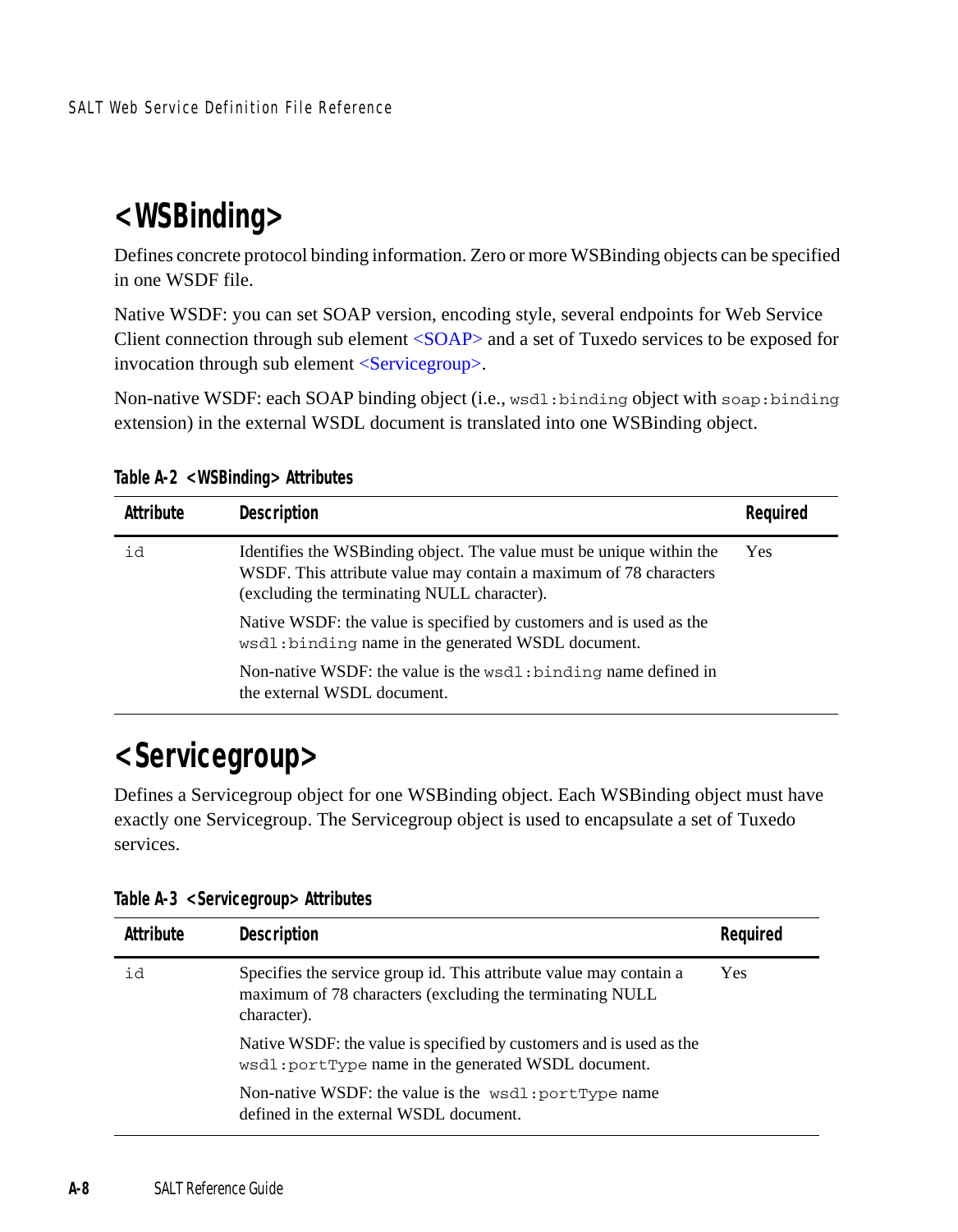## <span id="page-42-0"></span>**<Service>**

Specifies a service for the WSBinding object.

- Native WSDF: Each service is a Tuxedo service.
- Non-native WSDF: Each service represents a converted Tuxedo service from a wsdl:operation object defined in the external WSDL document.

| Attribute  | Description                                                                                                                                                                                             | Required       |
|------------|---------------------------------------------------------------------------------------------------------------------------------------------------------------------------------------------------------|----------------|
| name       | Specifies the service name. This attribute value may contain a<br>maximum of 255 characters (excluding the terminating NULL<br>character).                                                              | Yes            |
|            | Native WSDF: the service name value is used as the<br>wsdl: operation name in the generated WSDL document.                                                                                              |                |
|            | Non-native WSDF: the service name is equal to the<br>wsdl: operation name defined in the external WSDL document.                                                                                        |                |
| tuxedoRef  | An optional attribute used to reference the service definition in the<br>Tuxedo Service Metadata Repository.                                                                                            | No             |
|            | If not specified, attribute "name" value is used as the reference<br>value.                                                                                                                             |                |
| soapAction | Specifies the service soapAction attribute. This is a <i>non-native</i><br>WSDF attribute. It is used to save the soapAction setting for each<br>wsdl: operation defined in the external WSDL document. | N <sub>0</sub> |
|            | Do not specify this attribute for a native WSDF.<br>Note:                                                                                                                                               |                |

**Table A-4 <Service> Attributes**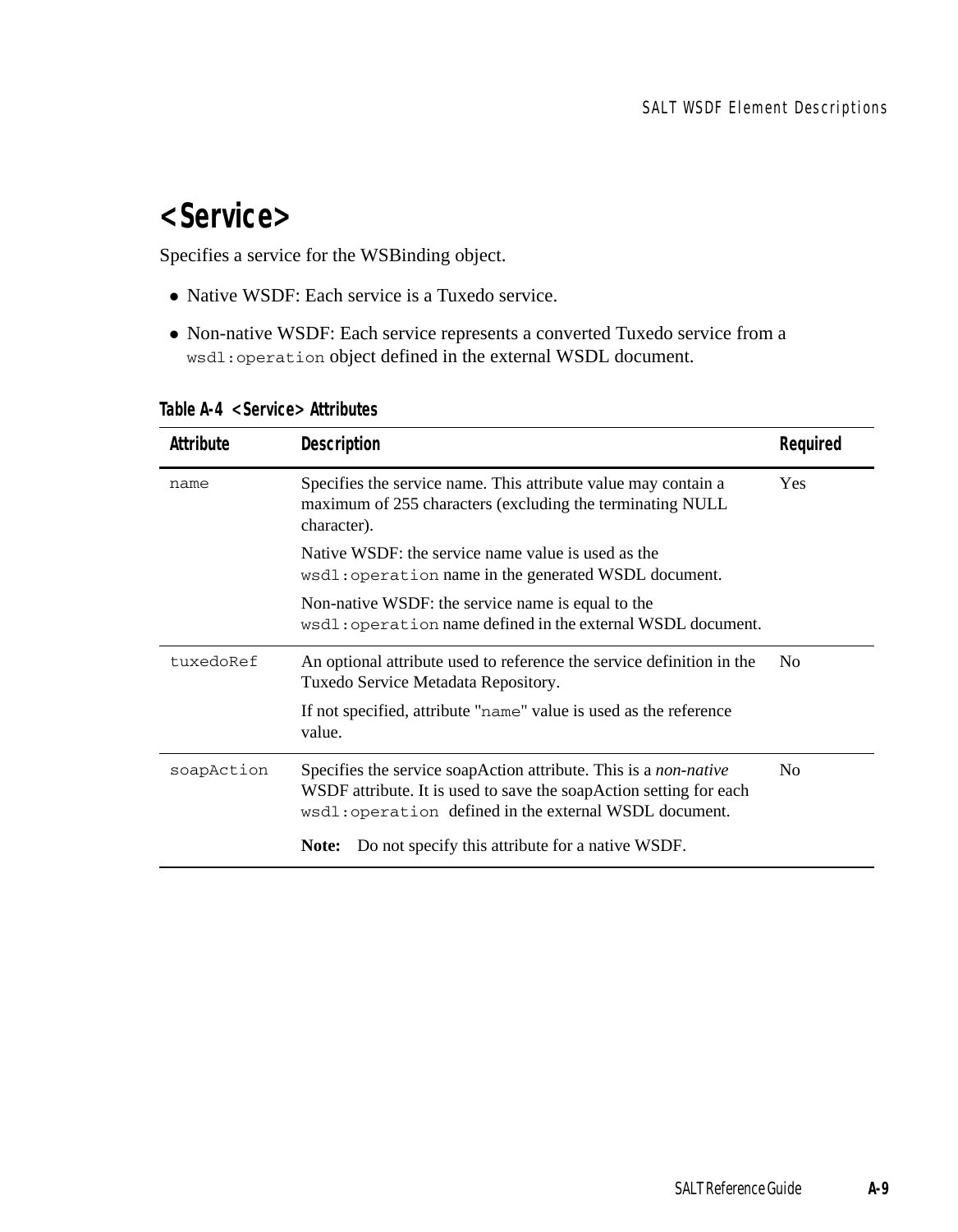| Attribute         | <b>Description</b>                                                                                                                           | Required |
|-------------------|----------------------------------------------------------------------------------------------------------------------------------------------|----------|
| namespace         | Specifies service namespace attribute.                                                                                                       | No       |
|                   | For non-native WSDF, it is used to save the namespace setting for<br>each wsdl: operation defined in the external WSDL document.             |          |
|                   | For native WSDF, all elements in SOAP message response use this<br>namespace unless "paramschema" is specified for the matched<br>parameter. |          |
| headerMappi<br>ng | This service will put/retrieve data to/from SOAP header when<br>invoked/performing an invocation.                                            |          |
|                   | The data is taken/placed from/to the application buffer based on the<br>service metadata "access" parameter settings.                        |          |
|                   | See "inheader/outheader/errheader" values for "access"<br>keyword in service metadata repository documentation.                              |          |

**Table A-4 <Service> Attributes** 

## <span id="page-43-0"></span>**<Input>**

Specifies Input message attributes for a particular service. This element is optional.

| Attribute | Description                                                                                                                                                                                                                                                                                      | Reguired |
|-----------|--------------------------------------------------------------------------------------------------------------------------------------------------------------------------------------------------------------------------------------------------------------------------------------------------|----------|
| name      | Specifies the service input message name attribute. This is a<br><i>non-native</i> WSDF attribute. It is used is used to save the name for the<br>input wsdl: message defined in the external WSDL document.<br><b>Note:</b> Do not specify this attribute for a native WSDF.                    | No.      |
| wsaAction | Specifies the service input message wsa Action attribute. This is a<br><i>non-native</i> WSDF attribute. It is used is used to save the wsaAction<br>attribute of the input wsdl: message defined in the external<br>WSDL document.<br>Do not specify this attribute for a native WSDF.<br>Note: | No       |
| encoding  | Specifies the encoding to use when the message is outgoing<br>(outbound request).                                                                                                                                                                                                                |          |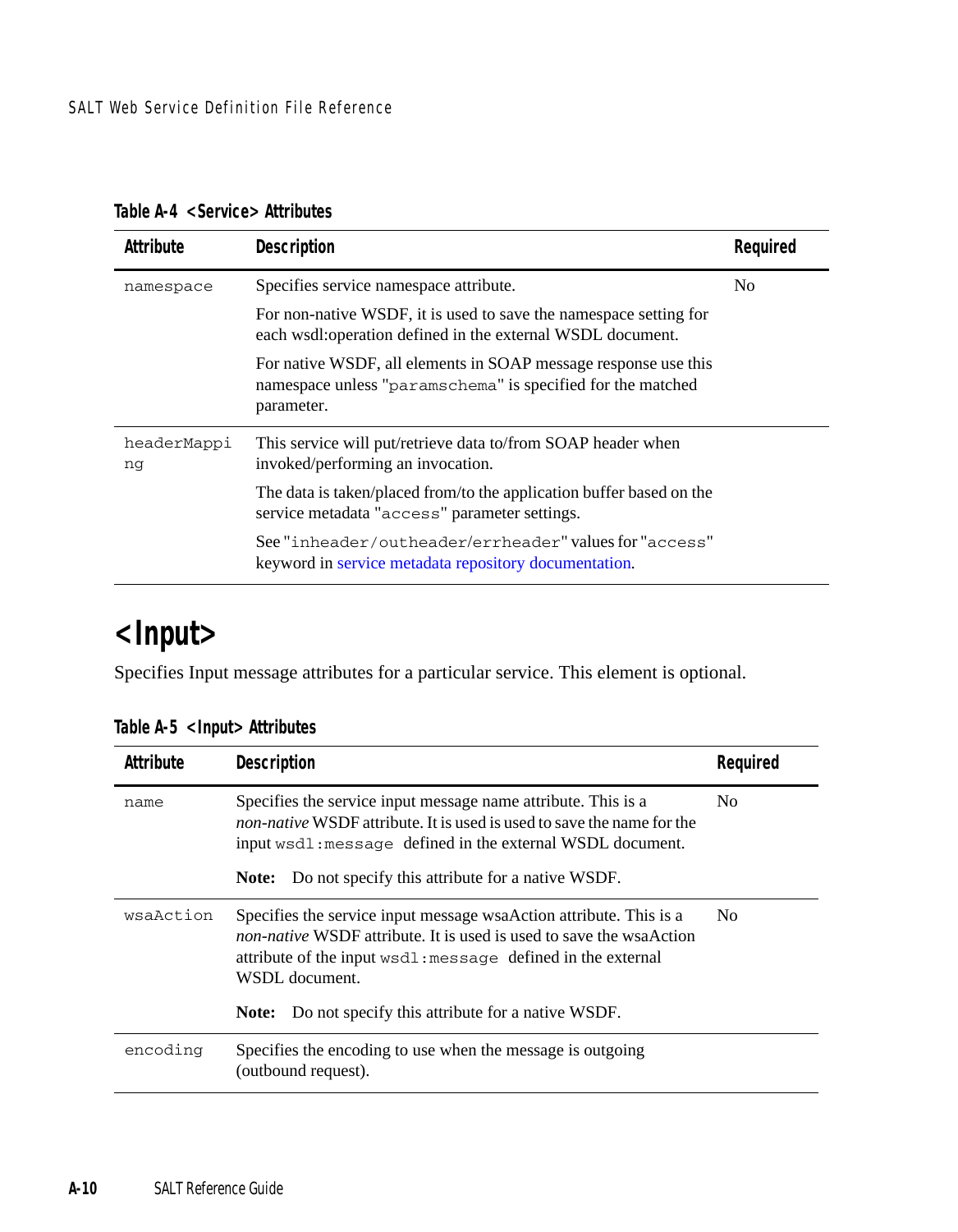# <span id="page-44-0"></span>**<Output>**

Specifies Output message attributes for a particular service. This element is optional.

|  |  | Table A-6 < Output > Attributes |
|--|--|---------------------------------|
|--|--|---------------------------------|

| Attribute | Description                                                                                                                                                                                                                                                                          | Reguired |
|-----------|--------------------------------------------------------------------------------------------------------------------------------------------------------------------------------------------------------------------------------------------------------------------------------------|----------|
| name      | Specifies the service output message name attribute. This is a<br><i>non-native</i> WSDF attribute. It is used to save the name for the output<br>wsdl: message defined in the external WSDL document.                                                                               | No.      |
|           | Do not specify this attribute for a native WSDF.<br>Note:                                                                                                                                                                                                                            |          |
| wsaAction | Specifies the service output message name attribute. This is a<br><i>non-native</i> WSDF attribute. It is used to save the wsaAction attribute<br>of the output wsdl: message defined in the external WSDL<br>document.<br>Do not specify this attribute for a native WSDF.<br>Note: | No.      |
|           |                                                                                                                                                                                                                                                                                      |          |
| encoding  | Specifies the encoding to use when the message is outgoing<br>(inbound request).                                                                                                                                                                                                     |          |

## <span id="page-44-1"></span>**<Fault>**

Specifies Fault message attributes for a particular service. This element is optional.

| Attribute | <b>Description</b>                                                                                                                                                                                                                                                                          | Reauired |
|-----------|---------------------------------------------------------------------------------------------------------------------------------------------------------------------------------------------------------------------------------------------------------------------------------------------|----------|
| name      | Specifies the service fault message name attribute. This is a<br><i>non-native</i> WSDF attribute. It is used to save the name for the fault<br>wsdl: message defined in the external WSDL document.<br><b>Note:</b> Do not specify this attribute for a native WSDF.                       | No.      |
| wsaAction | Specifies the service fault message wsaAction attribute. This is a<br><i>non-native</i> WSDF attribute. It is used to save the wsaAction attribute<br>of the fault wsdl: message defined in the external WSDL<br>document.<br><b>Note:</b> Do not specify this attribute for a native WSDF. | No.      |

**Table A-7 <Fault> Attributes**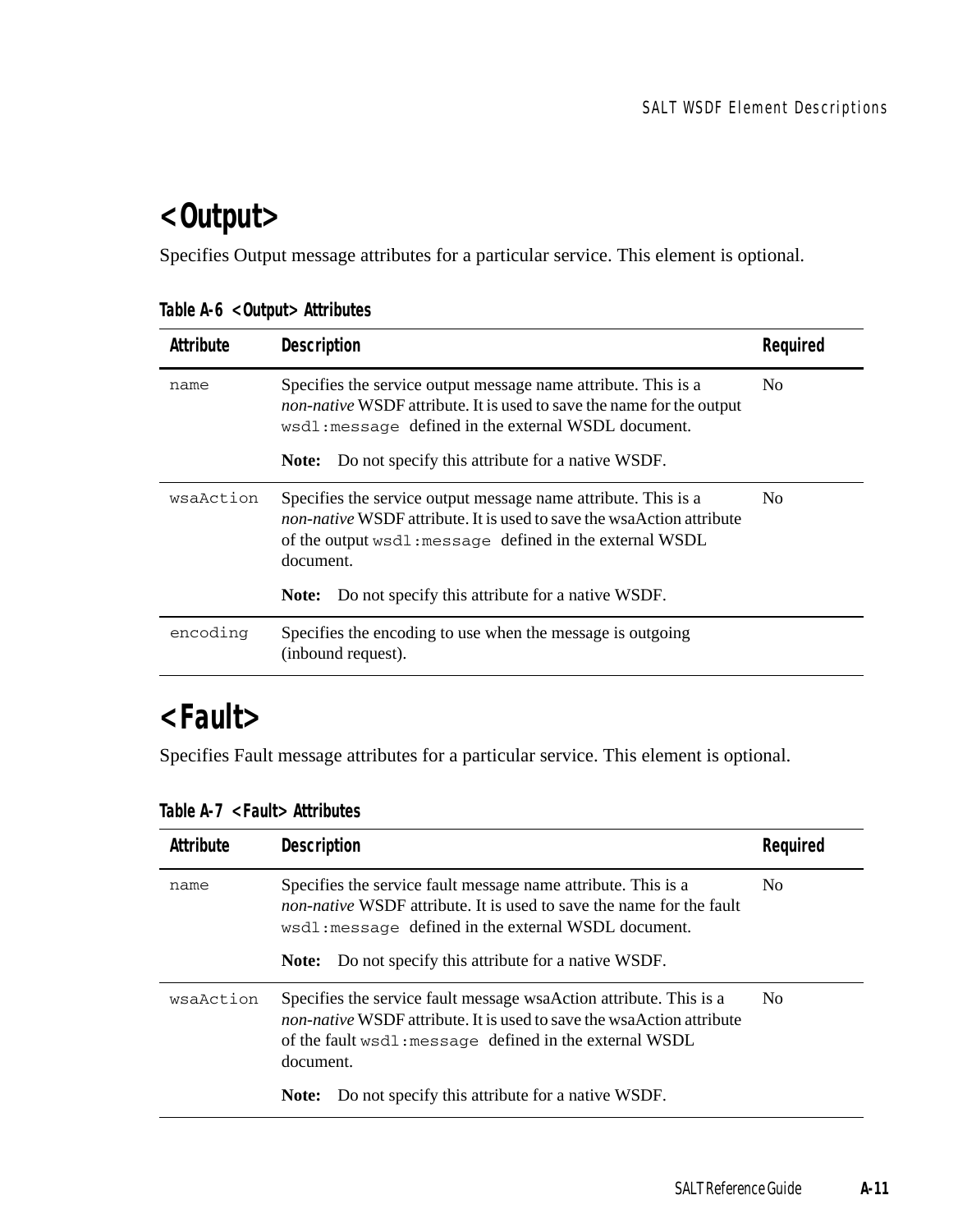## <span id="page-45-1"></span>**<Msghandler>**

Specifies a customized message conversion handler. Optional for [<Input>,](#page-43-0) [<Output>](#page-44-0) and/or  $\le$ Fault $>$  elements of any service. The value of this element is the handler name, which may contain a maximum of 30 characters (excluding the terminating NULL character).

The GWWS server looks for the message conversion handler from all known message conversion plug-in shared libraries using the handler name.The message conversion handler allows you to develop customized Tuxedo buffer and SOAP message payload transformation functions to replace the default GWWS message conversions.

For more information, see ["Programming Message Conversion Plug-ins](../prog/plugin.html#wp1043350) in the SALT *Programming Web Services*.

## <span id="page-45-0"></span>**<Policy>**

References one Web Service Policy file applied to one of the following two levels:

- $\bullet$  [<Servicegroup>](#page-41-1) level
- $\bullet$  [<Service>](#page-42-0) level

At most, 10 Web Service policies can be referenced for each object.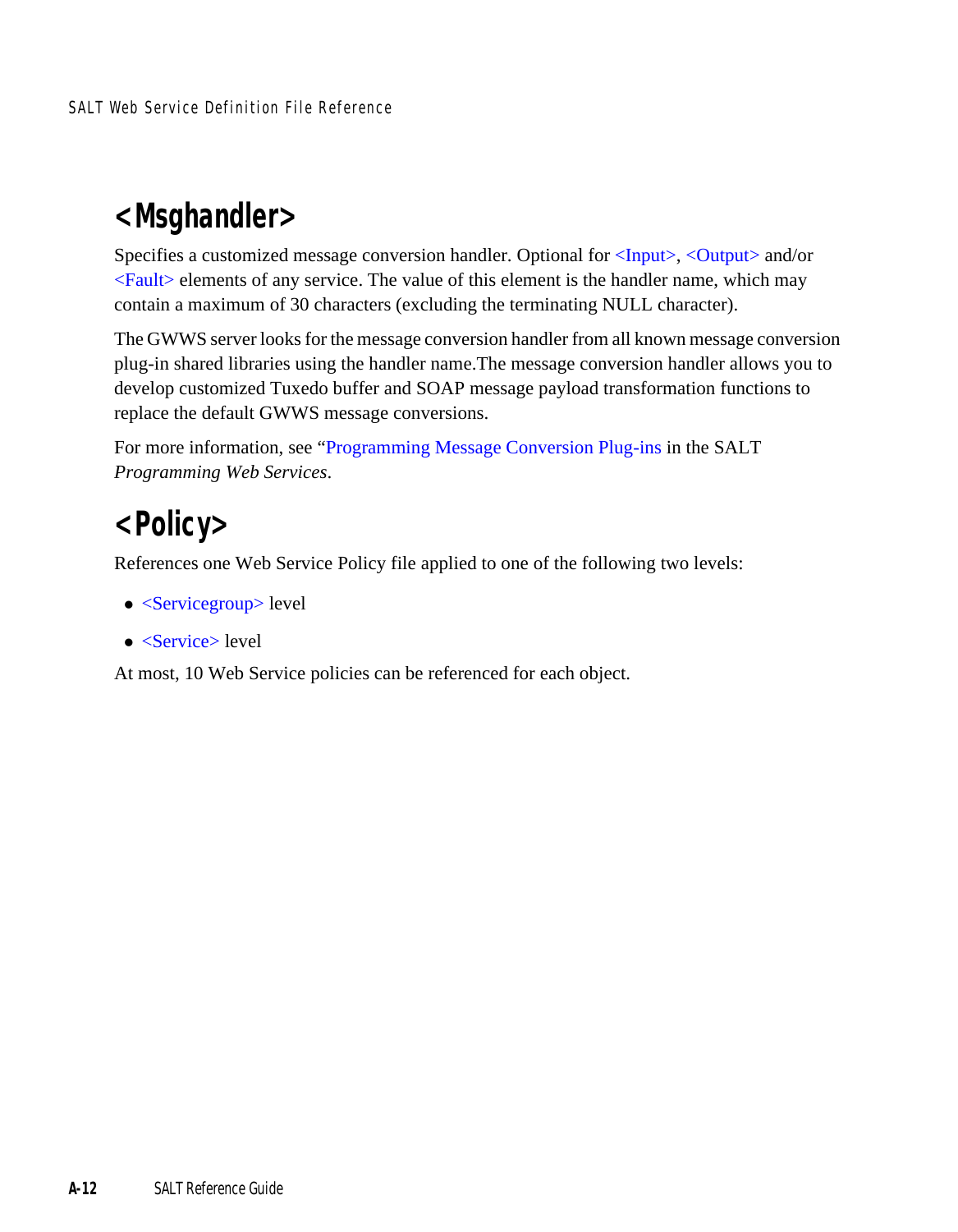#### **Table A-8 <Policy> Attributes**

| Attribute | Description                                                                                                                                                                                                                                                                                   | Required       |
|-----------|-----------------------------------------------------------------------------------------------------------------------------------------------------------------------------------------------------------------------------------------------------------------------------------------------|----------------|
| location  | Specifies the local file path for the referenced WS-Policy file. This<br>attribute value may contain a maximum of 256 characters (excluding the<br>terminating NULL character).                                                                                                               | Yes            |
|           | Specifically, SALT pre-defines WS-Policy template files for typical<br>WS-* scenarios. These files can be found under the<br>\$TUXDIR/udataobj/salt/policy directory. You can reference<br>these template files using the string format<br>"salt: <template_file_name>".</template_file_name> |                |
|           | For example, if you want to reference SALT WS-SecurityPolicy 1.0<br>template file "wssp1.0-signbody.xml", you should define the<br>following XML snippet in the WSDF file:                                                                                                                    |                |
|           | $\leq$ Policy location="salt:wssp1.0-signbody.xml" $\geq$                                                                                                                                                                                                                                     |                |
| use       | Specifies if the WS-Policy file is applied to the input message, output<br>message, fault message, or the combination of the three. If multiple<br>messages are set, use a space as the delimiter.                                                                                            | N <sub>0</sub> |
|           | For example, if you want to configure a WS-Policy file "mypolicy.xml"<br>to be applied to "input" and "output" messages, you should define the<br>following XML snippet in the WSDF file:                                                                                                     |                |
|           | <policy location="mypolicy.xml" use="input output"></policy>                                                                                                                                                                                                                                  |                |
|           | SALT limits the applicable messages for each supported WS-Policy<br>assertion.                                                                                                                                                                                                                |                |
|           | For more information, see the following sections:                                                                                                                                                                                                                                             |                |
|           | "Configuring Advanced Web Service Messaging Features" in the<br>$\bullet$<br><b>SALT</b> Configuration Guide                                                                                                                                                                                  |                |
|           | "Configuring Message-Level Web Service Security" in the SALT<br>$\bullet$<br>Configuration Guide                                                                                                                                                                                              |                |
|           | <b>SALT WS-ReliableMessaging Policy Assertion Reference</b><br>$\bullet$                                                                                                                                                                                                                      |                |
|           | <b>SALT WS-SecurityPolicy Assertion 1.2 Reference</b><br>$\bullet$                                                                                                                                                                                                                            |                |
|           | <b>SALT WS-SecurityPolicy Assertion 1.0 Reference</b><br>٠                                                                                                                                                                                                                                    |                |

# <span id="page-46-0"></span>**<Property>**

Specifies SALT specific properties for each service object.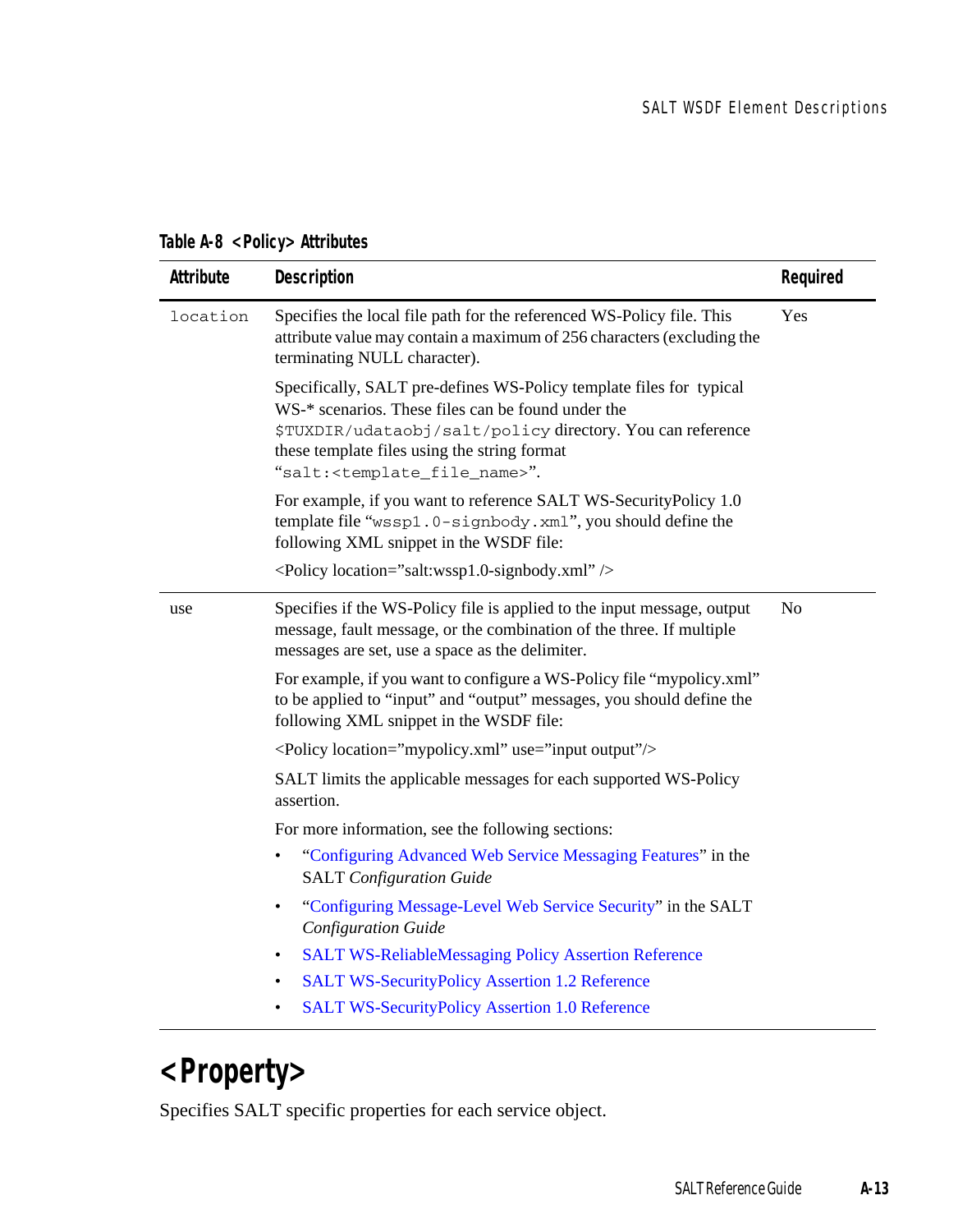| Attribute | <b>Description</b>                                                               | Reguired |
|-----------|----------------------------------------------------------------------------------|----------|
| name      | Specifies the property name. Table A-10 lists all the GWWS<br>server properties. | Yes      |
| value     | Specifies the property value.                                                    | Yes      |

**Table A-9 <Property> Attributes** 

[Table](#page-47-0) A-10 lists all properties that can be specified for each service object.

| Property            | <b>Description</b>                                                                                                                                                                                                                       | Values                                      |
|---------------------|------------------------------------------------------------------------------------------------------------------------------------------------------------------------------------------------------------------------------------------|---------------------------------------------|
| async_timeout       | Outbound service: Specifies a time setting to<br>wait for SOAP response.<br>Inbound service: No behavior impact.                                                                                                                         | $(0 - 32767]$<br>(sec)<br>Default: 60 secs. |
| disableWSAddressing | Outbound service: Disables explicit Web Service<br>Addressing requests with this property.<br>Inbound service: No behavior impact.                                                                                                       | ${True}$   False }<br>Default: False        |
| ignore_namespace    | Removes namespaces from XML typed buffers<br>before they are handed to Tuxedo services and<br>puts them back before a response is sent to a web<br>service client.<br>Only applies to native Tuxedo services exposed<br>as web services. | ${True}$ [False]<br>Default: False          |

<span id="page-47-0"></span>**Table A-10 <Property> Name List**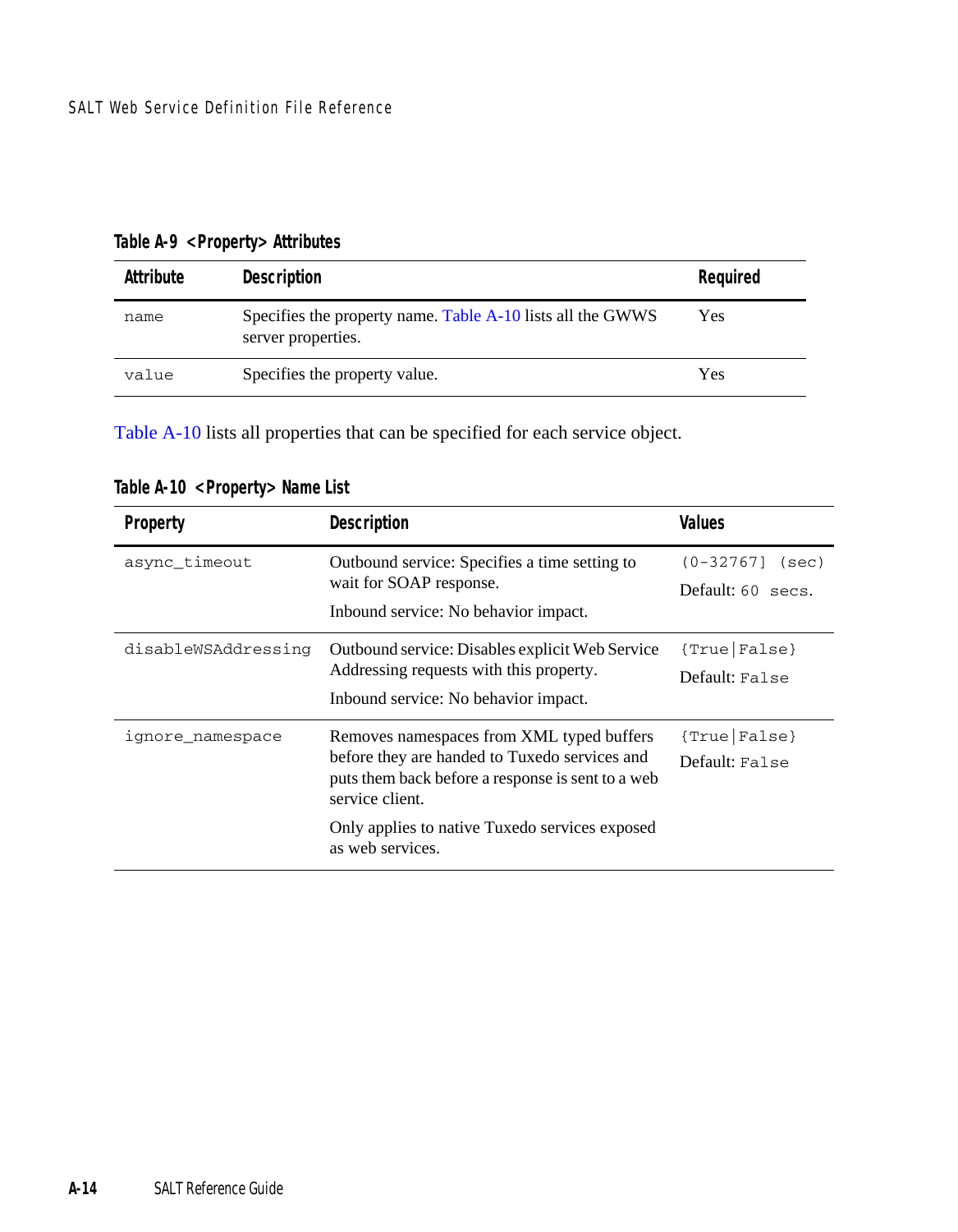| Property      | Description                                                                                                                                                                                                                                                      | Values                             |
|---------------|------------------------------------------------------------------------------------------------------------------------------------------------------------------------------------------------------------------------------------------------------------------|------------------------------------|
| headerMapping | When true, puts/retrieves data to/from SOAP<br>header when invoked/performing an invocation.<br>The data wis taken/placed from/to the<br>application buffer based on the service metadata<br>"access" parameter settings.<br>See "inheader/outheader" values for | ${True}$ [False]<br>Default: False |
|               | "access" keyword in service metadata<br>repository documentation.                                                                                                                                                                                                |                                    |

**Table A-11 <Property> headerMapping**

## <span id="page-48-0"></span>**<SOAP>**

Specifies SOAP protocol information for the WSBinding object. SOAP version, message style accessing endpoints are specified in this element.

| Attribute | Description                                                                                                                                                                                           | Reauired |
|-----------|-------------------------------------------------------------------------------------------------------------------------------------------------------------------------------------------------------|----------|
| version   | Specifies SOAP version for this WSB inding object. The valid values<br>are "1.1" and "1.2". If not specified, "1.1" is used.                                                                          | No.      |
| style     | Specifies SOAP message style for this WSB inding object. The valid<br>values are "rpc" and "document". If not specified, "document"<br>is used.                                                       | No.      |
| use       | Specifies SOAP message encoding style for this WSB inding object.<br>The valid values are "encoded" and "literal".                                                                                    | No.      |
|           | If not specified explicitly, this value is automatically selected<br>according to "style" value. If "style" is "rpc", then<br>"encoded" is used; if "style" is "document", then "literal"<br>is used. |          |

**Table A-12 <SOAP> Attributes** 

**Note:** In the current SALT release, only "rpc/encoded" and "document/literal" are supported.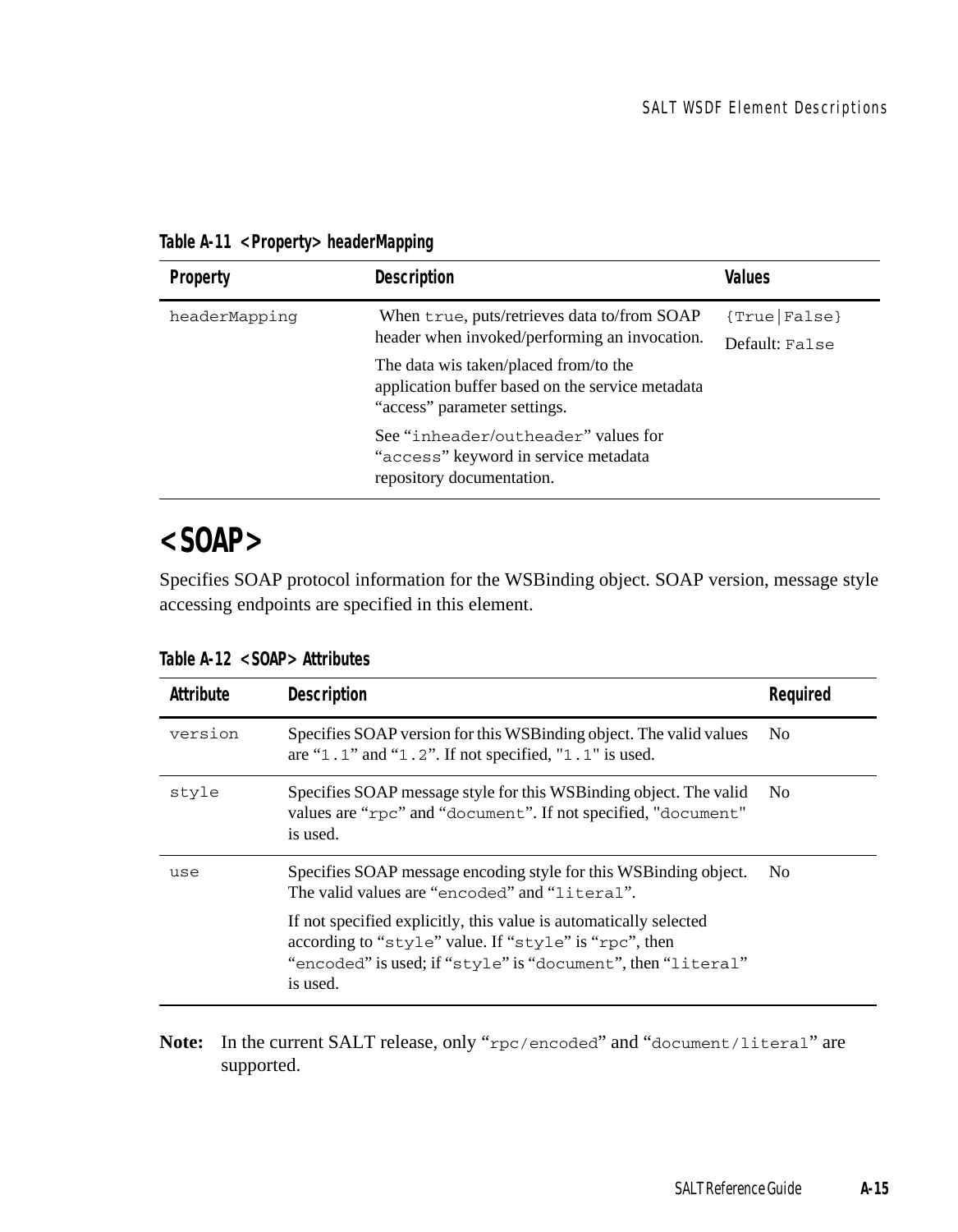## <span id="page-49-0"></span>**<AccessingPoints>**

Specifies the endpoint list for the WSBinding object. Each sub element [<Endpoint>](#page-49-1) represents one particular endpoint.

There is no attribute for this element.

## <span id="page-49-1"></span>**<Endpoint>**

Specifies each accessing endpoint for the WSBinding object.

| Attribute | Description                                                                                                                                                                      | Reguired   |
|-----------|----------------------------------------------------------------------------------------------------------------------------------------------------------------------------------|------------|
| id        | Specifies a unique endpoint id value within the WSB inding object.<br>This attribute value may contain a maximum of 78 characters<br>(excluding the terminating NULL character). | Yes        |
| address   | Specifies the endpoint address. The address value must use the<br>following format:                                                                                              | <b>Yes</b> |
|           | "http(s):// <host>:<port>/<context_path>"</context_path></port></host>                                                                                                           |            |
|           | Two endpoints cannot be specified with exact the same<br>Note:<br>address URL value.                                                                                             |            |

**Table A-13 <Endpoint> Attributes** 

## <span id="page-49-2"></span>**<Realm>**

Specifies the HTTP Realm attribute of an HTTP and/or HTTP/S endpoint. If this element is configured for one endpoint, the GWWS tries to incorporate HTTP basic authentication information in the request messages when issuing outbound calls through this endpoint.

For more information, see ["Configuring Transport Level Security"](../config/index.html) in the SALT *Configuration Guide*.

**Note:** This element only works for non-native (external) WSDF files.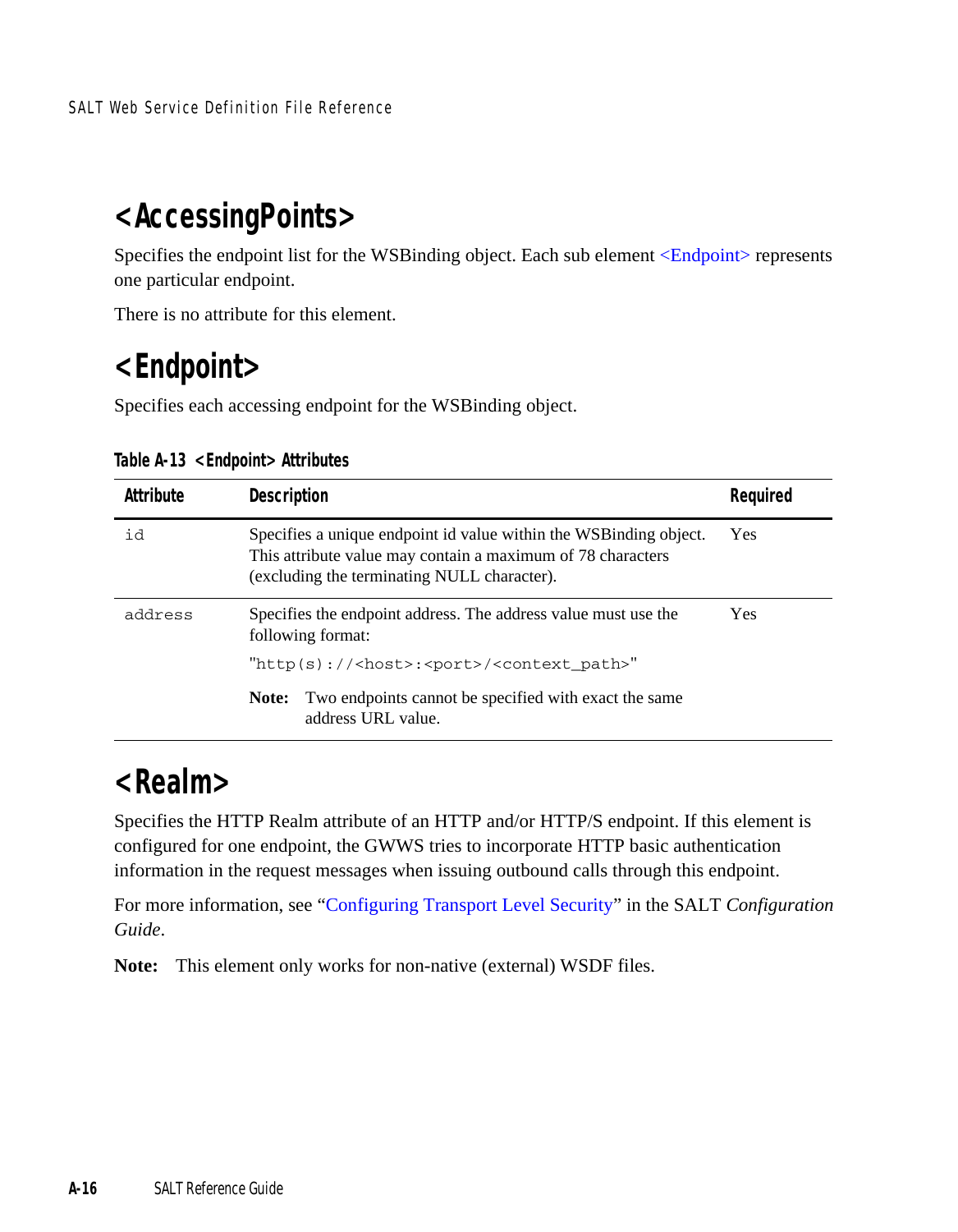

# SALT Deployment File Reference

The following sections provide SALT Deployment File reference information:

- [Overview](#page-50-0)
- [SALT SALTDEPLOY Format](#page-50-1)
- [XML Schema](#page-52-0)

# <span id="page-50-0"></span>**Overview**

The SALT Deployment File (SALTDEPLOY) is an XML-based file used to define SALT GWWS server deployment information on a per Tuxedo machine basis. SALTDEPLOY does the following:

- lists all necessary Web Service Definition Files (WSDF)
- specifies how many GWWS servers are deployed on a Tuxedo machine
- associates inbound and outbound Web Service access endpoints for each GWWS server.

SALTDEPLOY also provides a system section to configure global resources (for example certificates, plug-in load libraries, and so on).

# <span id="page-50-1"></span>**SALT SALTDEPLOY Format**

[Figure](#page-51-0) B-1 shows a graphical representation of the SALT SALTDEPLOY file format.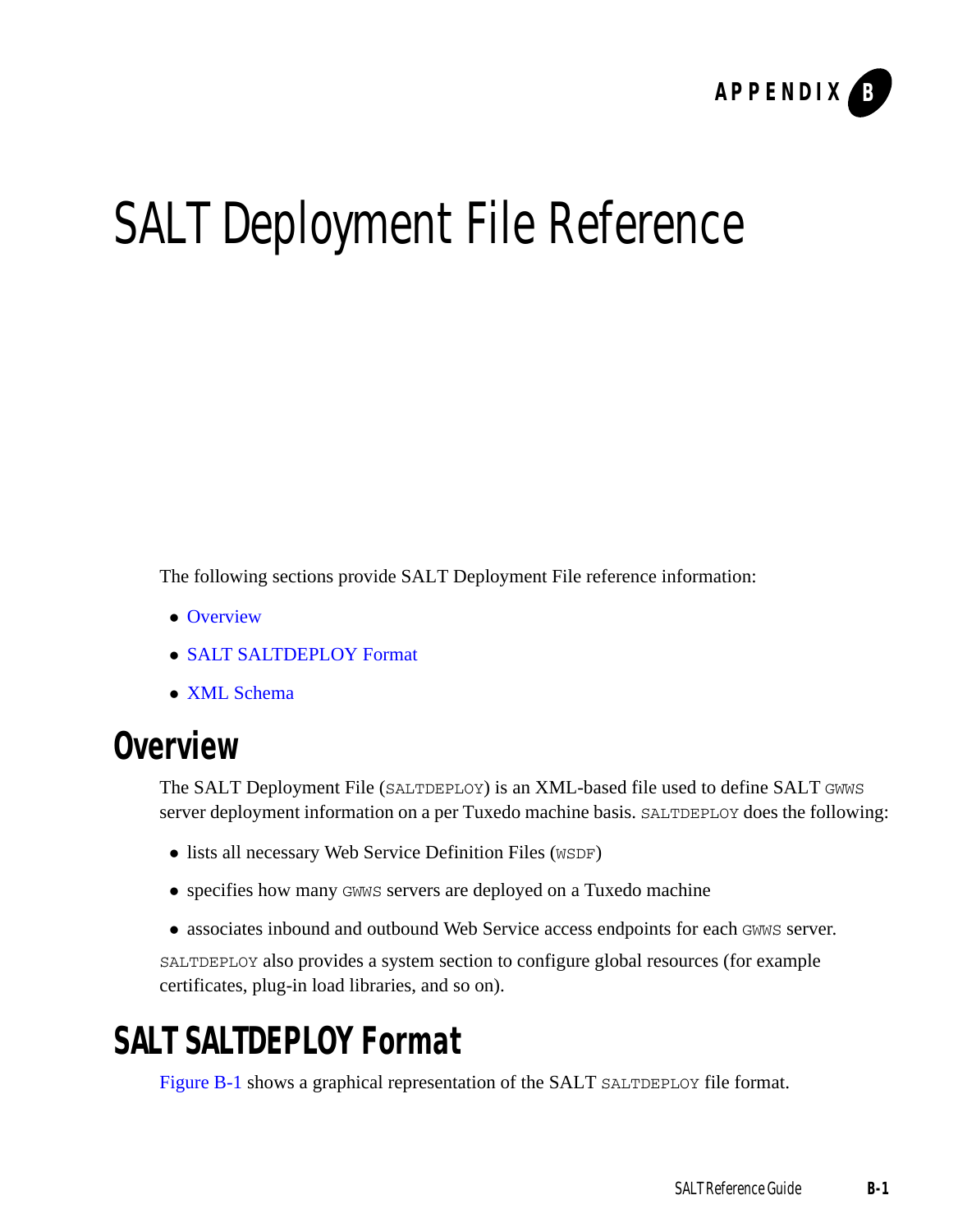

#### <span id="page-51-0"></span>**Figure B-1 SALT Deployment File Format**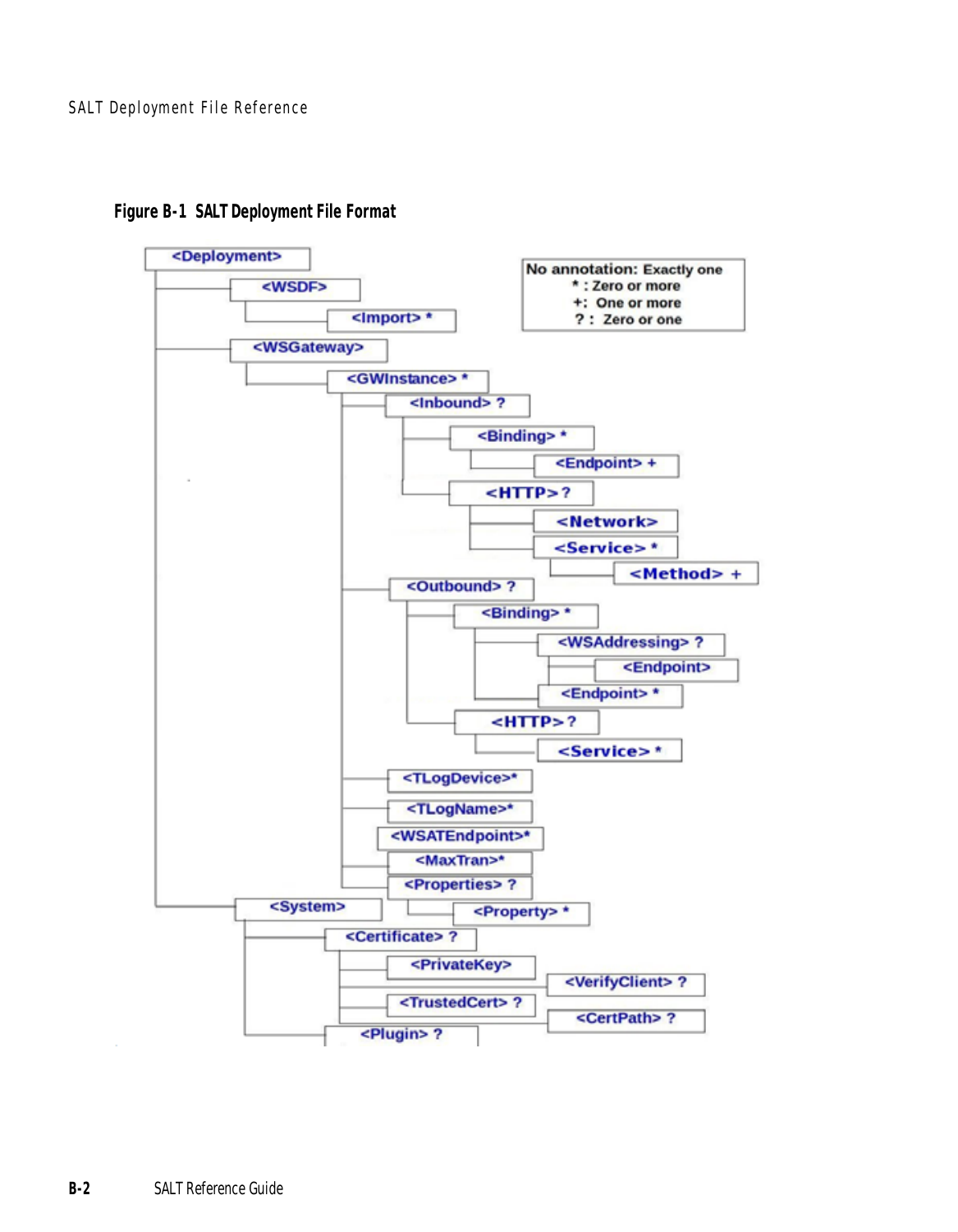## <span id="page-52-0"></span>**XML Schema**

An XML Schema is associated with a SALT SALTDEPLOY file. The XML Schema file that describes the SALT SALTDEPLOY file format is located in the following directory: \$TUXDIR/udataobj/salt/saltdep.xsd.

[SALT SALTDEPLOY Example](#page-52-1)

[SALT SALTDEPLOY Element Descriptions](#page-53-0)

[<Deployment>](#page-53-1)

## <span id="page-52-1"></span>**SALT SALTDEPLOY Example**

[Listing](#page-52-2) B-1 shows a sample SALT SALTDEPLOY File.

#### <span id="page-52-2"></span>**Listing B-1 SALT SALTDEPLOY File Example**

```
<Deployment xmlns="http://www.bea.com/Tuxedo/SALTDEPLOY/2007">
   <WSDF>
     <Import location="/home/myapp/bankapp.wsdf" />
     <Import location="/home/myapp/amazon.wsdf" />
   </WSDF>
   <WSGateway>
     <GWInstance id="GW1">
       <Inbound>
         <Binding ref="bankapp:bankapp_binding">
           <Endpoint use="http1"/>
           <Endpoint use="https1" />
         </Binding>
       </Inbound>
       <Outbound>
         <Binding ref="amazon:default_binding"/>
```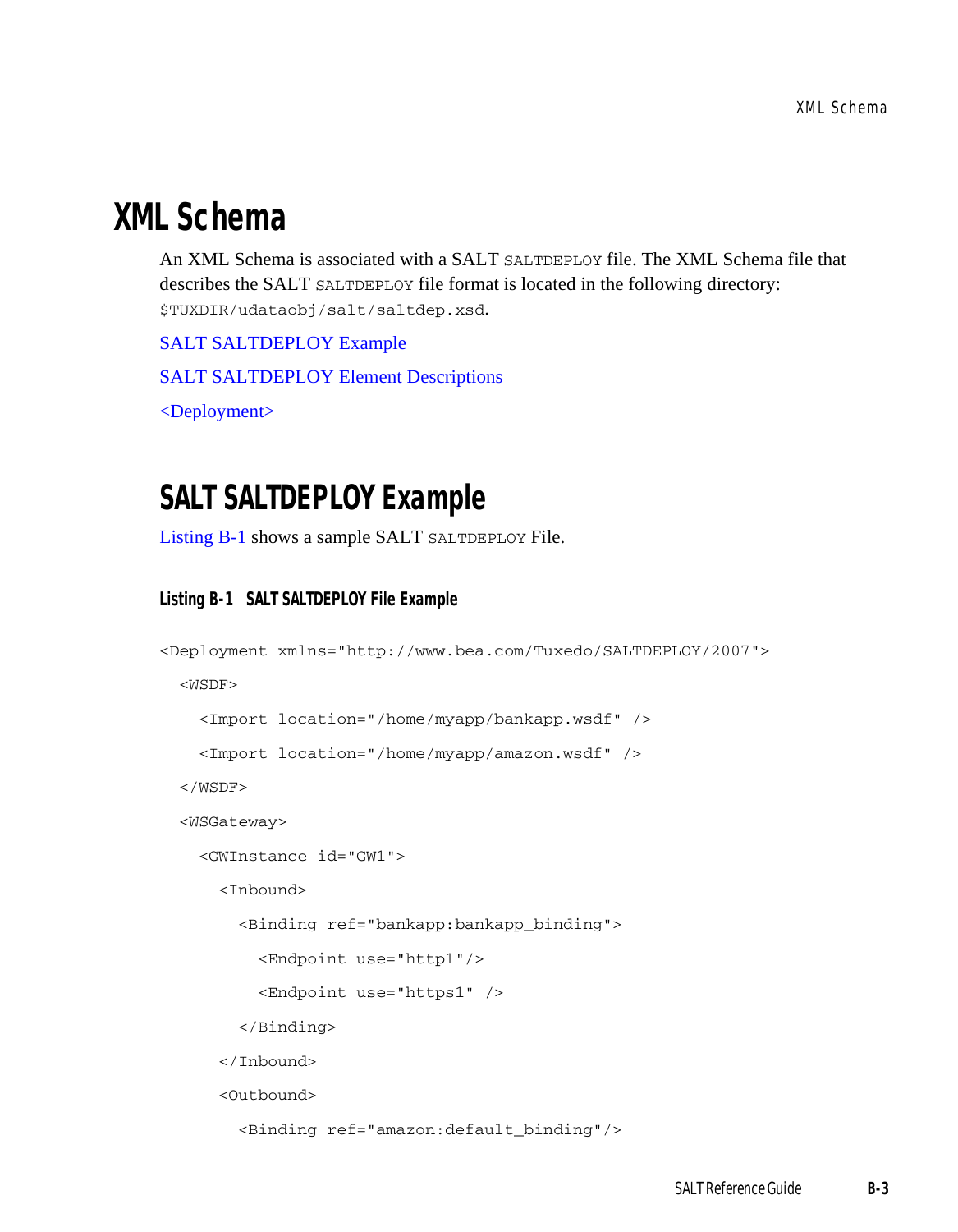```
 </Outbound>
       <Properties>
         <Property
          name="socksAddrList"
          value="proxy.server.com,10.123.10.10:1080"/>
       </Properties>
     </GWInstance>
   </WSGateway>
   <System>
     <Certificate>
       <PrivateKey>/home/user/cert.pem</PrivateKey>
     </Certificate>
     <Plugin>
       <Interface library="/home/user/mydatahandler.so" />
     </Plugin>
   </System>
</Deployment>
```
## <span id="page-53-0"></span>**SALT SALTDEPLOY Element Descriptions**

SALTDEPLOYF format elements and their attributes are listed and described in the following section.

## <span id="page-53-1"></span>**<Deployment>**

The SALTDEPLOY file root element.

There is no attribute for this element.

Three sections must be defined within the <Deployment> element:

 $\bullet$  [<WSDF>](#page-54-0) elements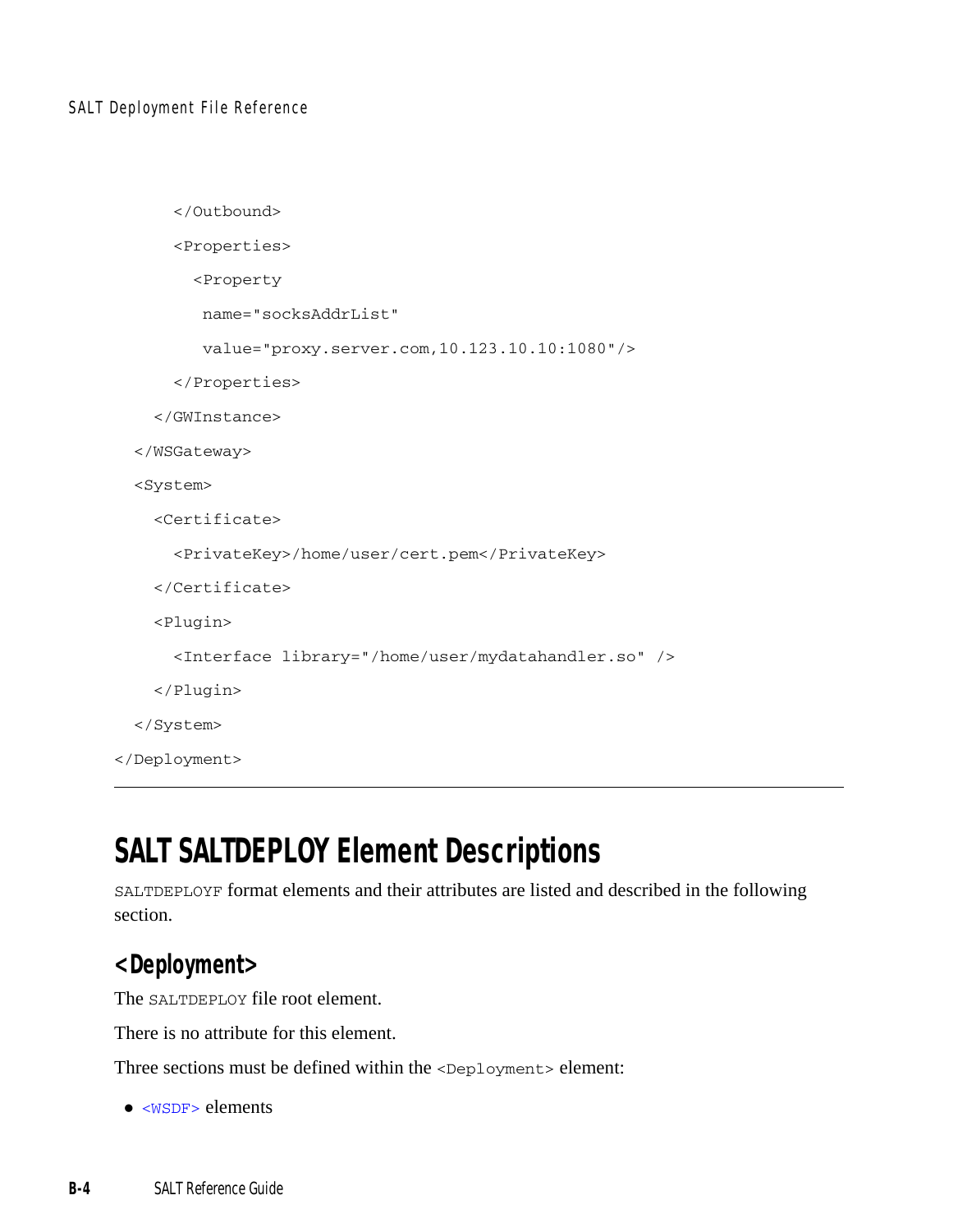- $\bullet$  [<WSGateway>](#page-54-1) element
- <system> element.

There can be only one <Deployment> element defined in a SALTDEPLOY file.

#### <span id="page-54-0"></span>**<WSDF>**

Top element that encapsulates all imported WSDF files.

There is no attribute for this element.

#### **<Import>**

Specifies the WSDF to be imported in the SALTDEPLOY file. Multiple WSDF can be imported at the same time. Each WSDF file can only be imported once. Multiple WSDF with the same WSDF name cannot be imported in the same SALTDEPLOY file.

#### **Table B-1 <Import> Attributes**

| Attribute | Description                                  | Reguired |
|-----------|----------------------------------------------|----------|
|           | location Specifies the WSDF local file path. | Yes      |

#### <span id="page-54-1"></span>**<WSGateway>**

Top element that encapsulates all GWWS instance definitions.

There is no attribute for this element.

#### **<GWInstance>**

Specifies a single GWWS instance.

|  | Table B-2 <gwinstance> Attributes</gwinstance> |  |
|--|------------------------------------------------|--|
|--|------------------------------------------------|--|

| Attribute | Description                                                                                                                                                                                                     | Required |
|-----------|-----------------------------------------------------------------------------------------------------------------------------------------------------------------------------------------------------------------|----------|
| id        | Specifies the GWWS identifier. This attribute value may contain<br>a maximum of 12 characters (excluding the terminating NULL<br>character). The identifier value must be unique within the<br>SALTDEPLOY file. | Yes      |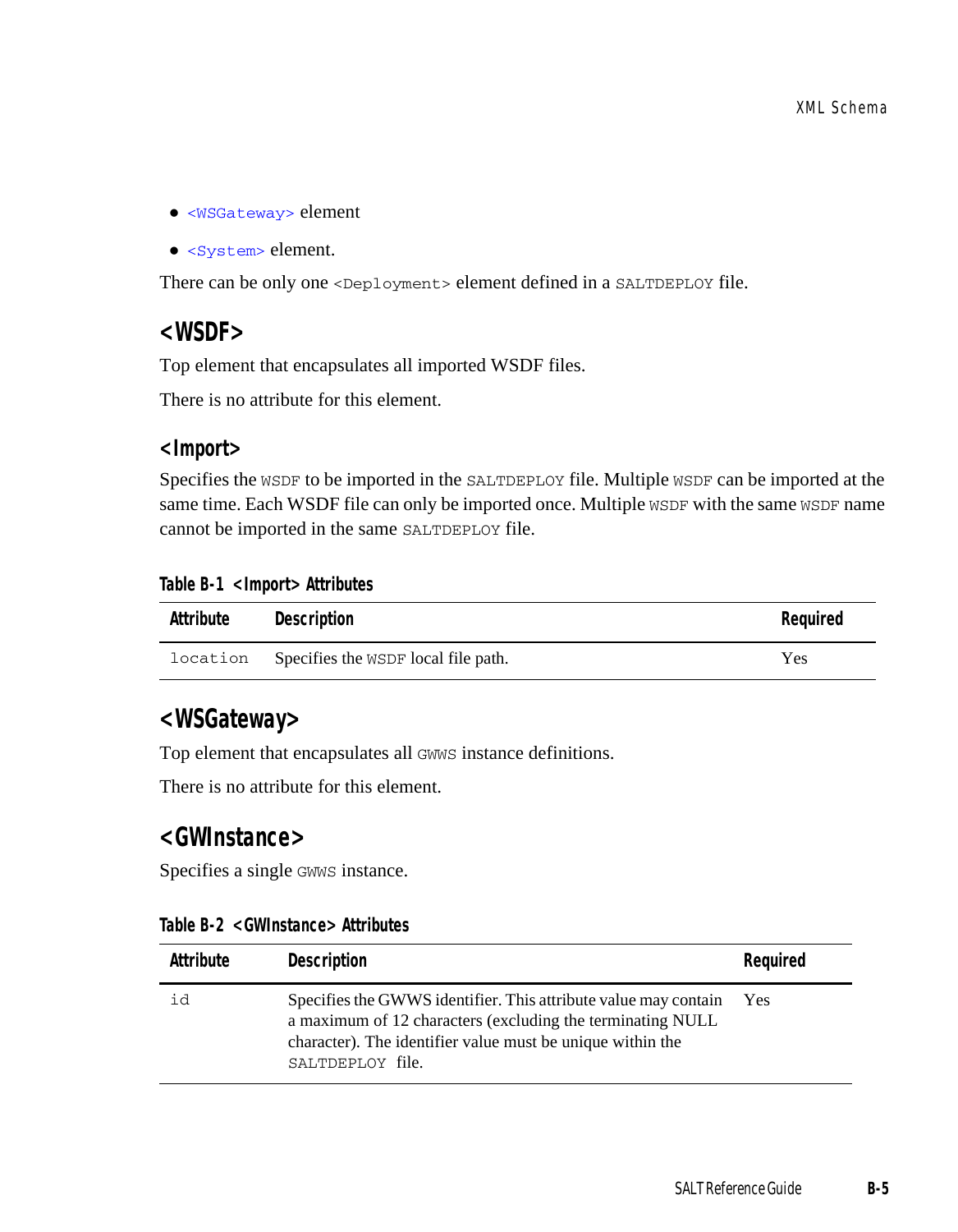## **<Inbound>**

Specifies inbound WSBinding objects for the GWWS server. Each inbound WSBinding object is specified using the <br/> <br/>sub element.

There is no attribute for this element.

## **<HTTP>**

Specifies a list of services accessible in REST mode. All Oracle Tuxedo service names specified in this element are callable using HTTP or REST mechanisms. Any URL specifying a service not present on this list results in a 404 error for the caller. Any URL specifying a service present on this list (for which an Oracle Tuxedo service is not advertised), results in a 451 error for the caller.

There is no attribute for this element.

## **<Network>**

This element contains two attributes specifying http or https (for SSL), HTTP/REST listening endpoints. Only one <Network> element is allowed per GWWS instance. The http and https elements are optional, but at least one must be specified.The http and https attributes are constructed as follows:

<host>: The name or IP address of the HTTP/REST listening endpoint.

<port>: The port value of the HTTP/REST listening endpoint.

All HTTP/REST requests are performed by the same <host>:<port> combination (i.e., it is not possible to use more than one such combination per gateway, per protocol (http and https).

| Attribute | Description                                                                                                                                         | Required |
|-----------|-----------------------------------------------------------------------------------------------------------------------------------------------------|----------|
| http      | HTTP host and port listening endpoint for REST requests.<br>Format is a string containing a <host>: <port> pair<br/>corresponding to:</port></host> | $No*$    |
|           | $\langle$ host> = name or IP address of the HTTP/REST listening<br>endpoint.                                                                        |          |
|           | $\epsilon$ $\gamma$ $\epsilon$ = port value of the HTTP/REST listening endpoint.                                                                    |          |
| https     | SSL HTTP host and port listening endpoint specification.                                                                                            | $No*$    |
|           | Same format as http attribute.                                                                                                                      |          |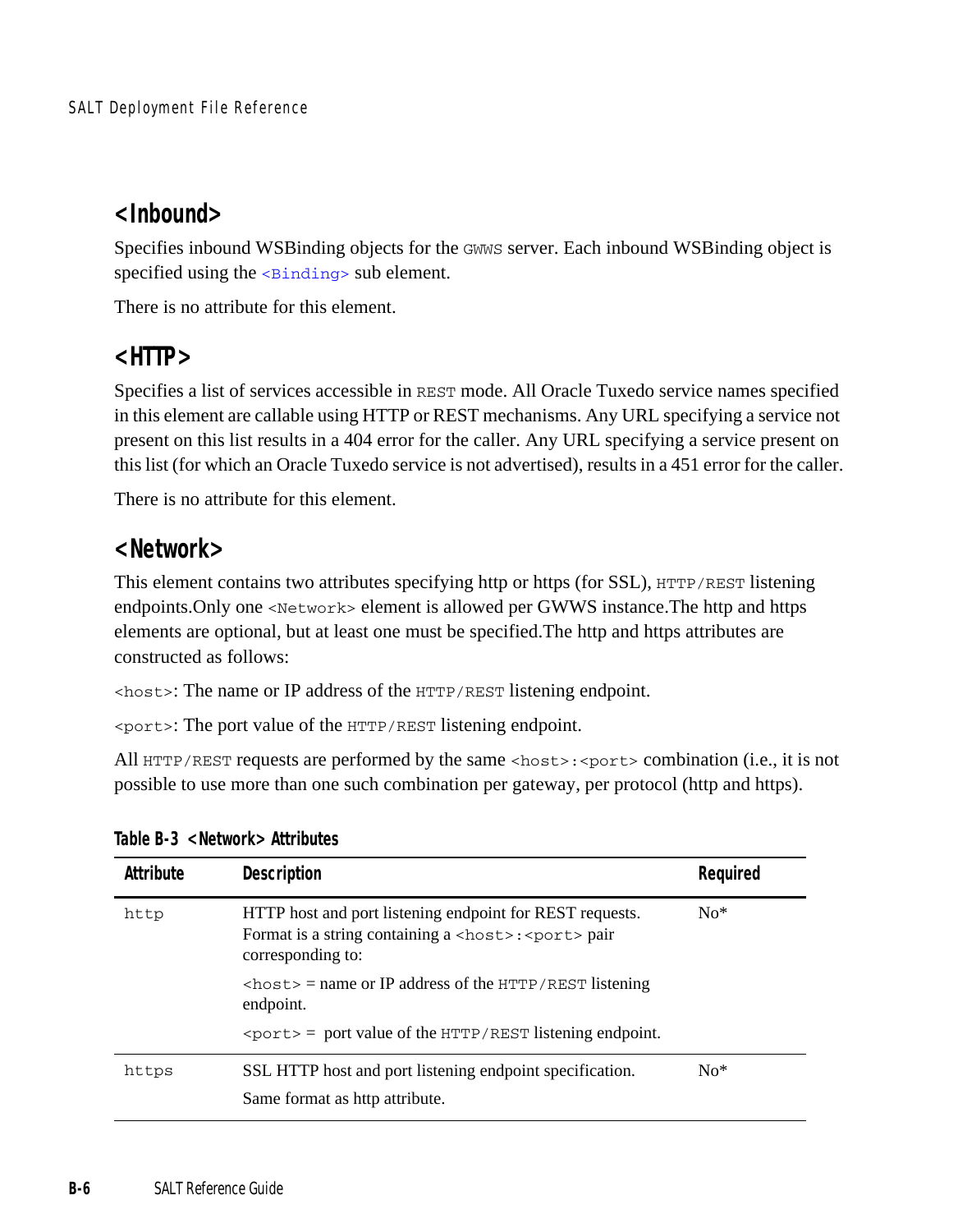\* While not required, the <Network> element must contain either an http or https attribute.

#### **<Service>**

Specifies a single service callable using HTTP/REST mechanisms. The actual Oracle Tuxedo service called is further qualified by an HTTP method as specified using the <Method> element.

| Attribute    | <b>Description</b>                                                                                       | Reguired       |
|--------------|----------------------------------------------------------------------------------------------------------|----------------|
| name         | Name of Tuxedo service being advertised.                                                                 | <b>Yes</b>     |
|              | This is not the actual Oracle Tuxedo service configured<br>Note:<br>using the <method> element.</method> |                |
| content-type | "JSON" represent "Content-Type: application/json", "XML"<br>represent "Content-Type: application/xml".   | N <sub>0</sub> |
|              | If request HTTP header has no content-type field, SALT will use<br>the content-type attribute set here.  |                |
| charset      | Specifies the character encoding for the outgoing REST network<br>message.                               | - No           |

**Table B-4 <Service> Attributes** 

## **<Method>**

Specifies the HTTP method mapping to Oracle Tuxedo services. This is designed to model CRUD methods (Create, Read, Update, Delete).

**Table B-5 <Service> Attributes** 

| Attribute | Description                                                                                             | Required |
|-----------|---------------------------------------------------------------------------------------------------------|----------|
| name      | Method identifier, among GET, PUT, POST or DELETE. Any<br>other value results in a configuration error. | Yes      |
| service   | Name of the Oracle Tuxedo service being mapped.                                                         | Yes      |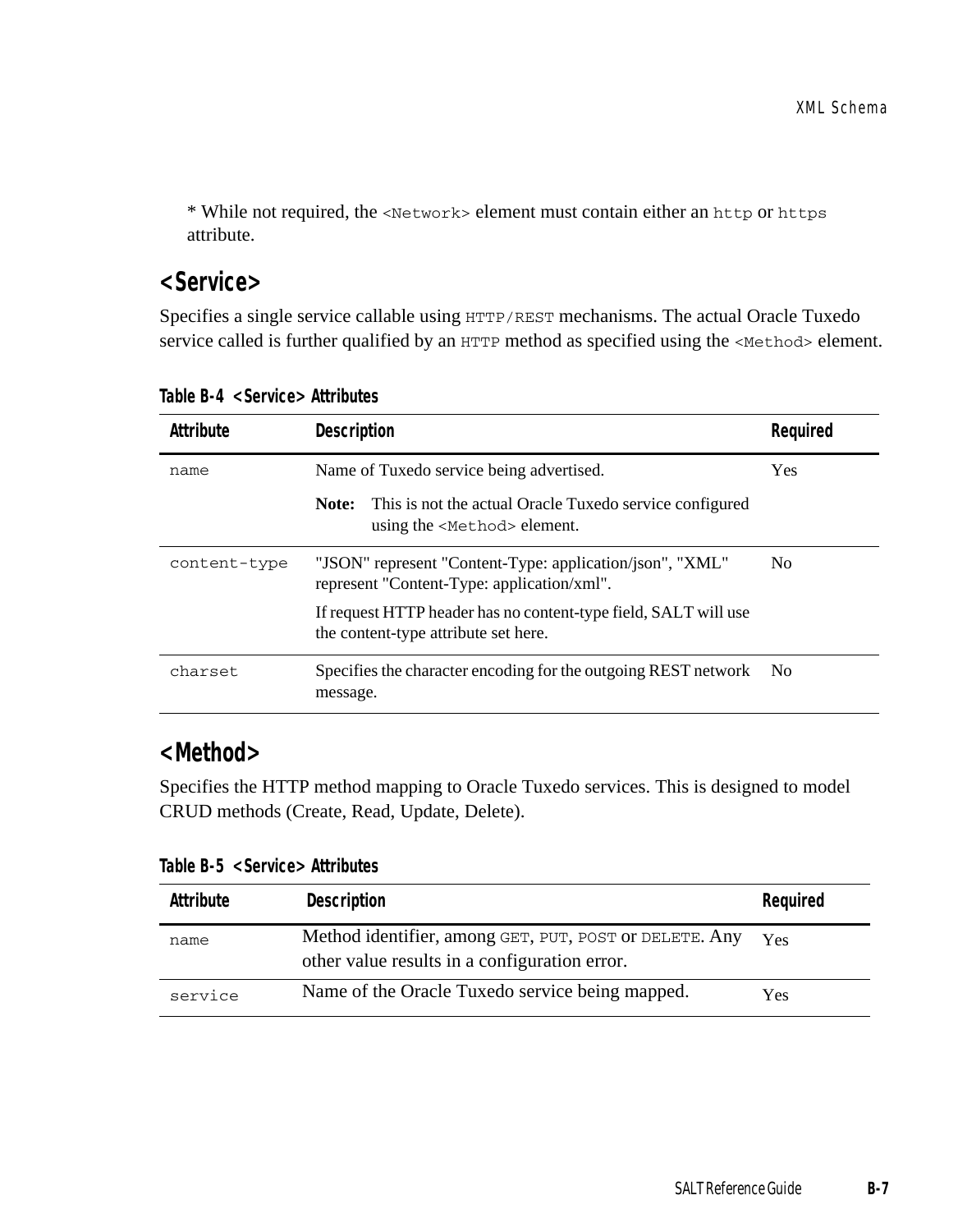| Table B-5 <service> Attributes</service> |  |  |
|------------------------------------------|--|--|
|------------------------------------------|--|--|

| Attribute    | Description                                                                                                                                                                                                                                                                                                      | Required       |
|--------------|------------------------------------------------------------------------------------------------------------------------------------------------------------------------------------------------------------------------------------------------------------------------------------------------------------------|----------------|
| inputbuffer  | Oracle Tuxedo buffer type/optionally subtype used for<br>input conversion. Values are the same as all existing Oracle<br>Tuxedo buffer types. For VIEW/VIEW32 buffer types, the<br>notion of subtype is conveyed by using the notation:<br>{VIEW VIEW32}/ <subtype>, for example:<br/>VIEW32/customer.</subtype> | <b>Yes</b>     |
| reposservice | Reference to a metadata repository entry. This is used to<br>associate interface data with an HTTP/REST service and<br>method. One use is for the configuration tool to generate<br>automatic test code based on service metadata (interface).                                                                   | N <sub>0</sub> |

#### **<Outbound>**

Specifies outbound WSBinding objects for the GWWS server. Each outbound WSBinding object is specified using the <br/> <br/>sub element.

There is no attribute for this element.

#### <span id="page-57-0"></span>**<Binding>**

Specifies a concrete WSBinding object as either an inbound or outbound binding, depending on the parent element.

| Attribute | Description                                                                                 | Reguired |
|-----------|---------------------------------------------------------------------------------------------|----------|
| ref       | Specifies a concrete WSB inding object using the following<br><b>Oualified Name format:</b> | Yes      |
|           | " <wsdf name="">:<wsbinding id="">"</wsbinding></wsdf>                                      |          |

**Table B-6 <Binding> Attributes** 

**Note:** Please note the following maximum WSBinding object limitations for each GWWS server:

- Each GWWS server may reference at most 64 inbound WSBinding objects.
- Each GWWS server may reference at most 128 outbound WSBinding objects.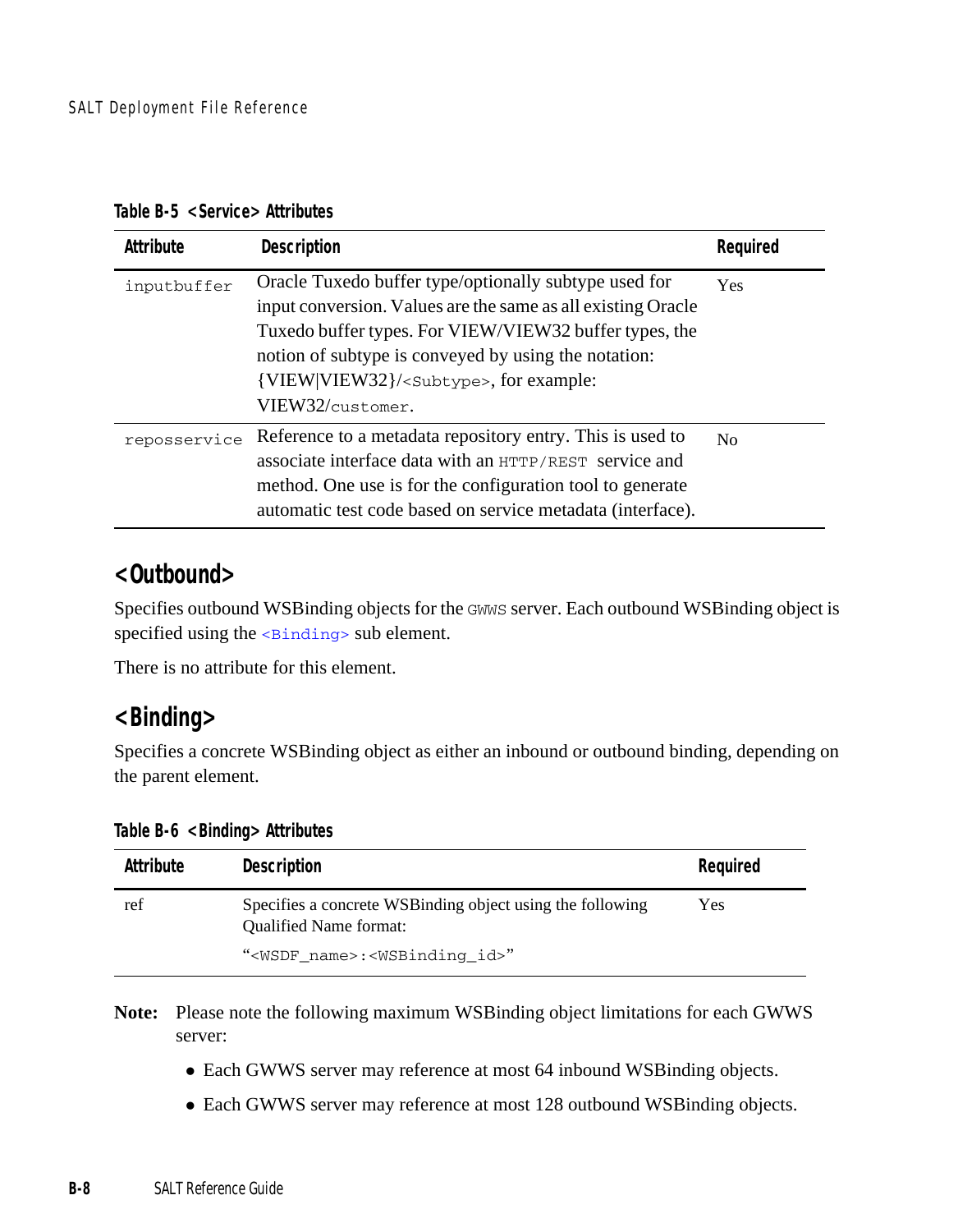For TCP/IP addresses, one of the following formats is used as shown in [Table](#page-58-0) B-7.

| IP <sub>V</sub> 4        | IP <sub>V</sub> 6              |
|--------------------------|--------------------------------|
| //IP:port                | //[IPv6 address]:port          |
| //hostname:port_number   | //hostname:port number         |
| $1/4$ .#.#.#:port number | Hex format is not<br>supported |

<span id="page-58-0"></span>**Table B-7 Ipv4 and IPv6 Address Formats**

For more information, see TMUSEIPV6 in the TUXENV(5) environment variable listing found in the *Tuxedo 10g R3 Reference Guide, Section 5 - File Formats, Data Descriptions, MIBs, and System Processes Reference*.

#### **<Endpoint>**

Specifies a single WSBinding objects endpoint reference.

If the referenced endpoint is specified as an inbound endpoint, the GWWS server creates the corresponding HTTP and/or HTTPS listen endpoint. At least one inbound endpoint must be specified for one inbound WSBinding object.

If the referenced endpoint is specified as an outbound endpoint, the GWWS server creates HTTP and/or HTTPS connections per SOAP requests for the outbound WSBinding object.

If an outbound endpoint is not specified for the outbound WSBinding object, the first 10 endpoints (at most) are auto-selected.

The referenced endpoint must already be defined in the WSDF.

| Attribute | Description                                     | Required |
|-----------|-------------------------------------------------|----------|
| use       | The referenced endpoint id defined in the WSDF. | Yes      |

**Table B-8 <Endpoint> Attributes** 

**Note:** Please note the following maximum endpoints limitations for each GWWS server:

• Each GWWS server may create at most 128 inbound endpoints in all inbound WSBinding objects to accept SOAP requests.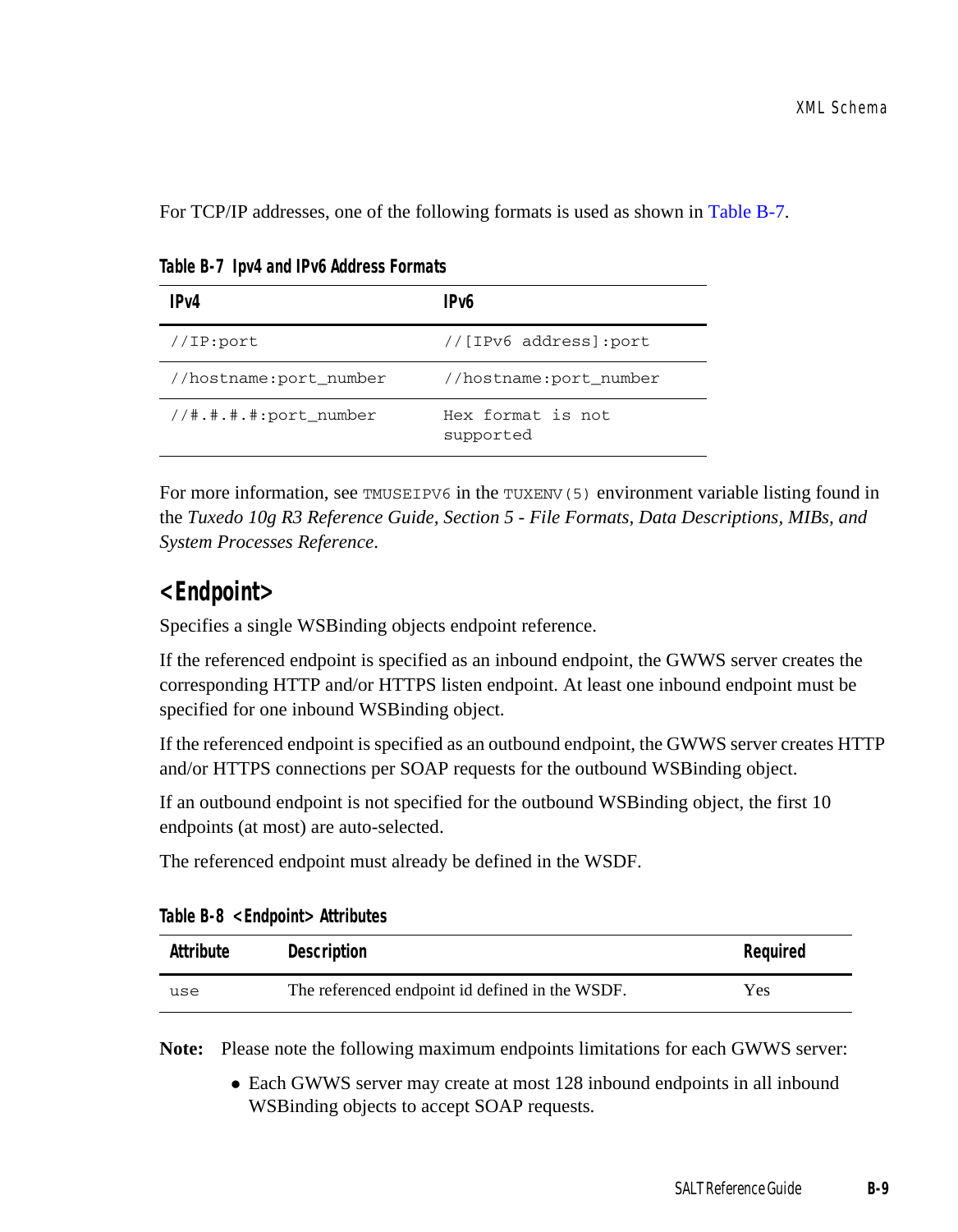• Each GWWS server may create connectivity with at most 256 outbound endpoints in all outbound WSBinding objects.

#### **<WSAddressing>**

Specifies if Web Service Addressing is enabled for the outbound WSBinding object.

If this element is present, by default all SOAP messages are sent out with a Web Service Addressing message header.

**Table B-9 <WSAddressing> Attributes** 

| Attribute | Description                                                                                                                                                     | Reguired |
|-----------|-----------------------------------------------------------------------------------------------------------------------------------------------------------------|----------|
| version   | Select WS-Addressing on-the-wire version to use 200408 for<br>the "submission" version, and 200508 for version 1.<br>If not defined, version defaults to 200408 | No.      |

The <WSAddressing> sub element [<Endpoint>](#page-59-0) must be specified for the listen endpoint address if this element is present.

## <span id="page-59-0"></span>**<Endpoint>**

Specifies the WS-Addressing listen endpoint address for the referenced outbound WSBinding object.

**Table B-10 <Endpoint> Attributes** 

| Attribute | <b>Description</b>                                                                                        | Required |
|-----------|-----------------------------------------------------------------------------------------------------------|----------|
| address   | Specifies the WS-Addressing listen endpoint address.                                                      | Yes      |
|           | The address value must be in the following format:                                                        |          |
|           | $"http(s):///<$ host>: <port>/<context path="">"</context></port>                                         |          |
|           | The GWWS server creates listen endpoints and usage for<br>receiving WS-Addressing SOAP response messages. |          |

#### **<HTTP>**

Specifies a list of outbound services accessible in REST mode.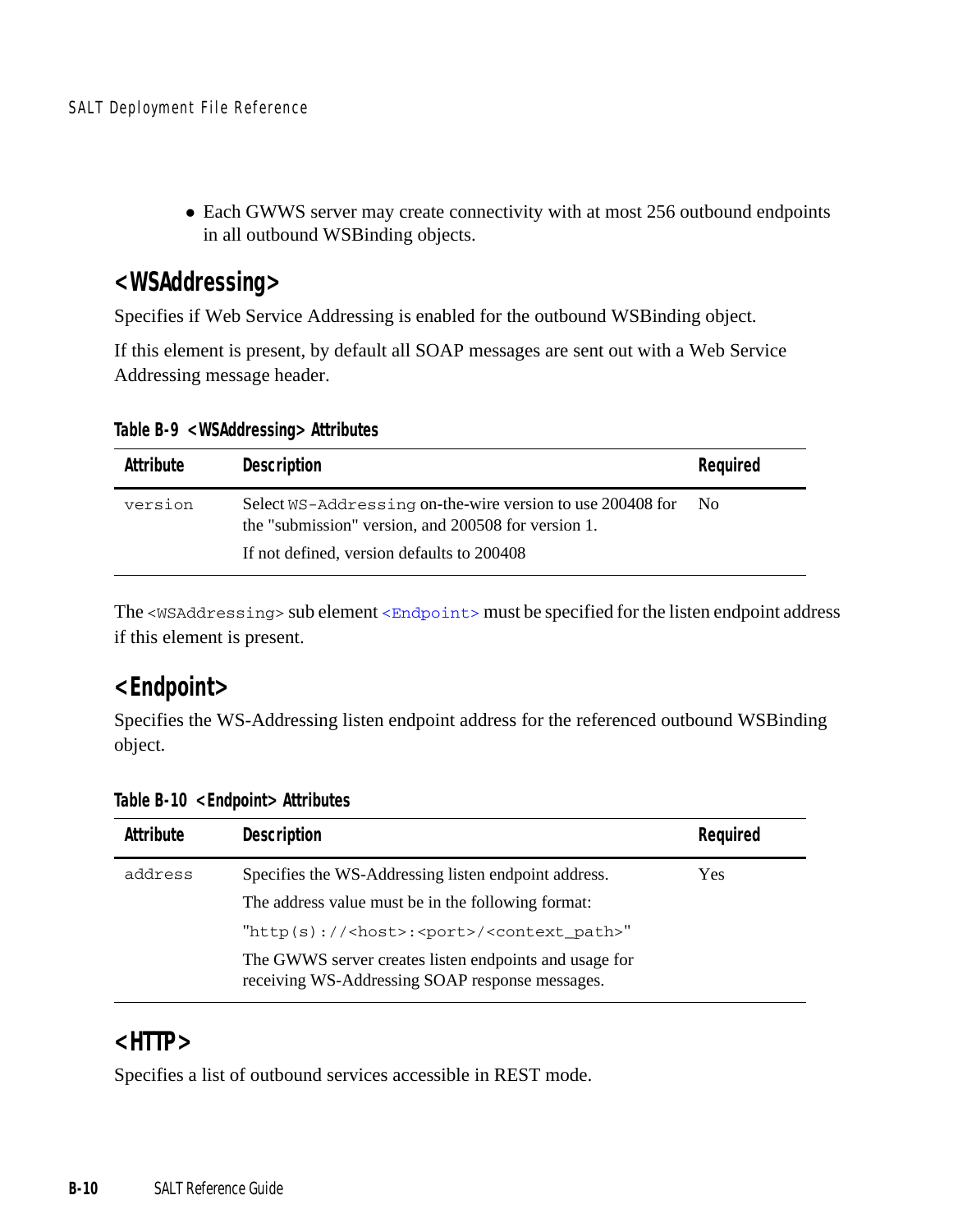#### **<Service>**

Specifies a outbound service callable using HTTP/REST mechanisms.

| Attribute    | <b>Description</b>                                                                                      | Reguired |
|--------------|---------------------------------------------------------------------------------------------------------|----------|
| name         | Name of Tuxedo service being advertised.                                                                | Yes      |
| content-type | "JSON" represent "Content-Type: application/json", "XML"<br>represent "Content-Type: application/xml".  | No.      |
|              | If request HTTP header has no content-type field, SALT will use<br>the content-type attribute set here. |          |
| charset.     | Specifies the character encoding for the outgoing REST network<br>message.                              | - No     |

**Table B-11 <Service> Attributes** 

## **<TLogDevice>**

One attribute "location" describes the location of the Transaction file. This is required if WS-TX transaction support is required.

## **<TLogName>**

 One attribute "id" describes the name of the transaction log inside a Transaction file. This is required if WS-TX transaction support is required.

## **<WSATEndpoint>**

One attribute "address" describes the WS-AT protocol end point.

#### **<MaxTran>**

One attribute "value" describes the maximum number of concurrent WS-TX transactions allowed. This is bounded by Oracle Tuxedo MAXGTT.

## **<Properties>**

Top element that encapsulates all GWWS server property settings using the  $\langle$ Property> sub element.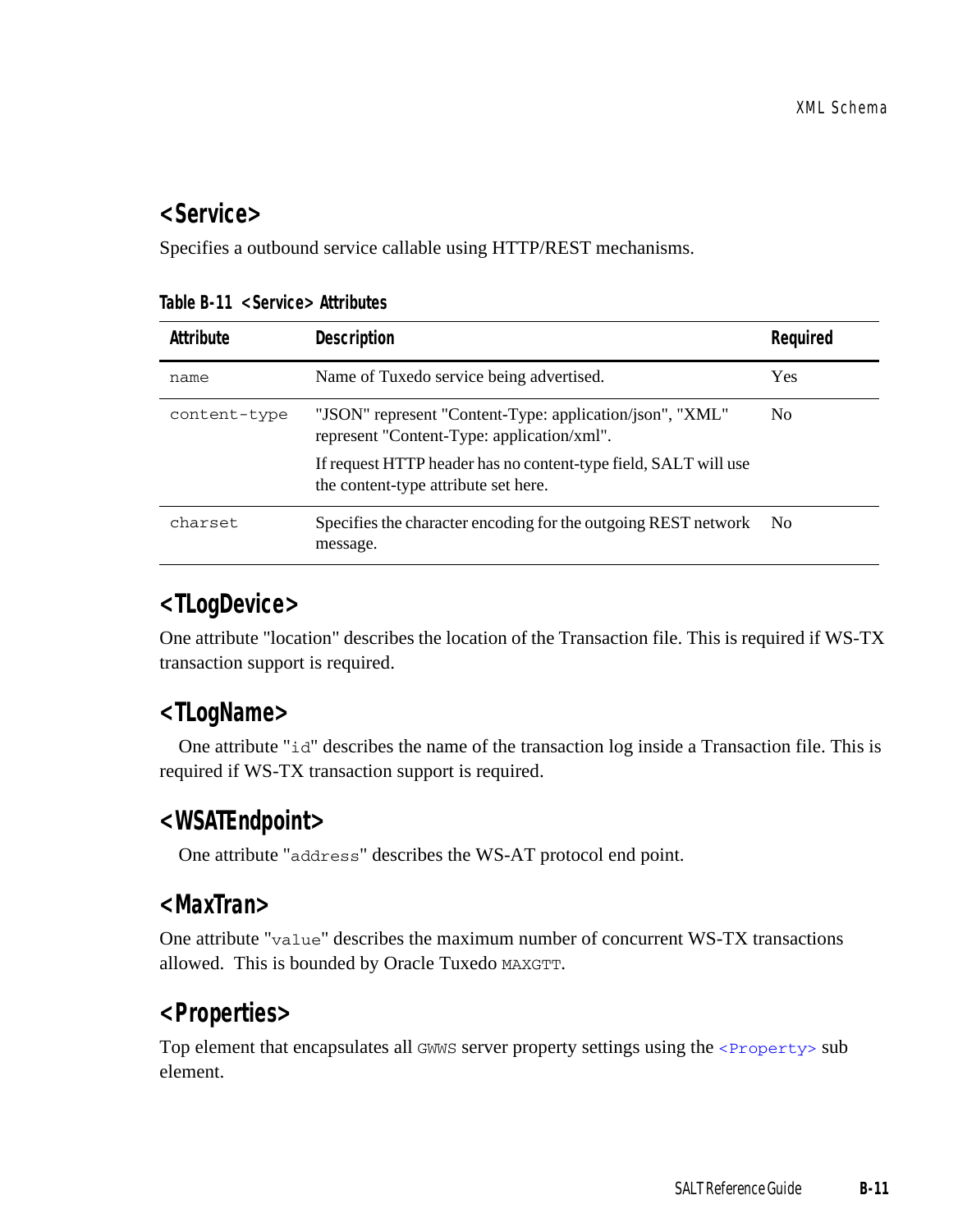|  | Table B-12 <properties> Attributes</properties> |  |
|--|-------------------------------------------------|--|
|--|-------------------------------------------------|--|

| Attribute         | Description                                                                                                                              | Reguired |
|-------------------|------------------------------------------------------------------------------------------------------------------------------------------|----------|
| socksAddrL<br>ist | If necessary, endpoints can be grouped by GWInstance to<br>achieve separation between proxy-using endpoints and<br>non-proxy-using ones. | Yes      |
|                   | Value: String type containing a list of proxy server URLs.                                                                               |          |
|                   | For example: proxy.server1.com, 10.123.1.1:1080.                                                                                         |          |

## <span id="page-61-0"></span>**<Property>**

Specifies one GWWS property.

**Table B-13 <Property> Attributes** 

| Attribute | Description                                                                      | Required |
|-----------|----------------------------------------------------------------------------------|----------|
| name      | Specifies the property name. Table B-14 lists all the GWWS<br>server properties. | Yes      |
| value     | Specifies the property value.                                                    | Yes      |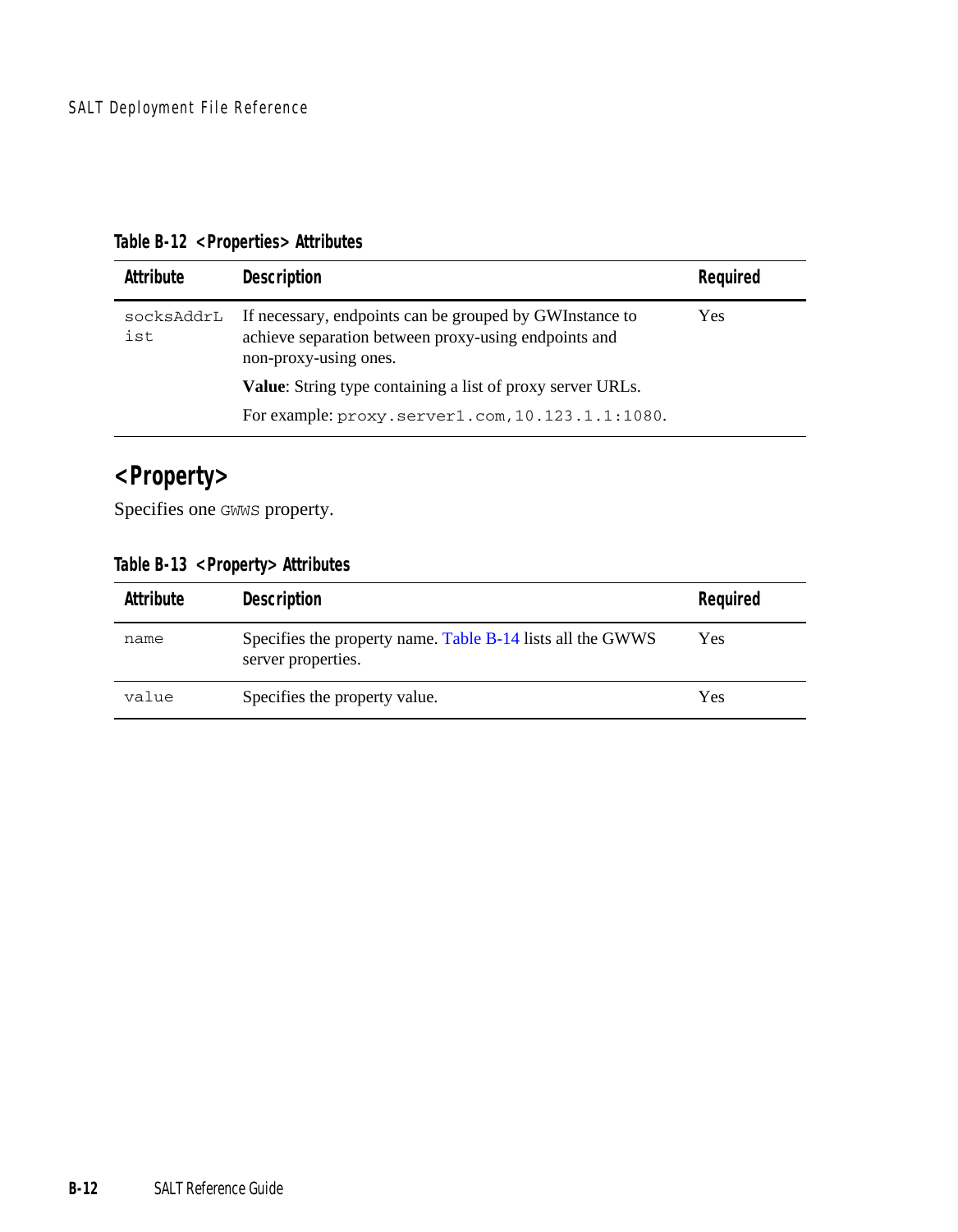<span id="page-62-0"></span>

| Table B-14 GWWS <property> List</property> |  |  |
|--------------------------------------------|--|--|
|--------------------------------------------|--|--|

| Property            | Description                                                                                                                                                                                                                                                                                                                                                                                                                                                                                                    | Values                                                                          |
|---------------------|----------------------------------------------------------------------------------------------------------------------------------------------------------------------------------------------------------------------------------------------------------------------------------------------------------------------------------------------------------------------------------------------------------------------------------------------------------------------------------------------------------------|---------------------------------------------------------------------------------|
| max_content_length  | Enables the GWWS server to deny the HTTP<br>requests when the content length is larger than<br>the property setting. If not specified, the GWWS<br>server does not check for it. The string value can<br>be one of the following three formats:<br>Integer number in bytes. No suffix means the<br>1.<br>unit is bytes.<br>2. Float number in kilobytes. The suffix must<br>be 'K'. For instance, 10.4K, 40K, etc.<br>3. Float number in megabytes. The suffix must<br>be 'M'. For instance, 100M, 20.6M, etc. | The equivalent<br>byte size value<br>must be in [1]<br>byte, 1G<br>byte] range. |
| thread_pool_size    | Specifies the maximum thread pool size for the<br>GWWS server.                                                                                                                                                                                                                                                                                                                                                                                                                                                 | The valid value is<br>in $[1, 1024]$ .                                          |
|                     | This value defines the maximum<br>Note:<br>possible threads that may be spawned in<br>the GWWS server. When the GWWS server<br>is running, the actual spawned threads<br>may be less than this value.                                                                                                                                                                                                                                                                                                          | Default value: 16                                                               |
| timeout             | Specifies the network time-out value, in seconds.                                                                                                                                                                                                                                                                                                                                                                                                                                                              | The valid value is<br>in [1, 65535].<br>Default value:<br>300                   |
| max_backlog         | Specifies the backlog listen socket value. It<br>controls the maximum queue length of pending<br>connections by operating system.                                                                                                                                                                                                                                                                                                                                                                              | The valid value is<br>$[1 - 255]$ .<br>Default value: 16                        |
|                     | Note:<br>Generally no tuning is needed for this<br>value.                                                                                                                                                                                                                                                                                                                                                                                                                                                      |                                                                                 |
| enableMultiEncoding | Toggles on/off multiple encoding message<br>support for the GWWS server. If multiple<br>encoding support property is turned off, only<br>UTF-8 HTTP / SOAP messages can be accepted<br>by the GWWS server.                                                                                                                                                                                                                                                                                                     | The valid values<br>are "true".<br>"false".<br>Default value:<br>false          |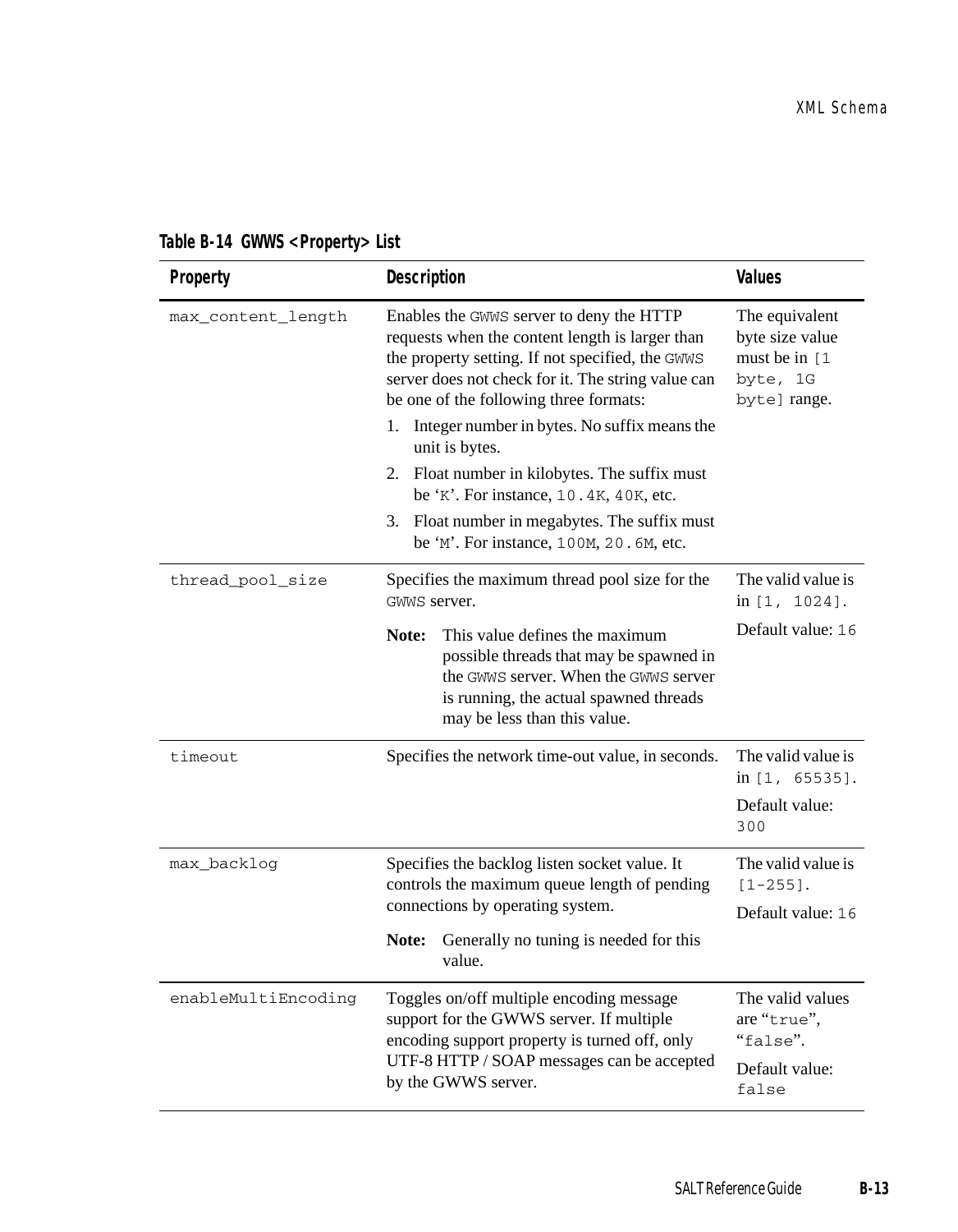| Property             | Description                                                                                                                                                                                                                                                                                                                                                                                                                                                                                                                                                                    | <b>Values</b>                                                                                |
|----------------------|--------------------------------------------------------------------------------------------------------------------------------------------------------------------------------------------------------------------------------------------------------------------------------------------------------------------------------------------------------------------------------------------------------------------------------------------------------------------------------------------------------------------------------------------------------------------------------|----------------------------------------------------------------------------------------------|
| enableSOAPValidation | Toggles on/off XML Schema validation for<br>inbound SOAP request messages if the<br>corresponding Tuxedo input buffer is associated<br>with a customized XML Schema.                                                                                                                                                                                                                                                                                                                                                                                                           | The valid values<br>are "true",<br>"false".<br>Default value:<br>false                       |
| internalEncoding     | Mutually exclusive with<br>enableMultiEncoding.<br>Allows one-byte encodings such as the ISO-8859<br>series to map to non-MBSTRING types.<br>When it is set to a value other than "keepSame",<br>SALT converts text in payloads to/from the<br>specified encoding between the Tuxedo side<br>(encoding translated based on the value of<br>internal Encoding attribute) and the network side<br>(SOAP or REST).<br>This property must not be used with multi-byte<br>encodings and in conjunction with MBSTRING<br>buffers or fields; otherwise, a runtime error is<br>thrown. | The valid values<br>are "keepSame",<br>one-byte<br>encoding name<br>such as the<br>ISO-8859. |

**Table B-14 GWWS <Property> List**

## <span id="page-63-0"></span>**<System>**

Specifies global settings, including certificate information, plug-in interfaces.

## <span id="page-63-2"></span>**<Certificate>**

Specifies global certificate information using sub elements [<PrivateKey>](#page-63-1), [<VerifyClient>](#page-64-0), [<TrustedCert>](#page-64-1) and [<CertPath>](#page-65-0).

There is no attribute for this element.

**Note:** GWWS converts certificate to wallet when SEC\_PRINCIPAL\_PASSWORD is set. If only X509 certicates are used under HTTP, then there is no conversion.

#### <span id="page-63-1"></span>**<PrivateKey>**

When using an Oracle wallet, specifes the location of a directory that contains an Oracle Wallet.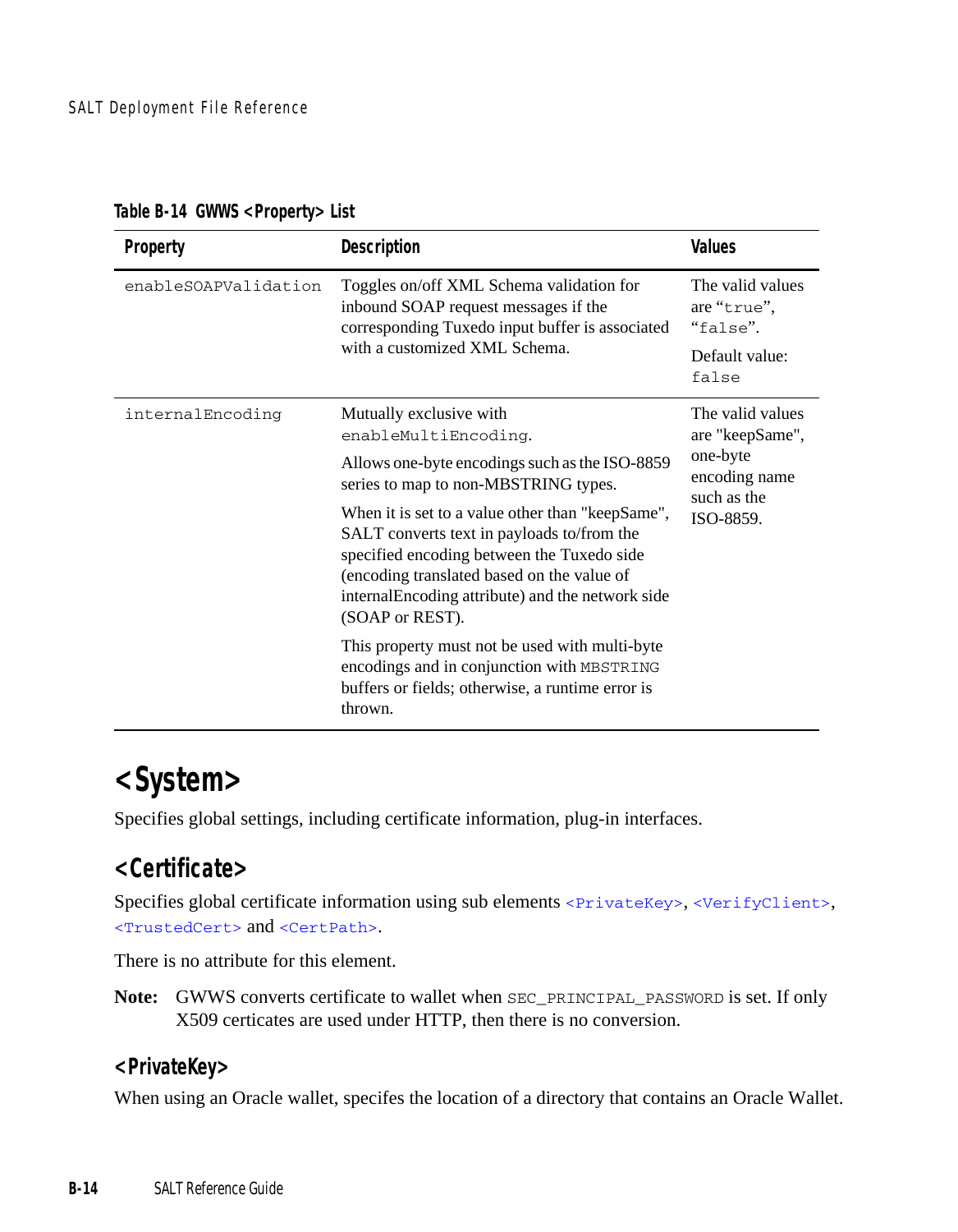**Notes:** SALT does not have the concept of a security principal name like Oracle Tuxedo does, so the Wallet is located in the specified directory and not in a subdirectory.

To configure server identity certificates (SALT deploy configuration file <privateKey> element ), it is required that the root certificate authority be present in the SSL configuration file. Proper configuration is:

- root CA certificate
- $\bullet$  intermediate certificate(s) (if any)
- $\bullet$  server certificate
- $\bullet$  server private key
- $\bullet$  in PEM format.

When using the legacy security credentials format, specifies the PEM format private key file. The key file path is specified as the text value for this element. The server certificate is also stored in this private key file. The value of this element may contain a maximum of 256 characters (excluding the terminating NULL character).

With either security credential format, the password for the Oracle Wallet or the GWWS private key file is specifed in the TUXCONFIG file using the

SEC\_PRINCIPAL\_PASSVAR="environment\_variable\_name" parameter. The TUXCONFIG file must also set the SEC\_PRINCIPAL\_NAME="any\_non-null\_string(not\_used)" parameter so that SEC\_PRINCIPAL\_PASSVAR will be properly processed in the configuration file.

This element is mandatory if the parent [<Certificate>](#page-63-2) element is configured.

#### <span id="page-64-0"></span>**<VerifyClient>**

Specifies if Web service clients are required to send a certificate via HTTP over SSL connections. The valid element values are "true" and "false".

This element is optional. If not specified, the default value is "false".

#### <span id="page-64-1"></span>**<TrustedCert>**

Specifies the file name of the trusted PEM format certificate files. The value of this element may contain a maximum of 256 characters (excluding the terminating NULL character).

This element is optional.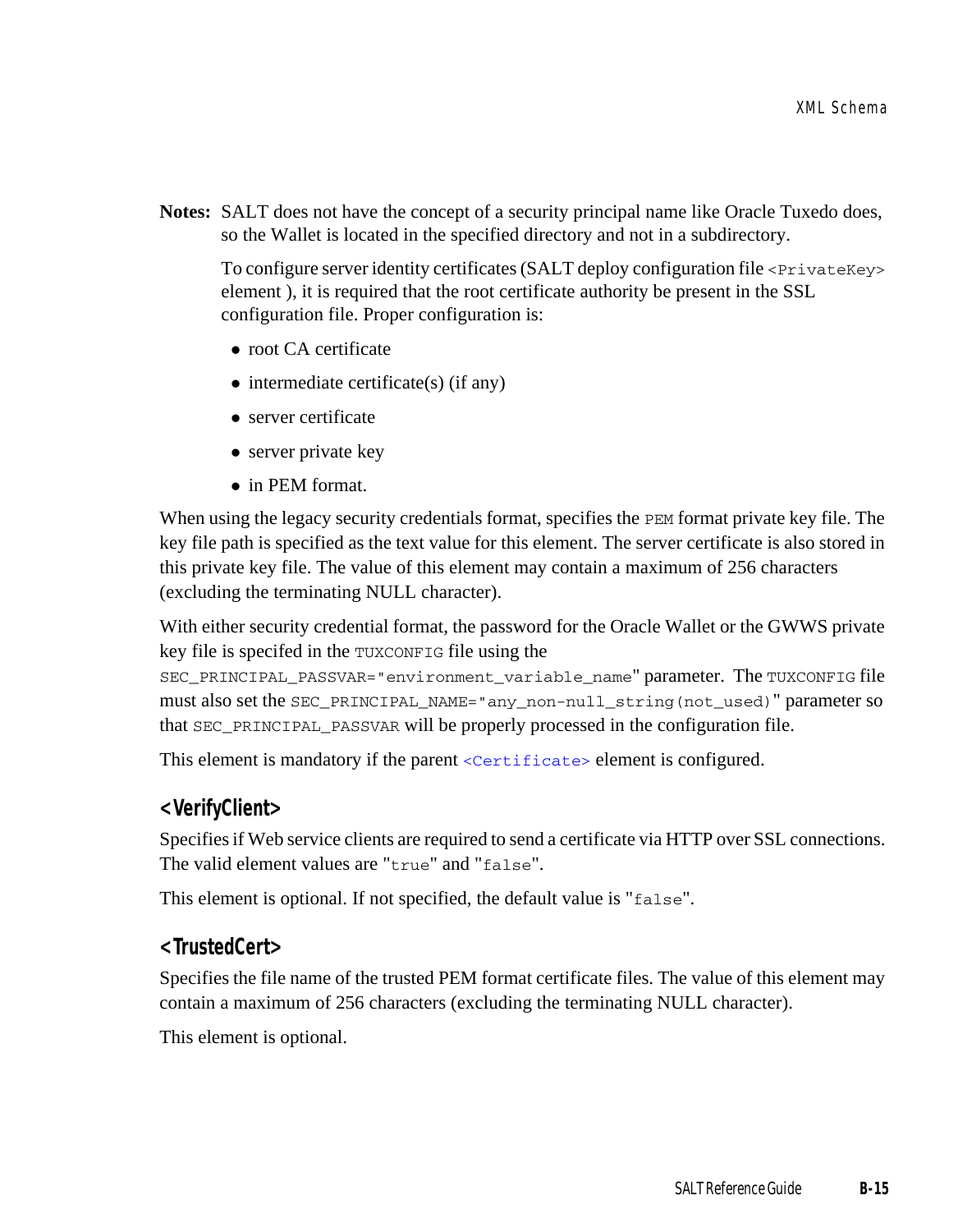#### <span id="page-65-0"></span>**<CertPath>**

Specifies the local directory where the trusted certificates are located. The value of this element may contain a maximum of 256 characters (excluding the terminating NULL character).

This element is optional.

Note: If <verifyClient> is set to "true", or if WS-Addressing is used with SSL, trusted certificates must be stored in the directory setting with this element.

## **<Plugin>**

Specifies the global plug-in load library information. Each [<Interface>](#page-65-1) sub element specifies one plug-in library to be loaded.

There is no attribute for this element.

#### <span id="page-65-1"></span>**<Interface>**

Specifies one particular plug-in interface or a plug-in library for all plug-in interfaces inside the library.

| Attribute | Description                                                                                                                                                                                                                                     | Required       |
|-----------|-------------------------------------------------------------------------------------------------------------------------------------------------------------------------------------------------------------------------------------------------|----------------|
| library   | Mandatory. Specifies a local shared library file path. This<br>attribute value may contain a maximum of 256 characters<br>(excluding the terminating NULL character).                                                                           | Yes            |
| params    | Optional. Specifies a particular string value that is passed to the<br>library when initialized by the GWWS server at boot time. This<br>attribute value may contain a maximum of 256 characters<br>(excluding the terminating NULL character). | N <sub>0</sub> |

**Table B-15 <Interface> Attributes** 

**Note:** For more information about how to develop a SALT plug-in interface, see ["Using SALT](../prog/plugin.html)  [Plug-ins"](../prog/plugin.html) in the SALT *Programming Web Services*.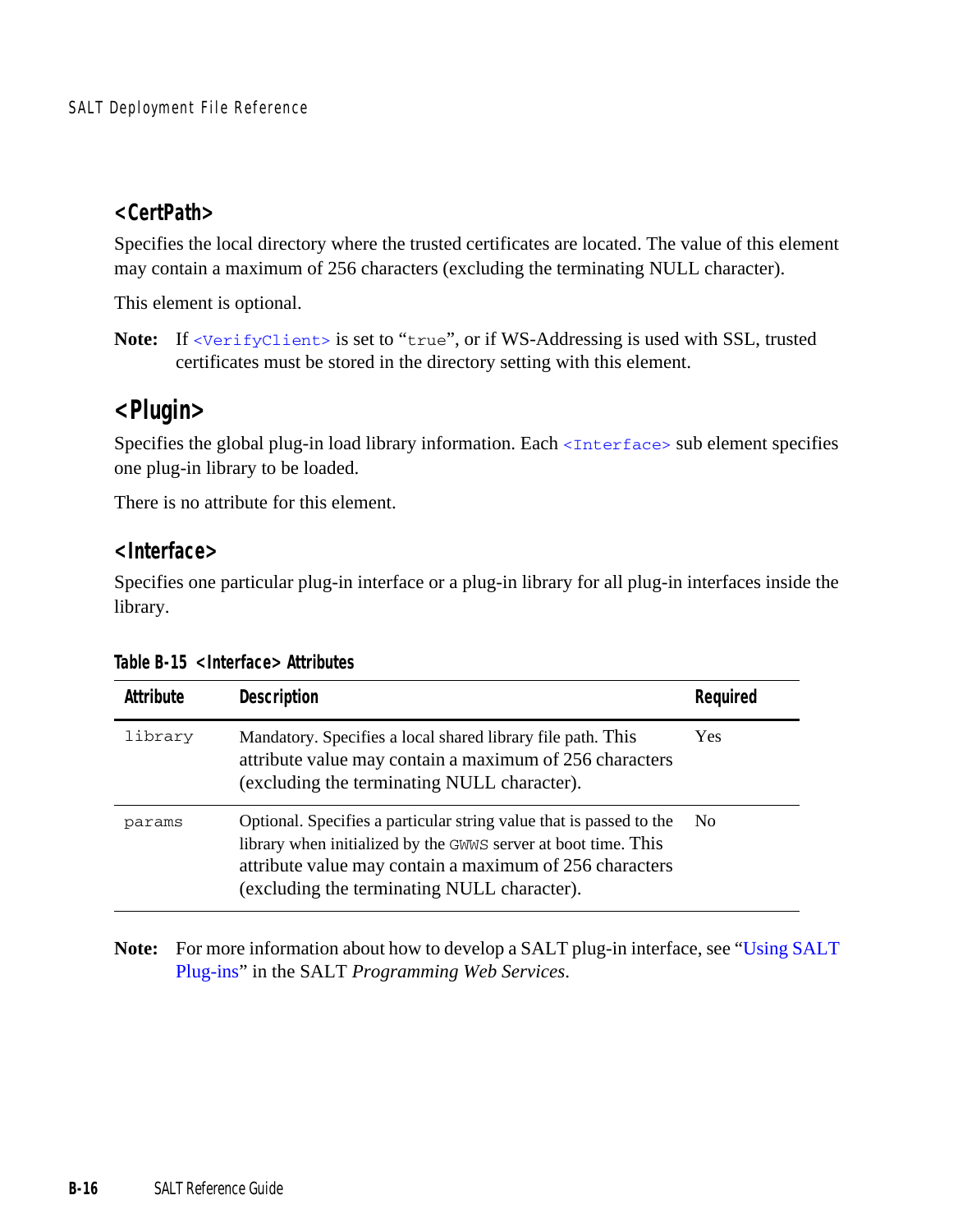

# SALT WS-AT Assertion Reference

The following sections provide SALT WS-AT Assertion reference information:

- [Overview](#page-66-0)
- [Policy File Example](#page-67-0)

## <span id="page-66-0"></span>**Overview**

WS-AT defines a policy assertion that allows requests to indicate whether an operation call *must* or *may* be made as part of an Atomic Transaction. For the configuration impact of Atomic Transaction policy assertions, see the "Configuration Changes" chapter.

Depending on the direction of the calls and meaning of the policy assertion setting, the runtime inbound/outbound transaction behavior is as follows:

• Inbound Transactions

For inbound transactions, there are no particular runtime behavior changes. The client consuming the WSDL accepts transactions based on the configured value. Runtime behavior is normal.

- Outbound Transactions
	- If an ATAssertion element without "Optional=true" is configured for a service, the call has to be made in a transaction. If no corresponding XA transaction exists at the time, the WS-TX transaction is initiated (but not associated with any Oracle Tuxedo XA transactions). If an XA transaction exists, there is no change in behavior.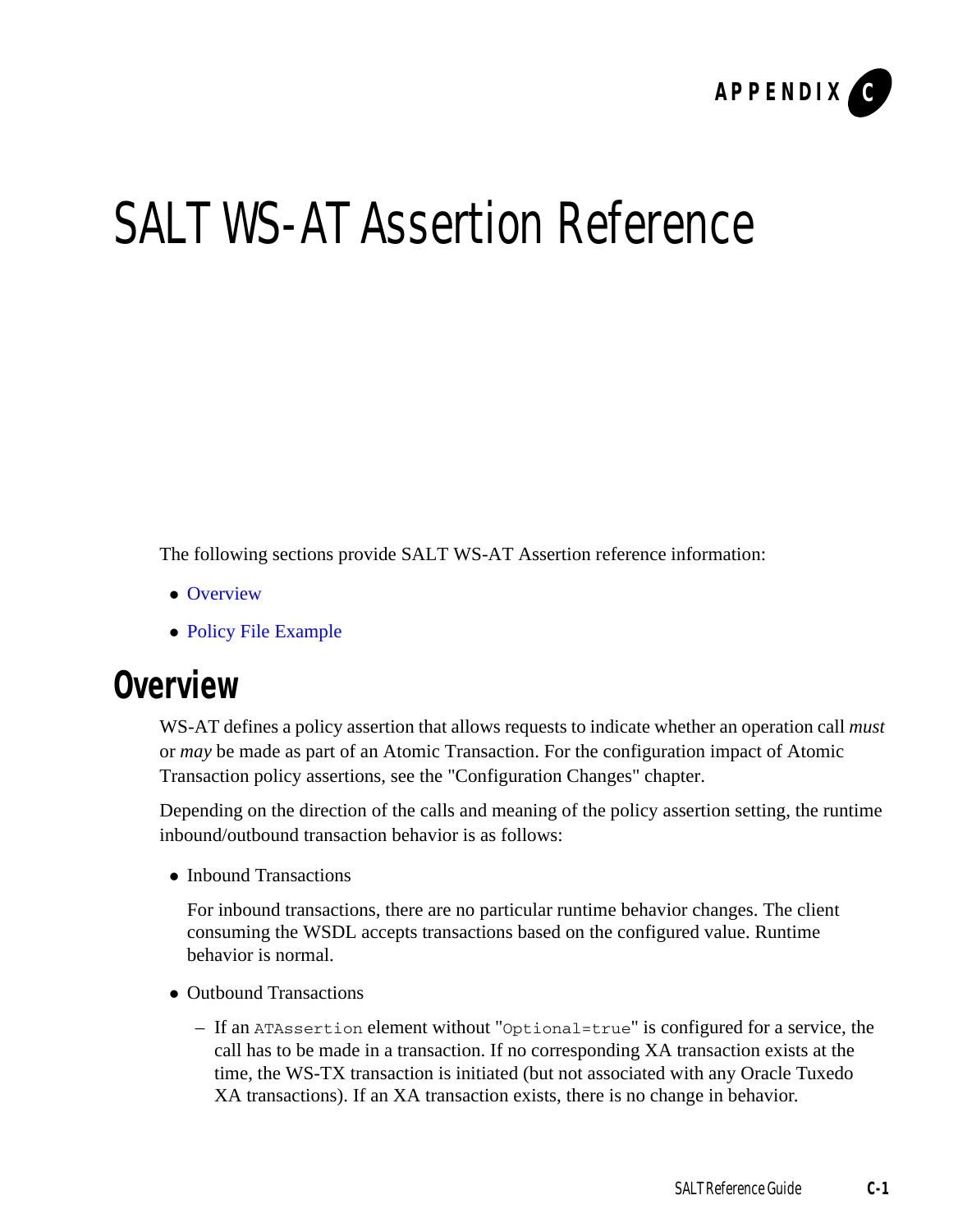- If an ATAssertion element with "Optional=true" is configured for a service, an outbound transaction context is requested *only* if a corresponding Oracle Tuxedo XA transaction exists in the context of the call.
- If no ATAssertion element is configured for a service, the corresponding service call is made outside of any transaction. When a call is made to an external Web Service in the context of an Oracle Tuxedo XA transaction, the Web Service call does not propagate the transaction. This allows excluding certain Web Service calls from a global transaction, and represents the default for most existing Web Services calls that do not support WS-TX.

# <span id="page-67-0"></span>**Policy File Example**

The existing policy file mechanism includes the addition of WS-AT policy elements.WS-AT defines the ATAssertion element, with an Optional attribute, as follows:

```
/wsat:ATAssertion/@wsp:Optional="true"
```
[Listing](#page-67-1) C-1 shows an example policy. xml file with an ATAssertion element.

#### <span id="page-67-1"></span>**Listing C-1 policy.xml File with an ATAssertion Element**

```
<?xml version="1.0"?>
<wsp:Policy wsp:Name="TransactionalServicePolicy"
  xmlns:wsp="http://schemas.xmlsoap.org/ws/2004/09/policy"
  xmlns:wsat="http://docs.oasis-open.org/ws-tx/wsat/2006/06">
   <wsat:ATAssertion wsp:Optional="true"/>
</wsp:Policy>
```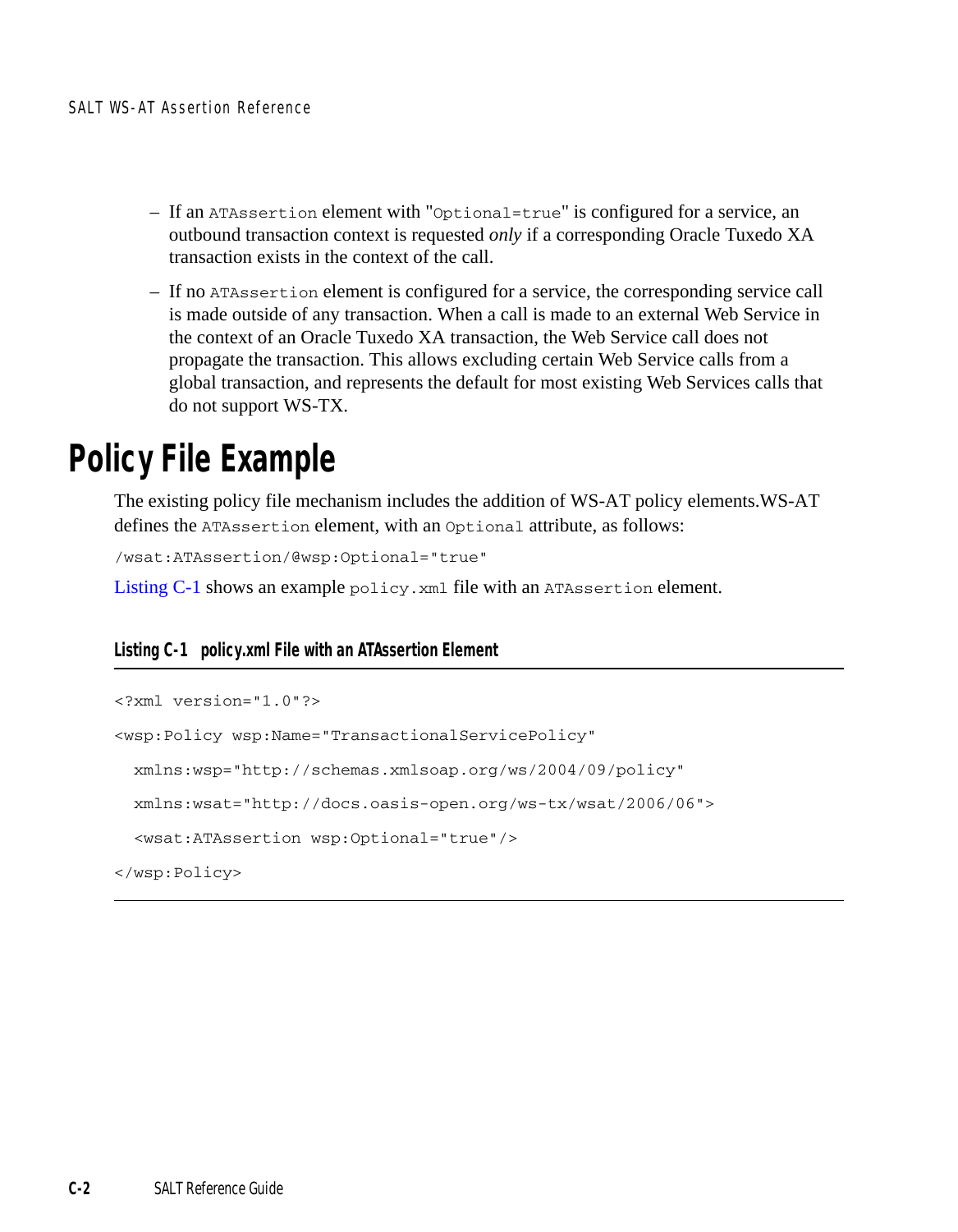

# <span id="page-68-0"></span>SALT WS-ReliableMessaging Policy Assertion Reference

The following sections provide SALT WS-ReliableMessaging (WS-RM) Policy Assertion reference information:

- [Overview](#page-68-1)
- [WS-RM Policy Assertion Format](#page-69-0)
- [WS-RM Assertion File Example](#page-69-1)
- [WS-RM Assertion Element Description](#page-70-0)

## <span id="page-68-1"></span>**Overview**

SALT provides support for WS-ReliableMessaging (WS-ReliableMessaging 1.0, Feb., 2005 specification), which allows two Web Service applications running on different GWWS instances to communicate reliably in the event of software component, system, or networks failure.

A WS-Policy file containing WS-ReliableMessaging Policy Assertion is used to configure the reliable messaging capabilities of a GWWS server on a destination endpoint. SALT supports the WS-ReliableMessaging Policy Assertion specification to ensure the interoperability with Oracle WebLogic 9.x / 10.

For more information, see ["Configuring Advanced Web Service Messaging Features](../config/config.html#wp1055943) in the SALT *Configuration Guide*.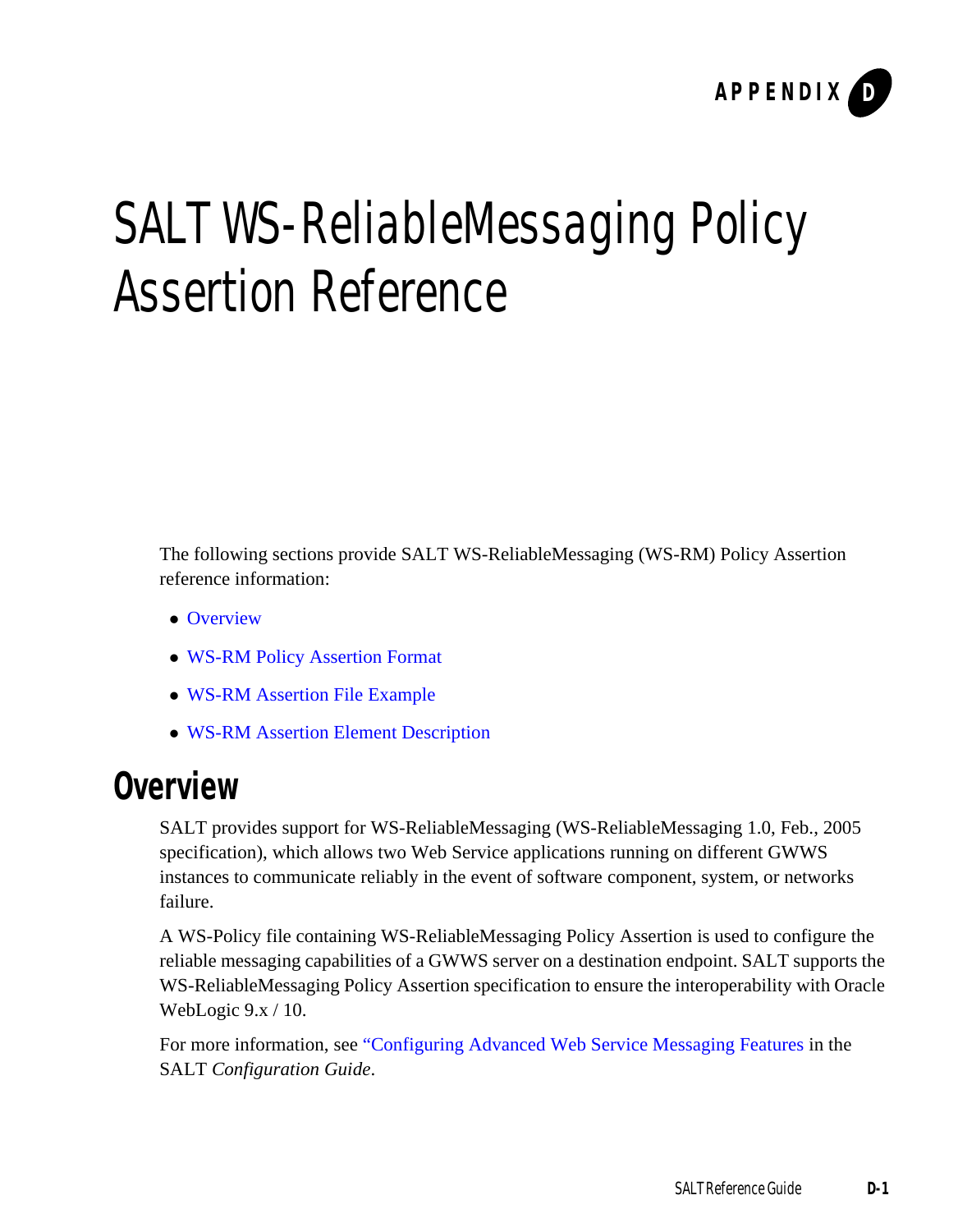# <span id="page-69-0"></span>**WS-RM Policy Assertion Format**

[Figure](#page-69-2) D-1 shows a graphical representation of the WS-ReliableMessaging Policy Assertion format in a WS-Policy file.

<span id="page-69-2"></span>**Figure D-1 WS-ReliableMessaging Policy Assertion Format**



# <span id="page-69-1"></span>**WS-RM Assertion File Example**

[Listing](#page-69-3) D-1 shows a sample WS-Policy file that contains WS-RM policy assertion.

<span id="page-69-3"></span>**Listing D-1 Sample WS-ReliableMessaging Policy Assertion File**

```
<?xml version="1.0"?>
<wsp:Policy wsp:Name="ReliableSomeServicePolicy"
 xmlns:wsrm="http://schemas.xmlsoap.org/ws/2005/02/rm"
 xmlns:wsp="http://schemas.xmlsoap.org/ws/2004/09/policy"
 xmlns:beapolicy="http://www.bea.com/wsrm/policy">
 <wsrm:RMAssertion>
```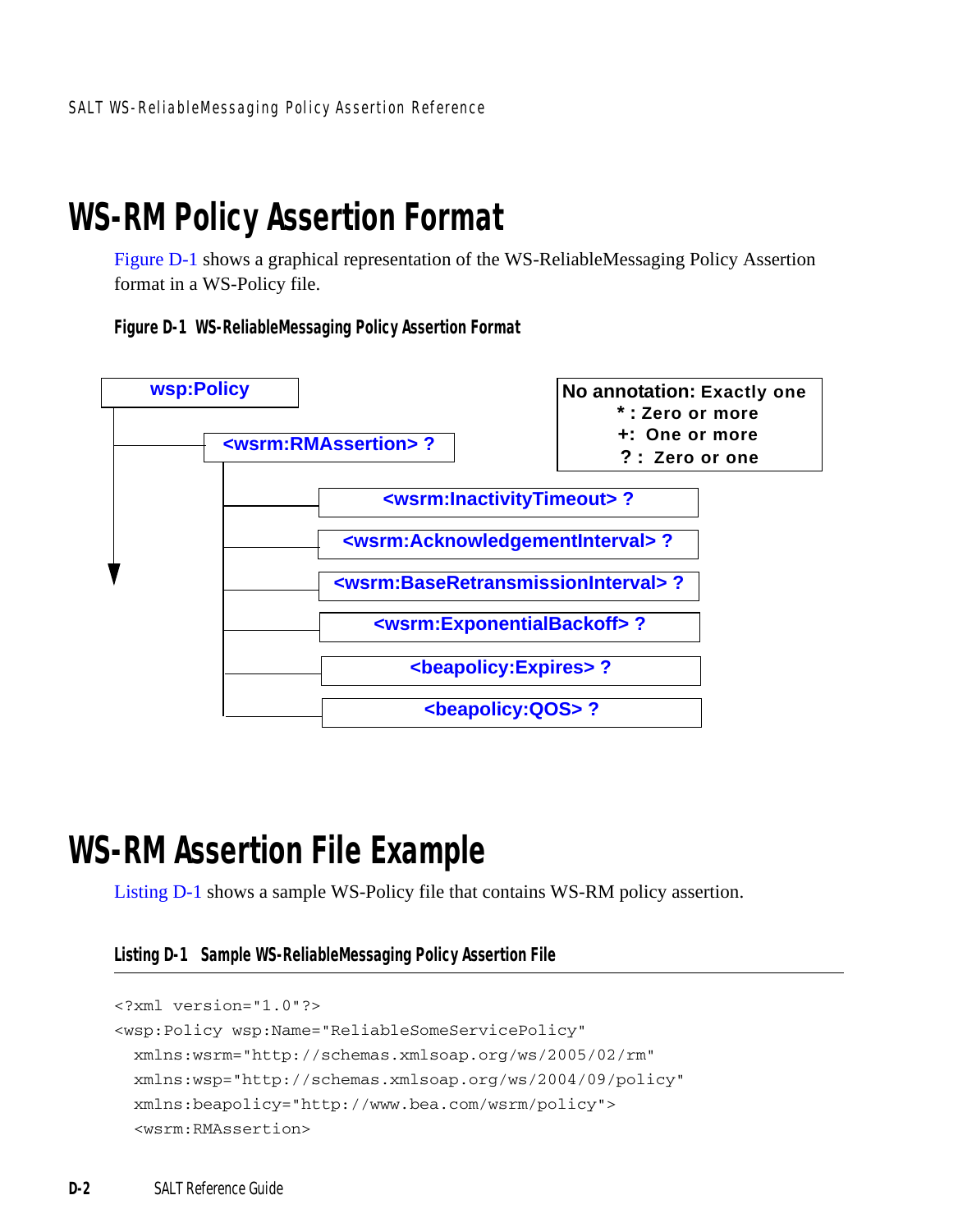```
<wsrm:InactivityTimeout Milliseconds="600000" />
   <wsrm:BaseRetransmissionInterval Milliseconds="500"/>
   <wsrm:ExponentialBackoff />
   <wsrm:AcknowledgementInterval Milliseconds="2000" />
   <beapolicy:Expires Expires="P1D" />
   <beapolicy:QOS QOS="ExactlyOnce InOrder" />
 </wsrm:RMAssertion>
</wsp:Policy>
```
# <span id="page-70-0"></span>**WS-RM Assertion Element Description**

All RM assertions are optional, and if not specified, the default value are used. The following definitions describe the RM assertion options.

## <span id="page-70-1"></span>**<wsrm:InactivityTimeout>**

Specifies the number of milliseconds, specified with the Milliseconds attribute, which defines an inactivity interval. After time has elapsed, if the destination endpoint has not received a message from the source endpoint, the destination endpoint may terminate current sequence due to inactivity. The source endpoint can also use this parameter.

Sequences never time out by default.

## <span id="page-70-2"></span>**<wsrm:AcknowledgementInterval>**

Specifies the maximum interval, in milliseconds, in which the destination endpoint must transmit a stand-alone acknowledgement.

This element is optional. If this element is not specified, There is no time limit by default.

## <span id="page-70-3"></span>**<wsrm:BaseRetransmissionInterval>**

Specifies the interval, in milliseconds, that the source endpoint waits after transmitting a message and before it retransmits the message if it receives no acknowledgment for that message. This value will apply to the GWWS server when it sends a response in an outbound sequence.

The default value is 20000 milliseconds.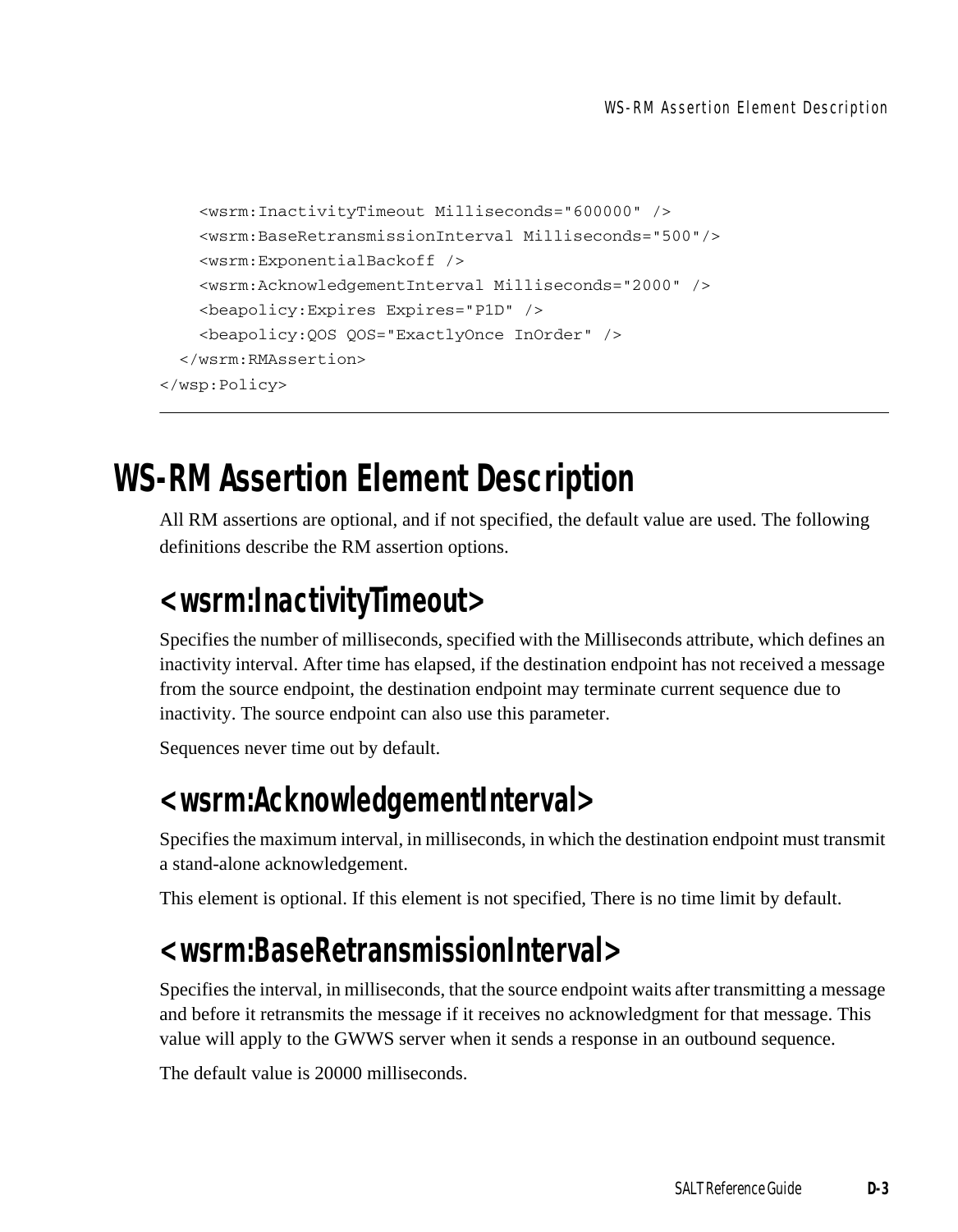## <span id="page-71-1"></span>**<wsrm:ExponentialBackoff>**

Specifies that the retransmission interval is adjusted using the exponential back off algorithm. This value applies to the GWWS server when it sends a response in an outbound sequence.

# <span id="page-71-2"></span>**<beapolicy:Expires>**

Specifies the amount of time after which the reliable Web service expires and does not accept any new sequence messages.

This element has a single attribute, Expires, whose data type is an XML Schema duration type. For example, if you want to set the expiration time to one day, use the following:

```
< beapolicy:Expires Expires="P1D" />
```
The default value is never expire.

## <span id="page-71-3"></span>**<beapolicy:QOS>**

Specifies the delivery assurance. SALT supports the following assurances:

- AtMostOnce Messages are delivered at most once, without duplication. There is possibility that some messages may not be delivered.
- AtLeastOnce Every message is delivered at least once. There is possibility that some messages are delivered more than once.
- ExactlyOnce Each message is delivered exactly once, without duplication.
- InOrder Messages are delivered in the order that they were sent. This delivery assurance can be combined with one of the preceding three assurances.

The default value is "ExactlyOnce InOrder".

## <span id="page-71-0"></span>**<wsrm:RMAssertion>**

Main WS-RM assertion that groups all the other assertions under a single element.

The presence of this assertion in a WS-Policy file indicates that the corresponding Web Service application must be invoked reliably.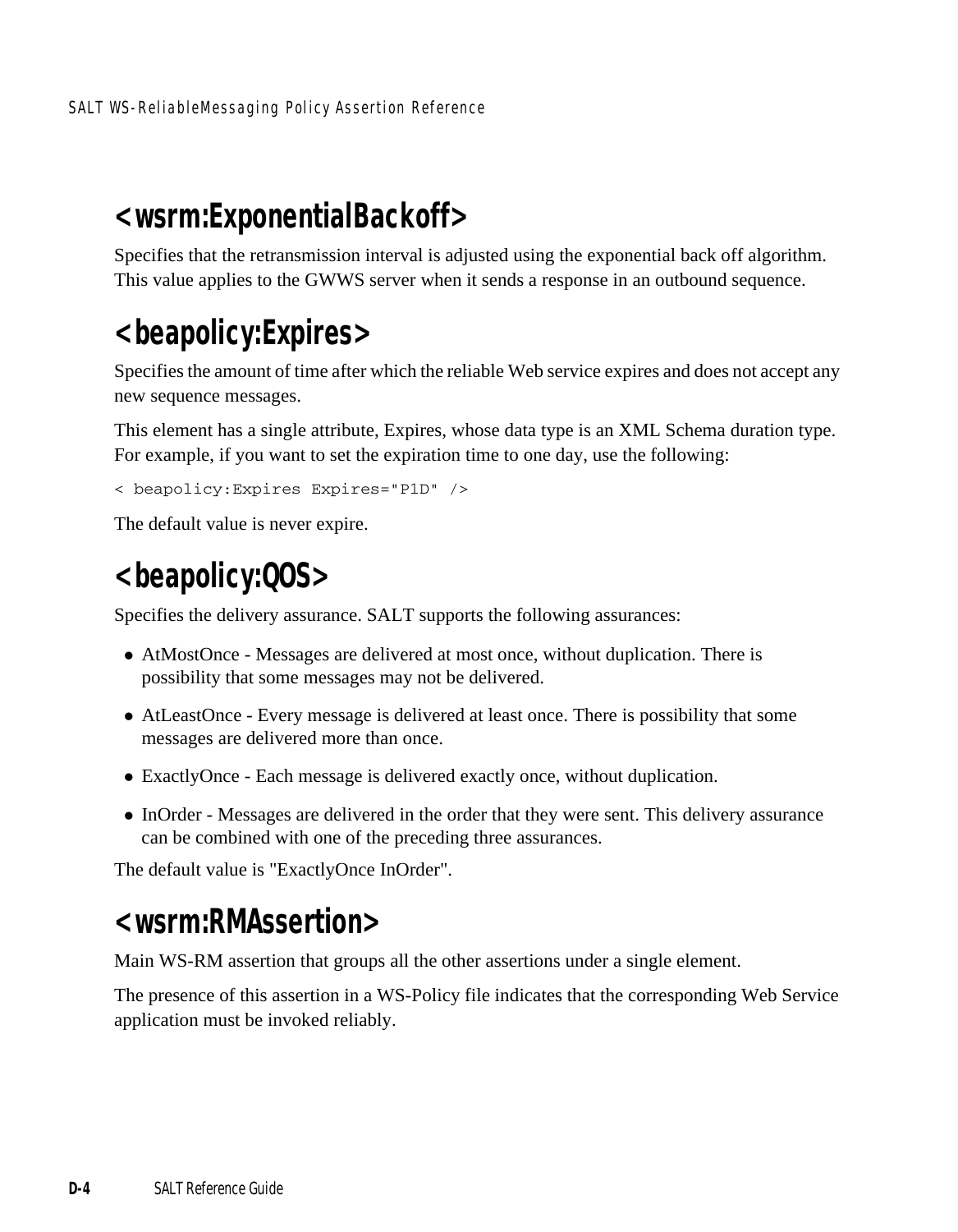

# SALT WS-SecurityPolicy Assertion 1.2 Reference

The following sections provide SALT WSSP1.2 reference information:

- [Overview](#page-72-0)
- [SALT WSSP 1.2 Policy File Examples](#page-73-0)
- [SALT WSSP 1.2 Policy Templates](#page-76-1)
- [SALT WSSP1.2 Assertion Description](#page-76-0)

### <span id="page-72-0"></span>**Overview**

SALT implements part of WS-Security protocol version 1.1 for inbound services. Authentication with UsernameToken and X509v3Token are supported. To describe how the authentication is carried out, WS-SecurityPolicy is used in WSDL definition.

In order to communicate with Oracle WebLogic Release 10 via WS-Security 1.1, SALT implements the counterparts of WS-SecurityPolicy (WSSP) 1.2 supported by WebLogic 10. But the supported WSSP 1.2 assertions are limited as follows:

- Protection Assertions
	- Integrity Assertion
		- [<sp:SignedParts>](#page-77-0) Assertion (Limited support)
- Token Assertions:
	- [<sp:UsernameToken>](#page-77-1) Assertion (Limited support)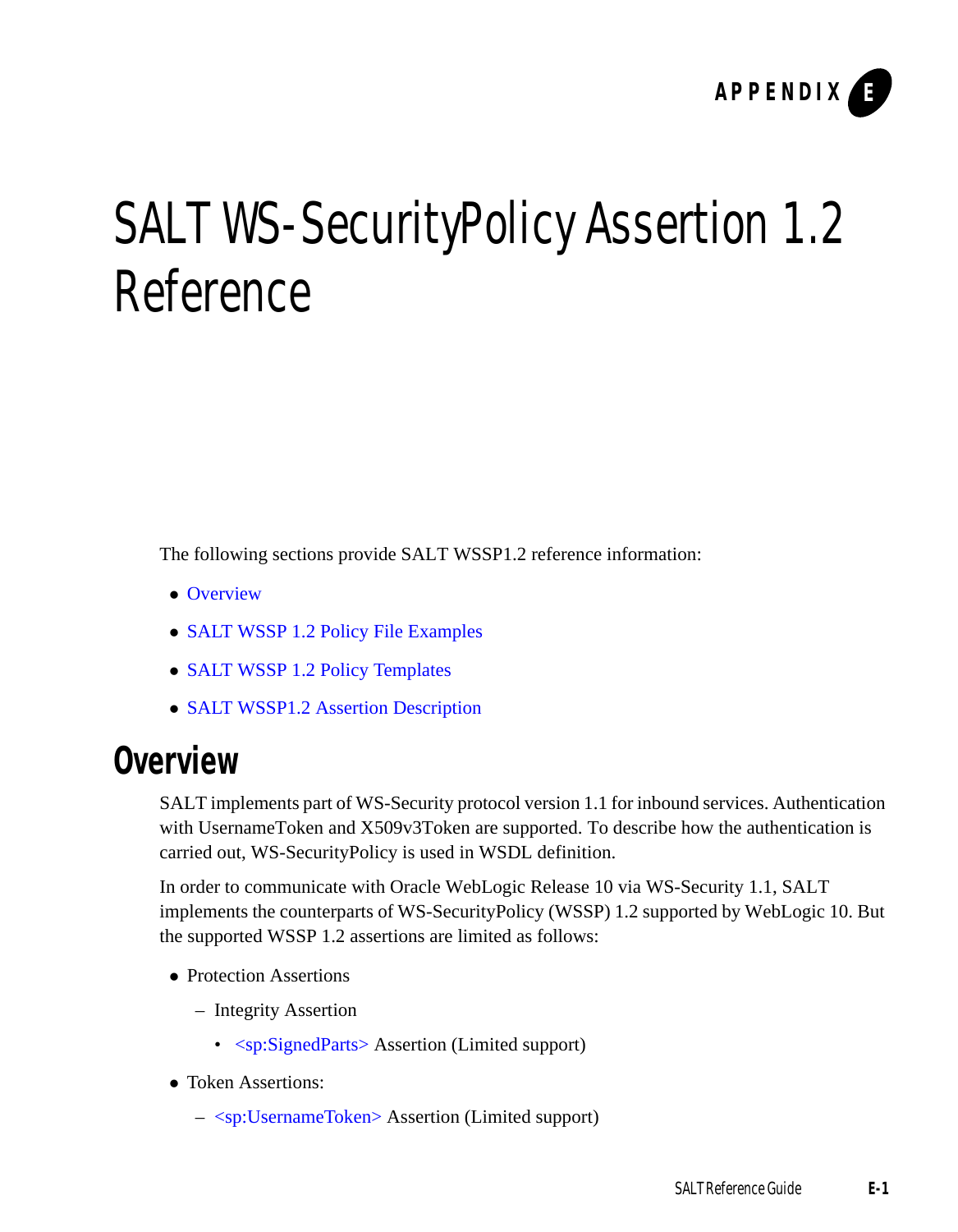SALT WS-SecurityPolicy Assertion 1.2 Reference

- [<sp:X509Token>](#page-77-2) Assertion (Limited support)
- Security Binding Assertions:
	- AsysmmetricBinding Assertion (Limited support)
	- [<sp:TransportBinding >](#page-79-0) Assertion (Limited support)
- Supporting Tokens Assertions:
	- SupportingTokens Assertion (Limited support)

For more details about limitations of WS-SecurityPolicy 1.2 assertions, please refer to Oracle SALT WSSP1.2 Assertion Description.

For more information about WSSP 1.2 assertions supported by WebLogic 10, please refer to ["Oracle Web Services Security Policy Assertion Reference](http://docs.oracle.com/middleware/1212/wls/WSREF/sec_assert.htm#g1077013) in the *Oracle WebLogic Web Services Documentation*.

In this document, XML namespace prefix "sp" stands for namespace URI "http://docs.oasis-open.org/ws-sx/ws-securitypolicy/200512".

# <span id="page-73-0"></span>**SALT WSSP 1.2 Policy File Examples**

- [WSSP 1.2 Policy File Sample](#page-73-1)
- [Wssp1.2-Wss1.0-X509.xml File Sample](#page-74-0)

### <span id="page-73-1"></span>**WSSP 1.2 Policy File Sample**

[Listing](#page-73-2) E-1 Username token authentication with WSSP 1.2 assertions.

#### <span id="page-73-2"></span>**Listing E-1 WSSP 1.2 Policy File Sample**

```
<!-Binding Policy -->
<wsp:Policy
 xmlns:wsp="http://schemas.xmlsoap.org/ws/2004/09/policy"
 xmlns:sp="http://docs.oasis-open.org/ws-sx/ws-securitypolicy/200512"> 
  <sp:TransportBinding>
    <wsp:Policy>
      <sp:TransportToken>
        <wsp:Policy>
```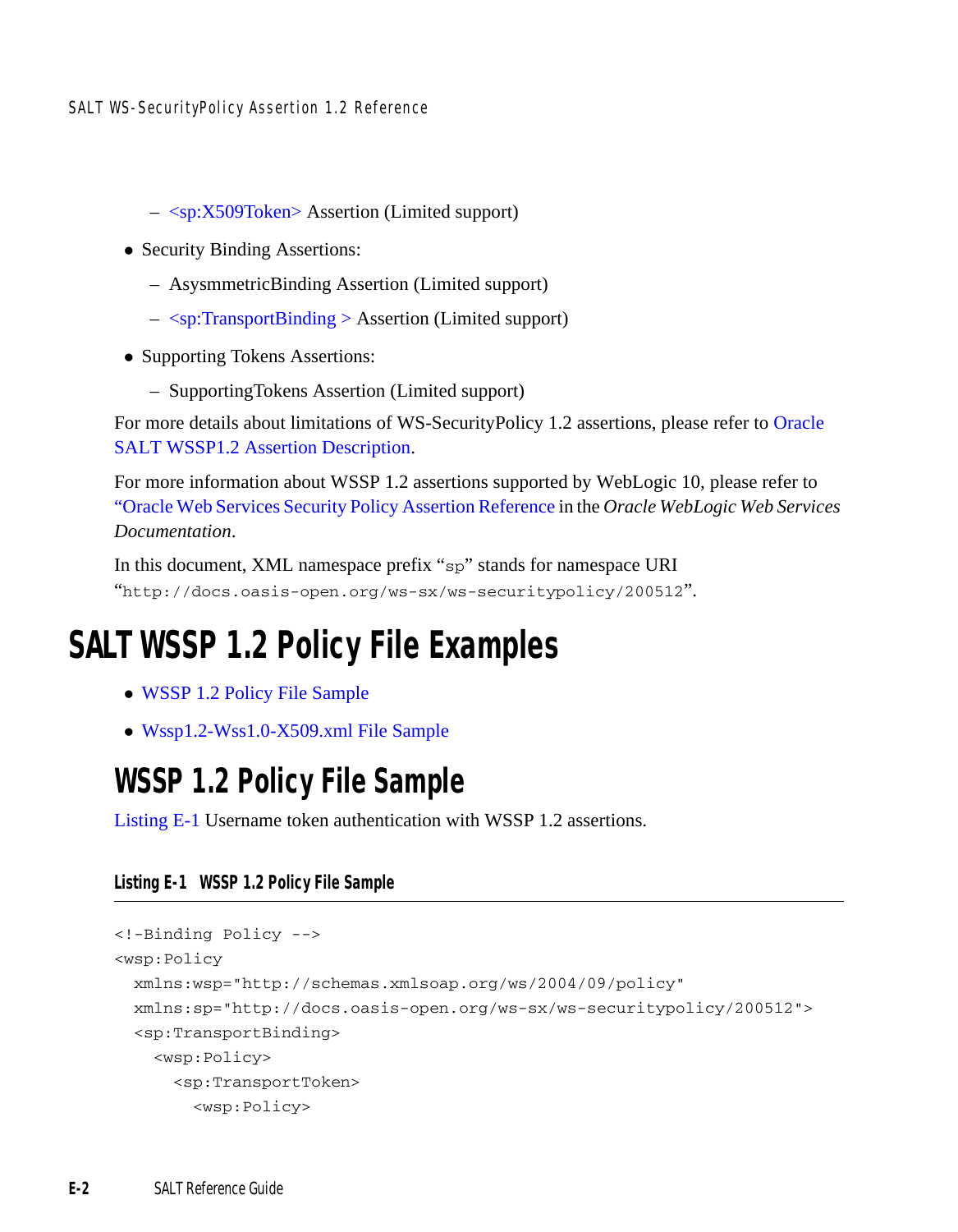```
<sp:HttpToken/>
        </wsp:Policy>
      </sp:TransportToken>
      <sp:AlgorithmSuite>
        <wsp:Policy>
          <sp:Basic256/>
        </wsp:Policy>
      </sp:AlgorithmSuite>
      <sp:Layout>
        <wsp:Policy>
          <sp:Lax/>
        </wsp:Policy>
      </sp:Layout>
      <sp:IncludeTimestamp/>
    </wsp:Policy>
 </sp:TransportBinding>
 <sp:SupportingTokens>
    <wsp:Policy>
      <sp:UsernameToken
          sp:IncludeToken="http://docs.oasis-open.org/ws-sx/ws-securitypol
icy/200512/IncludeToken/AlwaysToRecipient">
        <wsp:Policy>
          <sp:WssUsernameToken10/>
        </wsp:Policy>
      </sp:UsernameToken>
    </wsp:Policy>
 </sp:SupportingTokens>
</wsp:Policy>
```
### <span id="page-74-0"></span>**Wssp1.2-Wss1.0-X509.xml File Sample**

#### **Listing E-2**

```
<?xml version="1.0"?>
<wsp:Policy
```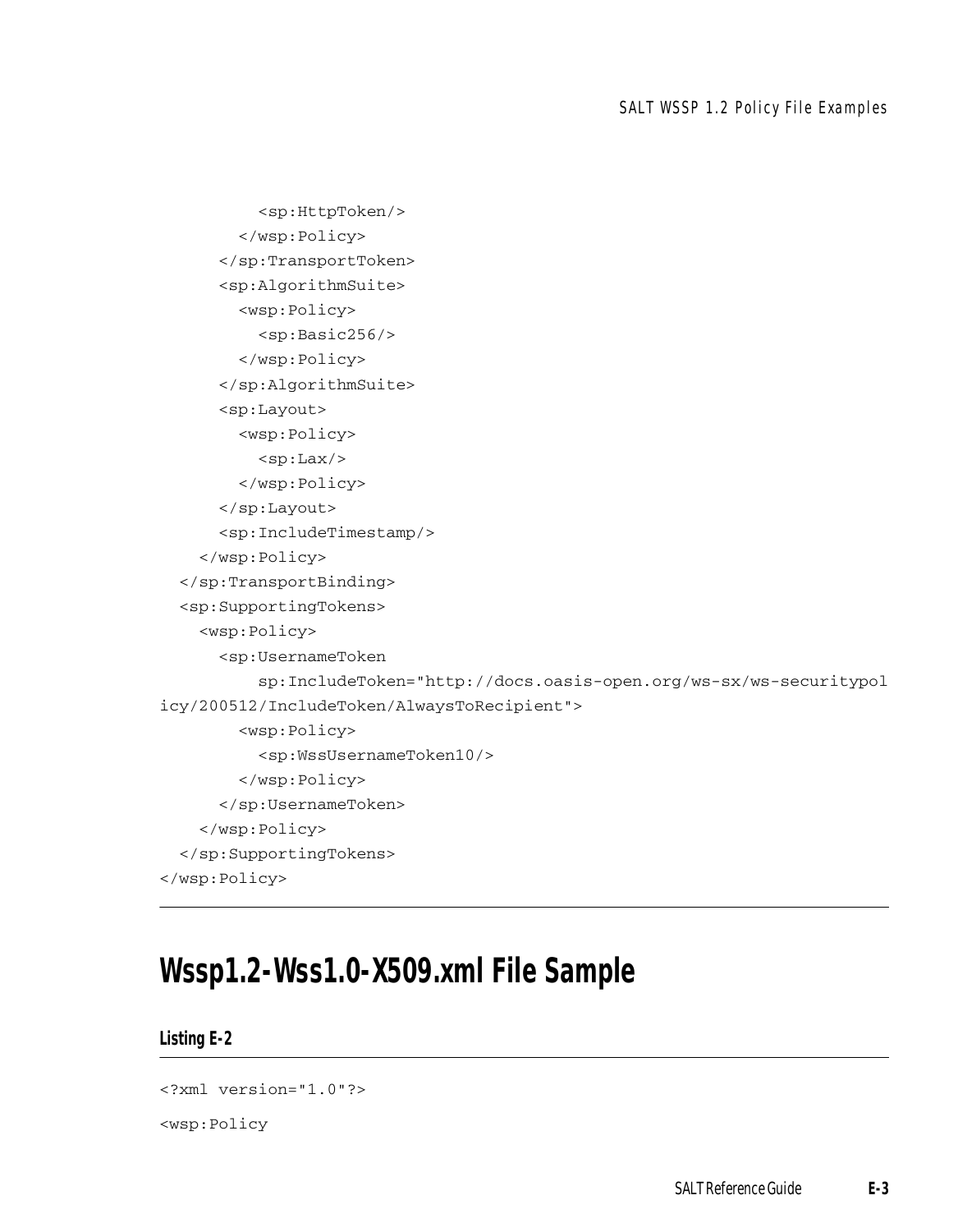#### SALT WS-SecurityPolicy Assertion 1.2 Reference

```
 xmlns:wsp="http://schemas.xmlsoap.org/ws/2004/09/policy"
 xmlns:sp="http://docs.oasis-open.org/ws-sx/ws-securitypolicy/200512"
 >
 <sp:AsymmetricBinding>
   <wsp:Policy>
     <sp:InitiatorToken>
       <wsp:Policy>
         <sp:X509Token
```
sp:IncludeToken="http://docs.oasis-open.org/ws-sx/ws-securitypolicy/200512 /IncludeToken/AlwaysToRecipient">

<wsp:Policy>

<sp:WssX509V3Token10/>

</wsp:Policy>

</sp:X509Token>

```
 </wsp:Policy>
```
</sp:InitiatorToken>

<sp:Layout>

<wsp:Policy>

```
<sp:Lax/>
```
</wsp:Policy>

</sp:Layout>

<sp:OnlySignEntireHeadersAndBody/>

</wsp:Policy>

</sp:AsymmetricBinding>

<sp:SignedParts>

<sp:Body/>

</sp:SignedPart>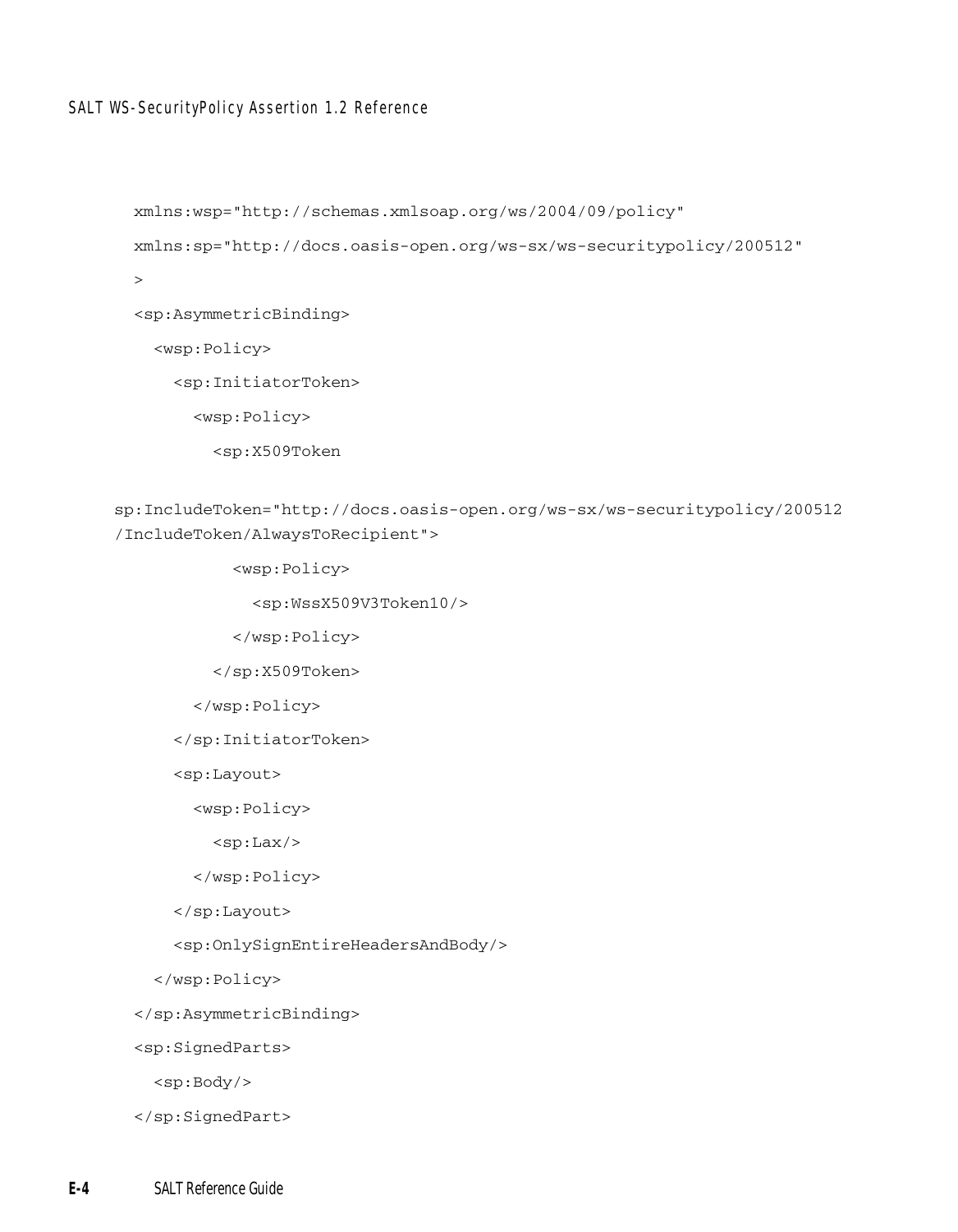</wsp:Policy>

# <span id="page-76-1"></span>**SALT WSSP 1.2 Policy Templates**

SALT provides a number of WS-SecurityPolicy 1.2 template files you can use for most typical Web Service applications. These policy files are located in directory TUXDIR/udataobj/salt/policy.

| <b>Policy File</b>                             | Description                                                                                                                                                   |
|------------------------------------------------|---------------------------------------------------------------------------------------------------------------------------------------------------------------|
| wssp1.2-UsernameToken-pla<br>$in$ -auth. $xml$ | Username token with plain text password is sent in the request<br>for authentication.                                                                         |
| $wssp1.2-x509v3$ -auth. $xml$                  | X509 V3 binary token (certificate) is sent in the request for<br>authentication. The request is optionally signed with some<br>message parts in the requests. |
| wssp1.2-signbody.xml                           | The entire SOAP body is signed.                                                                                                                               |

**Table E-1 SALT WSSP 1.2 Policy Template Files**

These template files can be referenced directly in the WSDF files with location value format:

```
salt:<template_file_name>
```
For example, if you want to configure signbody, you can specify the followings in your WSDF file:

```
<Policy location="salt:wssp1.2-signbody.xml" />
```
# <span id="page-76-0"></span>**SALT WSSP1.2 Assertion Description**

Below are all SALT supported WSSP 1.2 assertions and limitations for each one. Customers should obey the limitation when writing their own customized WSSP 1.2 policy files. SALT does not check any customized WSSP 1.2 policy file against the limitation rules. If something claimed in the customized WSSP 1.2 policy file cannot be supported by SALT, web service client program may result run time errors.

WS-SecurityPolicy 1.2 assertions not listed below are definitely not supported by SALT.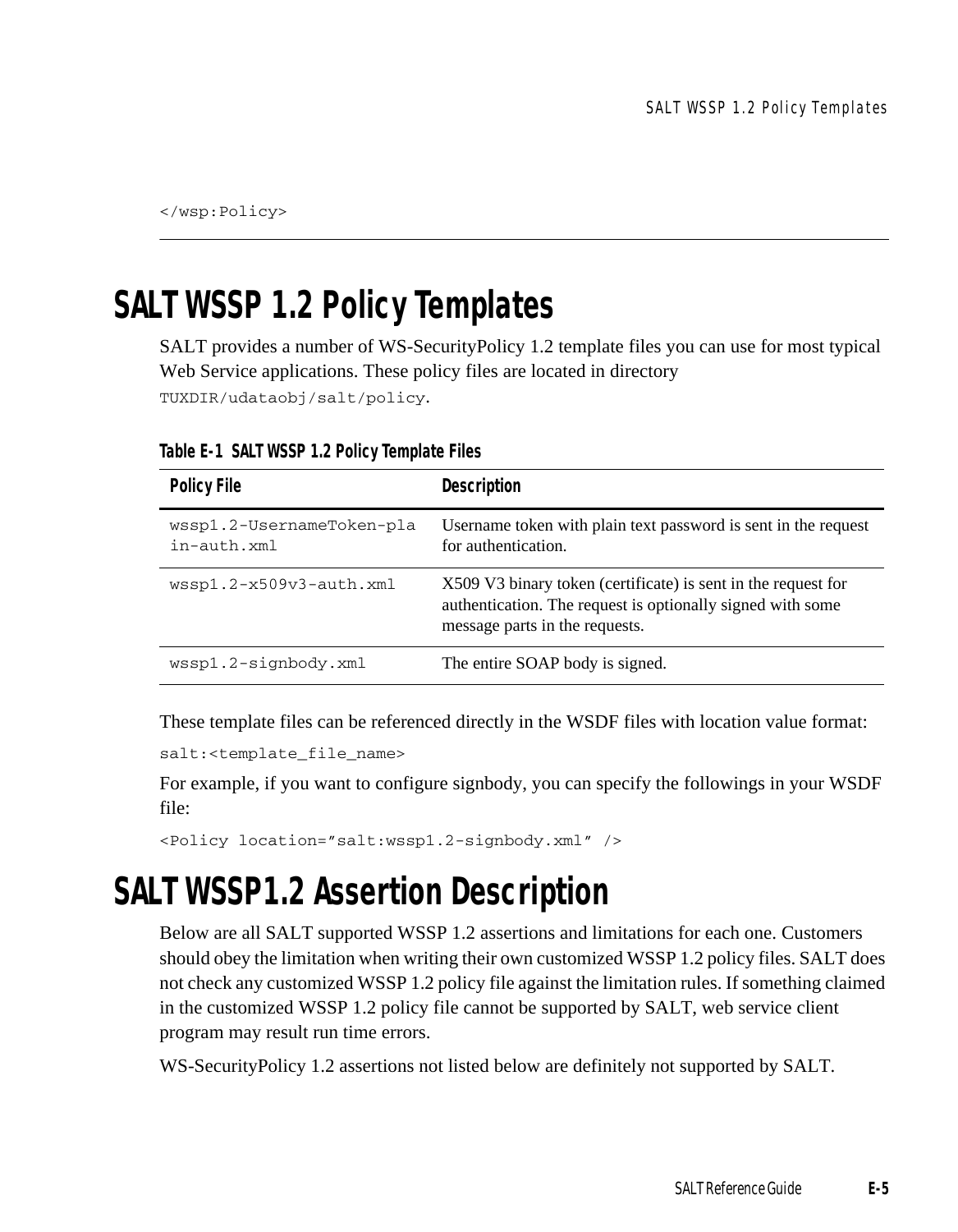# <span id="page-77-0"></span>**<sp:SignedParts>**

Specifies the parts of a SOAP message to be digitally signed. SALT only supports the entire SOAP body to be signed.

#### **Limitations**

- Child element <sp:Body> is supported for configuring the entire SOAP body to be signed.
- Child element <sp:Header> is not yet supported.
- No nesting WSSP 1.2 assertion for this assertion.

### <span id="page-77-1"></span>**<sp:UsernameToken>**

Specifies username token to be included in the SOAP message. SALT only supports username token with clear text password defined in WS-Security Username Token Profile 1.0. <UsernameToken> assertion must be used as a nested assertion of Security Binding Assertions and Supporting Token Assertions.

#### **Limitations**

- Supported Nesting Assertions
	- <sp:WssUsernameToken10>
- Not yet supported Nesting Assertions
	- <sp:WssUsernameToken11>
	- <sp:NoPassword>
	- <sp:HashPassword>

### <span id="page-77-2"></span>**<sp:X509Token>**

Specifies a binary security token carrying an X509 token to be included in the SOAP message. <X509Token> assertion must be used as a nested assertion of Security Binding Assertions and Supporting Token Assertions.

#### **Limitations**

• Supported Nesting Assertions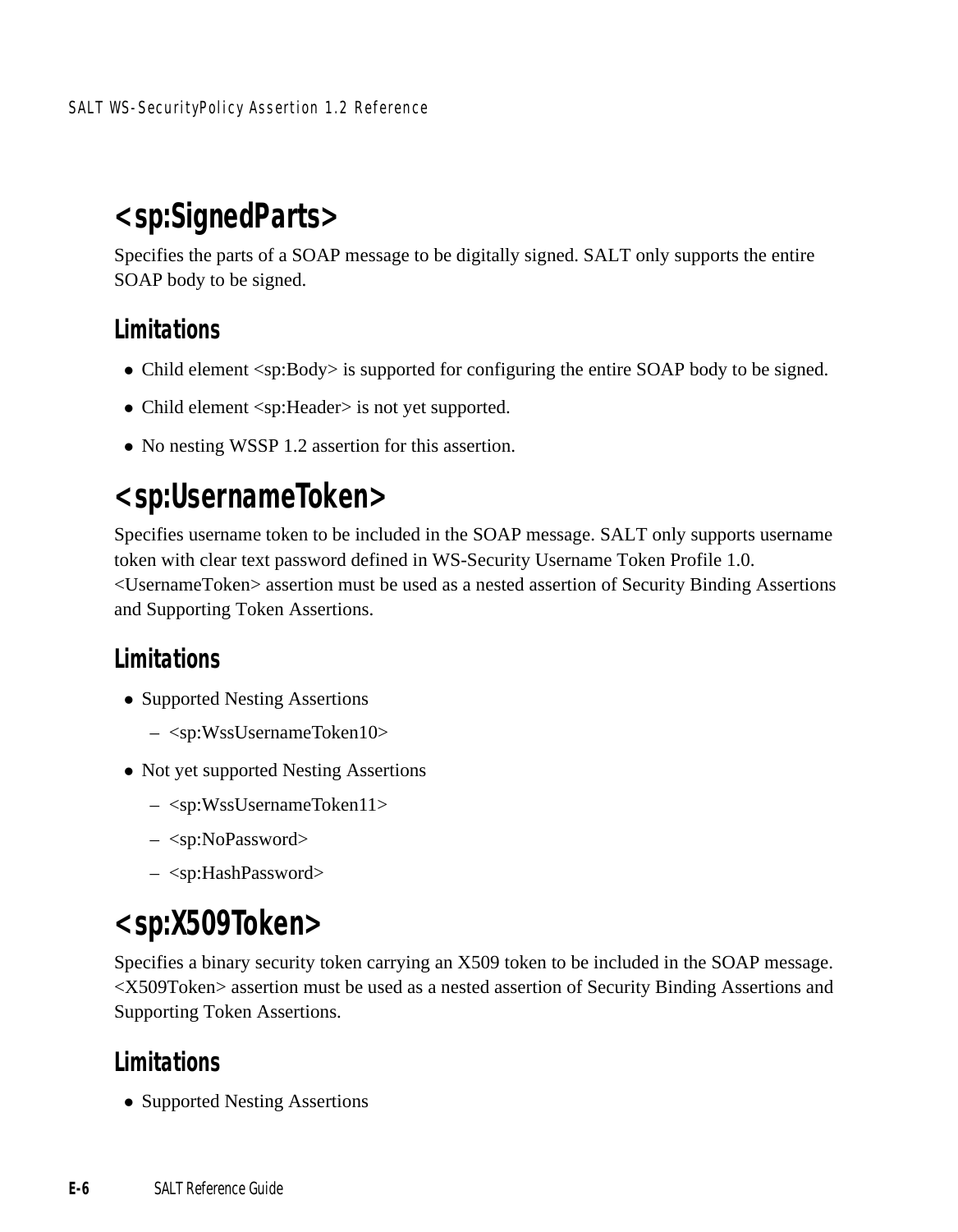- $-$  <sp:WssX509V3Token10>
- <sp:WssX509V3Token11>
- Non-Supported Nesting Assertions
	- <sp:WssX509Pkcs7Token10>
	- <sp:WssX509Pkcs7Token11>
	- <sp:WssX509PkiPathV1Token10>
	- <sp:WssX509PkiPathV1Token11>
	- <sp:WssX509V1Token10>
	- <sp:WssX509V1Token11>

# <span id="page-78-0"></span>**<sp:AlgorithmSuite>**

Specifies the algorithm suite to be used for performing cryptographic operations with security tokens. <AlgorithmSuite> Assertion must be used as a nested assertion of Security Binding Assertions.

#### **Limitations**

- Supported Nesting Algorithm Suite
	- $-$  <sp:Basic256>
- Non-Supported Nesting Algorithm Suites
	- All the other Algorithm Suite listed in the WS-Security Policy 1.2 specification.

### <span id="page-78-1"></span>**<sp:Layout>**

Specifies the layout rules when adding items to the security header. <Layout> Assertion must be used as a nested assertion of Security Binding Assertions.

#### **Limitations**

- Supported Nesting Layout rules
	- $-$  <sp:Lax>
- Non-Supported Nesting Layout rules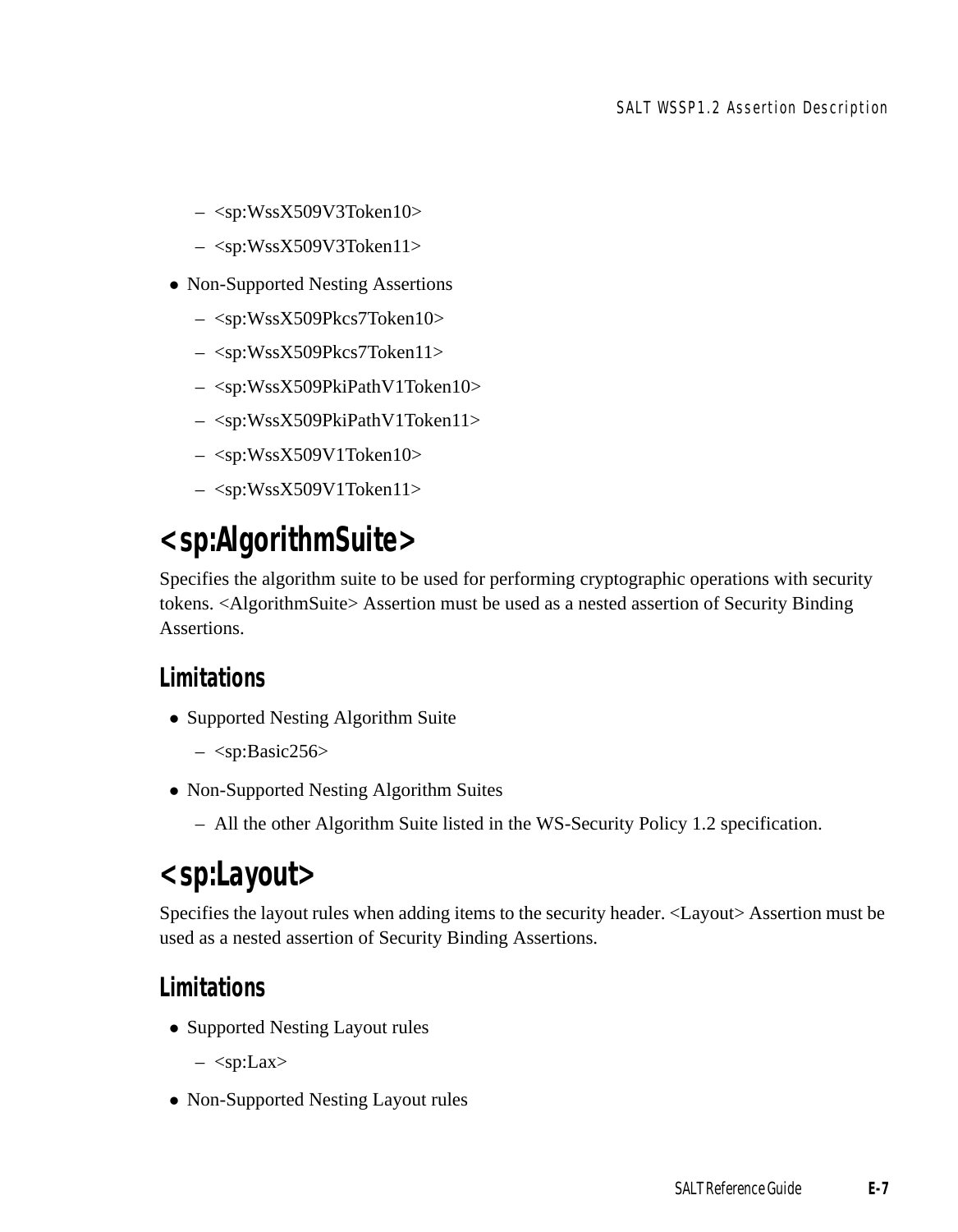- $-$  <sp:Strict>
- <sp:LaxTimestampFirst>
- <sp:LaxTimestampLast>

## <span id="page-79-0"></span>**<sp:TransportBinding >**

Specifies the message protection and security correlation is provided using the means of the transport. The <TransportBinding> token is used mainly for carrying isolated Username Token in the SOAP message.

#### **Limitations**

- Supported Nesting Assertions
	- <sp:TransportToken>
	- [<sp:AlgorithmSuite>](#page-78-0)
	- [<sp:Layout>](#page-78-1)
	- <sp:IncludeTimestamp>
- Nesting Assertion <sp:TransportToken> only supports <sp:HttpToken>

[Listing](#page-79-1) E-3 shows a SALT supported TransportToken Assertion example.

#### <span id="page-79-1"></span>**Listing E-3 Supported TransportToken Assertions**

```
<sp:TransportBinding>
 <wsp:Policy>
    <sp:TransportToken>
      <wsp:Policy>
        <sp:HttpToken />
      </wsp:Policy>
    </sp:TransportToken>
    <sp:Algorithm>
      <wsp:Policy>
        <sp:Basic256>
      </wsp:Policy>
    </sp:Algorithm>
```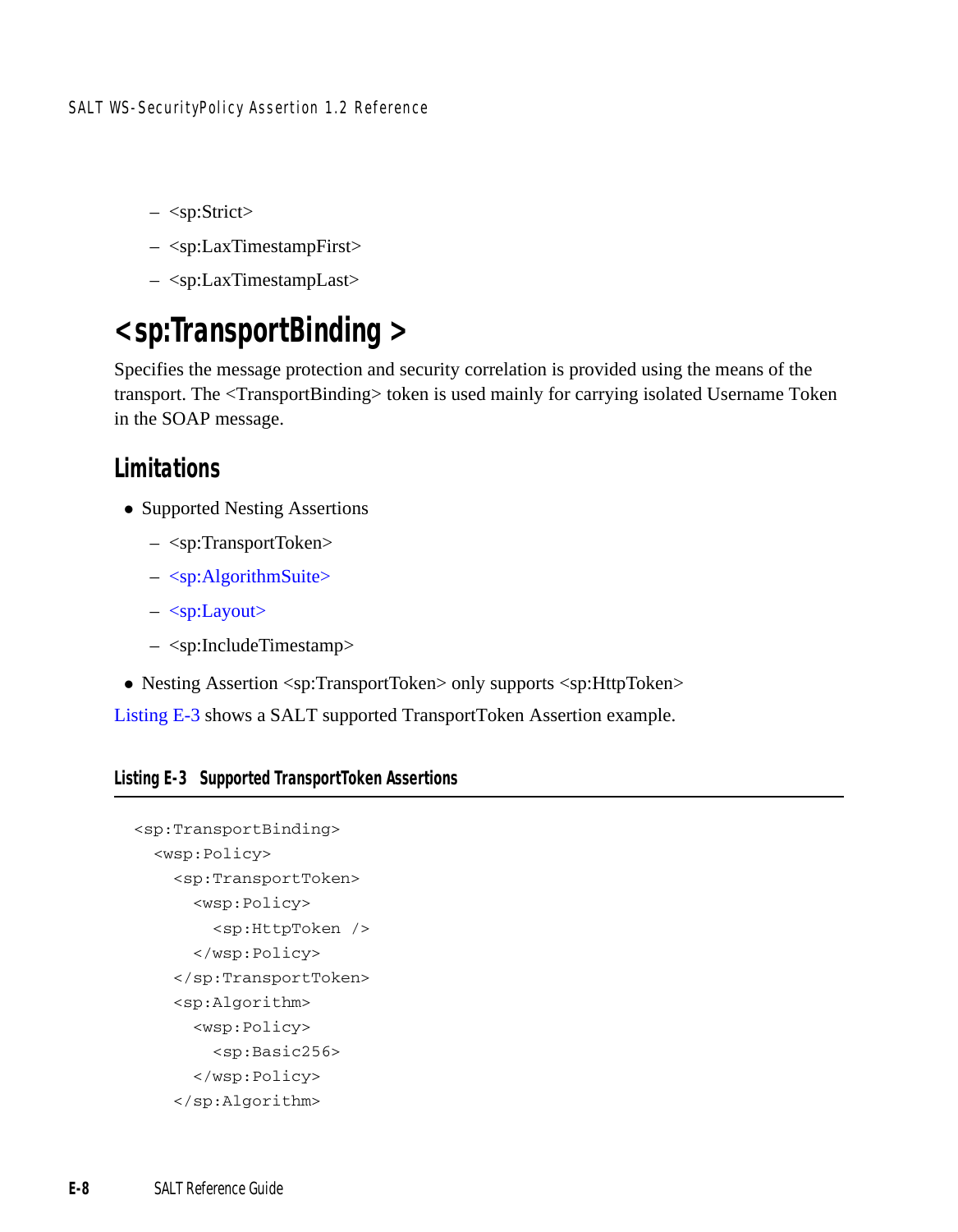</wsp:Policy> </sp:TransportBinding>

### <span id="page-80-0"></span>**<sp:AsymmetricBinding>**

Specifies the message protection is provided by means defined in WS-Security SOAP Message Security, and the request and response message can use distinct keys for encryption and signature, because of their different lifecycles. The <AsymmetricBinding> Assertion is used mainly for carrying X.509 binary security token in the SOAP request messages for inbound calls.

#### **Limitations**

- Supported Nesting Assertions
	- <sp:InitiatorToken>
	- <sp:RecipientToken>
	- $-$  [<sp:AlgorithmSuite>](#page-78-0)
	- [<sp:Layout>](#page-78-1)
	- <sp:IncludeTimestamp>
	- <sp:ProtectTokens>
	- <sp:OnlySignEntireHeadersAndBody>
- Non-supported Nesting Assertions
	- <sp:InitiatorSignatureToken>
	- <sp:InitiatorEncryptToken>
	- <sp:RecipientSignatureToken>
	- <sp:RecipientEncryptToken>
	- <sp:EncryptBeforeSigning>
	- <sp:EncryptSignature>
- $\leq$ sp:InitiatorToken> must be associated with  $\leq$ sp:X509Token> and the Token inclusion type must be "AlwaysToRecipient"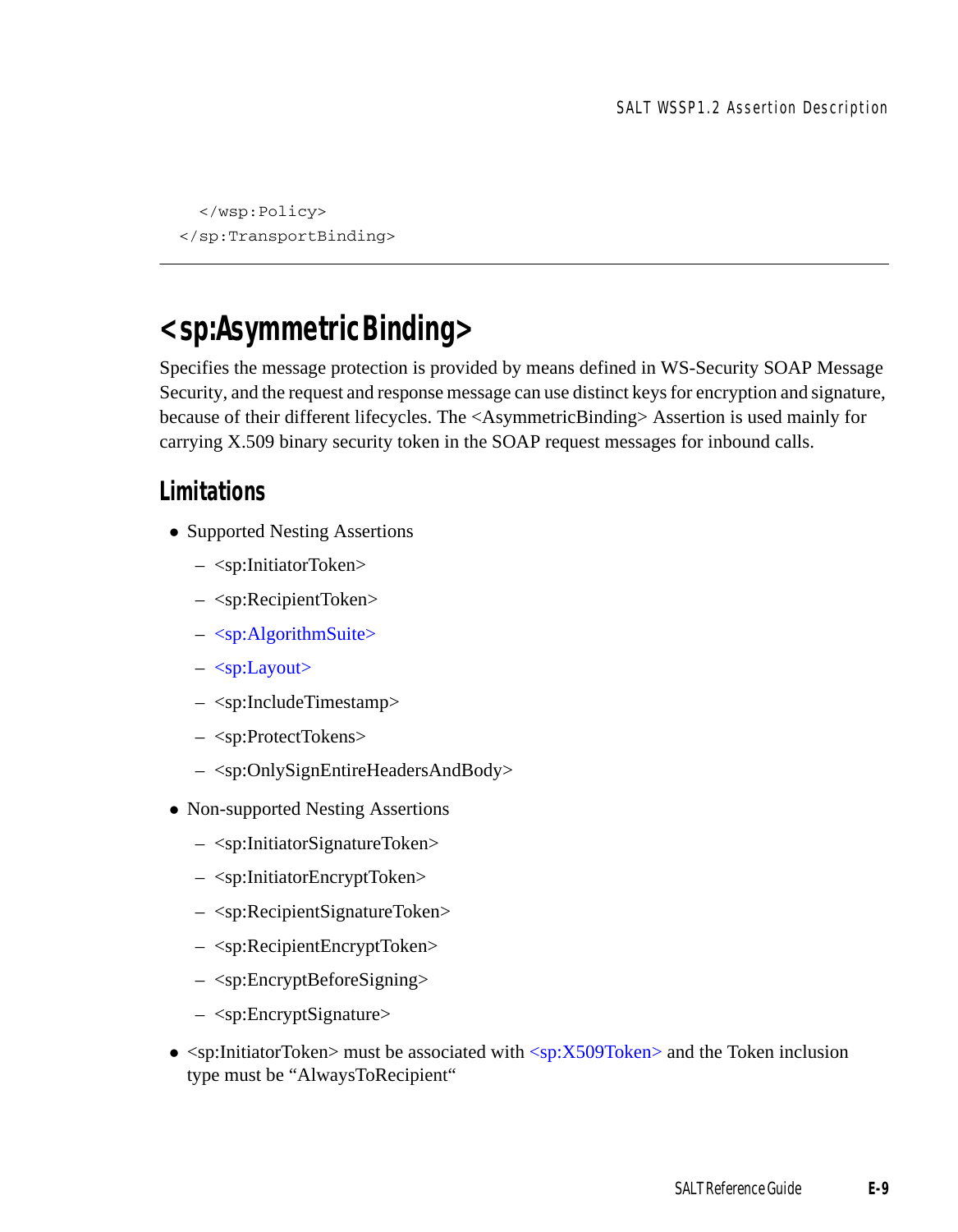•  $\leq$ sp:RecipientToken> must be associated with  $\leq$ sp:X509Token> and the Token inclusion type must be "Never"

[Listing](#page-81-0) E-4 shows a SALT supported AsymmetricBinding assertion example. This assertion indicates the X.509 V3 binary token that defined in WS-Security X.509 Token Profile 1.1 specification is used for digital signature for the SOAP request messages and the X.509 token is always included in the SOAP message security header:

#### <span id="page-81-0"></span>**Listing E-4 Supported AsymmetricBinding Assertion**

```
<sp:AsymmetricBinding>
    <wsp:Policy>
      <sp:InitiatorToken>
        <wsp:Policy>
          <sp:X509Token 
              sp:IncludeToken="http://docs.oasis-open.org/ws-sx/ws-securit
ypolicy/200512/IncludeToken/AlwaysToRecipient">
            <wsp:Policy>
              <sp:WssX509V3Token11 />
            </wsp:Policy>
          </sp:X509Token>
        </wsp:Policy>
      </sp:InitiatorToken>
      <sp:RecipientToken>
        <wsp:Policy>
          <sp:X509Token 
              sp:IncludeToken="http://docs.oasis-open.org/ws-sx/ws-securit
ypolicy/200512/IncludeToken/Never">
            <wsp:Policy>
              <sp:WssX509V3Token11 />
            </wsp:Policy>
          </sp:X509Token>
        </wsp:Policy>
      </sp:RecipientToken>
      <sp:Algorithm>
        <wsp:Policy>
          <sp:Basic256>
        </wsp:Policy>
```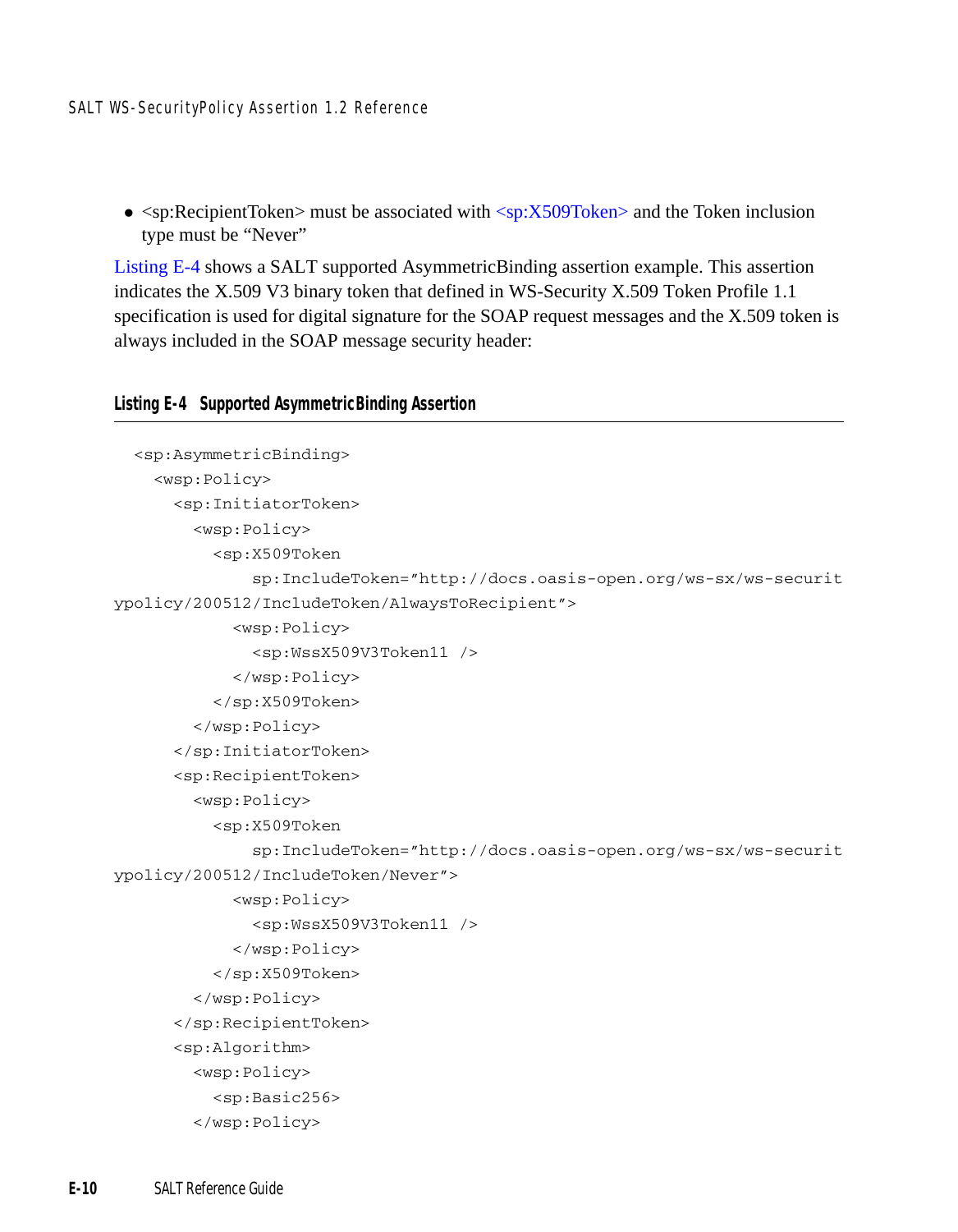```
</sp:Algorithm>
    <sp:Layout>
      <wsp:Policy>
        <sp:Lax>
      </wsp:Policy>
    </sp:Layout>
    <sp:IncludeTimestamp />
  </wsp:Policy>
</sp:AsymmetricBinding>
```
# **<sp:SupportingToken>**

Specifies security tokens that are included in the security header and may optionally include additional message parts to sign and/or encrypt. For SALT, <SupportingToken> Assertion is used mainly to include Username Token in the security header when [<sp:AsymmetricBinding>](#page-80-0) Assertion is used.

#### **Limitations**

- Supported Nesting Assertions
	- [<sp:UsernameToken>](#page-77-1)
	- $-$  [<sp:X509Token>](#page-77-2)
- Not-non Supported Nesting Assertions
	- [<sp:SignedParts>](#page-77-0)
	- <sp:SignedElements
	- <sp:EncryptedParts>
	- <sp:EncryptedElements>
- All supported token assertions must be defined with Token inclusion type "AlwaysToRecipient".

[Listing](#page-83-0) E-5 shows a SALT supported SupportingToken assertion example. This assertion indicates the Username token is always included in SOAP request messages: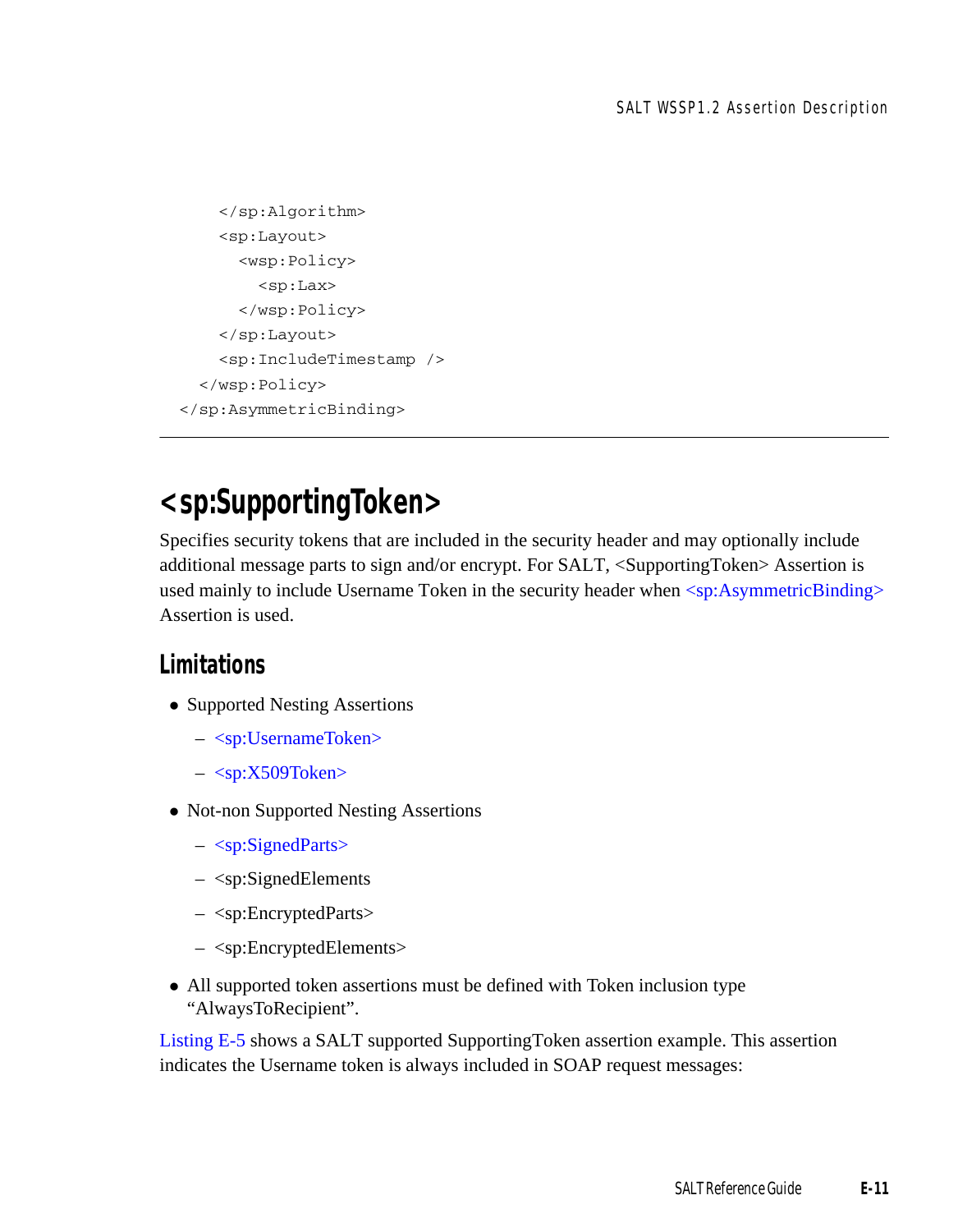#### <span id="page-83-0"></span>**Listing E-5 Supported SupportingToken Assertion**

```
<sp:SupportingTokens>
   <wsp:Policy>
      <sp:UsernameToken 
          sp:IncludeToken="http://docs.oasis-open.org/ws-sx/ws-securitypol
icy/200512/IncludeToken/AlwaysToRecipient">
        <wsp:Policy>
          <sp:WssUsernameToken10/>
        </wsp:Policy>
      </sp:UsernameToken>
    </wsp:Policy>
  </sp:SupportingTokens>
```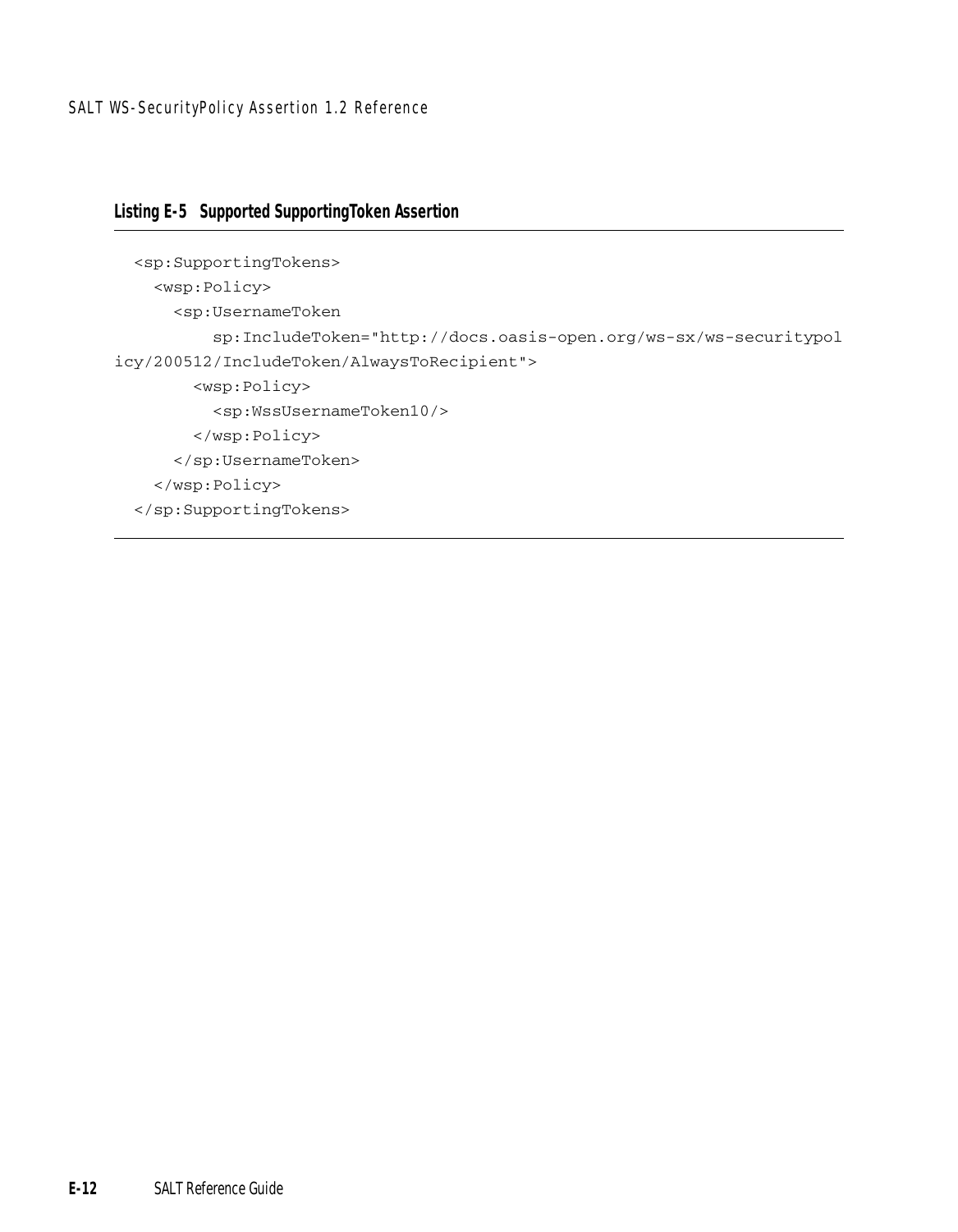

# SALT WS-SecurityPolicy Assertion 1.0 Reference

The following sections provide SALT WS-SecurityPolicy (WSSP) 1.0 assertion reference information:

- [Overview](#page-84-0)
- [SALT WSSP 1.0 Policy Assertion Format](#page-85-0)
- [SALT WSSP 1.0 Assertion File Example](#page-86-0)
- [SALT WSSP 1.0 Policy Templates](#page-86-1)
- [SALT WSSP 1.0 Assertion Element Description](#page-87-0)

### <span id="page-84-0"></span>**Overview**

SALT implements part of WS-Security protocol version 1.0 for inbound services. Authentication with UsernameToken and X509v3Token are supported. WS-SecurityPolicy 1.0 assertions are used in WSDL definition to describe how the authentication is carried out. The WS-SecuirtyPolicy1.0 specification (2002) is supported in order to ensure the interoperability with Oracle WebLogic 9.x.

Below are all SALT supported WS-SecurityPolicy 1.0 assertions:

- SecurityToken Assertions:
	- UsernameToken Assertion and X509Token Assertion
- Integrity Assertion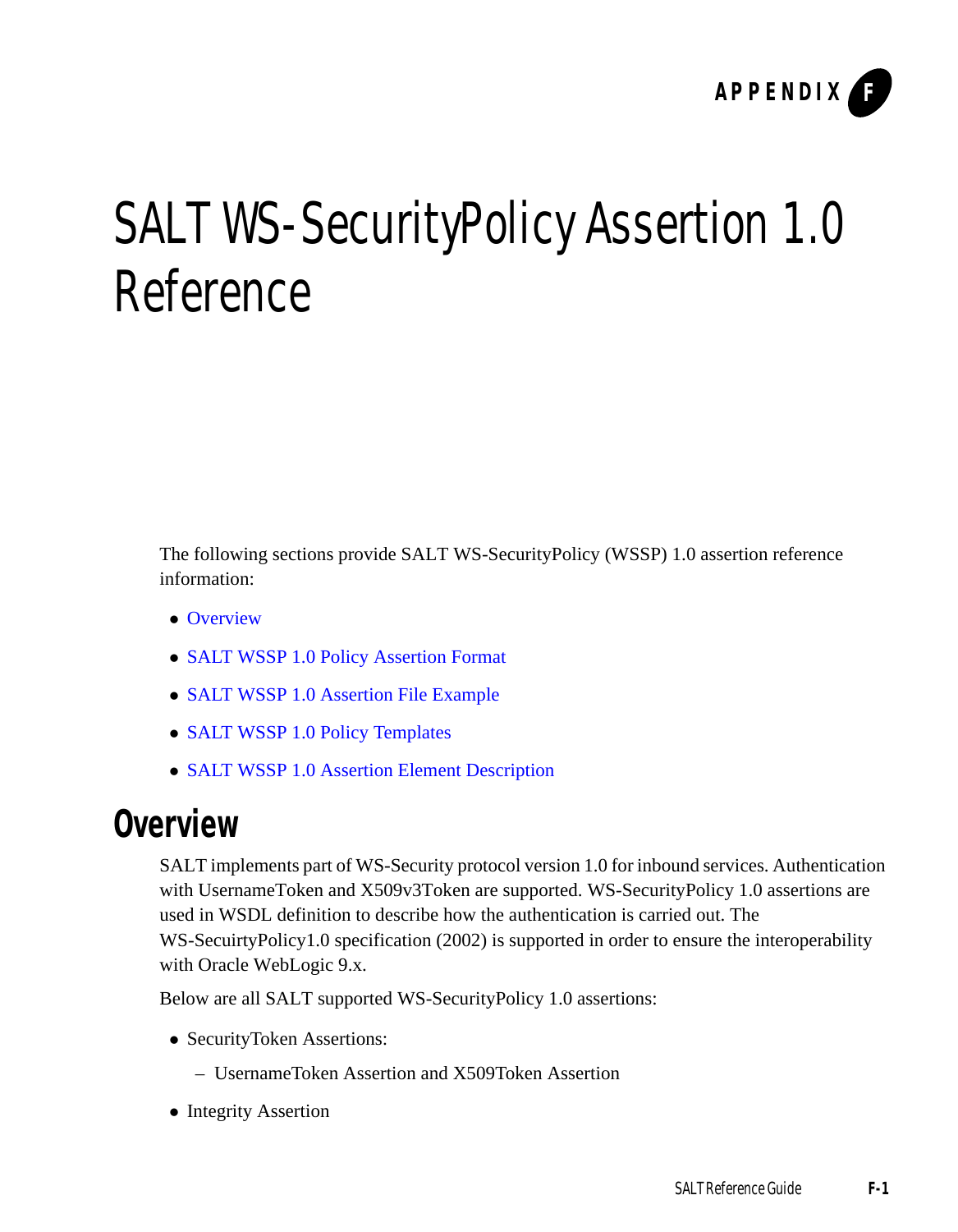• Identity Assertion

There are some extension assertions used in WebLogic 9.x, SALT only implements a subset of them. Integrity Assertion is only used when using X509v3 token for authentication. And the only message part can be specified for signature is the whole SOAP Body.

# <span id="page-85-0"></span>**SALT WSSP 1.0 Policy Assertion Format**

[Figure](#page-85-1) F-1 shows a graphical representation of the SALT supported WS-SecurityPolicy 1.0 Assertion format in a WS-Policy file.



<span id="page-85-1"></span>**Figure F-1 SALT Supported WS-SecurityPolicy 1.0 Assertion Format**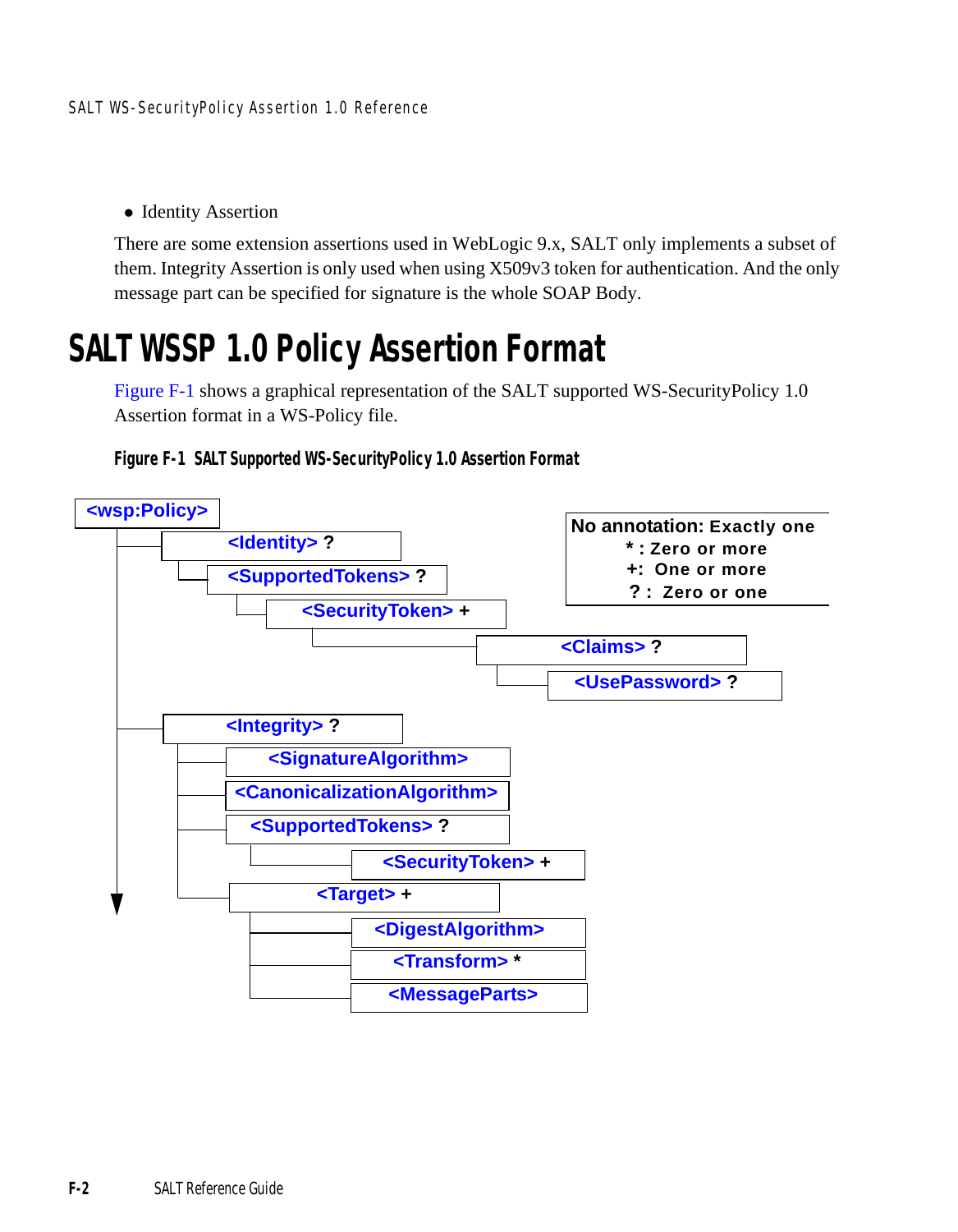# <span id="page-86-0"></span>**SALT WSSP 1.0 Assertion File Example**

[Listing](#page-86-2) F-1 demonstrates how to apply Username token authentication with WSSP 1.0 Assertions.

#### <span id="page-86-2"></span>**Listing F-1 WSSP 1.0 Policy File Sample**

```
<wsp:Policy xmlns:wsp="http://schemas.xmlsoap.org/ws/2004/09/policy"
  xmlns:wssp="http://www.bea.com/WLS/security/policy"
  xmlns:wsu="http://docs.oasis-open.org/wss/2004/01/oasis-200401-wss-wssec
urity-utility-1.0.xsd">
  <wssp:Identity>
    <wssp:SupportedTokens>
      <wssp:SecurityToken 
            TokenType="http://docs.oasis-open.org/wss/2004/01/oasis-200401
-wss-username-token-profile-1.0#UsernameToken">
        <wssp:Claims>
          <wssp:UsePassword>http://docs.oasis-open.org/wss/2004/01/oasis-2
00401-wss-username-token-profile-1.0#PasswordText</wssp:UsePassword>
        </wssp:Claims>
      </wssp:SecurityToken>
    </wssp:SupportedTokens>
  </wssp:Identity>
</wsp:Policy>
```
# <span id="page-86-1"></span>**SALT WSSP 1.0 Policy Templates**

SALT provides a number of WS-SecurityPolicy 1.0 template files you can use for most typical Web Service applications. These policy files are located in directory TUXDIR/udataobj/salt/policy.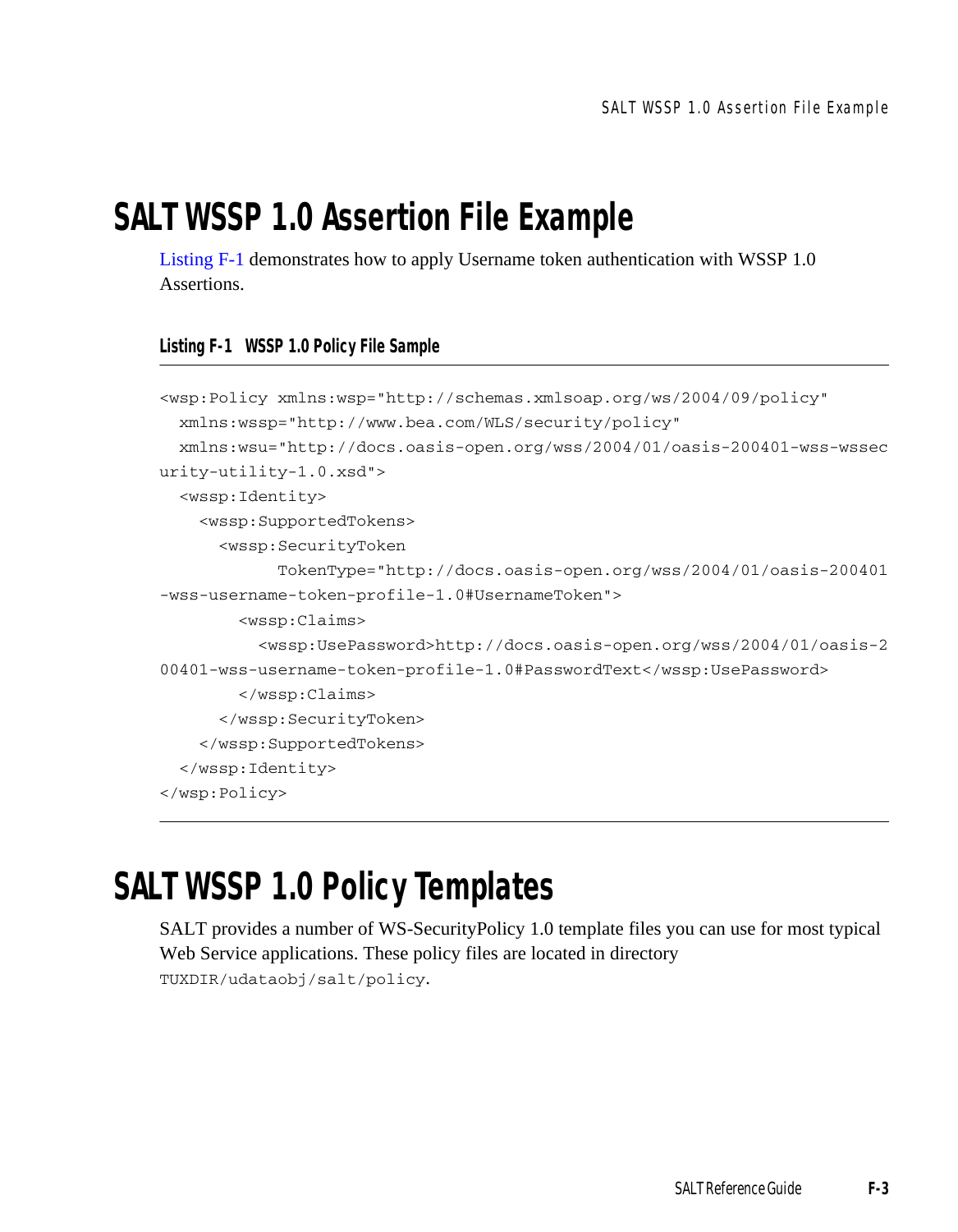| <b>Policy File</b>                       | Description                                                                                                                                                   |
|------------------------------------------|---------------------------------------------------------------------------------------------------------------------------------------------------------------|
| wssp1.0-UsernameToken-plain-auth.<br>xml | Username token with plain text password is sent in the request<br>for authentication.                                                                         |
| $wspl.0-x509v3$ -auth.xml                | X509 V3 binary token (certificate) is sent in the request for<br>authentication. The request is optionally signed with some<br>message parts in the requests. |
| wssp1.0-signbody.xml                     | The whole SOAP body is signed.                                                                                                                                |

**Table F-1 SALT WSSP 1.0 Policy Template Files**

These template files can be referenced directly in the WSDF files with location value format:

```
salt:<template_file_name>
```
For instance, if you want to configure signbody, you can specify the followings in your WSDF file:

```
<Policy location="salt:wssp1.0-signbody.xml" />
```
# <span id="page-87-0"></span>**SALT WSSP 1.0 Assertion Element Description**

SALT implements part of WebLogic 12.x / 10 WS-SecurityPolicy 1.0 assertions. For a complete list of WSSP 1.0 assertions supported by WebLogic, see [http://docs.oracle.com/middleware/1212/wls/WSREF/sec\\_assert.htm#g1077013](http://docs.oracle.com/middleware/1212/wls/WSREF/sec_assert.htm#g1077013)

# <span id="page-87-1"></span>**<CanonicalizationAlgorithm>**

Specifies the algorithm used to canonicalize the SOAP message elements that are digitally signed.

| Attribute | Description                                                          | Reguired? |
|-----------|----------------------------------------------------------------------|-----------|
| URI       | The algorithm used to canonicalize the SOAP message being<br>signed. | Yes       |
|           | SALT supports only the following canonicalization algorithm:         |           |
|           | http://www.w3.org/TR/xml-exc-c14n/                                   |           |

**Table F-2 <CanonicalizationAlgorithm> Attribute**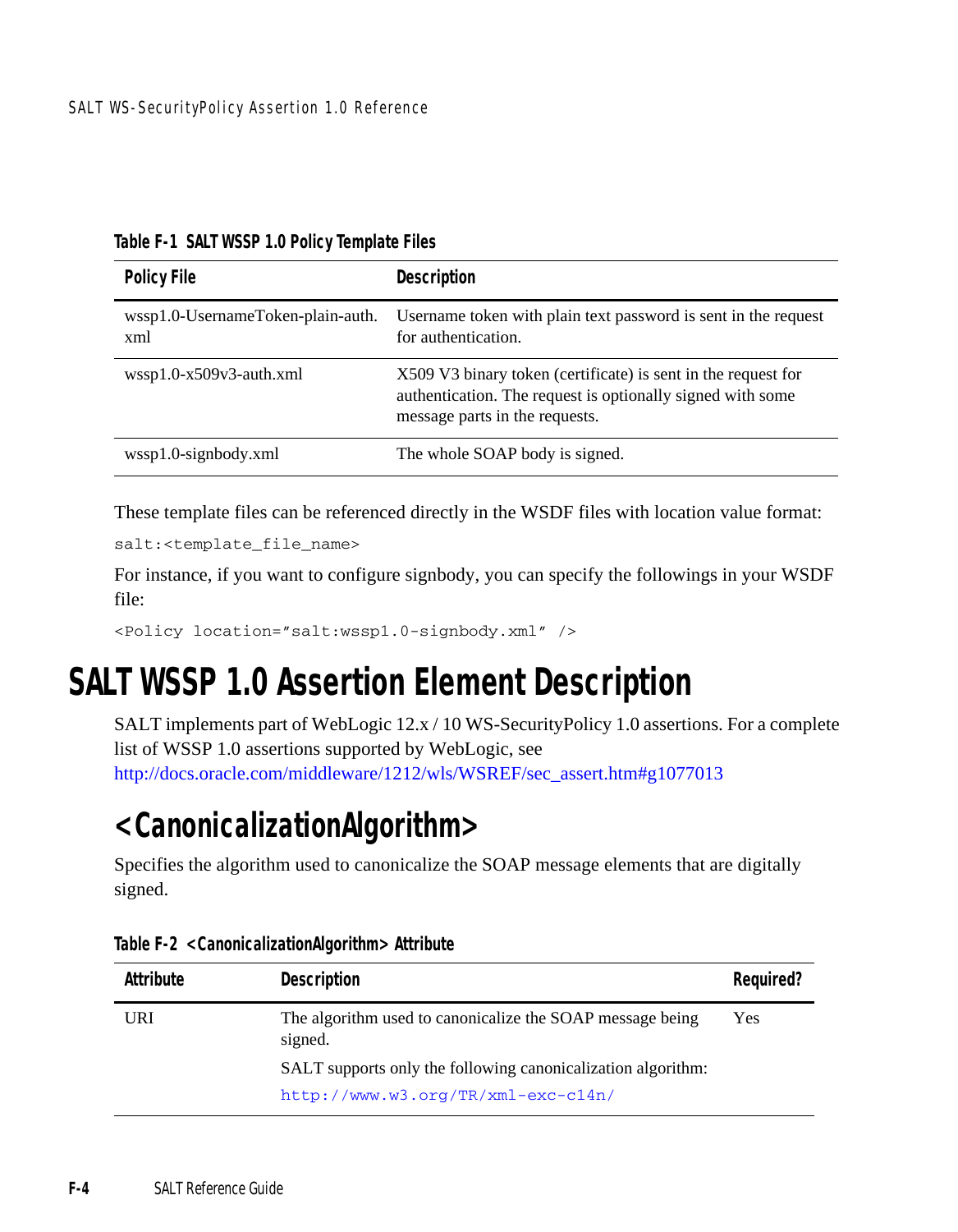# <span id="page-88-3"></span>**<Claims>**

Specifies additional metadata information that is associated with a particular type of security token. Depending on the type of security token, you must specify the following child elements:

• For username tokens, you must specify a  $\langle$ UsePassword $\rangle$  child element to specify what kind of the password will be used for in username authentication.

This element does not have any attributes.

# <span id="page-88-1"></span>**<DigestAlgorithm>**

Specifies the digest algorithm that is used when digitally signing the specified parts of a SOAP message. Use the [<MessageParts>](#page-89-1) sibling element to specify the parts of the SOAP message you want to digitally sign.

| Attribute | Description                                                                                        | Required? |
|-----------|----------------------------------------------------------------------------------------------------|-----------|
| URI       | The digest algorithm that is used when digitally signing the<br>specified parts of a SOAP message. | Yes       |
|           | SALT supports only the following digest algorithm:                                                 |           |
|           | http://www.w3.org/2000/09/xmldsig#sha1                                                             |           |

#### **Table F-3 <DigestAlgorithm> Attributes**

### <span id="page-88-2"></span>**<Identity>**

Specifies the type of security tokens (username or X.509) that are supported for authentication. This element has no attributes.

# <span id="page-88-0"></span>**<Integrity>**

Specifies that part or all of the SOAP message must be digitally signed, as well as the algorithms and keys that are used to sign the SOAP message.

For example, a Web Service may require that the entire body of the SOAP message must be digitally signed and only algorithms using SHA1 and an RSA key are accepted.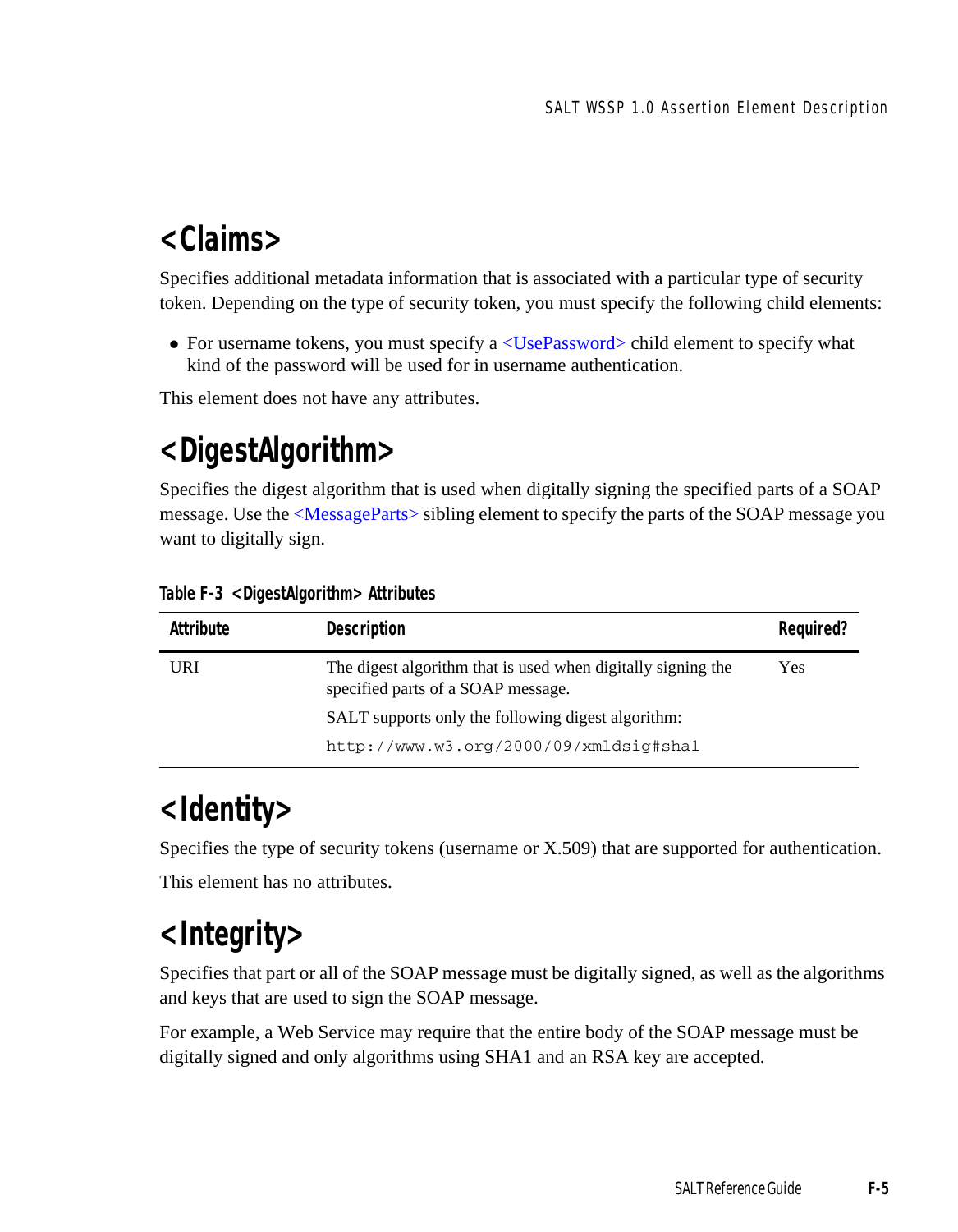| Attribute | Description                                                                                                                                                                                                                             | Reguired?      |
|-----------|-----------------------------------------------------------------------------------------------------------------------------------------------------------------------------------------------------------------------------------------|----------------|
| SignToken | Specifies whether the security token, specified using the<br><securitytoken> child element of <integrity>, should also<br/>be digitally signed, in addition to the specified parts of the SOAP<br/>message.</integrity></securitytoken> | N <sub>0</sub> |
|           | The valid values for this attribute are true and false. The default<br>values is true.                                                                                                                                                  |                |

**Table F-4 <Integrity> Attributes**

### <span id="page-89-1"></span>**<MessageParts>**

Specifies the parts of the SOAP message that should be signed. SALT only supports certain pre-defined message part function, wsp:Body(), i.e. the entire SOAP body to be digitally signed.

The MessageParts assertion is always a child of a  $\langle Target \rangle$  assertion. The  $\langle Target \rangle$  assertion can be a child of an Integrity assertion (to specify how the SOAP message is digitally signed).

See [?\\$paratext>?](#page-92-1) for more information about how to specify the parts of the SOAP message that should be signed.

| Attribute | Description                                                                                     | Reguired? |
|-----------|-------------------------------------------------------------------------------------------------|-----------|
| Dialect   | Identifies the dialect used to identity the parts of the SOAP message<br>that should be signed. | Yes       |
|           | SALT only supports the following value:                                                         |           |
|           | http://schemas.xmlsoap.org/2002/12/wsse#part<br>٠                                               |           |
|           | Convenience dialect used to specify parts of SOAP message that<br>should be signed.             |           |

**Table F-5 <MessageParts> Attributes**

### <span id="page-89-0"></span>**<SecurityToken>**

Specifies the security token that is supported for authentication or digital signatures, depending on the parent element.

If this element is defined in the [<Identity>](#page-88-2) parent element, then is specifies that a client application, when invoking the Web Service, must attach a security token to the SOAP request.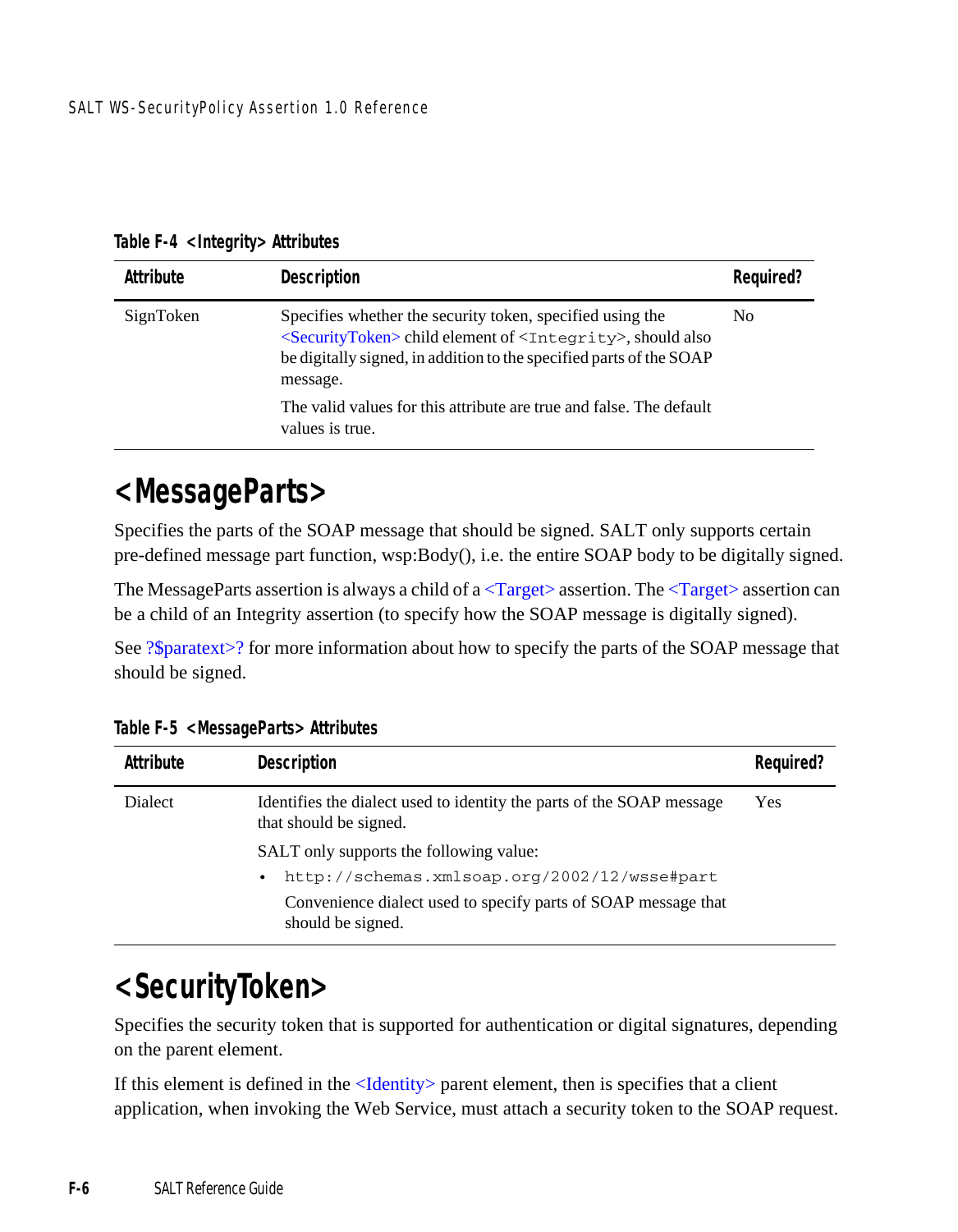For example, a Web Service might require that the client application present a Username token for the Web Service to be able to access Tuxedo service. If this element is part of [<Integrity>,](#page-88-0) then it specifies the token used for digital signature.

The specific type of the security token is determined by the value of its TokenType attribute, as well as its parent element.

| Attribute    | <b>Description</b>                                                                                                                          | Required? |
|--------------|---------------------------------------------------------------------------------------------------------------------------------------------|-----------|
| IncludeInMes | Specifies whether to include the token in the SOAP message.                                                                                 | No.       |
| sage         | Valid values are true or false.                                                                                                             |           |
|              | The default value of this attribute is true when used in the<br>$\langle$ Integrity $\rangle$ assertion.                                    |           |
|              | The value of this attribute is always true when used in the<br>$\leq$ Identity assertion, even if you explicitly set it to false.           |           |
| TokenType    | Specifies the type of security token. Valid values are:                                                                                     | Yes       |
|              | http://docs.oasis-open.org/wss/2004/01/oasis-<br>٠<br>200401-wss-x509-token-profile-1.0#X509v3(To<br>specify a binary X.509 v3 token)       |           |
|              | http://docs.oasis-open.org/wss/2004/01/oasis-<br>٠<br>200401-wss-username-token-profile-1.0#Usern<br>ameToken (To specify a username token) |           |

**Table F-6 <SecurityToken> Attributes**

# <span id="page-90-0"></span>**<SignatureAlgorithm>**

Specifies the cryptographic algorithm used to compute the digital signature.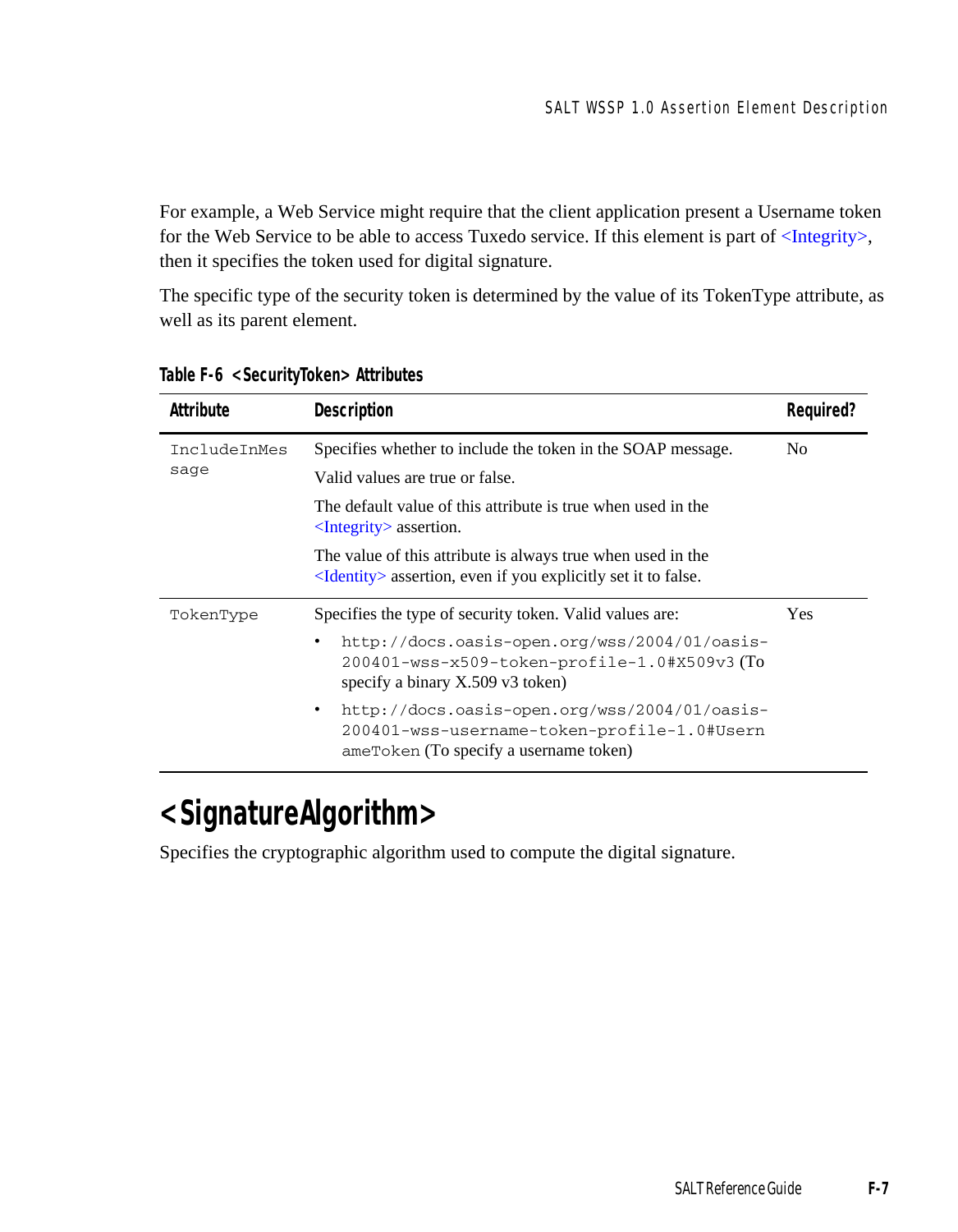| Attribute | <b>Description</b>                                                                                                            | Reguired?  |
|-----------|-------------------------------------------------------------------------------------------------------------------------------|------------|
| URI       | Specifies the cryptographic algorithm used to compute the<br>signature.                                                       | <b>Yes</b> |
|           | Be sure that you specify an algorithm that is compatible.<br>Note:<br>with the certificates you are using in your enterprise. |            |
|           | Valid values are:                                                                                                             |            |
|           | • http://www.w3.org/2000/09/xmldsig#rsa-shal                                                                                  |            |
|           | $\bullet$ http://www.w3.org/2000/09/xmldsig#dsa-shal                                                                          |            |

**Table F-7 <SignatureAlgorithm> Attributes**

# <span id="page-91-2"></span>**<SupportedTokens>**

Specifies the list of supported security tokens that can be used for authentication, or digital signatures, depending on the parent element.

This element has no attributes.

# <span id="page-91-0"></span>**<Target>**

Encapsulates information about which targets of a SOAP message are to be signed. When used in [<Integrity>](#page-88-0), you can specify the [<DigestAlgorithm>,](#page-88-1) [<Transform>,](#page-91-1) and [<MessageParts>](#page-89-1) child elements.

Ideally, you can have one or more targets. But at most one target is enough for SALT, since SALT only supports the entire SOAP body to be configured for digital signature.

This element has no attributes.

# <span id="page-91-1"></span>**<Transform>**

Specifies the URI of a transformation algorithm that is applied to the parts of the SOAP message that are signed. Only can exist in a child element of the [<Integrity>](#page-88-0) element.

You can specify zero or more transforms, which are executed in the order they appear in the [<Target>](#page-91-0) parent element.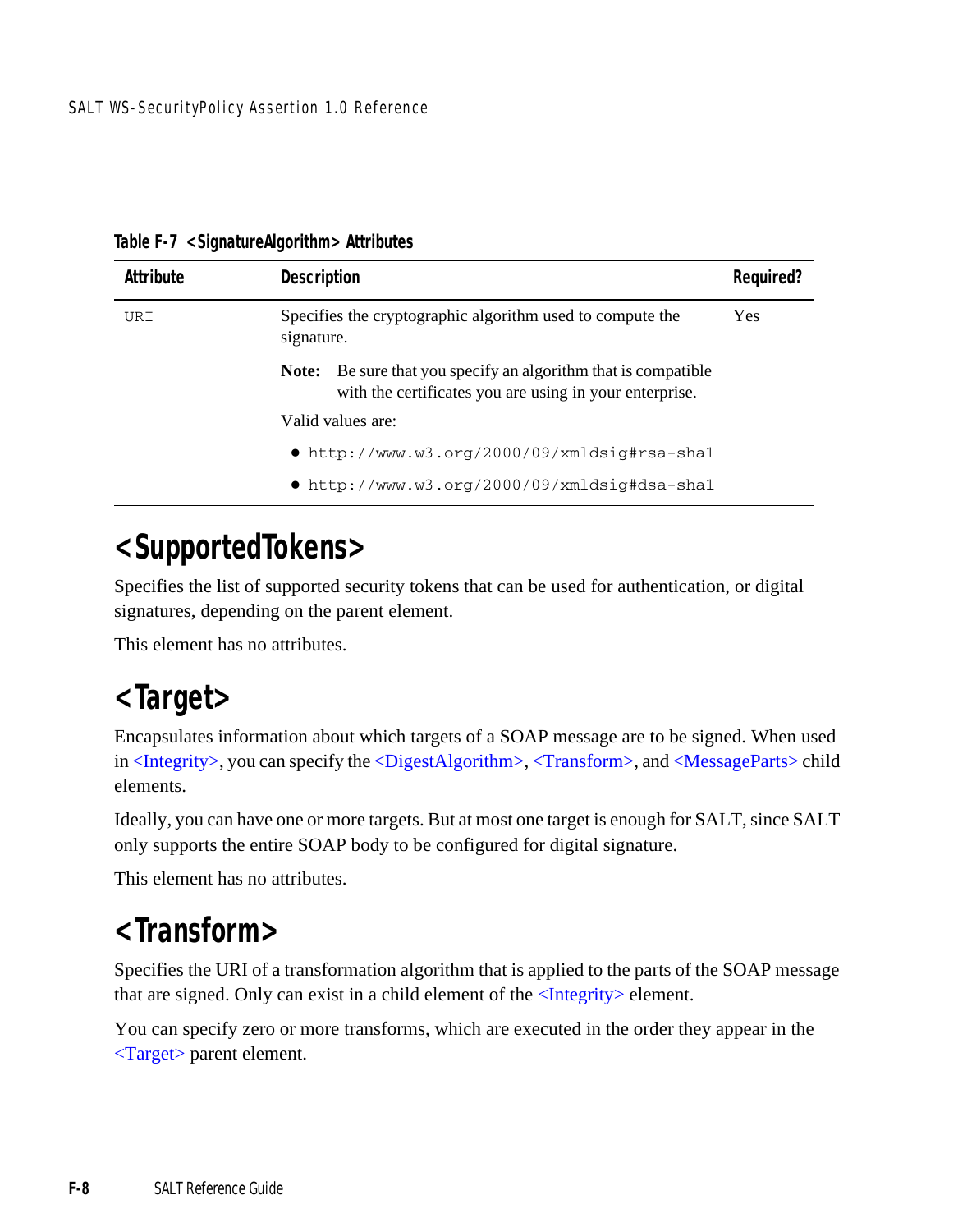|  | Table F-8 <transform> Attributes</transform> |  |
|--|----------------------------------------------|--|
|--|----------------------------------------------|--|

| Attribute | <b>Description</b>                                                                                            | Required? |
|-----------|---------------------------------------------------------------------------------------------------------------|-----------|
| URI       | Specifies the URI of the transformation algorithm.                                                            | Yes       |
|           | SALT only supports the following transformation algorithm:                                                    |           |
|           | http://www.w3.org/2000/09/xmldsig#base64<br>$\bullet$<br>(Base 64 decoding transforms)                        |           |
|           | For detailed information about these transform algorithms, see<br><b>XML-Signature Syntax and Processing.</b> |           |

### <span id="page-92-0"></span>**<UsePassword>**

Specifies that whether the plaintext or the digest of the password appear in the SOAP messages. This element is used only with username tokens. In SALT, it must be specified as plaintext.

| Attribute | Description |                                                                                                                       | Reauired? |
|-----------|-------------|-----------------------------------------------------------------------------------------------------------------------|-----------|
| Type      |             | Specifies the type of password. SALT only supports cleartext<br>passwords, the value URI is:                          | Yes       |
|           |             | http://docs.oasis-open.org/wss/2004/01/oasi<br>s-200401-wss-username-token-profile-1.0#P<br>asswordText               |           |
|           |             | Specifies that cleartext passwords should be used in the<br>SOAP messages.                                            |           |
|           | Note:       | For backward compatibility reasons, the preceding URI<br>can also be specified with an initial "www." For<br>example: |           |
|           |             | - http://www.docs.oasis-open.org/wss/2004/<br>01/oasis-200401-wss-username-token-pro<br>file-1.0#PasswordText         |           |

**Table F-9 <UsePassword> Attributes**

# <span id="page-92-1"></span>**Usage of MessageParts**

When you use the [<Integrity>](#page-88-0) assertion in your WS-Policy file, you are required to also use the Target child assertion to specify the targets of the SOAP message to digitally sign. The [<Target>](#page-91-0) assertion in turn requires that you use the [<MessageParts>](#page-89-1) child assertion to specify the actual